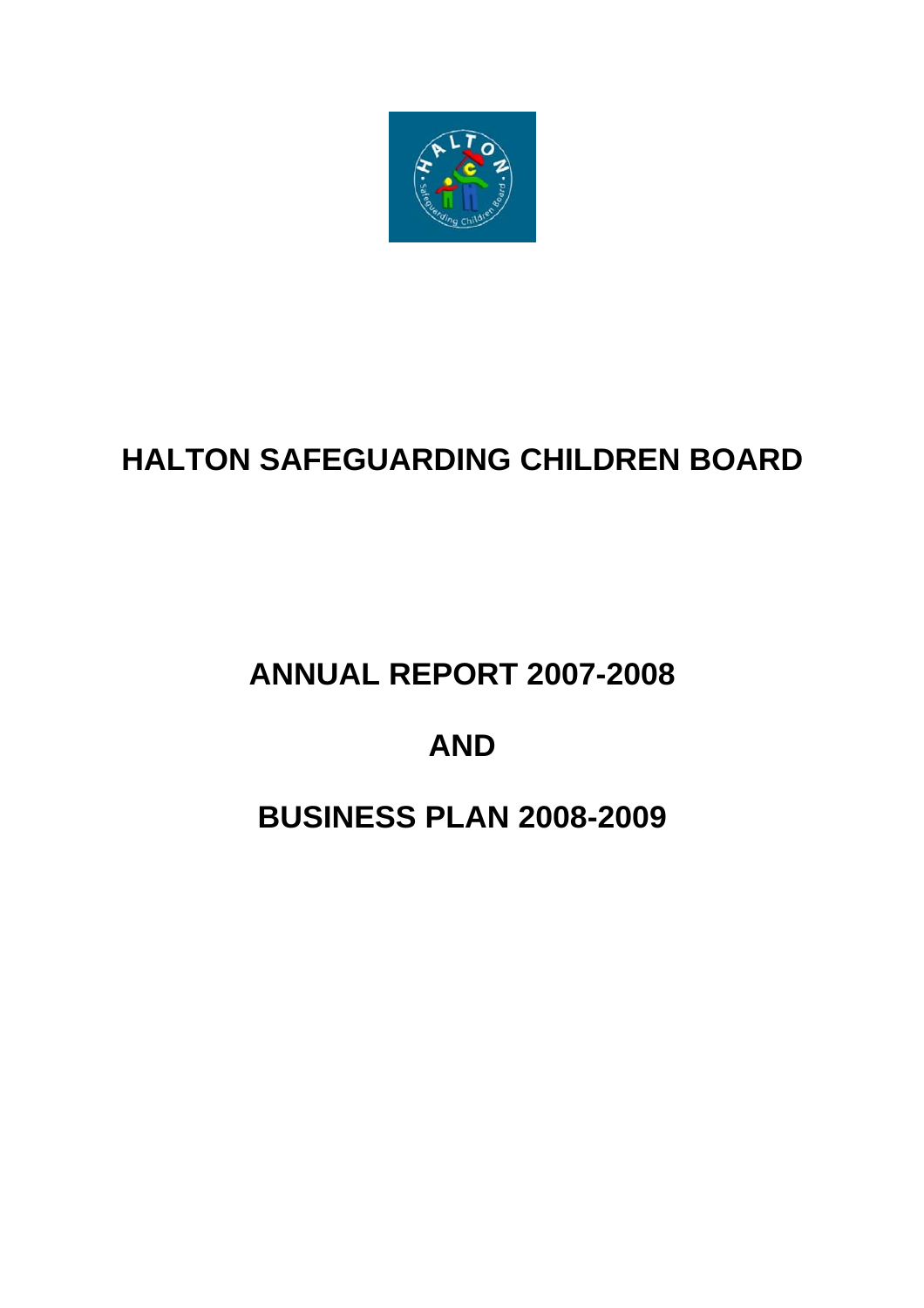# **CONTENTS**

Foreword by the Chair of Halton Safeguarding Children Board

|                                                          | <b>Executive Summary</b>                                                              | $\overline{4}$ |  |  |
|----------------------------------------------------------|---------------------------------------------------------------------------------------|----------------|--|--|
|                                                          | 1. The national context                                                               | 10             |  |  |
|                                                          | 2. HSCB - key responsibilities                                                        | 12             |  |  |
|                                                          | 3. The structure of the HSCB                                                          |                |  |  |
|                                                          | 4. The HSCB's strategic links within Halton and in the region                         | 21             |  |  |
|                                                          | 5. Delivering the Stay Safe outcomes - key achievements of the HSCB in<br>2007 - 2008 | 25             |  |  |
|                                                          | 6. The work of the Executive Board and the Sub-groups                                 | 30             |  |  |
|                                                          | 7. Engagement with children and young people and the community                        | 41             |  |  |
|                                                          | 8. Reports from partner agencies - achievements and challenge                         | 48             |  |  |
|                                                          | 9. Performance information                                                            | 68             |  |  |
| 10. Budget 2007-2008<br>80                               |                                                                                       |                |  |  |
| 11. Business Plan and Key Objectives for 2008-2009<br>81 |                                                                                       |                |  |  |
|                                                          |                                                                                       |                |  |  |

# **APPENDICES**

| 1. Membership of the HSCB, the Executive Board and the Sub-groups         | 86  |
|---------------------------------------------------------------------------|-----|
| 2. Terms of reference for the HSCB                                        | 89  |
| 3. Terms of reference for the Executive Board                             | 103 |
| 4. Terms of reference for the Sub-groups                                  | 105 |
| 5. Training delivered during the year, and an evaluation of the programme | 108 |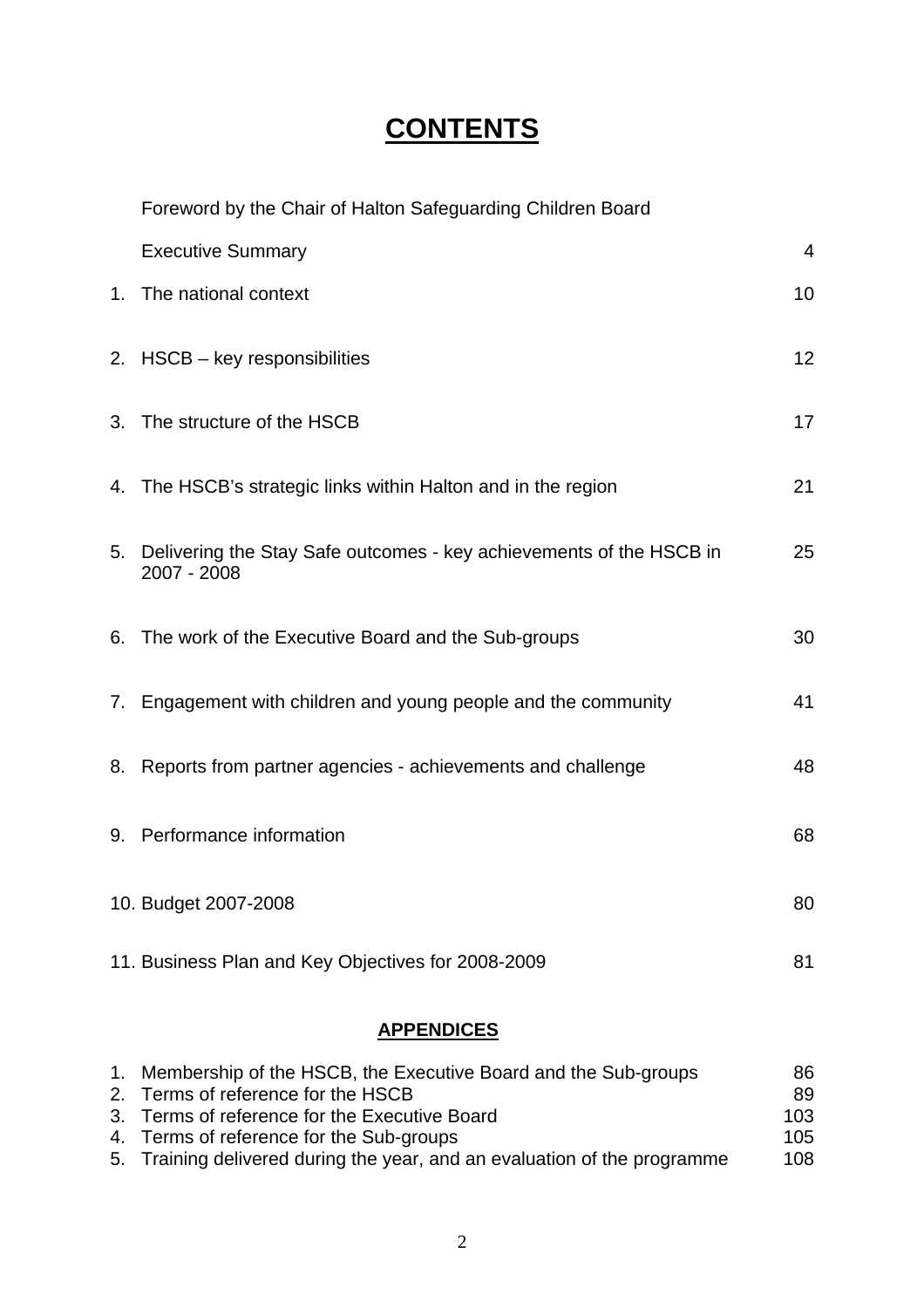# *FOREWORD*

This Annual Report details the achievements of the Halton Safeguarding Children Board - the 'HSCB' - over its second year of operation, and I am pleased to present it to our partner agencies, and to the children, young people and adults throughout the borough.

Building on the achievements of our first year was always going to be a challenge, given all that we had accomplished, but the commitment and hard work of the individuals and agencies that make up the HSCB has continued to result in impressive outcomes. In continuing to develop the work of the Board, our central focus has remained the protection of children and young people from harm, the promotion of all aspects of their welfare, and the provision of support to them - right through to adulthood.

This Annual Report describes how we have not only embraced and delivered the safeguarding requirements of central government, but how we have also driven ahead with our own initiatives that are rooted in the particular needs of children, young people, and families in Halton. The imagination that HSCB partner agencies have brought to this task is evident in the positive reception with which these initiatives have been met over the past year.

This second year as a Safeguarding Children Board has seen the development of the significantly wider agenda that we had previously set for ourselves and our partner agencies. This includes a particular focus on issues such as domestic abuse, children missing from home, children living with 'private foster carers', and alcohol harm reduction. It also includes a sharper focus on those children and young people living in families about whom there are welfare concerns, but where they do meet the 'child protection' threshold for a more intensive level of intervention. And we are now conducting more extensive analyses of life-threatening incidents to children and young people – from whatever cause – including where they have died.

When all this is set alongside the consolidation of our earlier initiatives – around bullying, anti-social behaviour, and more stability for children and young people in care, for example – it is clear how ambitious our targets have become. This Annual Report describes how the partners of the Halton Safeguarding Children Board have all risen to this challenge.

#### *Audrey Williamson*

#### *Chair, Halton Safeguarding Children Board*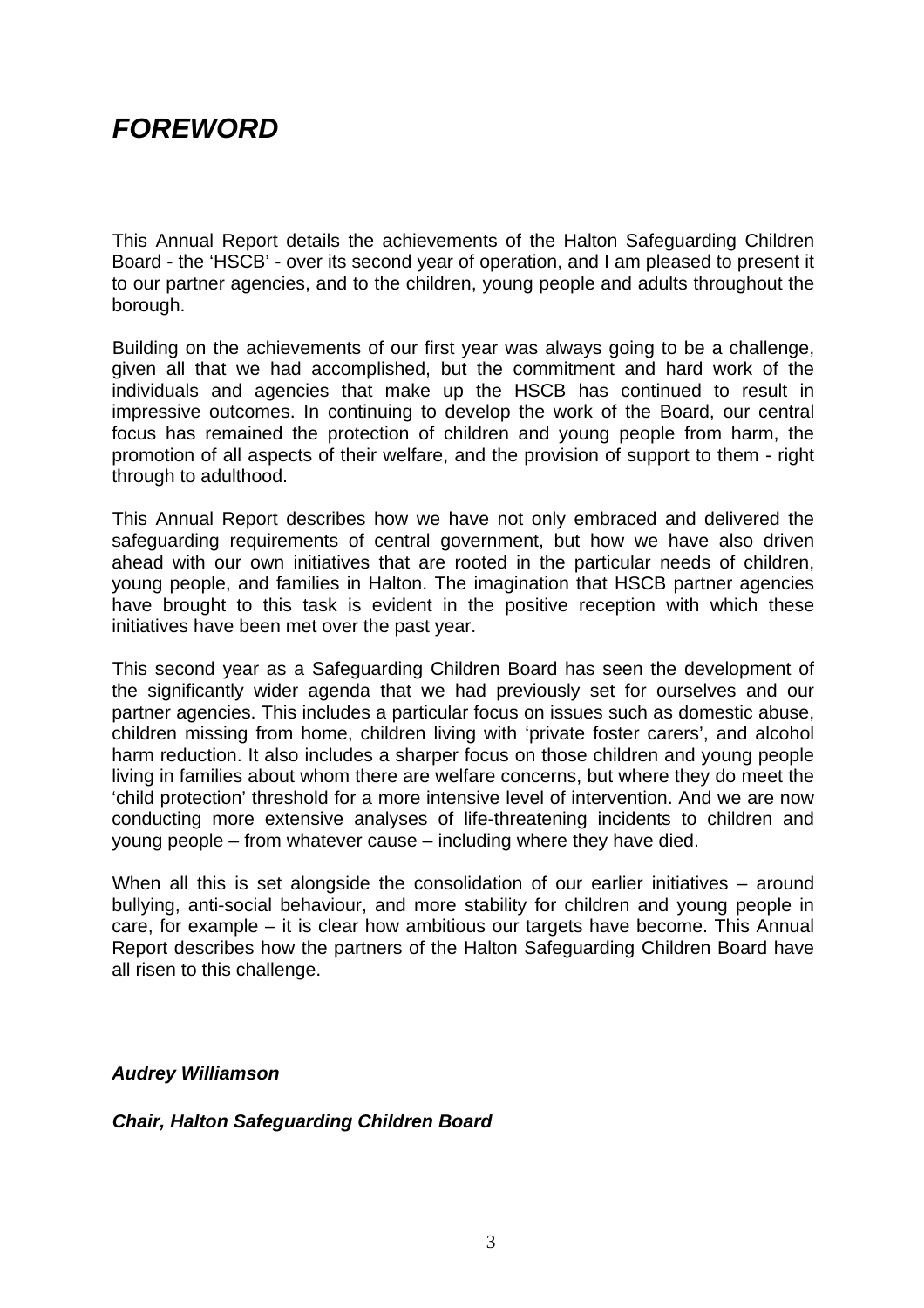# *EXECUTIVE SUMMARY*

The Halton Safeguarding Children Board (HSCB) has just completed its second year of operation, and has maintained its clear vision that places safeguarding at the centre of the borough's overall commitment to supporting and valuing the community it serves:

*"All children and young people in Halton will grow up and thrive in safe environments, communities, homes and families. Where children are harmed, or at risk of harm, all agencies will actively cooperate to promote their welfare".* 

This Report outlines the structures that are now firmly in place to meet the ambitious targets that the Board has set itself. It also details the progress that has been made in achieving these targets, and the priorities and Key Objectives that have been identified in the Business Plan for 2008-2009.

### **1. The structure of the Board in Halton**

The agency membership, and the structure of the HSCB, is described in Section 3.

The day to day work is driven by an Executive Board and delivered through 4 Subgroups, though two additional groups have been agreed by the Board and will be developed over the coming year. The terms of reference for the main Board itself, and the Executive and Sub-groups, are laid out in Appendix 2, and these set out the overall vision for the HSCB, its aims, core objectives, and key areas of activity.

The HSCB has a dedicated staff team to take forward its programme of work, and this is funded by partner agencies. Details on the team are provided in Section 3, and a breakdown of the overall budget for 2006-2007 can be found in Section 10.

#### **3. Linking with other planning and commissioning structures in Halton**

The HSCB is now the key body in Halton which ensures that the various strategic plans for children and young people, and the services that are provided for them, embrace effective safeguarding practice.

While the HSCB contributes to the wider goals of improving all five Every Child Matters outcomes for children and young people, it is the lead body that is now driving the Stay Safe outcome in particular. It has, therefore, built links with key strategic and other planning and development structures in Halton, and is a major contributor to the development and implementation of the Halton Children and Young People's Plan. Details of these developments are provided in Section 4.

The HSCB reports directly to the Halton Children and Young People Alliance Board, and the HSCB Executive Board carries out the function of the Partnership Board for the Halton Children in Need Mini Trust.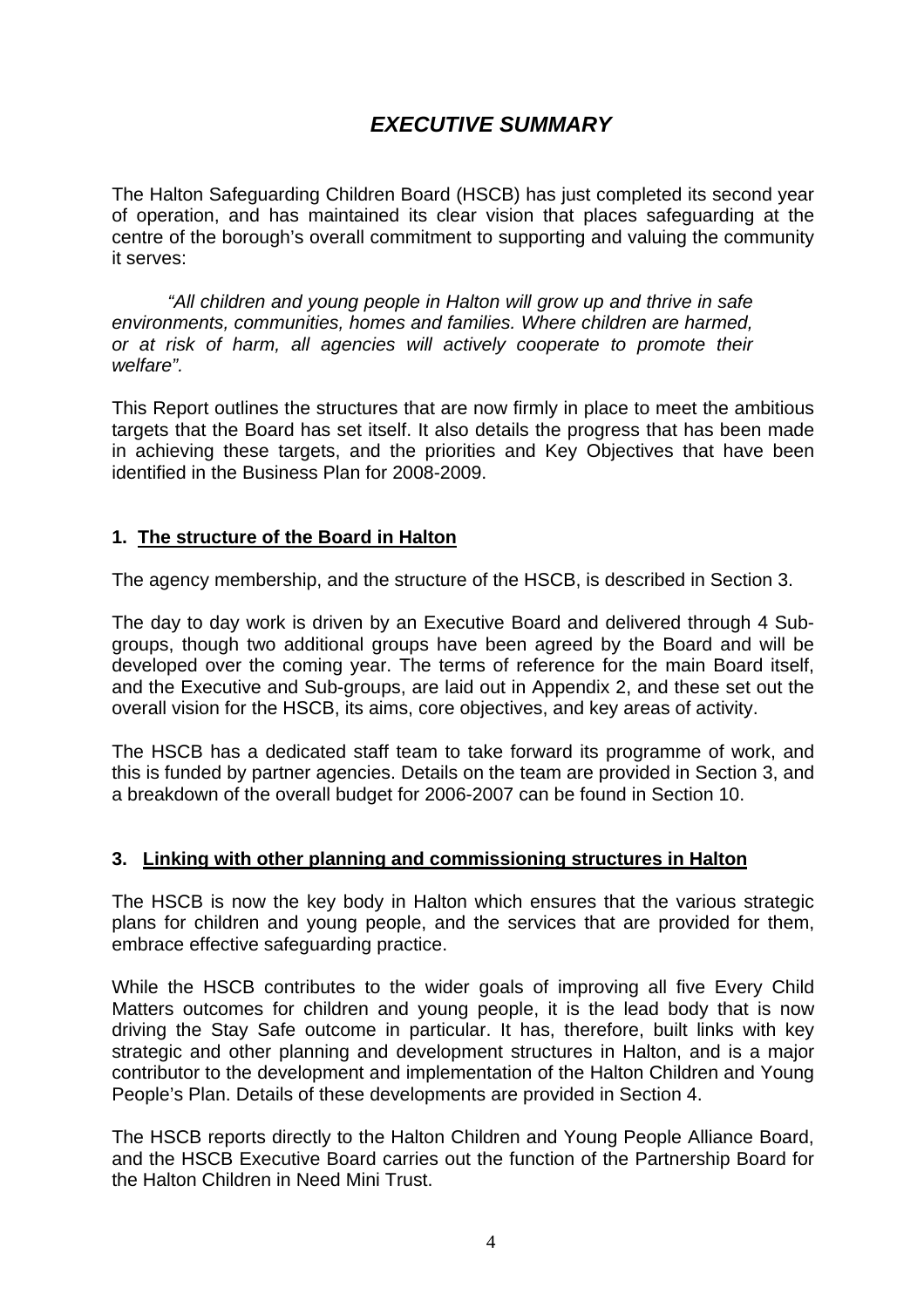# **4. The key responsibilities**

The HSCB has successfully integrated its responsibilities within the borough's overall vision for children and young people. These key responsibilities are outlined in Section 2 and include:

- Establishing, developing, and refreshing the polices and procedures that govern how all the agencies in Halton must work to safeguard and promote the welfare of children
- Communicating the key message across the borough that safeguarding children and young people is everybody's responsibility
- Monitoring and evaluating the effectiveness of safeguarding practice, and delivering training to professionals to help them improve
- Reviewing circumstances where individual children and young people have been seriously harmed, and monitoring the deaths of all children in the borough

# **5. The achievements of the HSCB during 2007-2008**

Sections 5 and 6 detail how the HSCB main Board, and its Executive and Subgroups, have met the targets identified for them over the past year.

Their activities have resulted in the following key achievements:

- The structures of the HSCB have continued to develop, and there has been enhanced representation from partner agencies in the borough, including Faith and community groups and the Third Sector. The Child Death and Near Miss Review Panel has become firmly established, and learning regarding the circumstances regarding deaths and 'near misses' of children and young people is already informing ongoing preventive practice
- The scope and quality of safeguarding work in the various agencies across the borough has continued to be scrutinised and evaluated, and the HSCB's safeguarding procedures to support this work are now available through its new website and on the internet. The use of a Self-Assessment Audit Tool by key agencies in the borough who work with children has also been driven forward, allowing the HSCB to assess the robustness of their polices, procedures, and practice
- Much has been done over the year to consolidate earlier achievements in monitoring the quality of staff selection across Halton. A set of Safe Recruitment and Selection Principles has established a common framework for agencies who work with children and young people, and the creation up of a Safer Recruitment Group will increasingly ensure that safeguarding is intrinsic to the decision making of all these agencies and organisations
- A new Levels of Need Toolkit has been agreed by the HSCB during the year, providing a framework for meeting the needs of the most vulnerable children.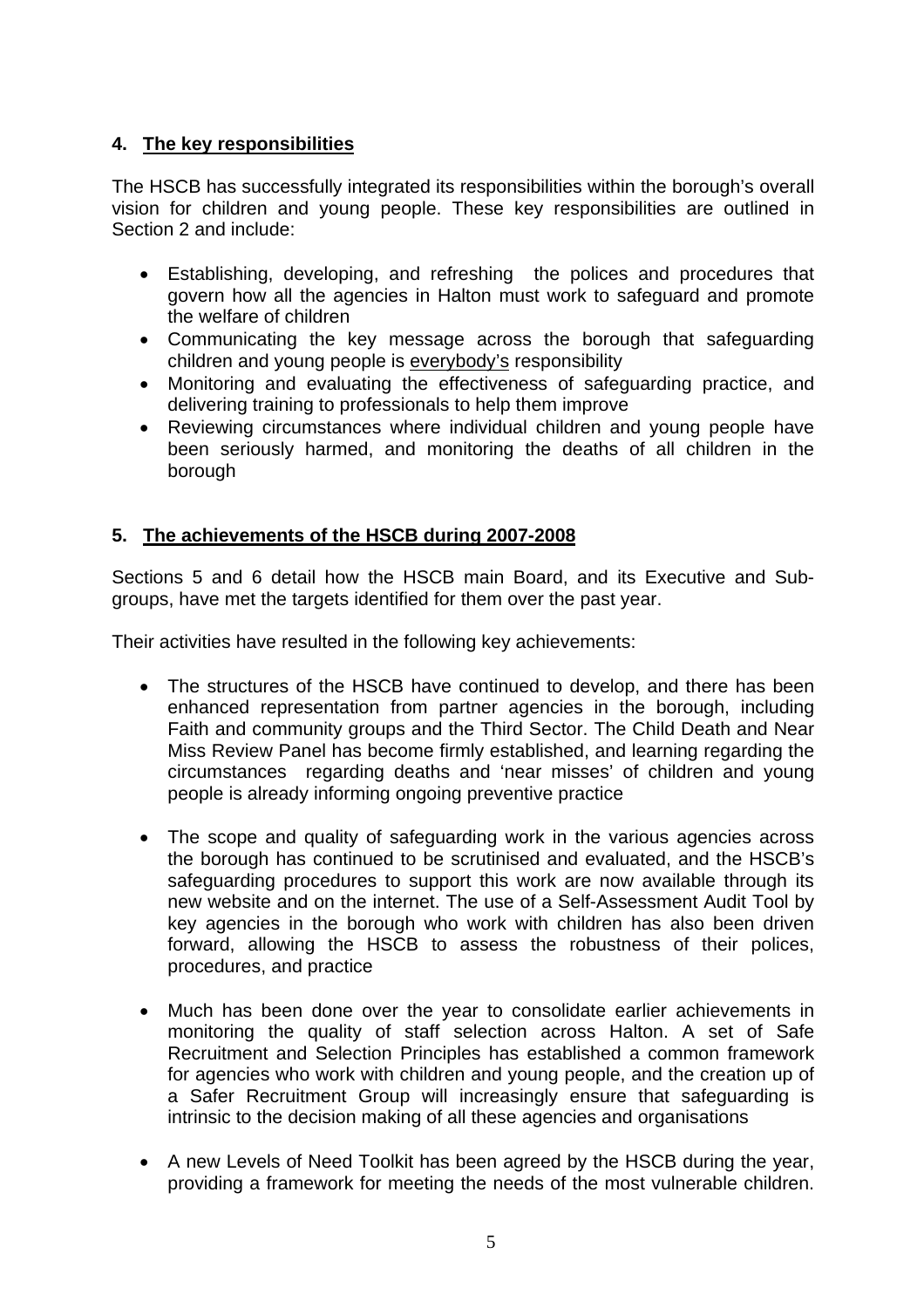This has included the HSCB now taking on the responsibility for monitoring how the needs of 'Level 3b' children are being met – those children and young people who do not meet the formal child protection threshold, but whose needs exceed the remit of the Common Assessment Framework

- The Board has also been particularly concerned to consider the needs of other groups of children, including those who go missing from home, victims – and perpetrators – of bullying, children living with domestic abuse, and those living with alcohol abusing parents. It has also focused on children and young people living within private fostering arrangements, and has developed a Publicity Plan to alert individuals in the community to their responsibilities if they are caring for somebody else's child
- Marketing and promotional publicity has also reminded all communities and professionals in the borough that *safeguarding is everybody's business.* The past year has seen the development of various publicity materials, including the successful launch of the new HSCB website, logo and Newsletter, and the issuing of thousands of free copies of an HSCB Parenting Handbook to parents and carers across Halton
- The ambitious programme of HSCB training has continued to develop, with over 30 courses having been open to all agencies in the borough throughout the year. Details of this training, and its very encouraging evaluation, are included in Appendix 5.

# **6. Performance information and child protection activity**

The HSCB has been keen to measure the impact and effectiveness of its work, and has agreed a Performance Monitoring Framework that is assisting it to monitor and evaluate the effectiveness of what is done by the local authority and Board partners, individually and collectively, to safeguard and promote the welfare of children. The Framework is also advising them on ways to improve.

Detailed performance indicators have been developed which relate to 5 key aims that the Board have identified within the Staying Safe outcome. These key aims are for children and young people to:

- be safe from maltreatment, neglect, violence and exploitation
- be safe from accidental death and injury
- be safe from bullying and discrimination
- be safe from crime and anti-social behaviour in and out of school
- have security and stability, and be cared for

Details of the many performance indicators that are being used, as they relate to these key aims, are provided in Section 9. Significant attention has been given to the first aim – safe from maltreatment, etc. – as this focuses on 'child protection' issues, and on domestic abuse and substance misuse within families in particular. It also includes children missing from home, those involved in allegations against adults who are working with them, and instances where young people, themselves, are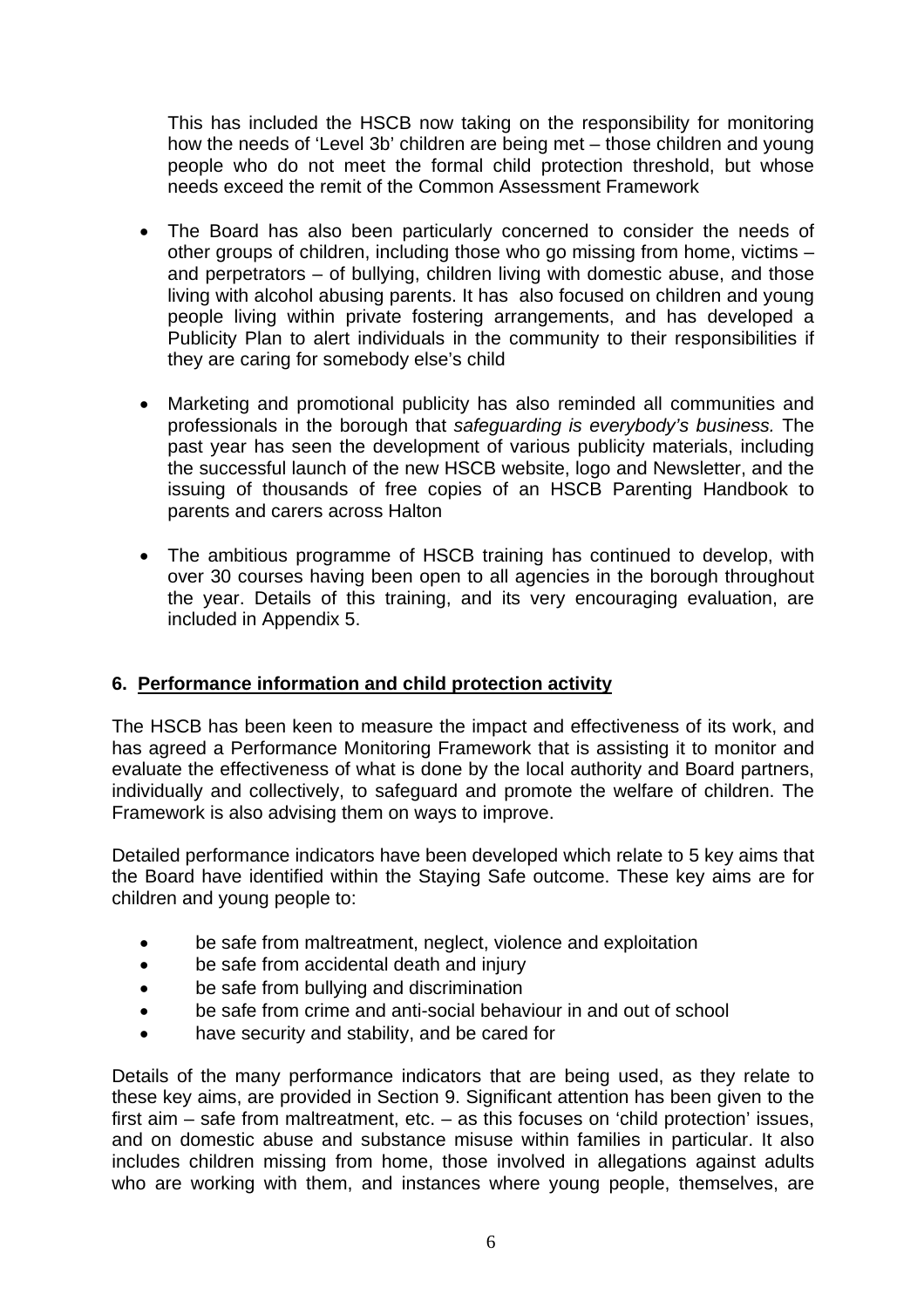perpetrators of abusive behaviour - including sexual behaviour - towards other children or young people.

Section 9 also provides statistical information and analysis of child protection activity in the borough over the year. This includes data on child protection conferences and the registration of children, the presenting risk factors that have been dealt with, and the participation of parents, carers, and children and young people, themselves, in conference processes.

Finally, Section 9 details the work undertaken over the year in establishing arrangements to meet the new legal responsibilities that the HSCB now has for managing investigations into allegations of abuse by professional carers. This has involved the creation of a Local Authority Designated Officer (LADO) to centrally oversee the management of all allegations, and the establishment - in each agency across the borough - of a named Senior Officer (and a named deputy) to ensure that any allegations within their organisation are managed in accordance with the HSCB's own procedures and the statutory guidance.

### **7. The achievements of partner agencies within the HSCB**

Section 8 provides reports from partner agencies on their achievements over the year relating to safeguarding practice, and some of the challenges they have faced.

Colleagues in Health have enjoyed another active year:

- the **5 Boroughs Partnership** has reviewed its Safeguarding Children Action Plan to embrace recommendations from internal and external enquiries. It has also consolidated its child protection training strategy through the development of a bespoke e-learning package and specific training for Care Coordinators. This training is being rigorously evaluated, and involves service users.
- the **Halton and St Helens PCT** has concentrated on developing the practice of its Community Midwifery Services, Pre-School Services, and School Services. It has also signed a formal agreement with the Halton Domestic Abuse Forum/Safer Halton Partnership in respect of the MARAC, and is now fully involved in planning to afford the victims of abuse a higher level of protection
- the **North Cheshire Hospitals Trust** has implemented a single referral system and processes for children's safeguarding, given that it sees patients from a number of different localities. It has also enhanced its training to staff, and has benchmarked against the requirements of the HSCB's Self Assessment Audit
- the **St Helens & Knowsley Hospitals Trust** has continued its work to enhance its safeguarding practice, both internally and across organisational boundaries, and has consolidated its policy and procedural activities to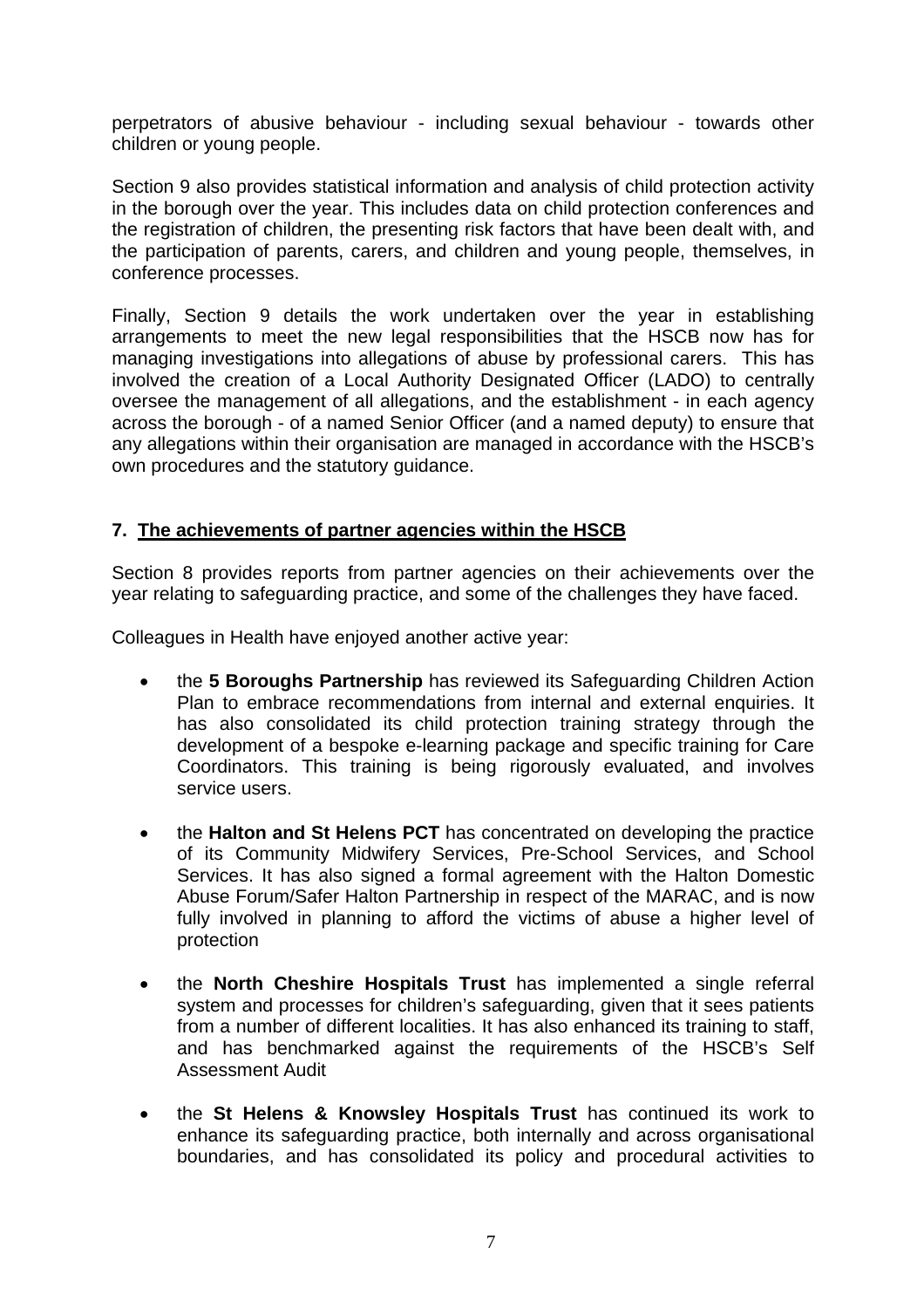ensure that its staff are equipped and confident to work with vulnerable populations

Other statutory partners to the HSCB also report in Section 8 on their achievements over the year:

• **Halton Council's Children & Young People's Services** led the process, on behalf of the HSCB, to establish the Toolkit for Identifying Levels of Need in the borough. This will ensure the earlier identification of children and young people's needs, so that they are more effectively safeguarded. The Service has also worked with its foster carers to ensure that all foster homes have strategies in place to keep children safe from abuse by adults and other young people.

**Education Services** have enhanced training provision to focus more effectively on safer recruitment, both in schools and in the wider community – for example, the voluntary sector, Community Centres, and Alternative Education Providers

- **Cheshire Police** has strengthened the dedicated Referral Units within the Public Protection Units, to enhance further the quality and levels of service to partner agencies. Excellent links and processes have been established with the local authority's Children and Young People's Services, and the Northern Area PRU has continued to support training related to the protection of children. During the year, the Constabulary was inspected in the area of children's safeguarding, and was felt to be successfully meeting the national threshold standards. The year has also seen the successful introduction of the MARAC, with a recent Home Office review identifying the excellent working relationships that have already developed between the police and its MARAC partners
- **Cheshire Probation** has continued to work collaboratively with other agencies to contribute to the protection of children, and this has included the development and implementation of joint risk management plans
- **CAFCASS** have implemented a new Safeguarding Framework that lays out guidance and procedures for staff, and have developed training regarding domestic abuse based on its Domestic Violence Toolkit
- the **Halton Drug & Alcohol Action Team** has worked to ensure that their responses to the needs of the children of drug using parents are coordinated and safeguarding-focused. It has also been centrally involved in the operation and development of the MARAC. A counselling service was also commissioned during the year for children who have witnessed domestic abuse.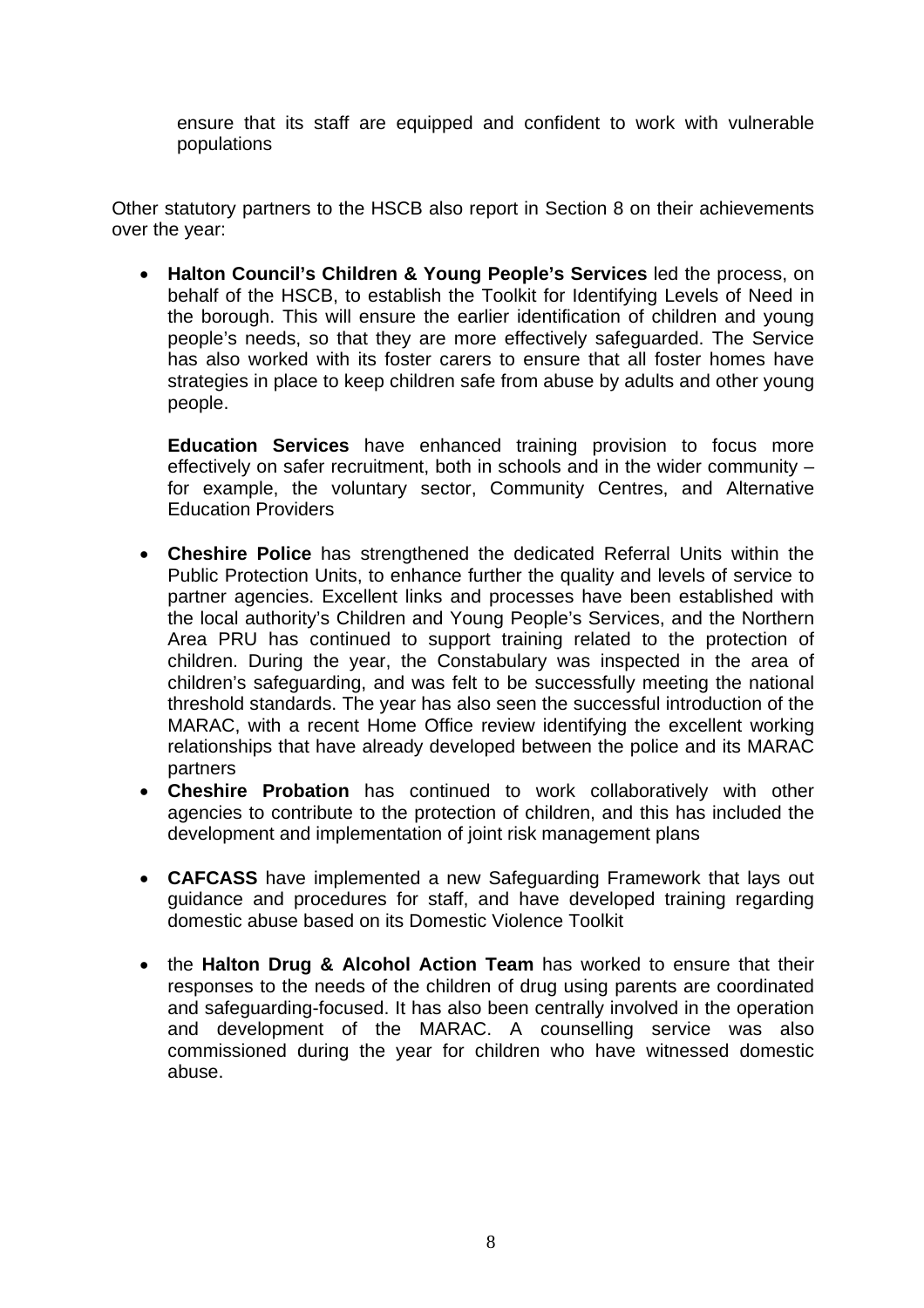## **8. Key Objectives and the Business Plan for 2007-2009**

Much has been done over the second year of the HSCB to consolidate and develop its objectives, and, to take this work forward, a Business Plan for 2008-2009 has been agreed by the Board.

Section 11 details 24 Key Objectives, with timescales, for the forthcoming year, and allocates responsibilities for achieving these to the Executive Board and the Subgroups. The scale of these Key Objectives demonstrates the breadth and scope of the HSCB's ongoing ambitions for the children and young people of Halton.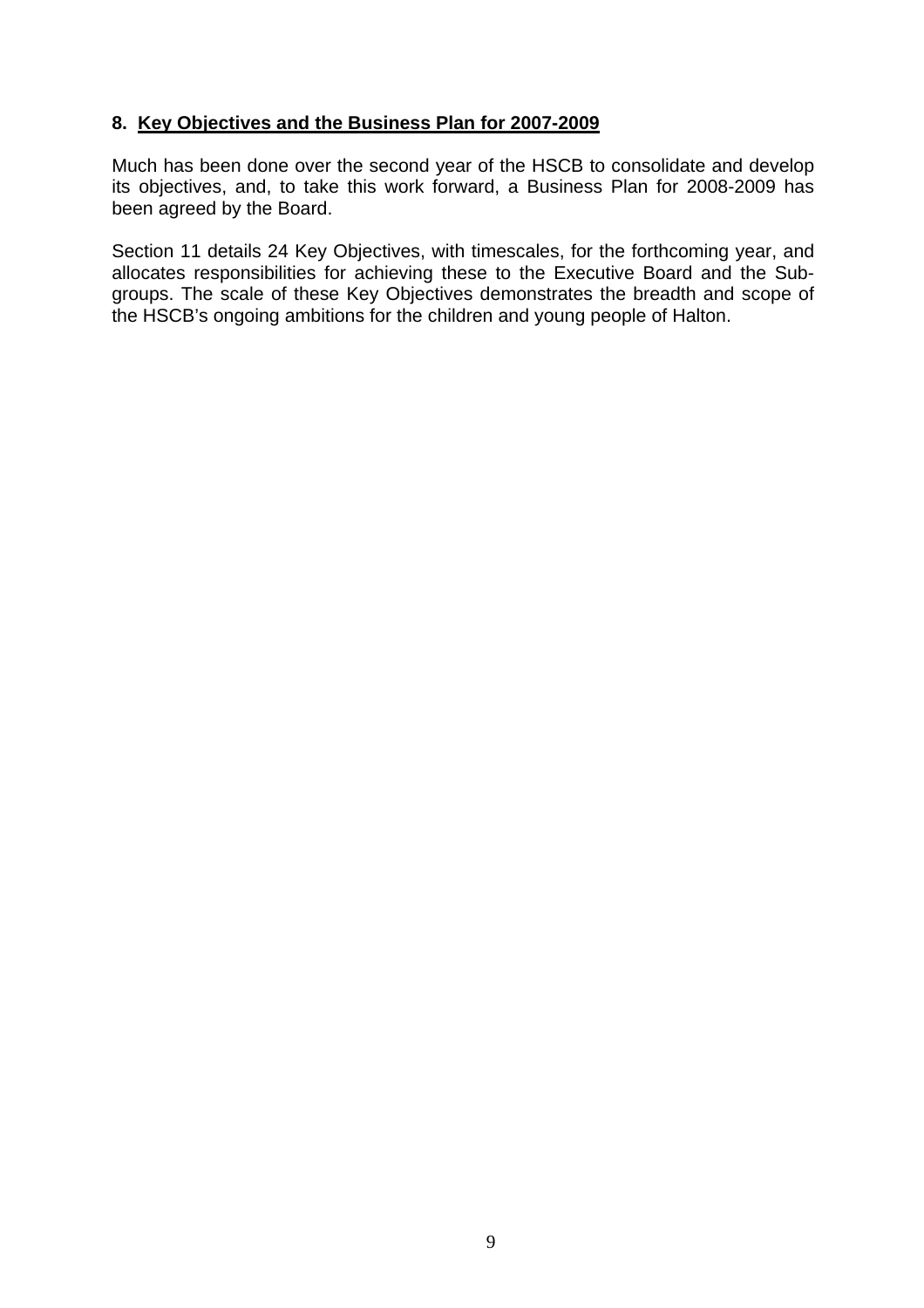# *SECTION 1*

# **THE NATIONAL CONTEXT**

# **1.1 Every Child Matters and the 5 Outcomes**

The establishment of Local Safeguarding Children Boards (LSCBs) across the country resulted from Lord Laming's 2003 public inquiry report into the death of Victoria Climbie, which proposed major structural changes affecting how services to children and young people should be organised and provided, and how agencies should work together.

The resulting government programme of national and local action – "*Every Child Matters: Change for Children*" – was enshrined in the Children Act 2004, and required all local authority areas to make fundamental organisational changes so that five key outcomes for children and young people could be more effectively promoted:

- being healthy physical and mental health
- being safe protection from harm and neglect
- enjoying and achieving education and training
- making a positive contribution to society
- social and economic well-being

Achieving the "being safe" outcome became the primary, though not exclusive, focus of the new Local Safeguarding Children Boards.

# **1.2 Local Safeguarding Children Boards**

Part of the government's guidance in relation to the implementation of Every Child Matters was the revised publication, in 2006, of "Working Together" – the key document that governs how agencies should cooperate in safeguarding children and promoting their welfare. This set out the responsibilities of LSCBs as the key statutory mechanism for agreeing how relevant organisations in their area would achieve these aims.

The LSCBs are not responsible for the operational work of these organisations. However, they are responsible for:

- coordinating, across their local authority area, what each organisation does in safeguarding and promoting the welfare of children
- ensuring the effectiveness of what each organisation does

LSCBs are also expected to coordinate their work with other local structures and strategies. For example, while they must maintain an independent voice and identity, they need to operate in the context of new Children's Trust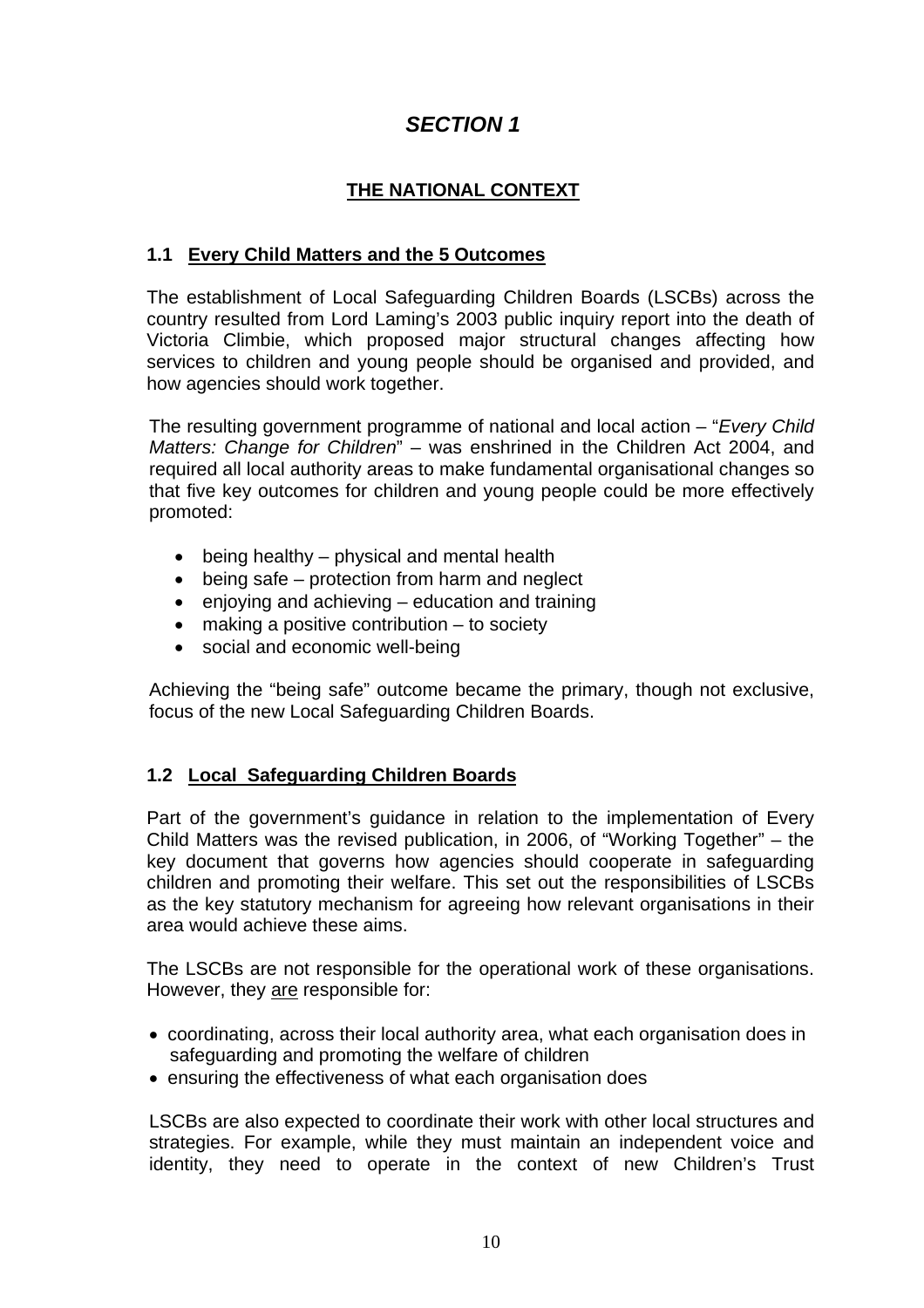arrangements, and there must be close involvement in all strategic planning that takes place in relation to the development of local services for children (e.g. the development of Children and Young People's Plans).

This Annual Report describes the very encouraging progress that has been made in taking forward the work of the LSCB here in Halton during its second year of operation. As can be seen from the national context, this has been happening at a time of enormous change for both the local authority and many of its partner agencies, and it has continued to involve considerable commitment and work from both individuals and organisations across the borough.

# **1.3 Progress at the national level**

During 2006-2007 the government commissioned a 'Priority Review' of the development of the new LSCBs across the country, and the findings were published by the DfES.

In summary, the review found that:

- there were grounds for optimism about their potential to make a difference to the lives of children and young people
- the profile of safeguarding, and its ownership across local agencies, had been enhanced, and local cooperation was being given a new energy
- the understanding of the wider safeguarding agenda was increasing due to better representation on the LSCB main Boards
- good inter-LSCB collaboration was in evidence in certain areas of the country
- there was encouraging evidence that LSCBs were beginning to audit the compliance of partner agencies with their new legal duties to safeguard children and promote their welfare
- there were examples of good preparatory work regarding the new responsibility to establish Child Death Overview Panels

It has been extremely encouraging that, as can be seen from this Annual Report, all the above positive findings apply to the Halton Safeguarding Children Board.

# **1.4 Developing the wider remit**

While the LSCBs are centrally concerned with ensuring that children and young people achieve the "being safe" outcome – protection from harm and neglect – it was recognised by government that, once this core business was being delivered effectively, they would be expected to widen their remit to contribute to the wider goal of improving the overall wellbeing of all children. One year on, the Safeguarding Children Board here in Halton has already begun this work.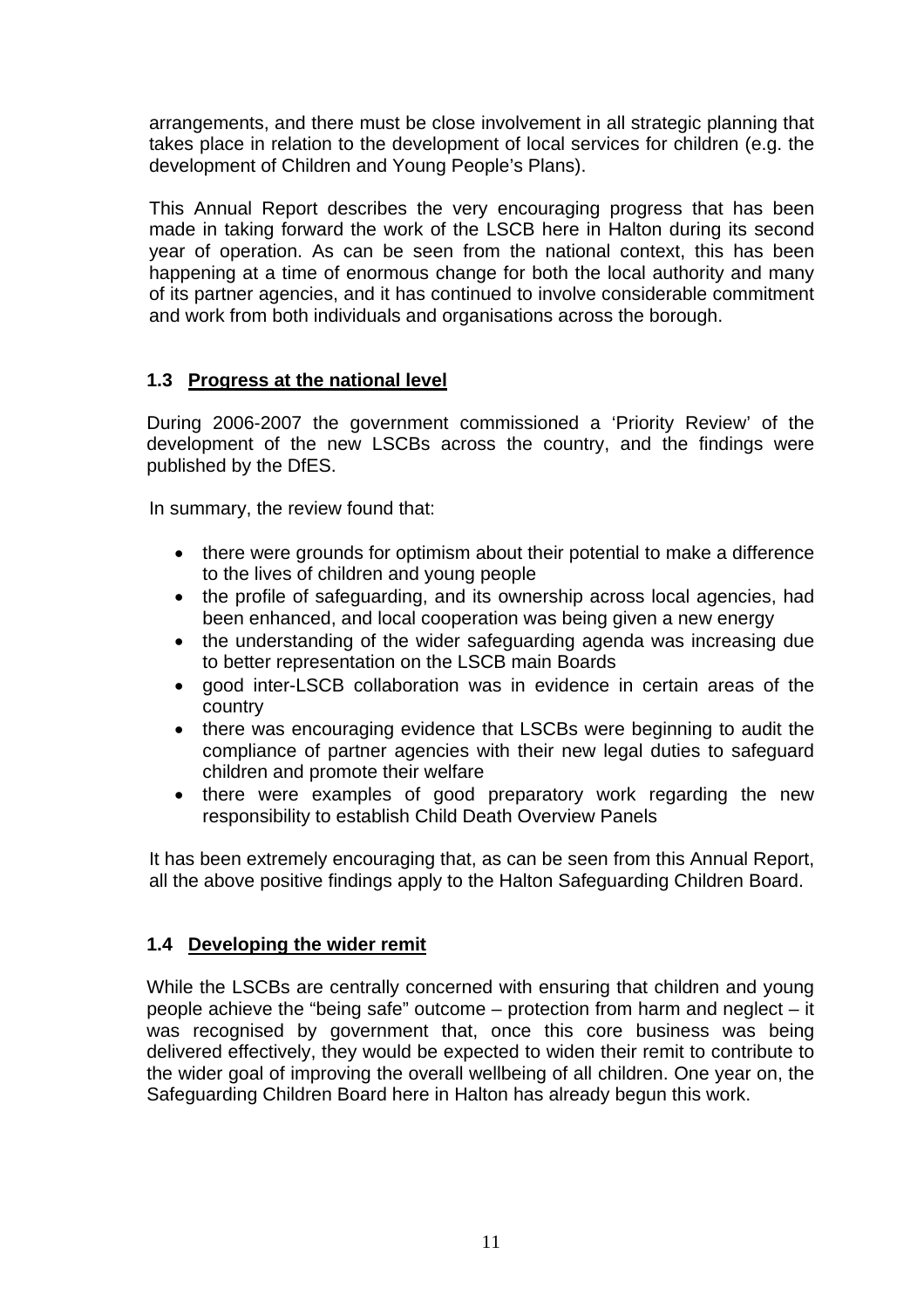# *SECTION 2*

# **HALTON SAFEGUARDING CHILDREN BOARD – KEY RESPONSIBILITIES**

The work and responsibilities of the HSCB are very clearly defined, and are consistent with the vision of the wider partnership structures in Halton regarding children and young people.

# **2.1 Our continuing vision for children and young people**

The Halton Safeguarding Children Board (HSCB) has a very clear vision that places safeguarding at the centre of the borough's overall commitment to supporting and valuing the community it serves:

*"All children and young people in Halton will grow up and thrive in safe environments, communities, homes and families. Where children are harmed, or at risk of harm, all agencies will actively cooperate to promote their welfare".* 

This vision embeds the work of the HSCB firmly into the overall Children and Young People's Plan that has been endorsed by Halton's Alliance Board.

While the HSCB contributes to all the five outcomes for children and young people, its particular focus is on keeping children and young people safe from maltreatment, neglect, violence and sexual exploitation, and it does this through promoting high standards of safeguarding work and by fostering a culture of continuous improvement.

# **2.2 Equality and diversity**

The HSCB's commitment to promoting equality and diversity, and to challenging discrimination, underpins the processes, developments, and initiatives that are described in this Annual Report. The main Board has taken the lead responsibility for ensured that this commitment is explicitly met:

- In all its dealings and decision making, the Board does not discriminate on the grounds of culture, ethnicity, religion, gender, sexual orientation, or disability
- It actively challenges discrimination and bullying, and has translated this into the development of relevant services over the past year
- The Board promotes the safeguarding of particularly vulnerable groups
- In the services it develops, the policies and procedures it agrees, and in all its publicity and promotional materials, the Board promotes a positive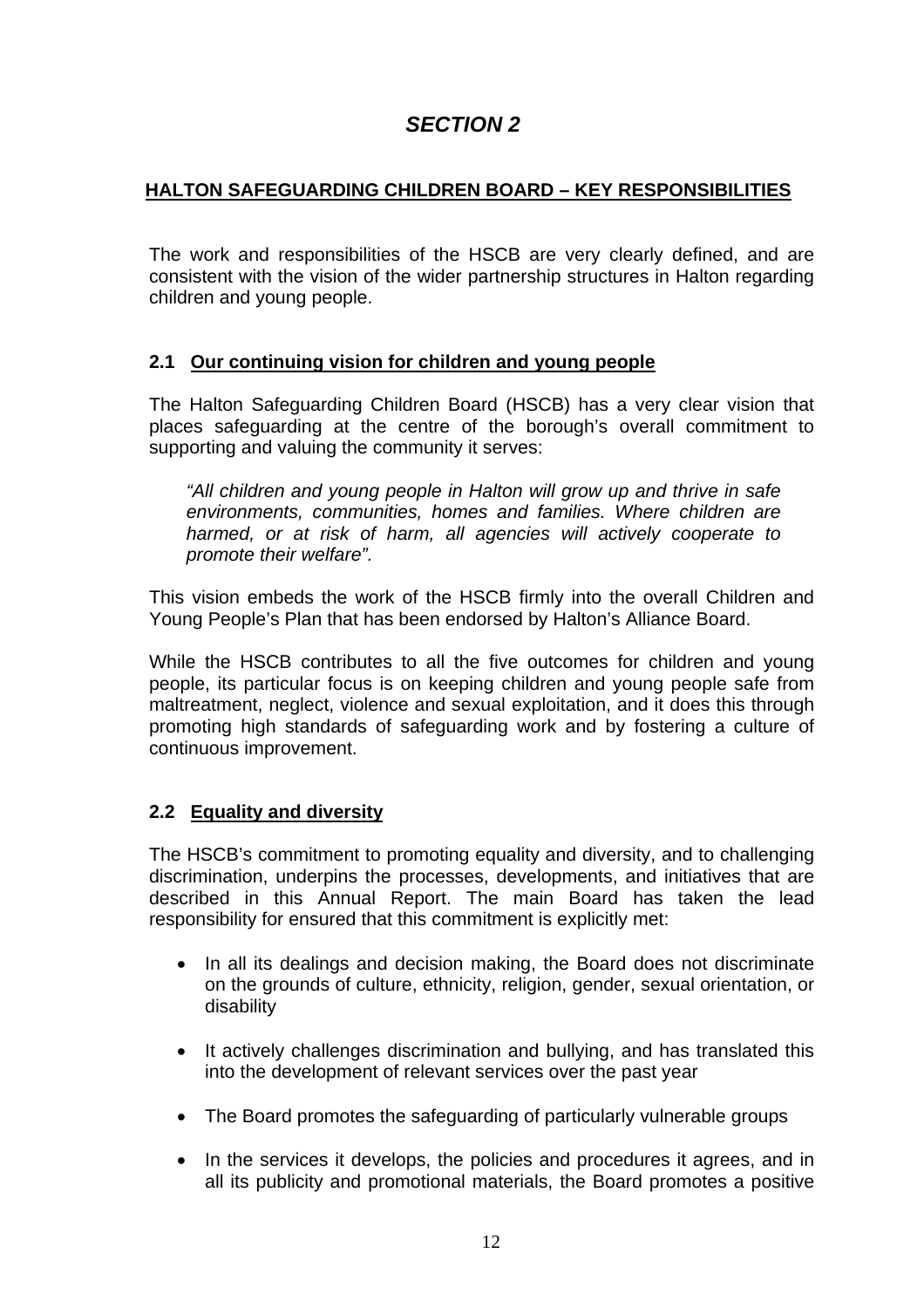image of our children and young people in Halton. Where required, the Board challenges and counteracts the negative stereotyping that can undermine their rights, and needs, to be safeguarded and have their welfare promoted.

## **2.3 The main responsibilities of the HSCB**

The focus of the HSCB's work is on those children and young people, aged 0-19 years, who reside in Halton and who have complex needs and compromised parenting, and who require a multi-agency response to ensure that they are safeguarded and that their welfare is promoted.

This Annual Report explains in detail what the Board's activities have been during its second year of operation, but we can summarise its main responsibilities as follows:

- Establishing and developing a wide range of polices and procedures that govern how all the agencies in Halton must work to safeguard and promote the welfare of children. These include:
	- multi-agency child protection procedures
	- clear thresholds that determine when various agencies intervene in families to safeguard children
	- the recruitment and supervision of all adults who work with children
	- investigating allegations of abuse against adults who work with children
	- cooperating and working with Halton's local authority neighbours and their Local Safeguarding Children Boards
- Communicating, and raising awareness in Halton, around how children can be safeguarded and have their welfare promoted, and how this is everybody's responsibility
- Ensuring that all children who are 'privately fostered' within the borough (not living with their immediate relatives) are identified, and that their progress is monitored and reviewed and that their carers are supported where necessary
- Monitoring and evaluating the effectiveness of what is done in Halton by all HSCB partners around safeguarding practice, and advising on how they can improve
- Commissioning and organising training around good safeguarding practice for staff and volunteers in all relevant agencies in the borough
- Being involved in Halton's planning and commissioning processes to ensure that they all take into account the safeguarding and promotion of children's welfare. This involves linking with other strategic structures within Halton, such as the Alliance Board and the Children's Trust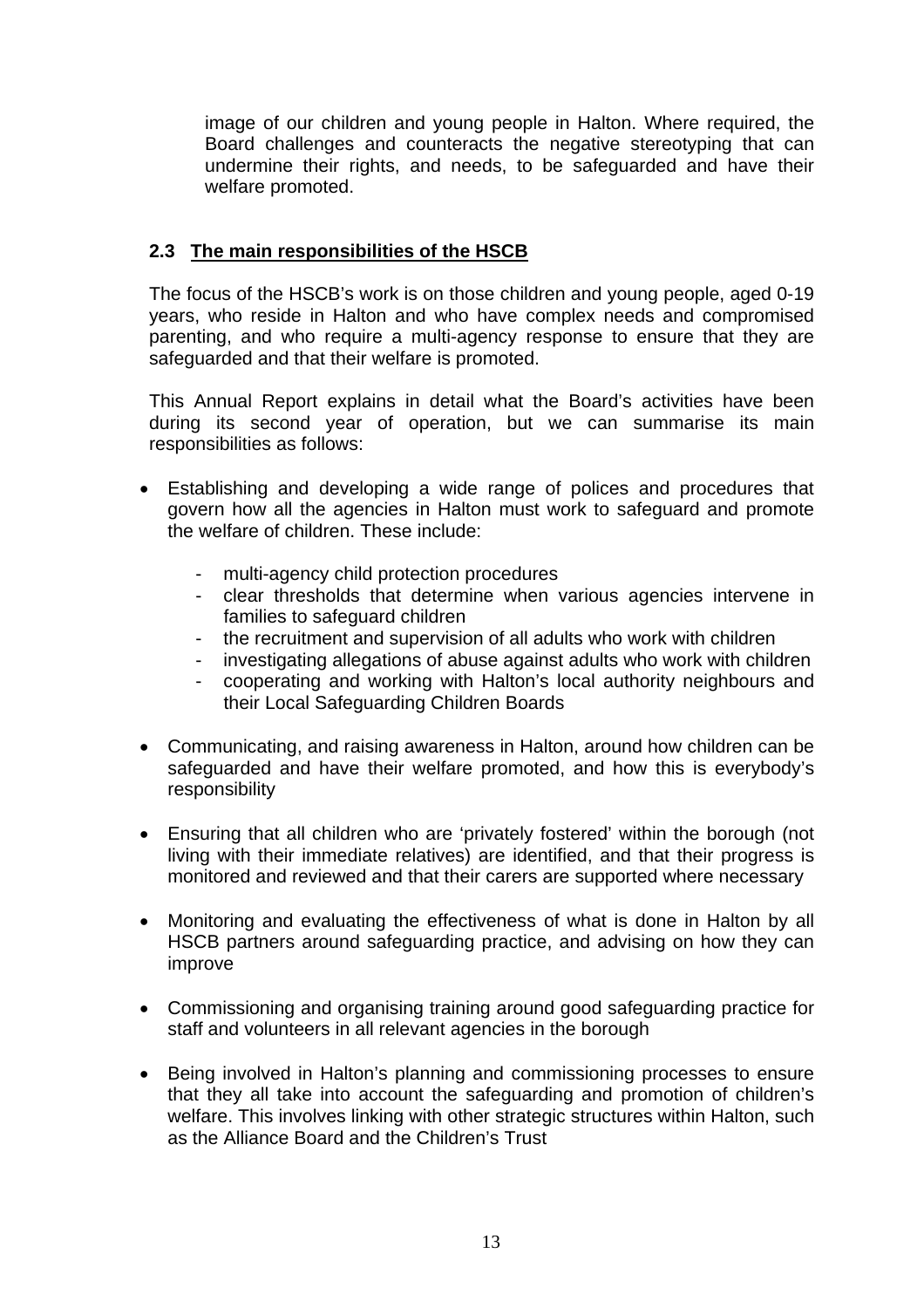- Monitoring all child deaths that occur in Halton, and reviewing individual cases where children have died, or been seriously harmed, where abuse or neglect is suspected
- Engaging in various other areas of activity where concerns about children and young people's welfare have been highlighted locally.

# **2.4 The HSCB's strategic lead for the 'Stay Safe' outcome**

While the HSCB contributes to the wider goals of improving the well being of all children, its particular focus remains the key priorities in the "stay safe" outcome. There are five of these:

- Safe from maltreatment, neglect, violence and sexual exploitation
- Safe from accidental death and injury
- Safe from bullying and discrimination
- Safe from crime and anti-social behaviour in and outside of school
- Have security, stability and are cared for

In addition to this focus on the Stay Safe outcome, the HSCB has assumed certain key responsibilities for a priority within the 'Being Healthy' outcome:

• Children and young people live healthy lifestyles – alcohol harm reduction

The ways in which the HSCB exercises its strategic 'Stay Safe' lead in the borough can be understood from how it seeks to achieve these priority outcomes:

#### Safe from maltreatment, neglect, violence and sexual exploitation

The HSCB has the overall strategic lead for overseeing the achievement of this priority. It receives quarterly reports from the local authority regarding child protection activity in the borough, focussing on children who are subject to child protection plans.

Additionally, the HSCB monitors the following areas of activity:

*i) The safety of children in their homes who may be at risk of harm from domestic abuse.* 

 While the strategic lead for ensuring the delivery of effective domestic abuse services remains with the Safer Halton Partnership, and is delivered via the Halton Domestic Abuse Forum, the HSCB receives regular reports so that it can monitor the extent to which this priority is being achieved.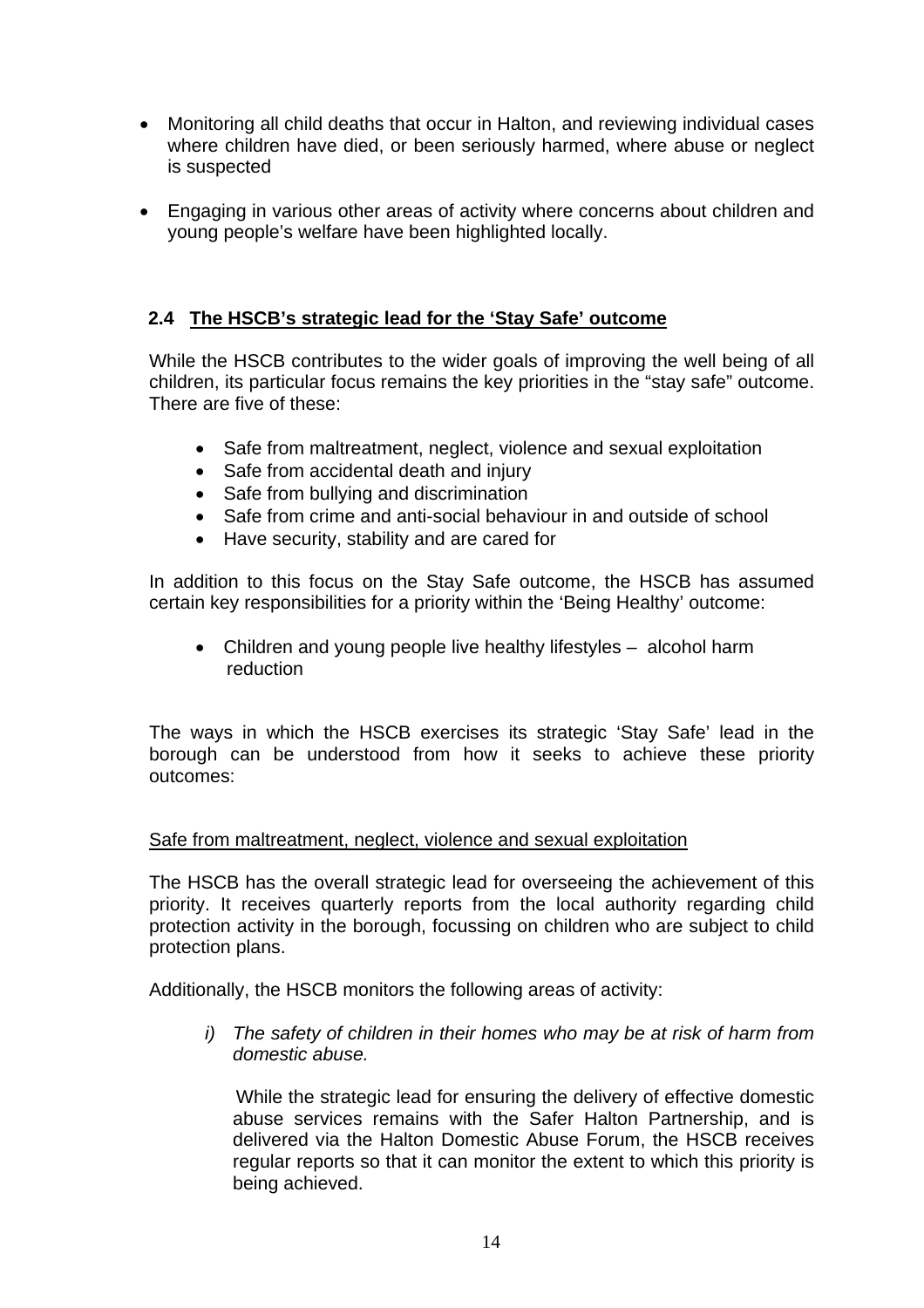#### ii) Reduction in the number of children reported to be experiencing *neglect*

The HSCB continues to hold the strategic lead for this, and receives regular reports on the extent to which early co-ordinated intervention by agencies is increasing the numbers of families accessing family support services. This involves assessing how successfully the Multi-Agency Neglect Protocol, launched in 2006, and the Levels of Need Toolkit are preventing the need to use formal child protection interventions in families.

*iii) Levels of need* 

The HSCB holds strategic responsibility for monitoring the application of the recently launched HSCB and Alliance Board 'Toolkit for Identifying Levels of Need'. This reflects new ways of working to meet the needs of the more vulnerable children and young people in the borough, and the HSCB is using this Toolkit to establish a new framework for working with families who are not functioning at the threshold for formal child protection intervention, but about whom there are still potential child welfare concerns. This framework will use the current system for monitoring child protection activity as a model.

#### *iv) Children missing from home*

A 'Missing from Home Project' is being developed in Halton, and the proposed commissioning arrangements are being led by the Integrated Commissioning Manager who is a member of the HSCB Executive Board. This manager will report to the HSCB as well as to the Children &Young People's Commissioning Partnership.

#### *v) Children subject to Private Fostering arrangements*

The HSCB continues to have the strategic lead for this area of activity and receives monitoring information, including a Private Fostering Annual Report.

#### Safe from accidental death and injury

As required by the Children Act 2004, the HSCB has established a Child Death and Near Miss Review Panel, though did so ahead of the required timescale of 1<sup>st</sup> April 2008. The aim of the Panel is to review, and learn lessons about, all child deaths of children and young people, and also incidents of 'near misses' where there has not been a fatality, but where one was narrowly avoided.

In exercising the strategic lead for this process, the HSCB has built links with other partnerships to consider specific relevant issues – for example, road traffic deaths.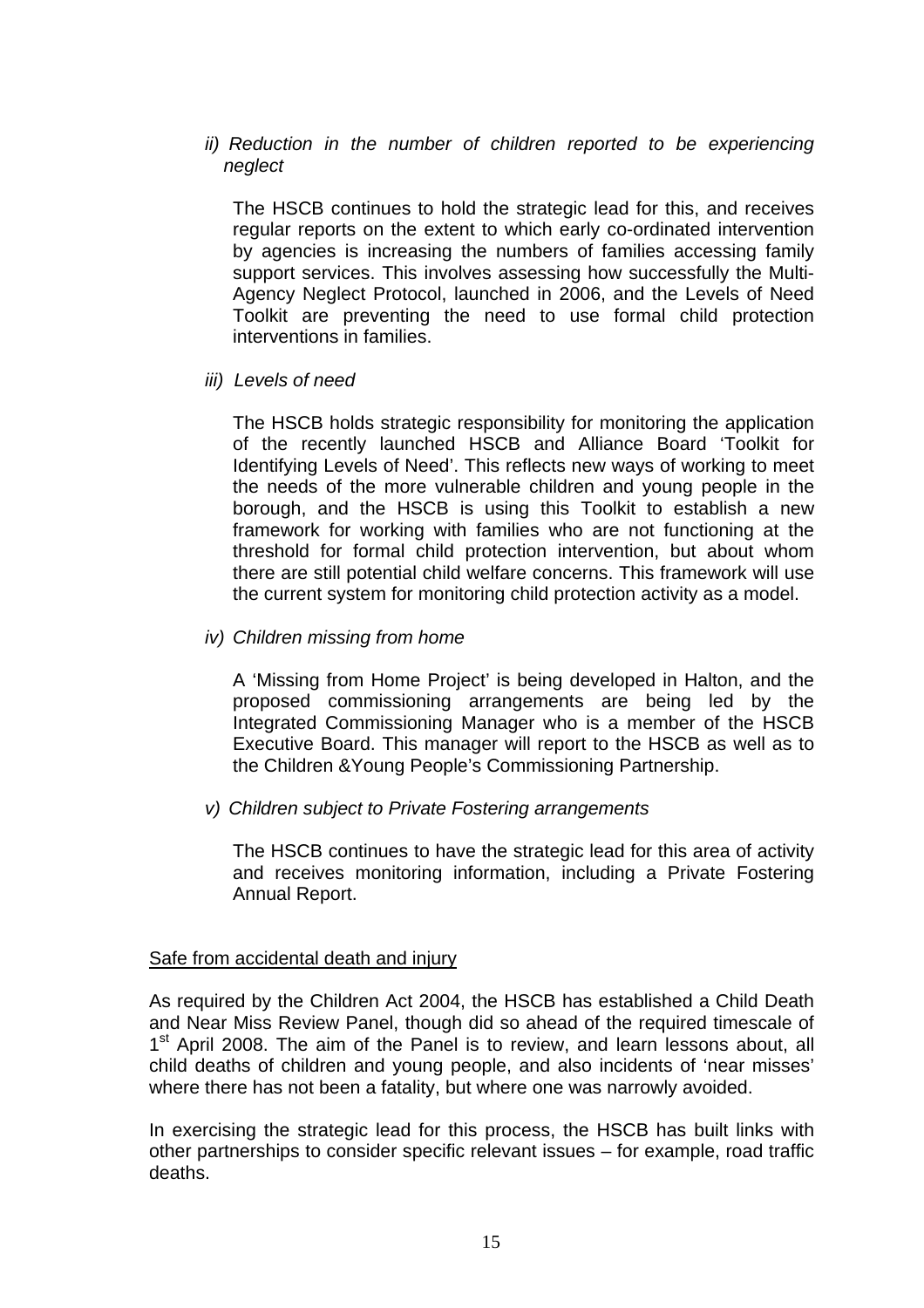While the Safer Halton Partnership is the strategic lead body regarding wider safety issues for children and young people in the borough, it reports regularly to the HSCB as there are clearly issues that impact directly on the safeguarding agenda.

#### Safe from bullying and discrimination

The HSCB, via its Executive Board, assumes the strategic lead in the borough regarding the anti-bullying strategy.

#### Safe from crime and anti social behaviour in and out of school

While the responsibility for this priority outcome rests with the Specialist and Targeted Task Group of the Alliance Board, the HSCB receives regular reports from this group regarding progress on reducing incidents of anti-social behaviour in respect of children and young people. The Community Safety Manager is now a member of the HSCB Main Board; this is a positive step that will promote effective links.

#### Have security, stability and are cared for

The Alliance Board also holds the strategic lead for this priority, via its Specialist and Targeted Task Group.

Again, the HSCB receives regular reports from this group, but specifically in relation to looked after children. Priority information for the HSCB, in achieving this outcome, includes the receipt of data on the availability of suitable foster carers, and placement choice.

#### Alcohol Harm Reduction in Children and Young People

While this sits within the 'Be Healthy' outcome, there are clear links with the stay safe outcomes, and the HSCB has acknowledged this in prioritising initiatives to reduce the harm caused to children and young people by alcohol. The HSCB is collaborating with Warrington and Cheshire LSCBs in hosting an Alcohol Harm Workshop in July 2008, to scope existing service provision and share good practice.

The Safer Halton Partnership has assumed the strategic lead for this outcome, but reports regularly to the HSCB through its Alcohol Harm Strategy.

The HSCB has an additional responsibility regarding the effects of alcohol on children and young people in the borough, through its role as the Responsible Authority under the Licensing Act 2003 for matters relating to the protection of children from harm.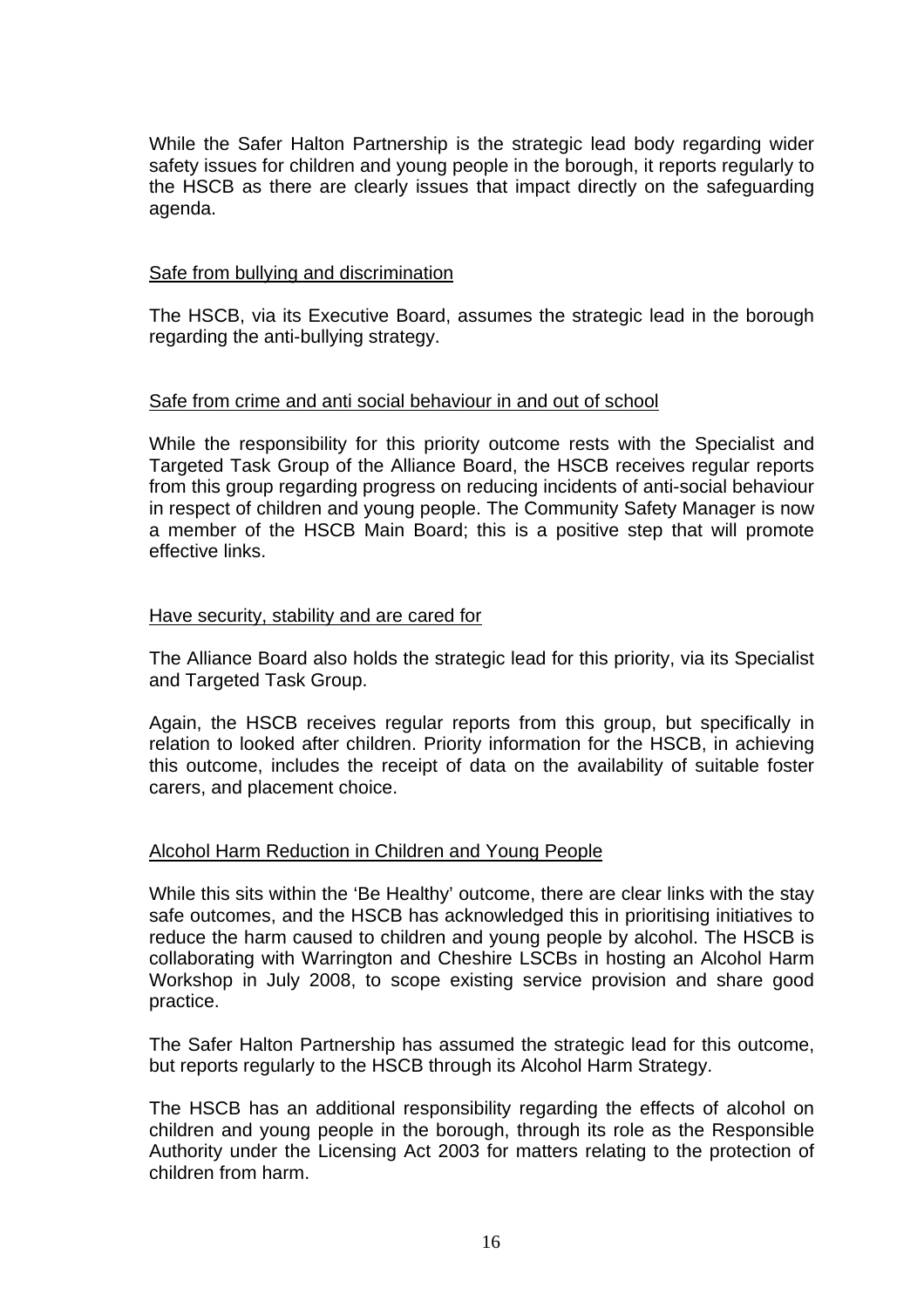# *SECTION 3*

# **THE STRUCTURE OF THE HALTON SAFEGUARDING CHILDREN BOARD**

# **3.1 The overall structure**

The Halton Safeguarding Children Board (HSCB) has been in operation since February 2006, and deals with business at three levels:

- the main Halton Safeguarding Children Board, that meets on a quarterly basis
- an Executive Board that meets every two months, though there have been additional meetings throughout the past year
- four Sub-groups (an additional two have recently been agreed), that meet at least quarterly and report to each meeting of the main Board

Written minutes are taken at each of these forums, and presented to the main Board.

The members of the main Board, the Executive Board, and the four Sub-groups – and the agencies they represent - are detailed in Appendix 1of this report.

The work of the HSCB is supported by an established staff team, the details of which are outlined below in this Section.

# **3.2 The main Halton Safeguarding Children Board**

To provide a greater degree of independence, Audrey Williamson, Operational Director of HBC's Health and Community Directorate, Adult Services has continued to chair the main Board. Its membership has continued to grow and develop over the past year, and it comprises a range of senior representatives from appropriate local agencies. In addition to providing these representatives, each agency has been able to nominate a deputy to attend Board meetings in their absence.

The terms of reference for the HSCB can be found in Appendix 2 of this report. They set out the overall vision for the Board, and detail its aims, core objectives, functions, and key areas of activity.

# **3.3 The Executive Board**

In addition to being the 'driver' of the work that is delegated from the main Board, the Executive Board also takes on the function of Partnership Board to the Halton Children in Need Mini Children's Trust.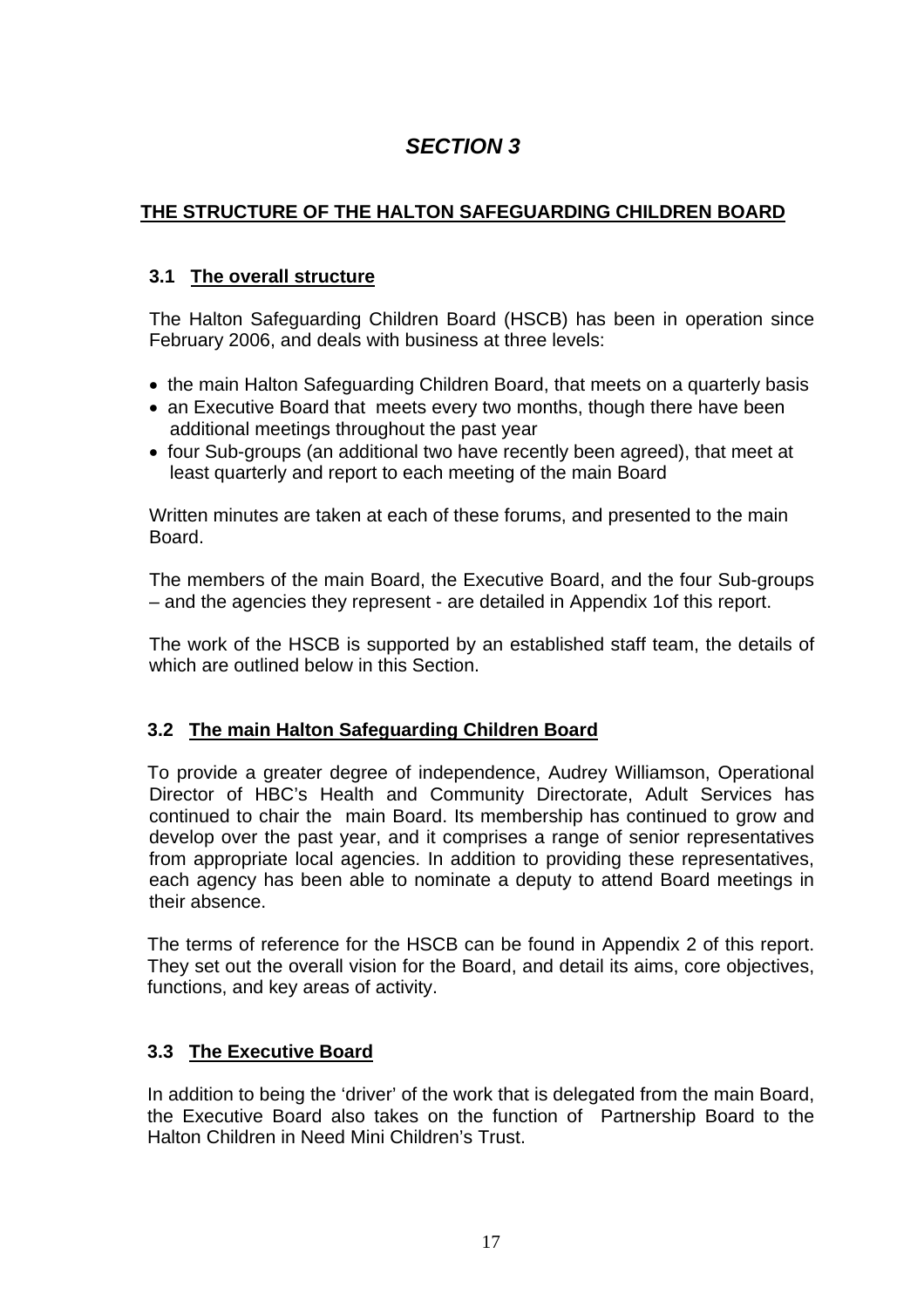The terms of reference of the Executive Board are attached to this report in Appendix 3, but its main functions are to:

- monitor and take forward the work that is undertaken by the main Board between Board meetings
- co-ordinate the activities of the Sub-groups
- agree and monitor the HSCB budget
- monitor outcomes and targets agreed by the main Board, to ensure that strategic plans are kept on track
- identify national and local initiatives that require a response from the main Board

The Executive Board reports on its work to each meeting of the main Board, and is chaired by the Operational Director, Specialist Services, of HBC Children and Young People's Directorate. Its other members represent the following:

- Children and Young People's Services (HBC)
- Halton & St Helens PCT
- Cheshire Police
- The HSCB Manager
- the Chairs of the HSCB Sub-groups
- the HSCB Commissioning Manager

The Executive Board can, in addition, consult with other agencies and organisations, or invite them to participate in meetings as required.

The business that has been dealt with by the Executive Board over the past year is detailed in Section 6 of this report.

#### **3.4 The Sub-groups**

Four Sub-groups have met on a regular basis throughout the year:

| $\bullet$ | <b>Policy and Procedures</b>                                                                  | - reviews, develops and updates safeguarding<br>policies and procedures as required                                                                                                                  |
|-----------|-----------------------------------------------------------------------------------------------|------------------------------------------------------------------------------------------------------------------------------------------------------------------------------------------------------|
| $\bullet$ | Child Death & Near Miss<br>Review Panel<br>(formerly)<br>known as the Screening<br>Sub-group) | responsible for the specific function of the<br>HSCB concerning the reviews of child deaths<br>and near misses                                                                                       |
| $\bullet$ | <b>Scrutiny and Performance</b>                                                               | - monitors and evaluates the effectiveness of<br>what is done by the HSCB and individual<br>partner agencies                                                                                         |
| $\bullet$ | Training                                                                                      | - identifies and delivers relevant training to help<br>deliver the HSCB's priorities, as well as leading<br>on awareness raising and publicity relating to<br>the safeguarding agenda in the borough |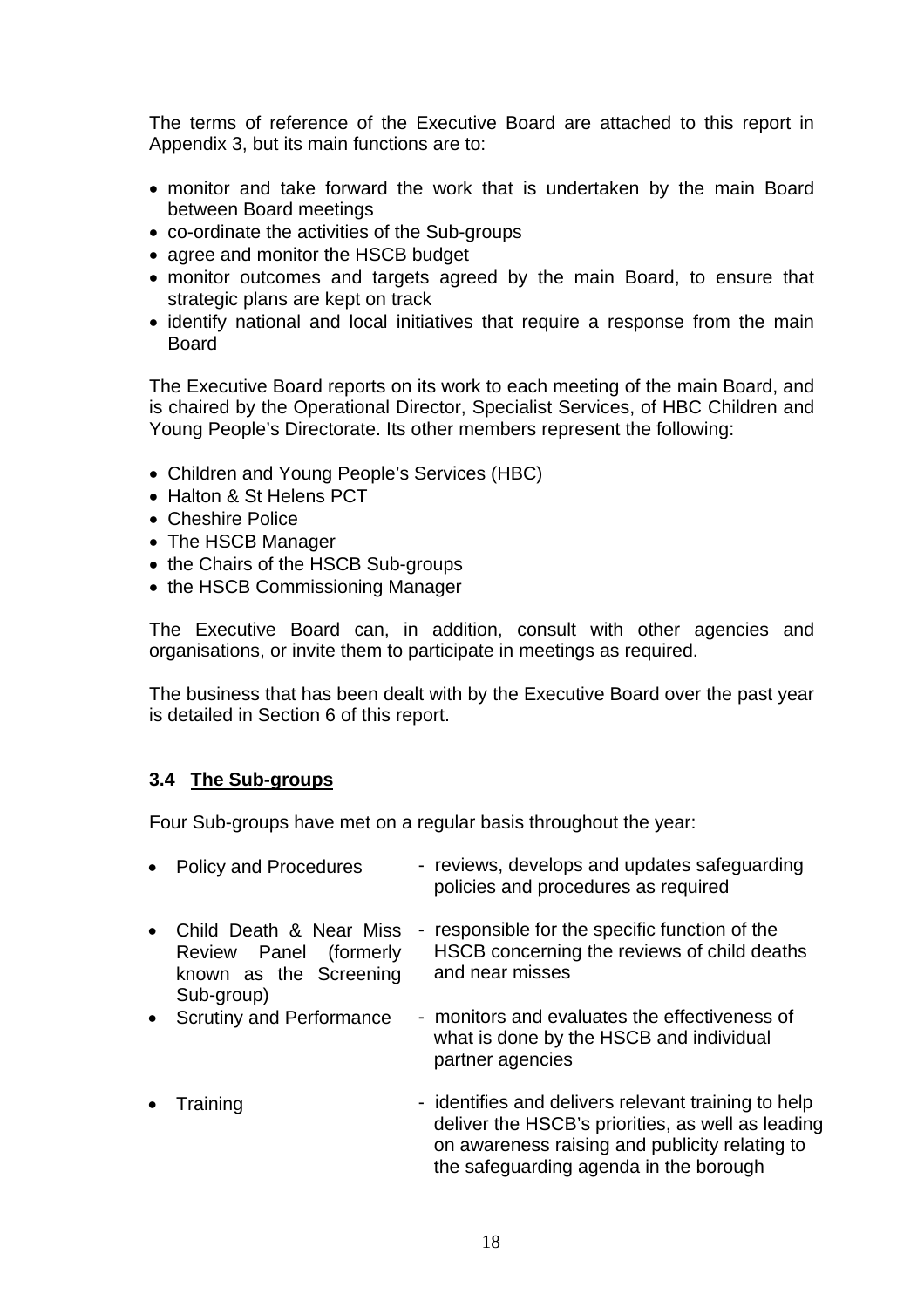Each Sub-group is chaired by a senior manager from key partner agencies, and reports to the main Board. The HSCB Manager sits on each of the Sub-groups to ensure continuity and collaboration between the work streams.

The business that has been dealt with by each of the Sub-groups over the past year is detailed in Section 6 of this report.

The terms of reference for each Sub-group can be found in Appendix 4.

### **3.5 The development of two new Sub-groups**

To more effectively achieve the aims of its own Business Plan the HSCB has agreed to establish two new Sub-groups. This will enable the development of a sharper focus in two key areas:

- Communication and engagement with families and the wider community in relation to safeguarding
- Safeguarding children and young people from the threats of technologically based harm (E-safety)

More details regarding these new Sub-groups are provided in Section 6 of this Annual Report.

# **3.6 The staff team**

The HSCB continues to be supported by a dedicated staff team, and the costs of this have been met from contributions by partner agencies (see Section 10 for a breakdown of the HSCB budget). There are three posts in the team:

#### i) HSCB Manager

The key responsibilities of this post are to lead and coordinate the work undertaken by the HSCB, and to represent it in public, multi-agency, and regional forums. This post is the central point of contact regarding all HSCB issues for senior managers and front-line staff in the partner agencies, and across Halton.

The post holder has been responsible for developing and monitoring the HSCB's Business Plan, and reporting on its progress to the main Board. She has also coordinated the work of the four Sub-groups.

The post holder is responsible for the work of her staff team, and has ensured that it has continued to deliver the expertise and professional support that has allowed the HSCB to achieve its stated objectives and targets.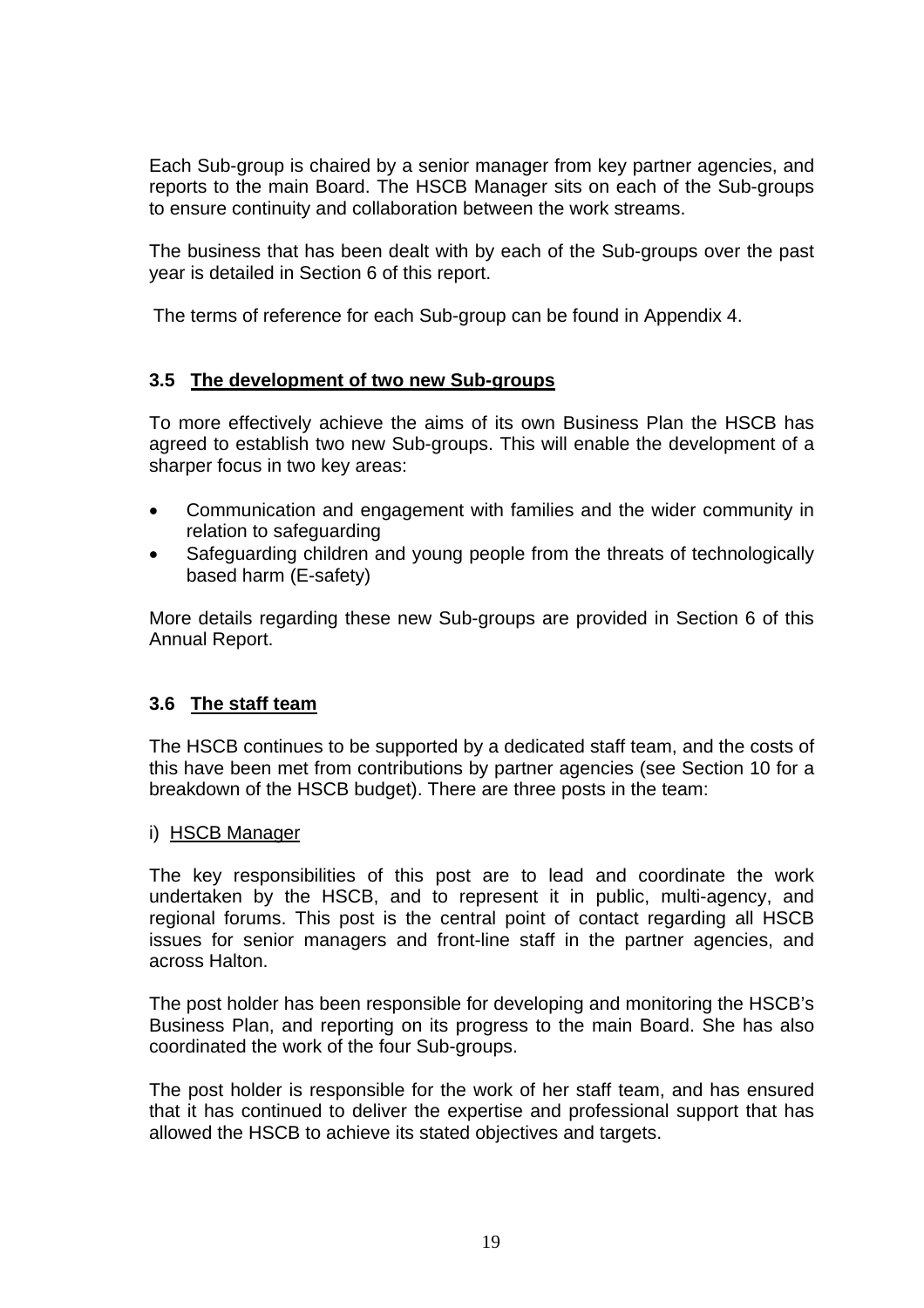#### ii) Safeguarding Development Officer

The specific focus for this post is on supporting the HSCB in its responsibilities to monitor and develop the quality of safeguarding practice in the borough.

The post holder has particularly worked closely with the HSCB's Training Subgroup, and managers in various agencies, to help plan, commission, deliver and evaluate multi-agency safeguarding training. She has also developed good links with numerous community groups.

#### iii) HSCB Team Support Officer

This post provides the dedicated clerical and administrative support for the HSCB and its Sub-groups.

The post-holder is also the key officer responsible for maintaining and monitoring safeguarding information and related data.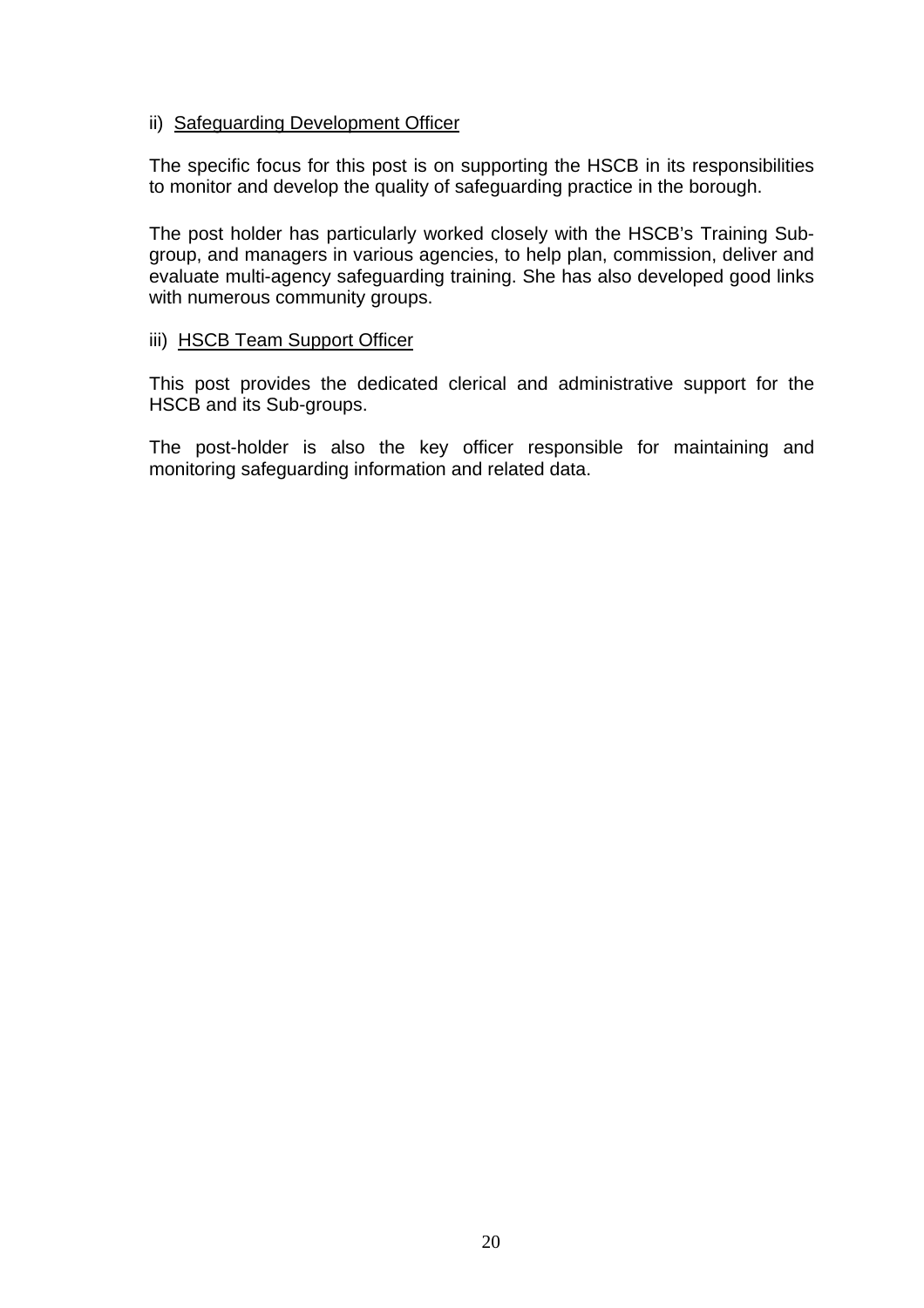# *SECTION 4*

# **THE HSCB'S STRATEGIC LINKS WITHIN HALTON AND IN THE REGION**

## **4.1 The HSCB within Halton**

The following diagram illustrates how the HSCB fits into the strategic planning structures of the borough:

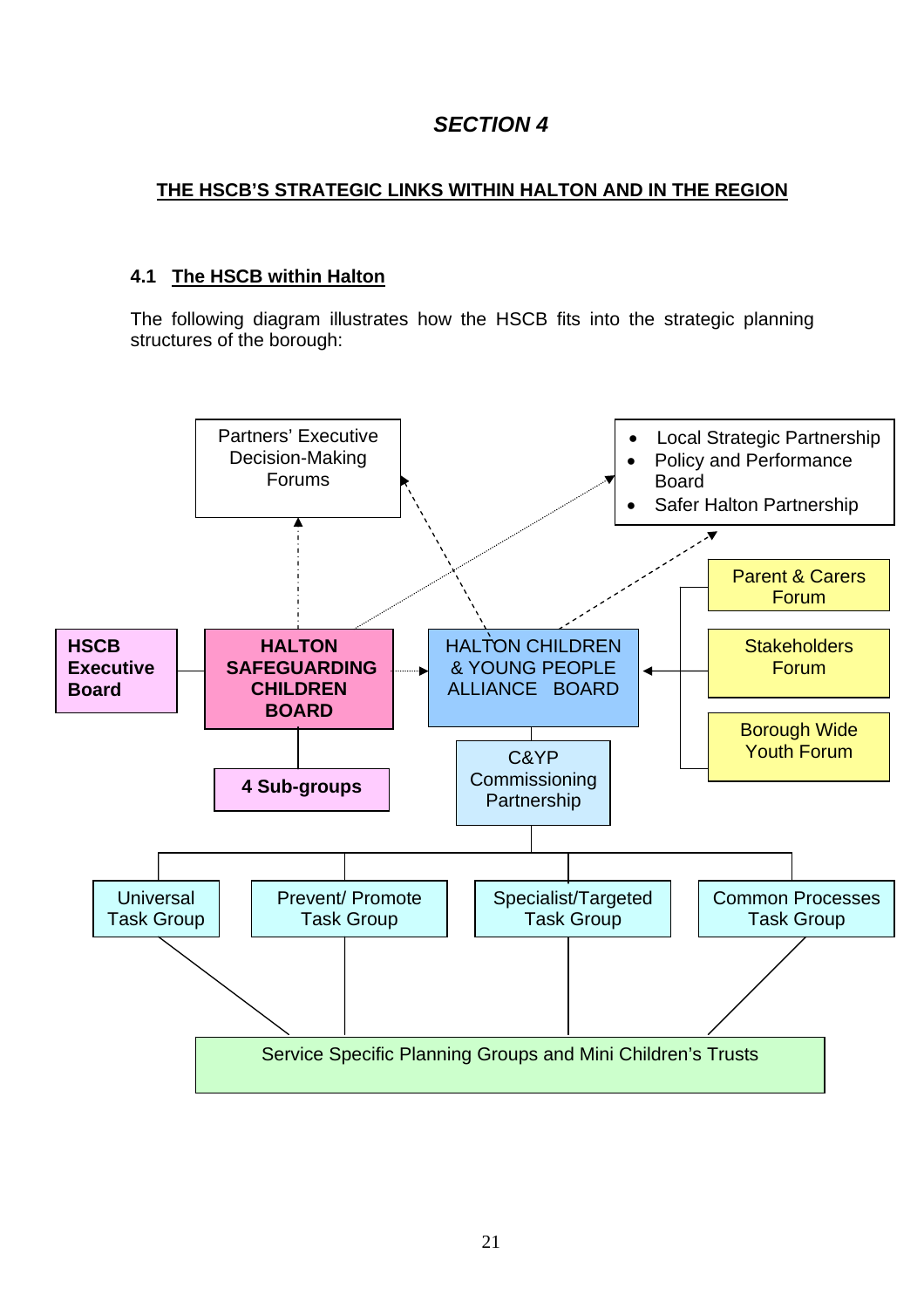# **4.2 Accountability to the local authority**

As required by legislation, Halton Borough Council's Lead Member for Children's Services holds the HSCB to account, through the Strategic Director for Children and Young People's Services (DCS). The mechanisms for achieving this are very clear, and they ensure a high level of scrutiny:

- The Chair of the HSCB meets with the Lead Member, the Director of Children's Services, and the HCB Chief Executive following each main Board meeting, to consider a detailed briefing paper on the work of the HSCB.
- Additionally, the HSCB Annual Report and Business Plan is presented to the council's Policy and Performance Board (PPB), where other Elected Members are able to scrutinise the Board's work.
- The Members' Group, which is a sub-group of the PPB, also meets during the year and receives information regarding safeguarding matters, including progress on the Board's Key Performance Indicators.

# **4.3 Strategic links**

The HSCB continues to be the key body in Halton which ensures that the various strategic plans for children and young people, and the services that are provided for them, embrace effective safeguarding practice. To help achieve this, the HSCB has continued to forge strong links with key strategic and other planning and development structures in Halton:

- The HSCB provides quarterly update reports directly to the Halton Children and Young People Alliance Board on all significant safeguarding service developments, strategies and plans; this includes a quarterly written report on the progress of its annual Business Plan. The Chair of the HSCB sits on the Alliance Board
- The Executive Board of the HSCB carries out the function of the Partnership Board for the Halton Children in Need Mini Children's Trust
- The HSCB continues to be an integral part of Halton's children and young people's strategic planning arrangements, and is a key contributor to the development and implementation of the Halton Children and Young People's Plan. Major elements of the HSCB's work programme stem from this Plan
- The HSCB feeds its views on the quality and outcomes of safeguarding work in Halton into the various external inspection processes that take place – for example, the Joint Area Review, the Annual Performance Assessment, and inspections undertaken by the Health Commission and Her Majesty's Inspectorates of Constabulary, Prisons and Probation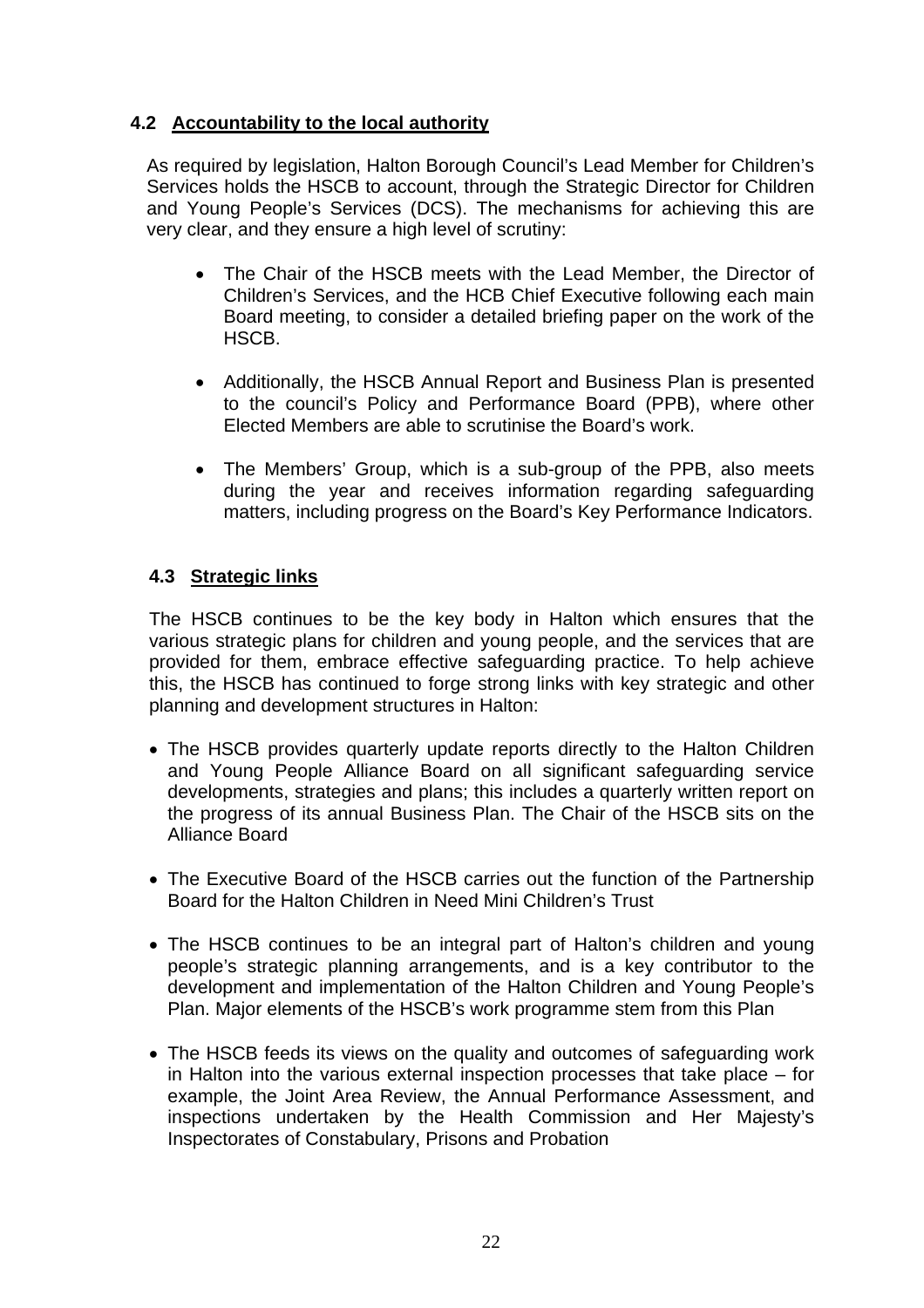- The HSCB is responsible for ensuring that safe and effective policies and procedures are in place in all agencies across Halton. This includes the responsibility for ensuring that agencies are checking the suitability of people who work with children and young people, and for ensuring that those people are properly trained and supervised. To help achieve this, the HSCB feeds into the Halton Workforce Strategy
- In maintaining its commitment to engage with and listen to children, young people and their families, the HSCB has continued to link with the various consultative forums that have been established in the borough, so that these stakeholders can contribute their views on its work. The HSCB Chair and Manager have met with the local parent/carer forum and agreed a process for consultation to seek its views
- The HSCB embraces and adopts the Halton Performance Management Framework, which measures how well the outcomes for children and young people in the borough are being achieved by all agencies. The HSCB has remained committed to developing multi-agency outcome focussed performance measures that will promote continuous improvement in safeguarding work
- 'Joint commissioning' of services involves working across agency boundaries to identify needs, specify service requirements, decide how those services are to be provided, and then ensure that they are delivered effectively. The HSCB contributes to  $-$  and works within  $-$  the commissioning framework that has been established in Halton, to ensure that the commissioning of services takes into account the need to safeguard and promote the welfare of children and young people. The CYPD Commissioning Manager is a member of the HSCB Executive Board
- The transition from Children's to Adult services for young people who continue to require support from the local authority has been an area that needed strengthening, and a multi-agency Transitions Strategy has been launched during the year
- It is also recognised that some families need support from both adult mental health services and children's social care services. An action plan to strengthen the links between these two services has been presented to both the Mental Health Local Implementation Board and the HSCB

#### **4.4 Regional links**

In addition to all the above strategic links within Halton, the HSCB has developed its collaborative relationships with other LSCBs, for example regarding the introduction of the Child Death and Near Miss Review Panel.

Strong partnerships continue with the neighbouring LSCBs of Cheshire and Warrington. It was in collaboration with these partners that the HSCBs 'Multi-Agency Child Protection Procedures to Safeguard and Promote the Welfare of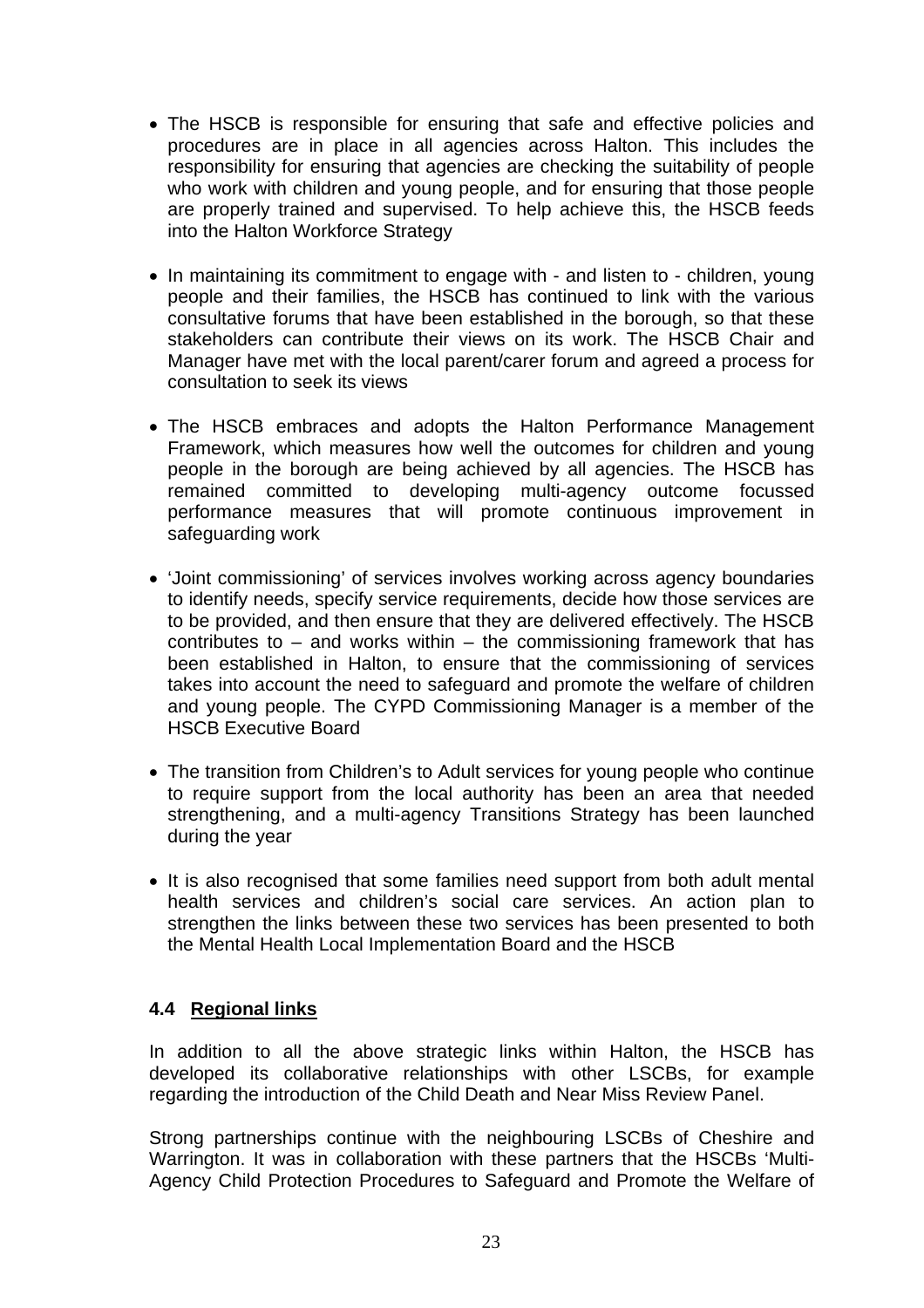Children' were written, and ongoing cooperative working is culminating, for example, in the three LSCBs hosting a multi-agency workshop in July 2008 to explore current joint concerns regarding alcohol harm across Cheshire.

The HSCB Manager is a member of a regional group of LSCB managers. This group reports to the Mersey Region Assistant Director's Group, and is promoting the sharing of good practice across the LSCBs, as well as providing opportunities for collaboration in training and awareness-raising events on a regional basis.

The HSCB Manager has also developed strong links with Government Office North West, and meets with the Department for Children, Schools and Families Safeguarding Advisor on a quarterly basis.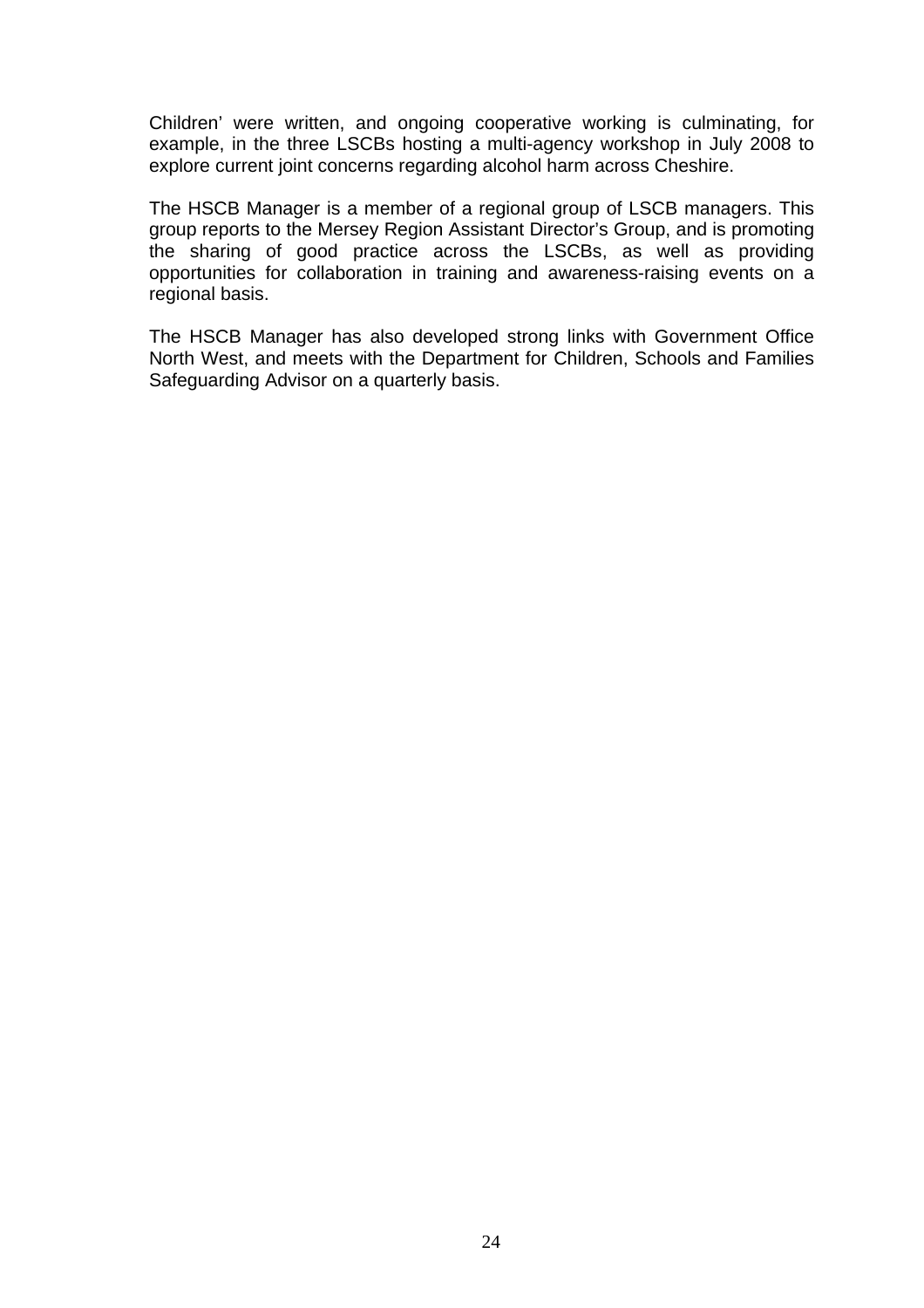# *SECTION 5*

# **DELIVERING THE STAY SAFE OUTCOMES – KEY ACHIEVEMENTS OF THE HSCB IN 2007 – 2008**

Information on the detailed work of the HSCB over the past year is contained throughout this Annual Report, and particularly in the descriptions of the activities of the Executive Board and the Sub-groups. This Section of the Report highlights the key priorities that the Board has highlighted, to ensure that its work remains consistent with, and supports effectively, the aspirations of the Alliance Board in achieving the Stay Safe outcome of the Halton Children and Young People's Plan.

### **5.1 Broad areas of activity**

The HSCB's broad areas of activity have been:

- identifying and preventing harm with regard to all children and young people in **Halton**
- working proactively to target particular groups who have been at particular risk, but who have not been the subject of formal child protection enquiries
- working responsively to protect those children who have suffered, or have been at risk of suffering, harm, including children abused and neglected within their families

# **5.2 Achieving the Stay Safe outcomes**

The Board has met four times during the past year, on the quarterly basis that is laid down in its terms of reference, and there has been good attendance at all meetings.

In addition to the formal Board meetings, the HSCB met as a team in January 2008 for its annual Development Day to review its work, identify emerging challenges, and agree priorities for its Business Plan for 2008/2009.

The key priorities of the HSCB over the past year have been in the following areas: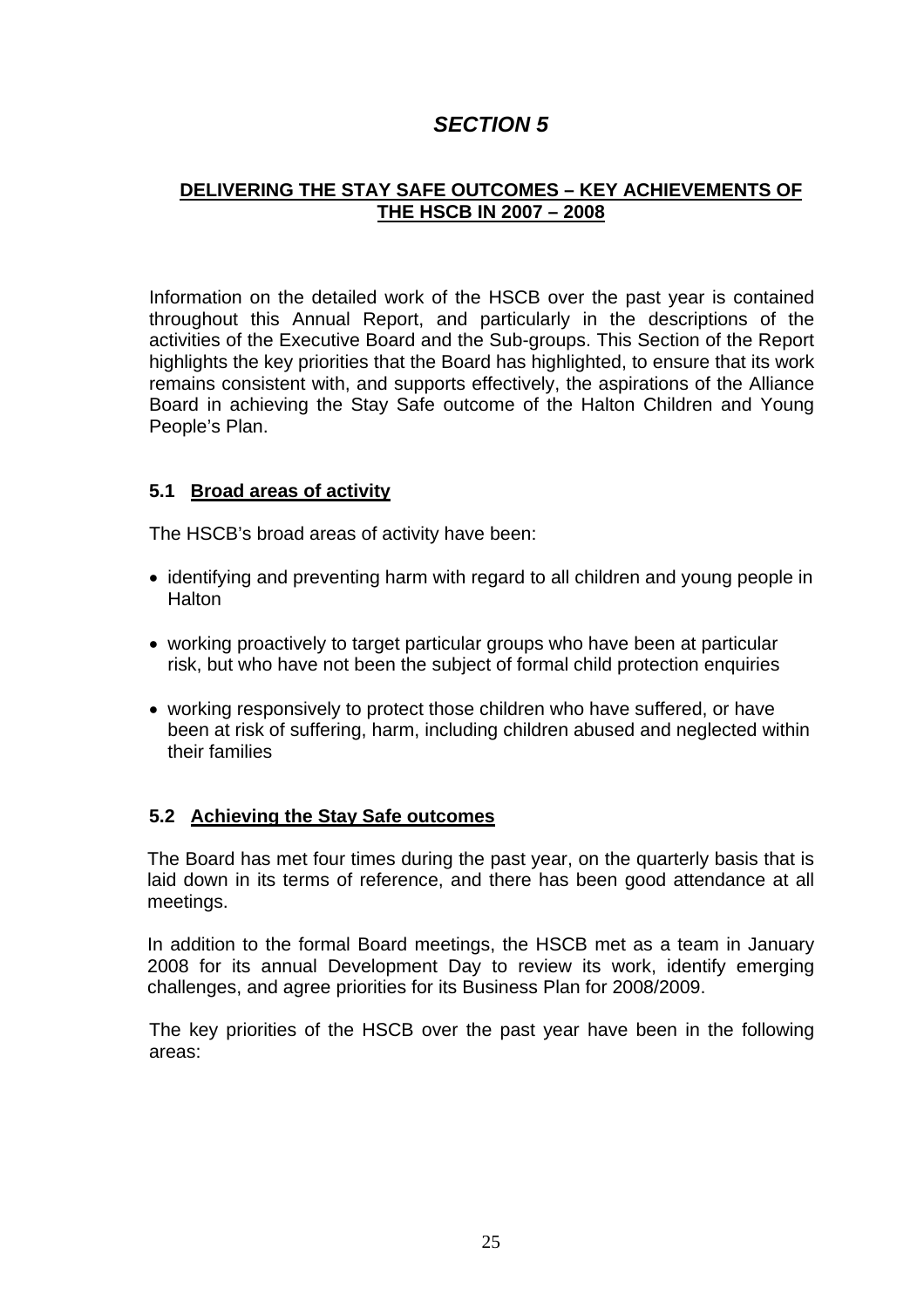#### Developing the structures of the HSCB

It has been encouraging that the HSCB has been able to develop the representation from partner agencies on the main Board and the Sub-groups, and this has included Faith and community groups within the Third Sector.

As required by the Children Act 2004, the HSCB has also firmly established its Child Death Overview Panel, and did so ahead of the required timescale of 1<sup>st</sup> April 2008. The aim of this Panel is to review all child deaths of children and young people in Halton, with a view to identifying any factors that are significant in reducing such deaths. The Panel is collaborating with other LSCBs on a Mersey regional basis, in order to maximise the learning opportunities.

Though not a statutory requirement, the Panel has also reviewed 'near misses' involving children and young people – hence its title. This provides invaluable learning around the prevention of future child deaths and serious injury.

#### Ensuring effective safeguarding practice in partner organisations

The HSCB has developed its structures and mechanisms for monitoring the quality and scope of safeguarding practice across Halton, through the regular receipt of performance management information. The work of the Policy and Procedures, and Scrutiny and Performance, Sub-groups has allowed the Board to gain a better understanding of not only the policy and procedural frameworks within which work with children and young people is undertaken, but also of how agencies have performed, and worked together, in their practice with individual children and families.

A major achievement during the year has been the launch of the HSCB Procedures to Safeguard and Promote the Welfare of Children in hard copy and through the internet, on the new HSCB website.

To support this launch, the Training Sub-group has continued to focus its resources on supporting organisations and agencies across the borough in the development, and enhancement, of their own safeguarding practice.

#### Safer recruitment of staff

A priority for the Board over the past year has been the development of a set of Safe Recruitment and Selection Principles in Halton, to which all agencies in the borough who work with children are expected to adhere. This not only fulfils a quality assurance function regarding the work of individual agencies, but provides clear and helpful direction to those agencies regarding their obligations and responsibilities around safeguarding when they are recruiting staff or volunteers.

A Safer Recruitment Group has been established by the HSCB and the Alliance Board, and is being led by the chair of the HSCB Executive Board. It will also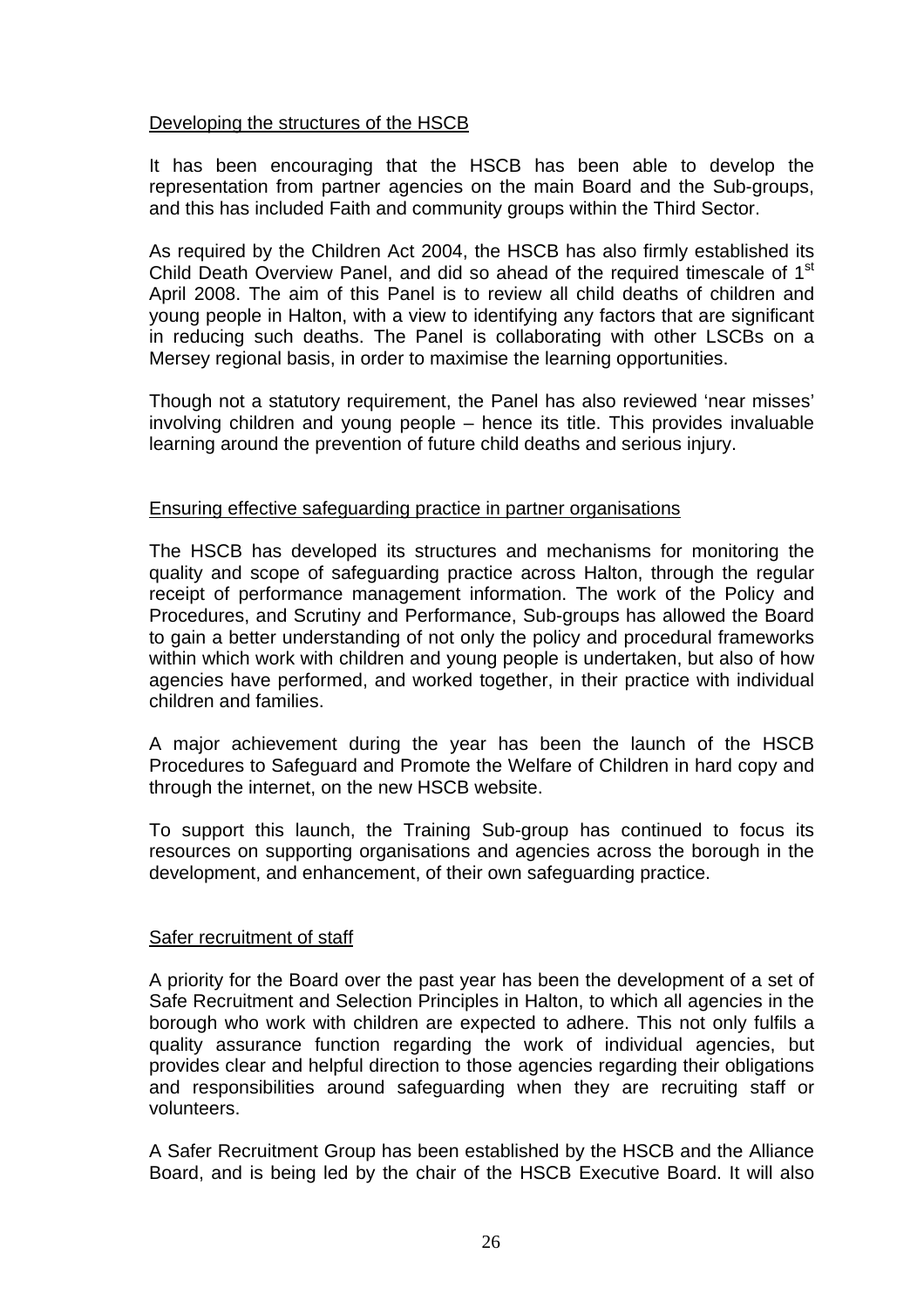include Human Resources representatives from various agencies. The purpose of the group is to ensure that all organisations working, or in contact, with children and young people operate recruitment, supervision, and management practices that take into account the need to safeguard them and promote their welfare.

Additionally, the HSCB Manager is part of a Pan Cheshire Safer Recruitment Group.

#### Thresholds and procedures for ensuring the safeguarding of Children in Need

The HSCB has a leading role in ensuring that there are clear thresholds for intervention in children's and families' lives, and that there is a common understanding of when child welfare concerns require the application of formal protective structures.

The HSCB Level of Need Toolkit was agreed by the HSCB in December 2007, and provides a framework for meeting the needs of the most vulnerable children. Follow-up discussions at the HSCB Development Day subsequently refined the Board's thinking on this, and it has now taken on the responsibility of monitoring how the needs of those 'Level 3b' children are being addressed, given that they do not meet the formal child protection threshold yet their needs also exceed the remit of the Common Assessment Framework.

It is of note that, nationally, this group of children feature predominantly in serious case reviews, and so the HSCB has agreed to establish a service framework for intervention and support, using the current system for monitoring child protection activity as a model.

#### Safeguarding & promoting the welfare of particularly vulnerable children

The Board has been particularly concerned, over the past year, to consider the needs of certain groups of vulnerable children and young people:

- those who go missing from home
- victims, and perpetrators, of bullying
- children living with domestic abuse
- those living with alcohol abusing parents

The HSCB has agreed a proposal to develop a Missing from Home Project in Halton. Discussions on commissioning arrangements have been led by the Integrated Commissioning Manager who reports to the Children and Young People's Commissioning Partnership, but with an additional, regular reporting channel to the HSCB. The Integrated Commissioning Manager is a member of the HSCB's Executive Board.

Halton successfully launched an Anti-Bullying Toolkit and Guidance for schools in November 2007, and this was presented to the HSCB. It was agreed that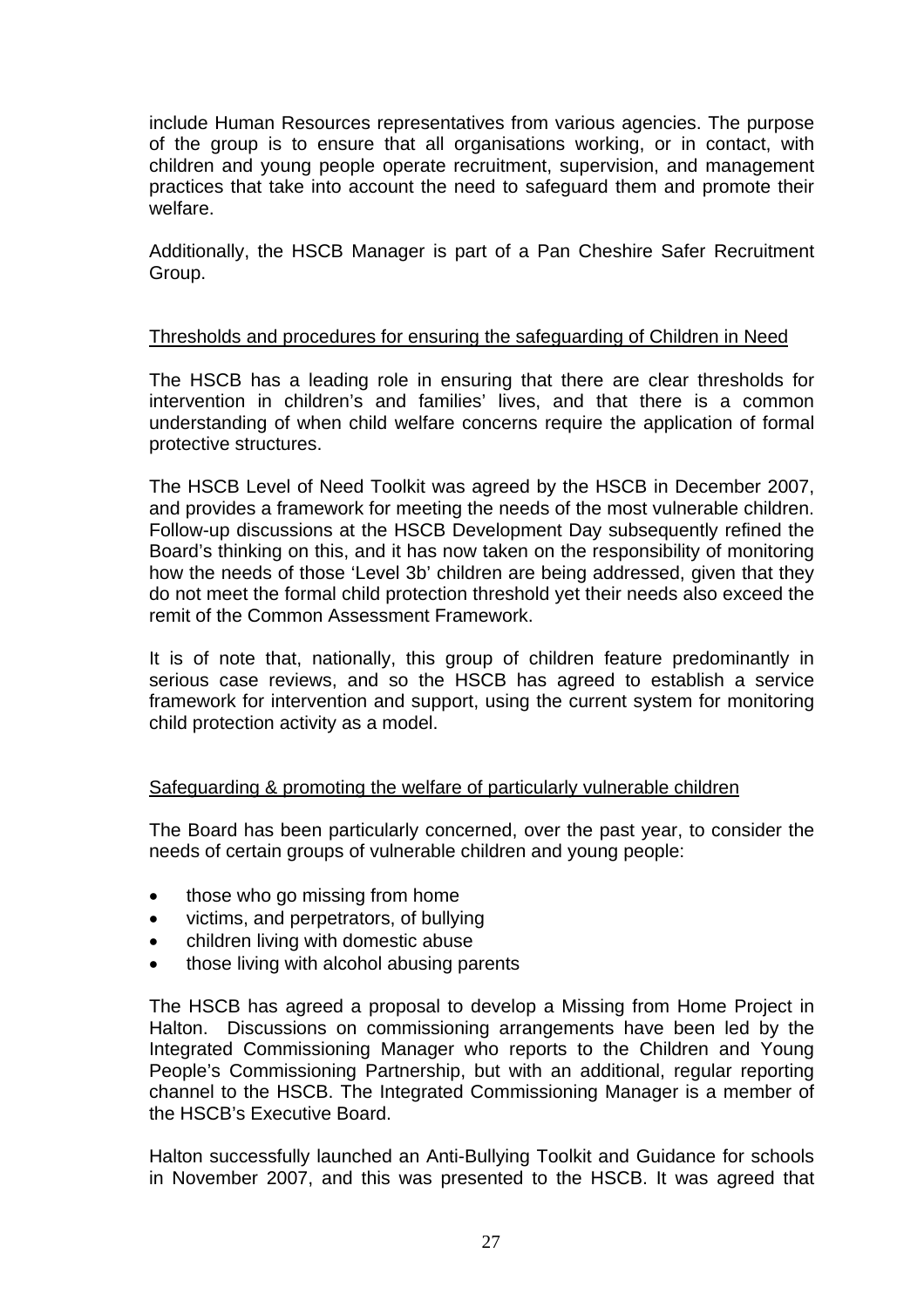priority should be given to developing guidance that can be used across all groups working with children, and the HSCB commissioned a scoping exercise to take this forward.

The HSCB has received reports from the Halton Domestic Abuse Forum, and has supported the development of the One-Stop Shop service, which has demonstrated very encouraging outcomes since it was commissioned.

Plans have been put in place to consolidate the work that has been done in Halton regarding alcohol abusing parents. Together with other Cheshire LSCBs, the HSCB has agreed to host a multi-agency workshop in July 2008 as part of a scoping exercise to explore current issues regarding alcohol harm reduction for children. This is also an opportunity to look at any gaps in service provision and potential service developments. The views of children and young people will be included.

#### Promoting awareness of safeguarding issues among adults and children

The past year has seen the launch of the new HSCB website and logo, which has not only raised the profile of the work of the Board, and provided updated information to professionals, but is also helping to consolidate the message to the community that *safeguarding children is everybody's business.*

An HSCB Safe Parenting Handbook has been distributed to a wide crosssection of parents and carers in the borough, and provides extensive and accessible information and ideas on parenting issues. Overwhelmingly positive feedback has already been received from recipients, and helpful suggestions for future topics in a revised edition are being collated. Such has been the demand, that an additional 9,000 copies were printed during the year.

Safeguarding training for parents has also been piloted over the past year, and there has been a demonstrable potential for course participants to communicate with other parents about services that they are able to access to help safeguard children. The eventual aim is for willing parents who have undertaken this accredited training to be able to co-deliver ongoing training with children's centre staff.

#### Monitoring and supporting private fostering arrangements

The HSCB has worked hard over the past year to identify, monitor, and support private fostering arrangements in the borough – a key requirement of the legislation that governs the operation of the HSCB.

This will remain an ongoing challenge over coming years, but a very encouraging start has been made in establishing the required structures and mechanisms. The HSCB has agreed a Private Fostering Publicity Plan, and will continue to receive quarterly reports on levels of activity in this important area.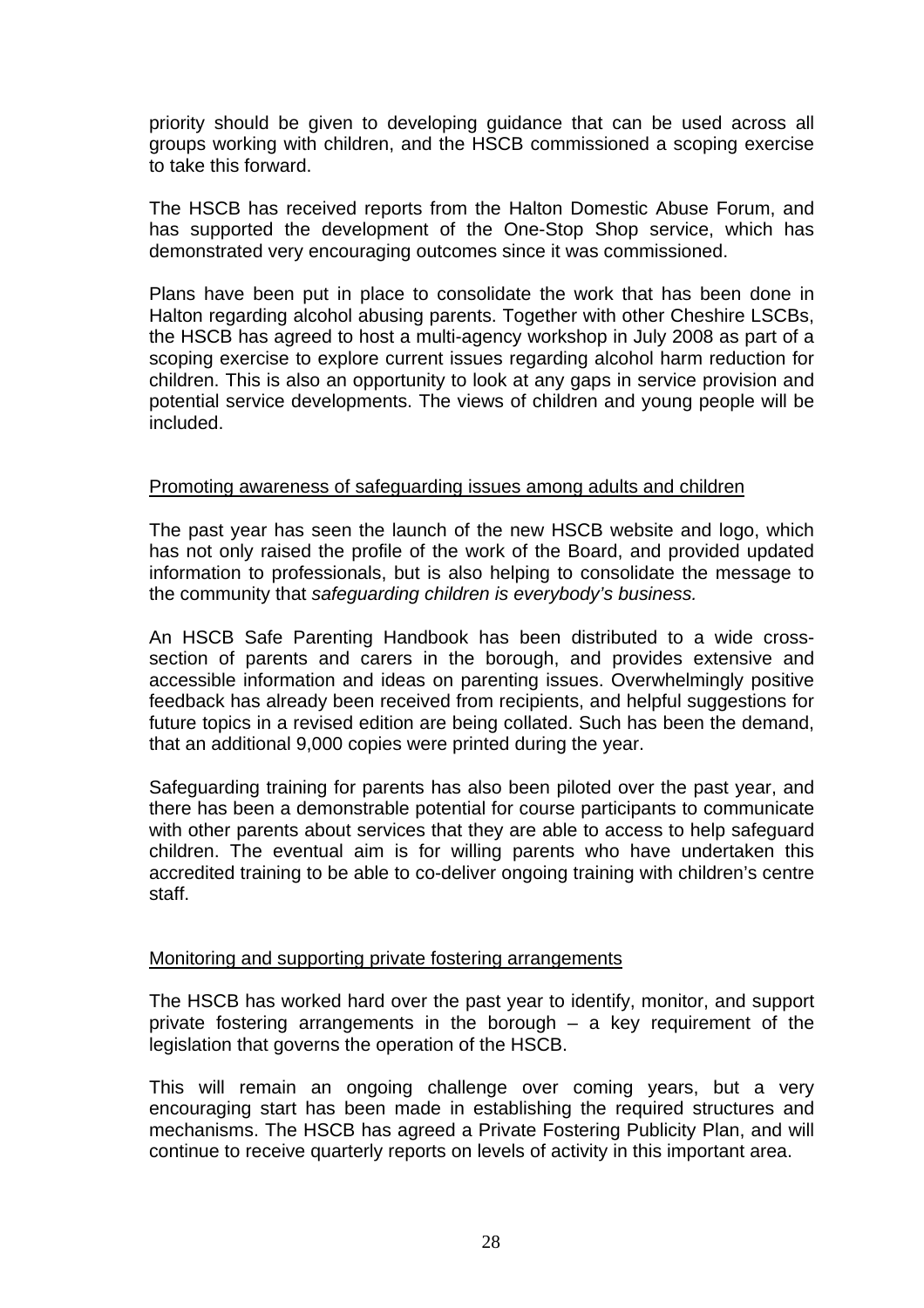### Involving children and young people, and their families and communities, in the work of the HSCB

Much progress has been made to take forward the HSCB's strategic aim to enhance its engagement with children and young people and the wider community. Section 7 of this Annual Report details the work that has been done in this regard, to both increase the awareness of keeping safe strategies among children and young people, themselves, but also to engage them and the wider community in the developmental work of the HSCB.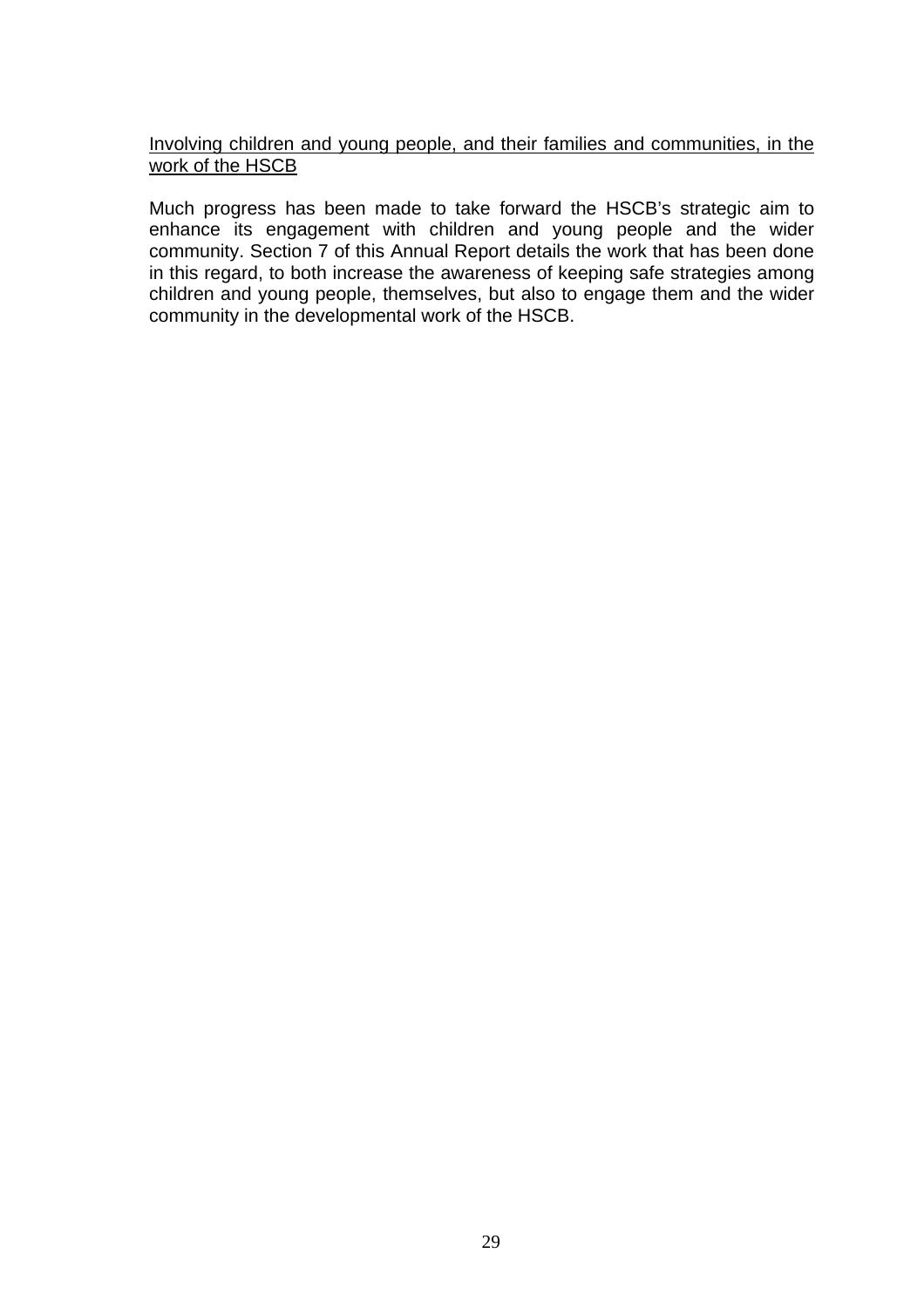# *SECTION 6*

## **THE WORK OF THE HSCB EXECUTIVE BOARD AND THE SUB-GROUPS**

At the end of its first year, the HSCB agreed Key Objectives and a Business Plan for 2007-2008 that focused on the 'Stay Safe' outcome, and it delegated key tasks to the Executive Board and the four Sub-groups. This section of the Annual Report reviews the progress that has been made in achieving these key objectives, and reports on additional work that has been undertaken by the groups.

### **6.1 Executive Board**

The Executive Board is chaired by the Operational Director, Specialist Services, of HBC Children and Young People's Directorate, and has met 7 times during the year. In driving forward the main Board's business agenda, it has focused on the following key issues:

Developing safeguarding practice and new initiatives

- Approving a Hidden Harm Action Plan, and driving forward the use of toolkits for practitioners in the borough who work with families where there are adult drug and alcohol problems
- Evaluating, and directing activity in relation to, alcohol harm reduction and Licensing issues in the borough that impact on the safeguarding of children and young people.

The Executive Board has liaised with the local authority's Principal Trading Standards Officer regarding young people aged 14-17 years obtaining alcohol from off-licence premises, having alcohol purchased for them by adults (50% saying they obtained it via their parents), and consuming it in open spaces. As it is has been clear that underage consumption has links with young people's involvement in crime, anti-social behaviour, and violence - including young women's vulnerability to rape - the Executive Board has ensures that approaches to this issue are coordinated with other strategic bodies in the borough – for example, the Safer Halton Partnership, the Halton Alcohol Task Group, and the council's Licensing Committee

- Evaluating and directing activity in relation to young people missing from home in the borough. This has included the development of a scheme based on the successful Warrington 'Talk Don't Walk' model
- Overseeing the development of the Anti-Bullying Strategy in the borough, with an accompanying Anti-Bullying Charter that organisations are asked to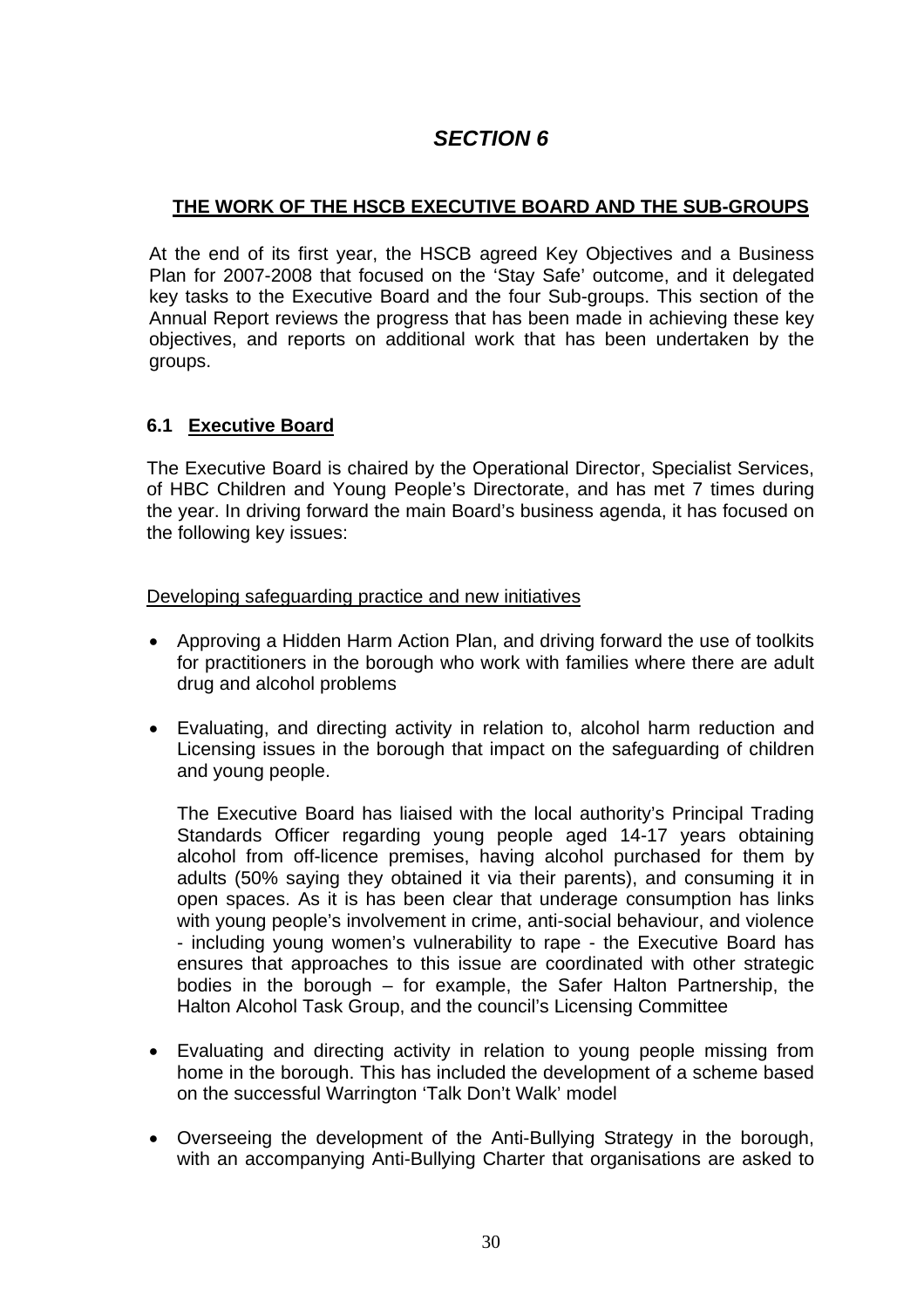sign-up to, and a Toolkit for practitioners who work with children and young people

- Negotiating with Police and Health partners on the development of a new Sexual Abuse Referral Centre, given concerns about the geographical accessibility of early proposals for its location
- Coordinating the HSCB's responses to various government and other consultations. One of these consultations - by the Social Care Institute for Excellence regarding children of prisoners - resulted in the SCIE making contact with the HSCB Manager to express interest in the work that was being undertaken in Halton

#### Producing clear procedures and guidance

- Finalising outstanding elements in the HSCB Procedures to Safeguard and Promote the Welfare of Children that had been commissioned with partner LSCBs in Warrington and Cheshire. These completed procedures, tailored in parts to address Halton's particular circumstances, were subsequently published in hard copy and on the HSCB website
- Agreeing procedural guidance for the management of allegations and concerns regarding the behaviour of adults who work with children. This has involved the development of the role of the Local Authority Designated Officer (the LADO – see Section 9 for more details)

#### Supporting and improving the work of partners

- Approving the HSCB Training and Development Programme, and related funding, that had been developed by the Training Sub-group
- Driving forward the use of the Self Assessment Audit Tool, whereby the HSCB itself, and agencies in the borough that provided services to children and families, have been expected to assess the robustness of their safeguarding practice, including the recruitment of staff. This has been a challenge to some of the agencies, and the Scrutiny and Performance Subgroup have been charged with supporting them in completing the task
- Monitoring the auditing of individual cases that have been considered by the Scrutiny and Performance Sub-group, including Serious Case Reviews, and commissioning the production of an Annual Report to the main Board on learning and actions that have arisen from cases throughout the year
- Receiving quarterly update reports from the MAPPA and MARAC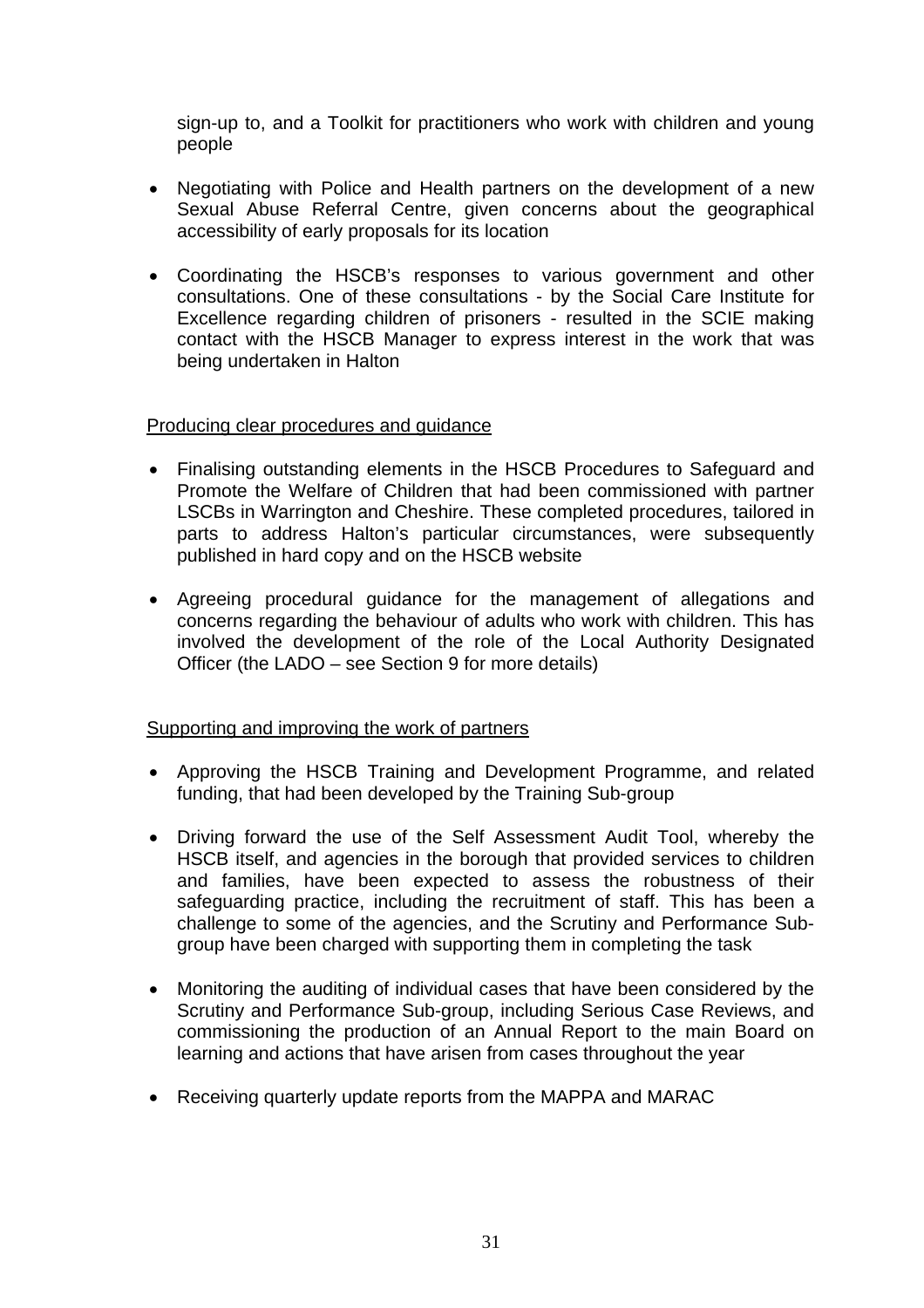### Developing the HSCB

- Finalising systems for collating, and reporting on, the HSCB's Performance Indicators. It agreed that this information would be presented on a quarterly basis to the Scrutiny and Performance Sub-group, prior to submission to the main Board
- Ensuring that the views of children and young people are sought and listened to by the HSCB, in relation to the work of the Board and the wider safeguarding agenda
- Ensuring the integrity of the HSCB, by drawing up a Membership Agreement and requiring all members of the main Board and its Sub-groups to demonstrate CRB clearance
- Reviewing, and making recommendations to the main Board on, the chairing arrangements for the Sub-groups, and their membership. This has resulted in changes during the year
- Overseeing the development and terms of reference of the new Child Death and Near Miss Review Panel, and the appointment of the Deputy Director of Public Health at Halton & St Helens PCT as its Chair. The Executive Board has also agreed that the new Panel would replace the Screening Sub-group, ensuring that it is centrally located within the HSCB's structures
- Overseeing the HSCB's marketing and promotional strategy, including the development of the HSCB website, its new logo, and the Newsletter

# **6.2 Policy and Procedures Sub-group**

This Sub-group has been responsible for reviewing, amending and updating all policies and procedures for safeguarding and promoting the welfare of all the children and young people in Halton. This has included the production of multiagency policies and procedures that all agencies are bound by, as well as supporting partner agencies in the production of their own individual protocols, for agreement by the HSCB.

All decisions and recommendations arising from the Sub-group over the year have been ratified by the main Board.

The Sub-group is chaired by the Divisional Manager, Services to Children in Need, HBC Children and Young People, and has met on 5 occasions over the year. The main areas of development and achievement have been:

• Finalising the HSCB Procedures to Safeguard and Promote the Welfare of Children, including agreeing Halton-specific practice guidance. These procedures were formally launched in the borough - on target - on 1 October 2007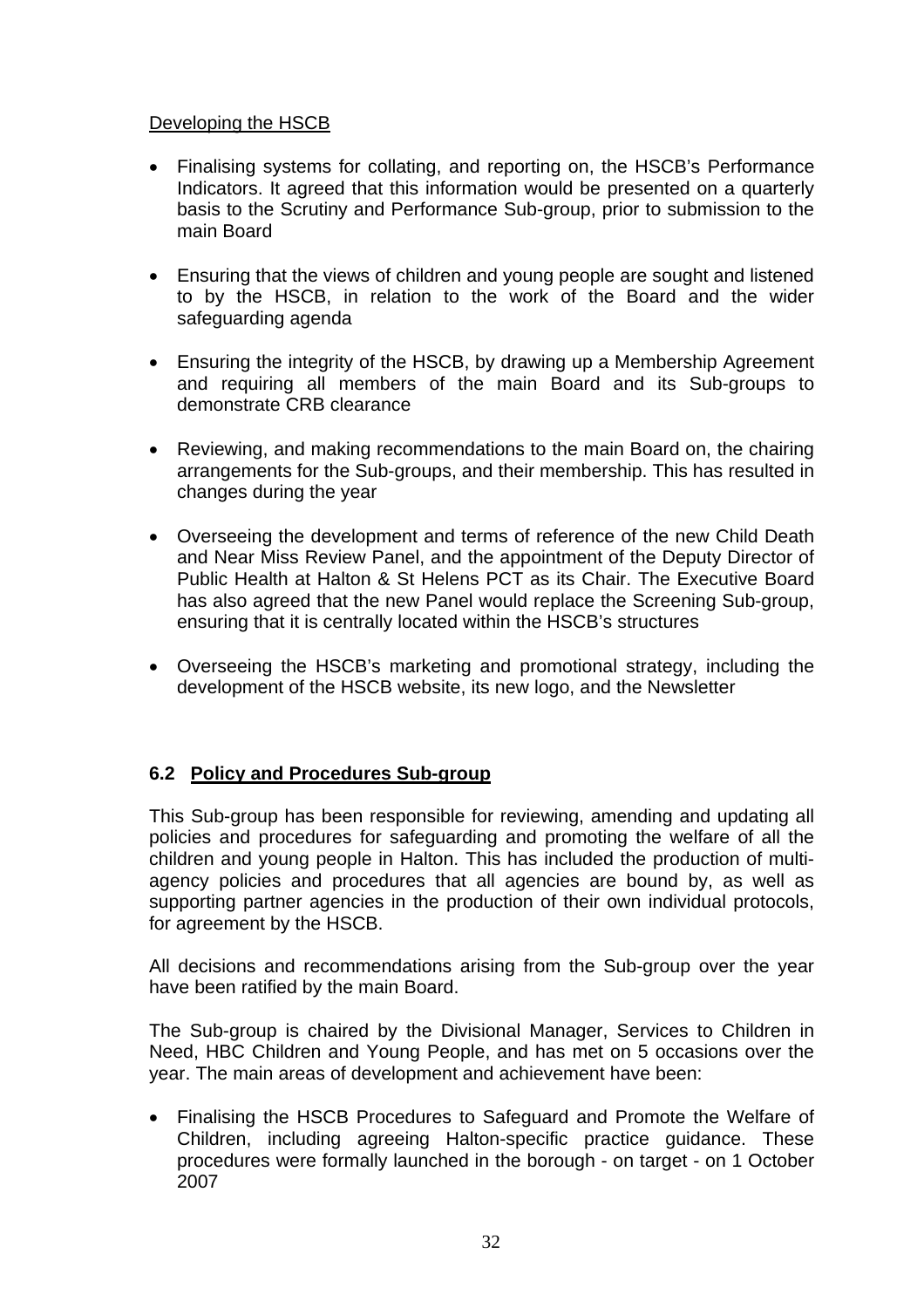• Scrutinising, amending, and approving new policies and procedures that have been drafted by individual agencies within the borough (including Cheshire Police, Halton YOT, Probation, the 5 Boroughs Partnership, and Halton & St Helens PCT). The scrutiny of individual agencies' policies is a standing item on the agenda for each of the Sub-group's meetings.

 The Sub-group has established systems for the recording and tracking of its decisions and actions in respect of the policies that have been submitted for scrutiny

- Agreeing new protocols and guidance in respect of :
	- safer recruitment and working practices for all agencies that recruit staff or volunteers to work with children
	- sexually active young people
	- domestic abuse
	- child protection records retention and storage (NSPCC guidance)
- Reviewing other agencies and organisations in the borough, to ensure that they are compliant with Working Together 2006 and the HSCB's Procedures to Safeguard and Promote the Welfare of Children. Processes and systems have been established, a time-table to achieve this review has been agreed, and links with the Training Sub-group have been made to ensure that agencies are supported in achieving compliance
- Developing processes to ensure that organisations working, or in contact, with children have recruitment and HR practice that ensure the safety and welfare of those children, including effective whistle-blowing procedures. In developing this work, the Sub-group has:
	- ensured that the council's Internal Audit have undertaken spot checks in schools
	- gained the main Board's agreement to undertake a sample-based audit of the recruitment practices of HSCB member organisations, and to establish a Safer Recruitment Group to lead this work
- Reviewing the systems used when agencies refer allegations against adults working with children to the LADO
- Providing responses on behalf of the HSCB to consultations on:
	- 'Safeguarding children from abuse linked to belief in spirit possession'
	- 'Possession of non-photographic visual depictions of child sexual abuse'
	- the government's new 'Vetting and Barring Scheme'
	- the government's 'Staying Safe' circular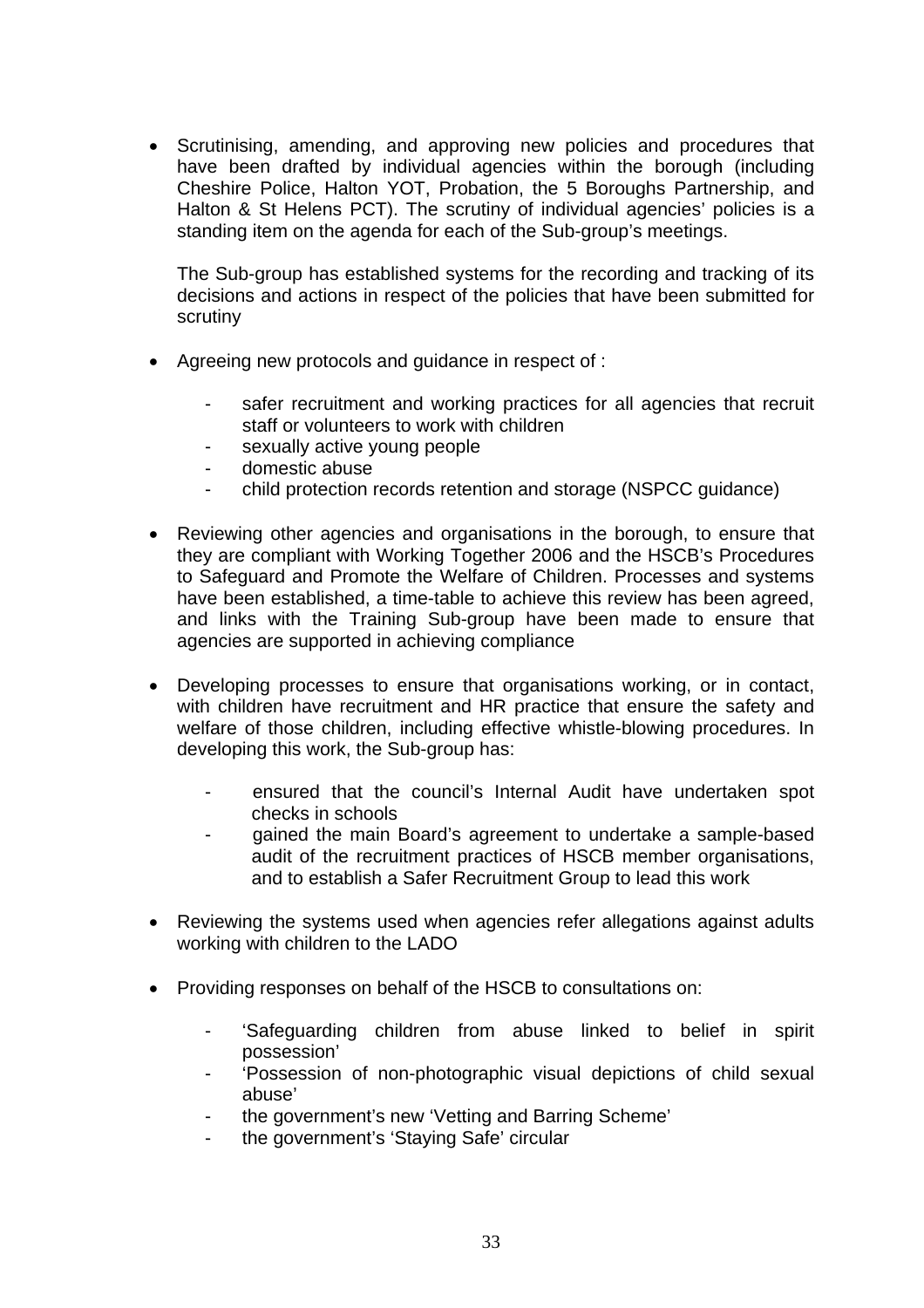- Completing the main Board's Self Assessment Tool to evaluate the HSCB's effectiveness regarding Safe Recruitment and Selection
- Beginning work on the development of a strategy to ensure that safeguarding procedures and policies are effectively embedded into frontline practice across organisations in the borough

#### **6.3 Child Death and Near Miss Review Panel**

'Working Together 2006' gave Local Safeguarding Children Boards two specific responsibilities:

- to monitor all deaths of children in their area
- to review cases where a child has died, or been seriously harmed, as a result of known, or suspected, abuse or neglect

In Halton, the Child Death and Near Miss Review Panel is now responsible for ensuring that these two functions are carried out. During the past year, it replaced the Screening Sub-group that had initially been established, though it is subject to the same accountability arrangements whereby it has reported directly to the main Board on the business it has dealt with.

The decision to include 'near misses' in the remit of the Panel was taken so that learning could be maximised regarding those cases where death had not occurred, but where individual circumstances would still benefit from scrutiny and analysis. Such information would then inform the development of ongoing preventive strategies in the borough. The inclusion of 'near misses' has required the development of clear criteria and thresholds that allows certain types of selfharming behaviour to be distinguished from serious suicide attempts.

The Panel has continued to participate in a national DfES Child Death Review Pilot, being conducted across England by the University of Warwick. Members of the research team have been extremely positive about Halton's approach over the past year, and have observed the Panel at some of its meetings. In particular, they commended the learning and actions that had been identified by the Panel, following its review of three 'near misses' linked to serious self-harm.

The Panel is chaired by the Deputy Director of Public Health at Halton & St Helens PCT, and comprises additional representatives from the Police, Health agencies, and the local authority. It has met 5 times during the past year, and the business it has dealt with has included:

• The formal review of the circumstances surrounding the deaths of individual children. The Panel has ensured that any learning from these reviews has been disseminated, so that local policy and practice can be improved where required.

 Examples of policy areas that have been highlighted include safety and security on Halton's road and motorway network, issues relating to young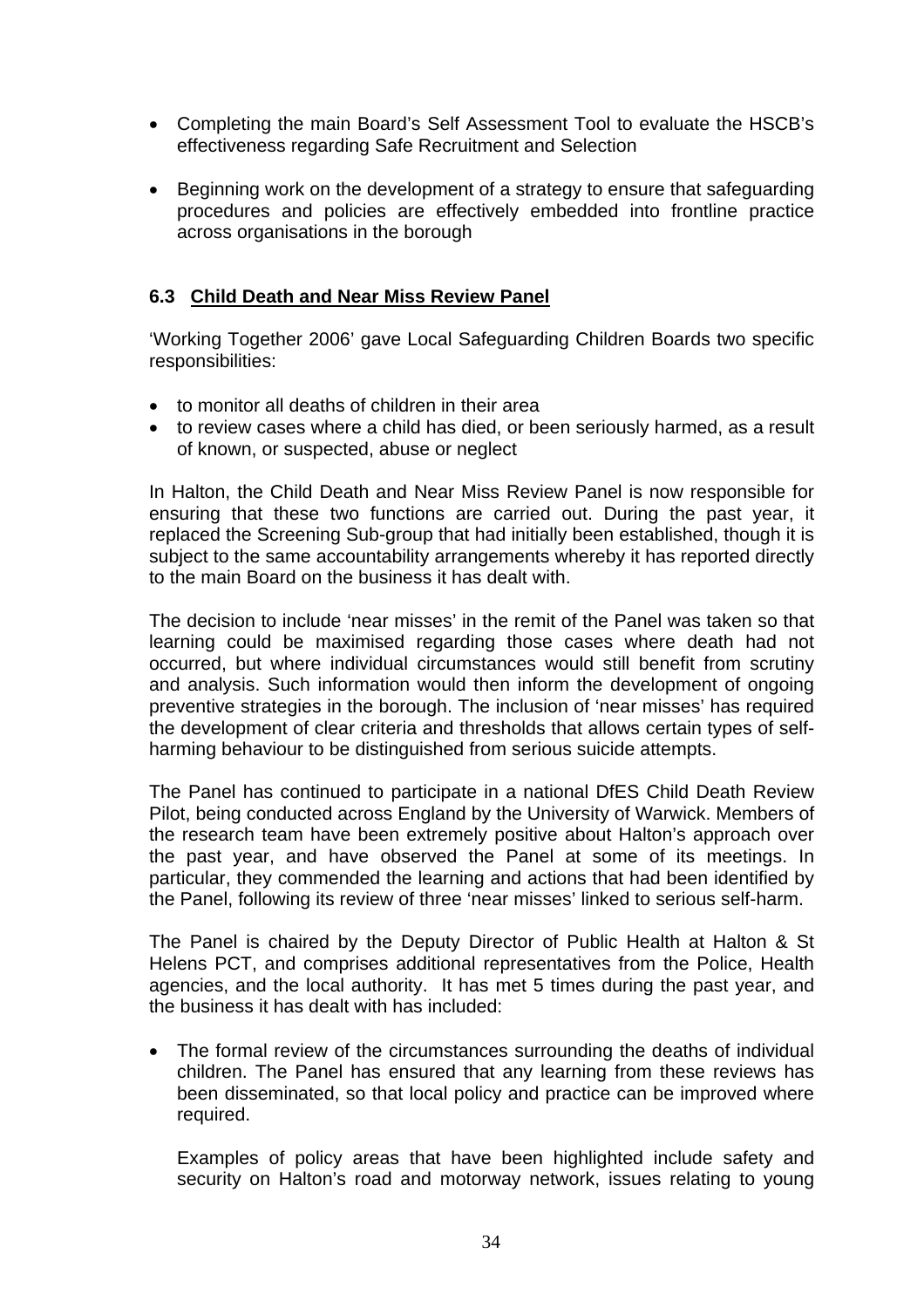people and sexuality, and the management of potentially self-harming behaviours by schools

- The development of a scoping exercise to address the findings of a recent 'Review of the Health Inequality of the PSA Targets'. This suggested that Halton compares unfavourably with other local authority areas regarding the incidence of infant mortality. An action plan is to be produced, once the scoping exercise is completed, that may well highlight issues around the targeting of screening resources
- The consideration of how observations made by the researchers from the University of Warwick could assist the development of the Panel, particularly in relation to:
	- issues surrounding consent and confidentiality
	- the engagement of children and families who are the subject of reviews
	- accessing training opportunities for Panel members
- Establishing formal links with the Fire and Ambulance Services, to explore and highlight gaps in preventive services (e.g. Home Safety Assessments with drug and alcohol users)

## **6.4 Scrutiny and Performance Sub-group**

This Sub-group is the lead forum within the HSCB for monitoring and evaluating the effectiveness of what is done by the local authority and its HSCB partners individually and collectively - in carrying out their legal duties to safeguard and promote the welfare of children. The Sub-group also advises these agencies on ways to improve their practice and performance.

This work includes auditing the practice of agencies and highlighting lessons to be learned, supporting agencies to evaluate their own practice, and monitoring how allegations of professional abuse are being handled, including with reference to timescales. All decisions taken, and recommendations made, by the Sub-group over the year have been ratified by the main Board.

The Sub-group is chaired by the Operational Director, Specialist Services, HBC Children and Young People, and has met 4 times during the year.

The main areas of development and achievement have been:

• Undertaking audits of work by reviewing, in detail, individual sampled cases. These are sampled according to agreed criteria such as domestic abuse, children under school age, or children not attending school.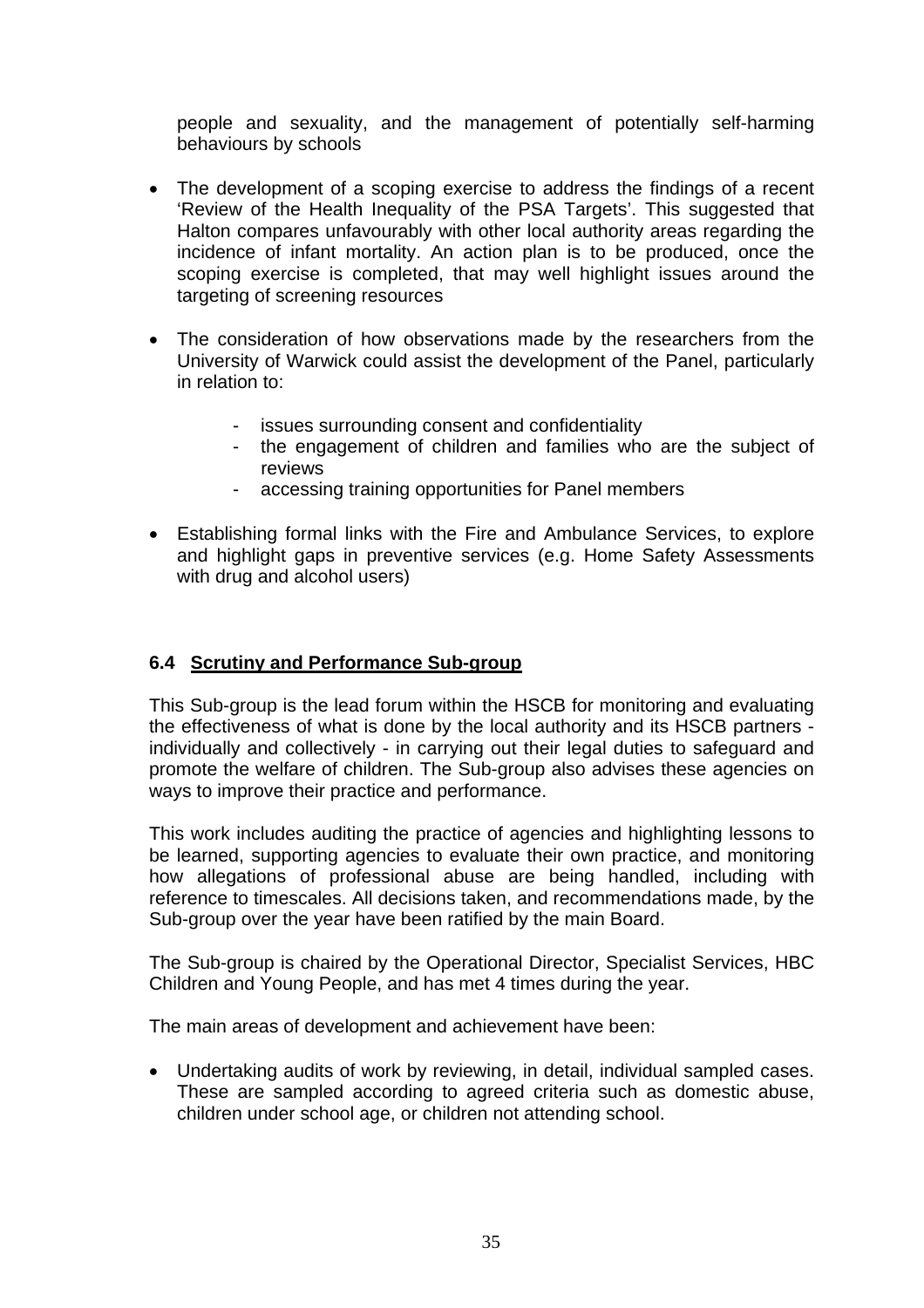Observations have then been fed back to the agencies, with comments on the quality of the interventions and with recommendations for action where appropriate

• Reviewing quarterly information regarding the process of Child Protection Conferences within the borough. This details issues such as child/family participation, agency attendance and contributions, the submission of reports by professionals, and compliance with statutory timescales.

 Issues arising from these quarterly reviews have been taken further when required - for example to explore any potential links between children making allegations against education staff and behavioural difficulties or school exclusions

- Receiving quarterly reports from the Local Authority Designated Officer (LADO) regarding allegations against adults who work with children
- Monitoring the progress of the Halton Children and Young People's Plan action plans in relation to the Stay Safe outcome. Particular areas of attention have included:
	- carer's assessments for families of children with disabilities
	- the impact of support services on the numbers of child on the Child Protection Register/subject to a Child Protection Plan
	- children experiencing neglect
	- children missing from home
	- domestic abuse
- Collating and considering self assessments that all partner agencies are completing, regarding their organisational arrangements for ensuring effective safeguarding practice. In collecting this information, the Sub-group is monitoring these agencies' compliance with HSCB's safeguarding requirements.

 The Sub-group dedicated two half-day meetings, in July and October 2007, to reviewing the effectiveness of the Self Assessment Tools

- Ensuring that the local authority and other agencies have systems in place to collate information on their performance against agreed local indicators. This has involved the Sub-group supporting those agencies in drawing up indicators that are relevant, outcome based, and measurable
- In addition to supporting the development of individual agencies' performance, overseeing the local work in developing over-arching HSCB Multi Agency Performance Indicators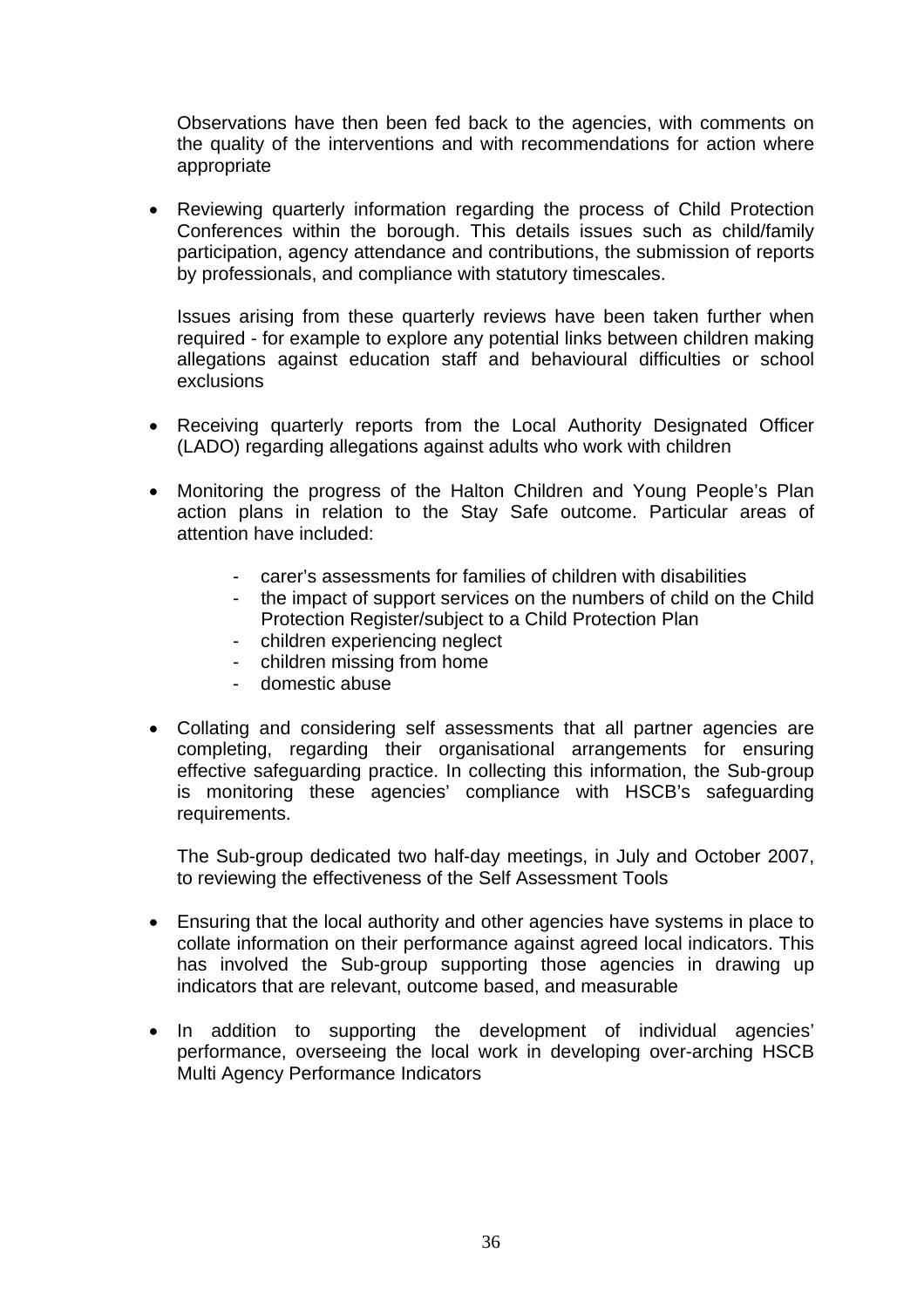### **6.5 Training Sub-group**

This Sub-group's central function is to support the delivery of the HSCB's Business Plan through enhancing the skills and knowledge of those in Halton who work with, or otherwise support, children and young people.

The Sub-group has been responsible for identifying training needs across the borough, and advising the main Board - through the submission of an annual training plan and regular progress updates - on what should be commissioned. Additionally, the Sub-group has monitored the effectiveness of the training that has been delivered, and has continued to link into Halton's Workforce Strategy Group to ensure that that training is targeted in the most cost-effective and efficient way.

As well as supporting those who work with children and young people, the Subgroup also has a wider remit of raising awareness of safeguarding issues throughout the wider community, so that adults and children, themselves, understand what to do should they have concerns.

As with the other three Sub-groups, all the decisions and recommendations of the Training Sub-group over the year have been ratified by the main Board.

The Sub-group is chaired by the Divisional Manager, Access, HBC Children & Young People, and has met on 5 occasions during the year.

The main areas of development and achievement have been:

- The delivery of 31 well-regarded training courses, open to all agencies and other workers in Halton. Many of these courses are run a number of times during the year and are detailed in Appendix 5. In addition, the Sub-group has developed new training initiatives in a number of practice areas, including:
	- awareness-raising among young people regarding the risks involved in self-harming and overdosing behaviours, and related training for professionals in education settings on strategies to respond to, and manage, this
	- the new responsibilities of the HSCB in monitoring the deaths of all children and young people in the borough through the Child Death and Near Miss Review Panel. Training has been arranged to brief Children's Social Care staff, and a more specific programme is being developed for members of the Panel itself

All the training that has been provided by the Sub-group has been advertised on the HSCB website, and a specific mailing to schools has been undertaken to encourage uptake within that sector

• Monitoring and evaluating the quality of training provided by the HSCB. Details of this evaluation are provided in Appendix 5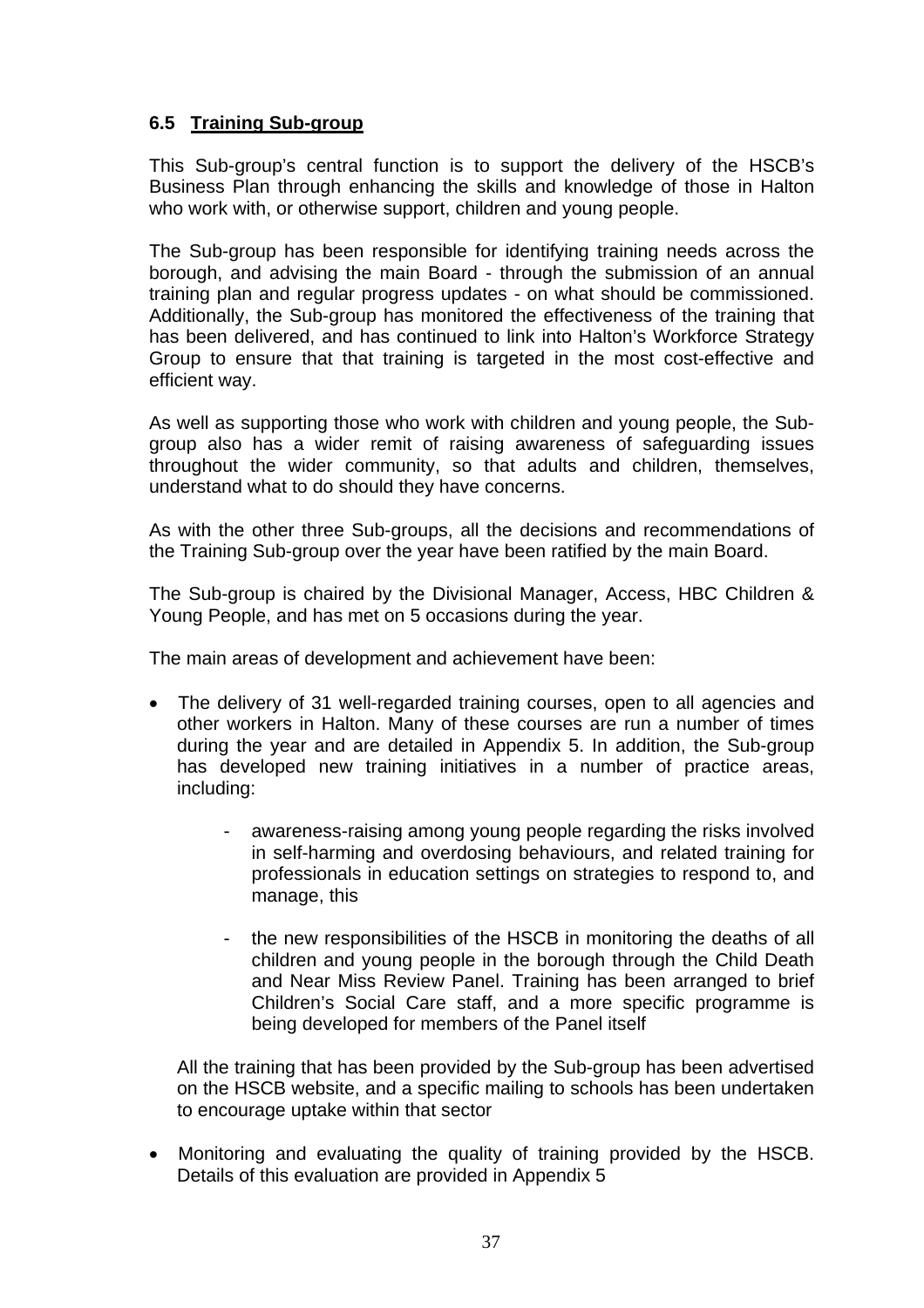- The development of a 'Virtual College-Safeguarding E-Academy' in Halton, that allows workers in the statutory and voluntary sectors to access highlevel, computer based training at their own pace in their workplaces. This is proving an invaluable learning resource, particularly for harder to reach agencies and organisations
- Establishing an exciting partnership with Kingsway Learning Centre in Widnes, to develop a Safeguarding training course for parents. Thirteen parents who undertook the initial pilot training came from a variety of backgrounds, and provided very encouraging feedback on the effectiveness of the course
- Supporting the HSCB's Anti-Bullying action plan, through the use of drama in schools, and through publicising peer-mentoring programmes
- The development, production, and distribution of a Safe Parenting Handbook. 10,000 of these have been provided to a cross section of parents and carers throughout the year, and a variety of distribution methods have been used to ensure effective targeting of the following groups:
	- parents of children under 4 years, with the Early Years Admission booklet
	- parents of Year 6 and Year 8 students, via schools
	- parents of children with disabilities, using direct delivery
	- all foster carers, via the HBC Fostering Service
	- all child minders, via the Early Years Team

Copies have also been provided to relevant professionals who work with children and families, as a reference guide.

Evaluation forms were included in the Handbooks, and feedback from those received proved overwhelmingly positive. Of 415 returned forms, only 7 gave negative, though constructive, feedback. There were also numerous helpful suggestions for issues that might be covered in follow-up editions

- Leading on the development of the HSCB's Private Fostering Publicity Plan, to raise awareness across the community in Halton on the needs of this group of children
- Raising awareness of safeguarding issues across communities in the borough, through:
	- the development of the HSCB website, which was formally launched in October 2007 at an event in Halton stadium
	- the development of the HSCB Newsletter, which is being produced on a quarterly basis
	- forging links with the Cheshire Fire Service in relation to preventive strategies to safeguard children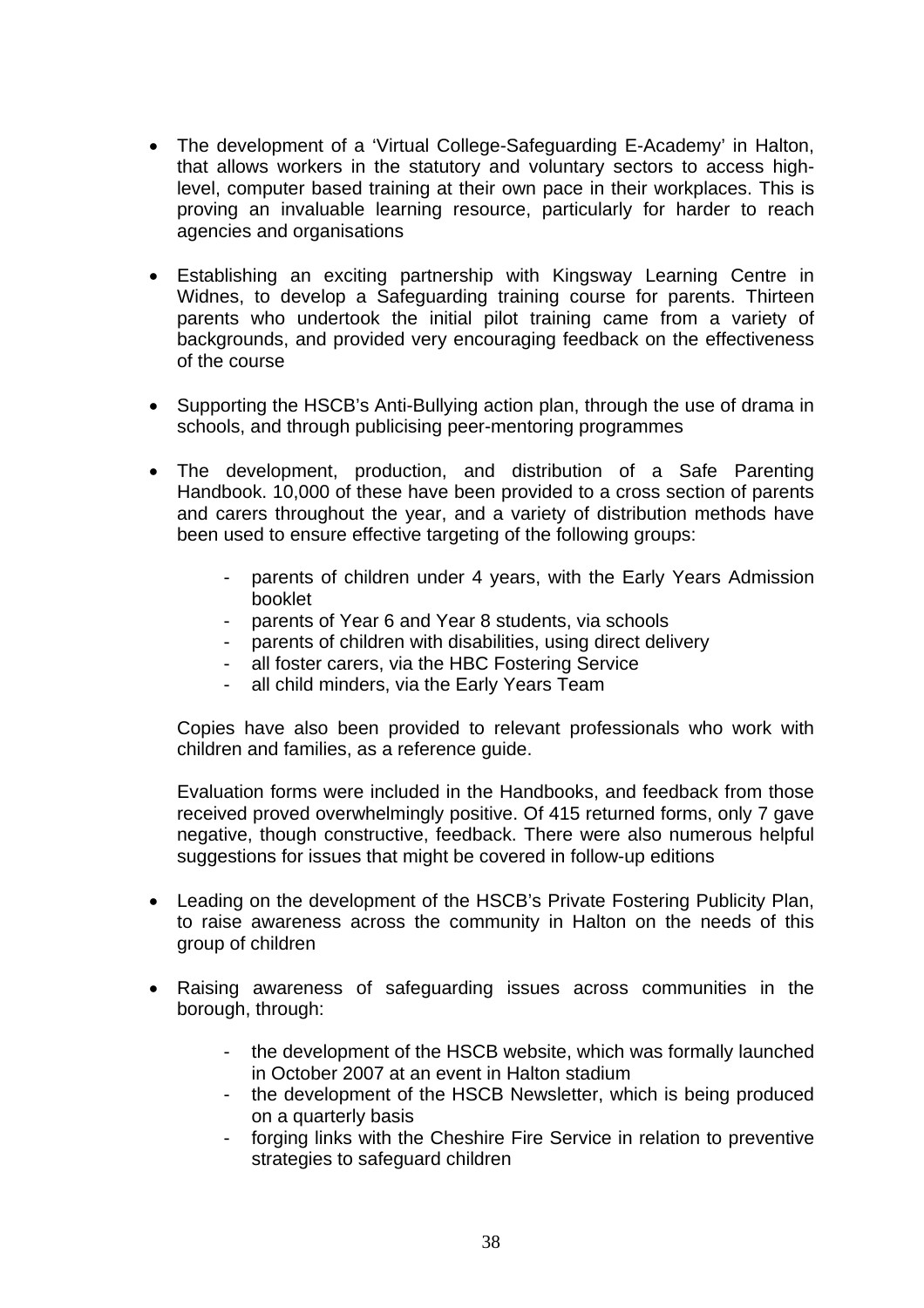- establishing links with the Third Sector, including through a half-day awareness raising event

### **6.6 E-Safety Strategy Group**

During the year, the HSCB established a new E-Safety Strategy Group.

Children's and young people's ability to access the digital world has increased, both in school settings and within their own homes, but also through access to online services from mobile phones and other devices. Clearly, there are many positive aspects to accessing such services, but such access can also potentially place them at risk of harm. Risk can include, for example:

- being victims of people who use the internet to groom children
- exposure to inappropriate content
- being bullied

Given this, the Sub-group's membership has been developed to include representatives both from agencies working directly with children and also IT professionals. The main aim of the work in these early stages is to produce a set of key objectives that define the HSCB's e-safety responsibilities, and this involves:

- recognising that E-Safety is not just a technological issue
- recognising the importance of e-safety in the context of "Every Child" Matters"
- recognising the importance of education, training and information
- recognising the need to monitor the impact of the strategy

### **6.7 Communication and Engagement Sub-Group**

The Board has agreed to establish a Communication and Engagement Subgroup.

A significant part of the function of LSCB is to engage with children and families, other carers, and the wider community regarding the development of safeguarding policy and new services. Additionally, there is a need to promote awareness across the borough that safeguarding children is everybody's responsibility.

The HSCB Training Sub-group has led on this area to date, but is increasingly lacking the capacity to deal effectively with its expanding workload. To allow it to focus exclusively on its training function, it has, therefore, been agreed to establish a new Communication and Engagement Sub-group. This is in the early stages of planning, but the group will, during the coming year, be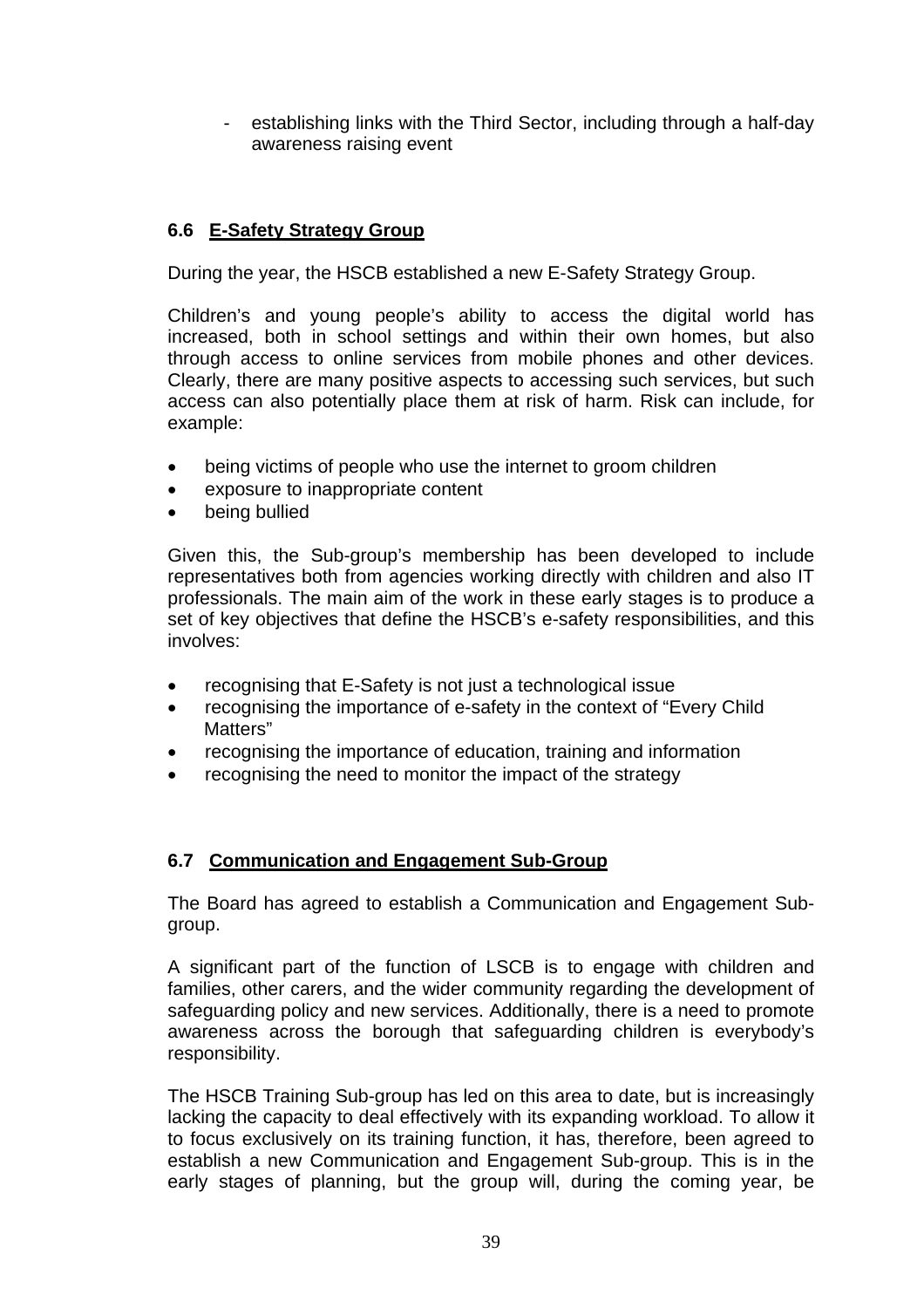consolidating the work that has already been undertaken by the HSCB, and which is detailed in the following Section of this Annual Report.

The membership of the new Sub-group will reflect the expertise required for it to achieve its aims, and so will include marketing and PR professionals, as well as representation from the third sector and the Youth Service.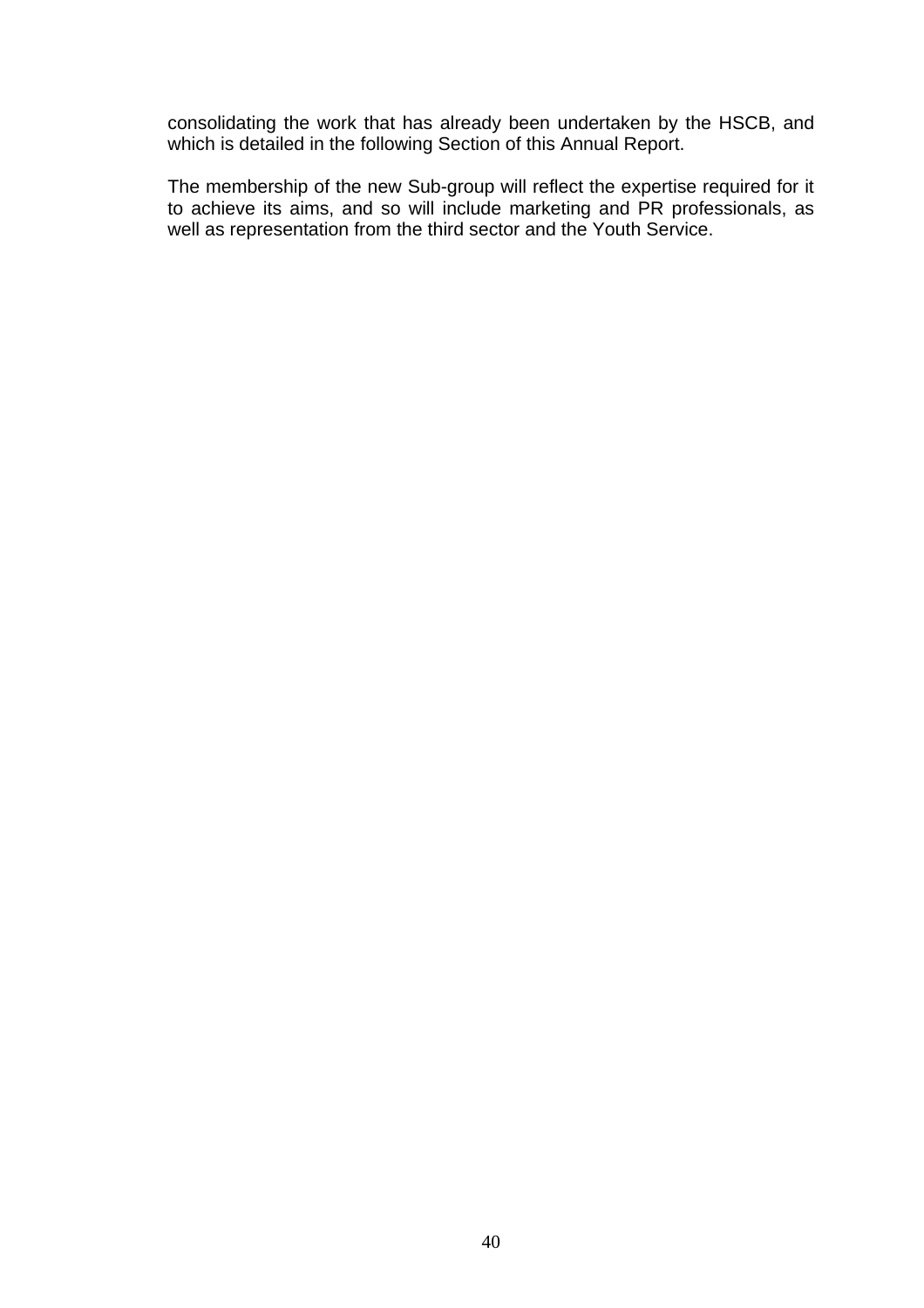### *SECTION 7*

### **ENGAGEMENT WITH CHILDREN & YOUNG PEOPLE AND THE COMMUNITY**

The HSCB has been very active over the past year in promoting more effective mechanisms to involve children and young people, parents, and the wider community in the safeguarding agenda. The focus of this work has been both to involve the users of services in the development and delivery of those services, but also to promote the message that 'safeguarding children is everybody's business'.

Specific initiatives have been driven by a number of the Executive Board's Key Objectives for 2007-2008 that it set for itself at the end of the HSCB's first year of operation. These objectives included:

- developing a consultation and participation strategy for the HSCB
- exploring how formal consultative links could be established with groups of young people
- widening the safeguarding agenda for the Board in order for it to be more 'community owned'

The following update, on the engagement with children and young people and the community, illustrates the encouraging progress that has been made in achieving these objectives.

### **7.1 CHILDREN AND YOUNG PEOPLE**

The HSCB has produced a new Training and Development Programme, aimed, in part, at children and young people, and it seeks to evidence how the work can result in better safeguarding outcomes for them.

There have been two inter-related aspects to this work:

- engagement with children and young people, in terms of keeping themselves safe
- consulting with them in a meaningful and effective way about the development of the wider safeguarding agenda

A number of initiatives have been developed during the year:

### Marketing and Publicity

The involvement of children and young people in generating Safeguarding Children publicity has been very productive: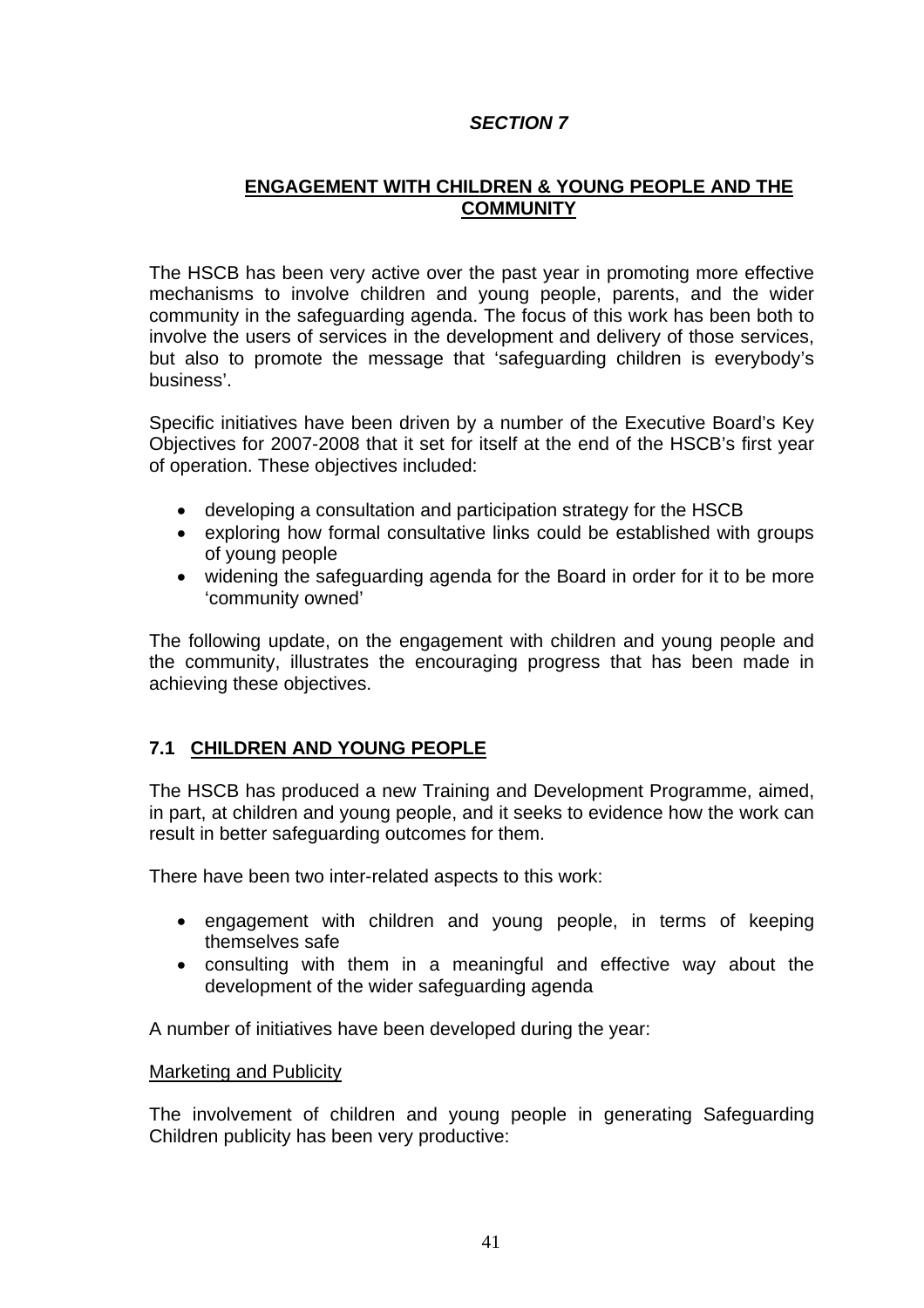• A competition to design pictures/colours/images, and a strap line, to get a 'get safe' message across to the children and young people not only produced an advertising end product, but it involved children and young people in the process of thinking about safeguarding issues and how they are personally affected by them

Members of the Youth Parliament were the judges of the competition

- The winning image featured on newly designed mouse mats that are now given to all Year 6 children in a 'Going Up' Pack, to assist them in making the transition to senior school
- Two young people on work experience were given the task of designing the new HSCB logo. In order to complete the task, they had to research what the HSCB was, and the work it was engaged in to safeguard children in Halton

It is hoped that this new HSCB branding will appeal to children, young people, and the wider community, including professionals who work with children.

### The Crucial Crew Event

The HSCB was represented at the 'Crucial Crew' event in March 2008, with the HSCB Development Officer co-working with Family Support Workers from Children's Social Care.

Crucial Crew is an event that all 9 and 10 year old children in the borough attend. It is held at Stobart Stadium, and the children go along with their teachers to meet agencies that are involved in safety issues – for example, Police, Fire Service, and Road Safety staff. The event reaches approximately 1500 children over a 2 week period.

The HSCB Development Officer had designed a Keep Safe game for the children to play throughout the two week period. The game enables them to think about various situations in which they may find themselves that could present a risk to themselves or others - bullying at school, stranger danger, and abuse that may happen at home, for example - and it helps them recognise danger signs and to know what to do to get themselves back into the game's 'safe zone'. The key learning throughout the game includes: telling a trusted adult if children are worried, taking action if 'something doesn't feel right', and following the 'Safe Zone Code'.

At the end of the session, the children took away an HSCB pencil-case and elephant bookmark, featuring a 'safe' message, and useful contact numbers. The teachers were, additionally, given a Teacher's Pack containing useful worksheets for follow-up work with the children.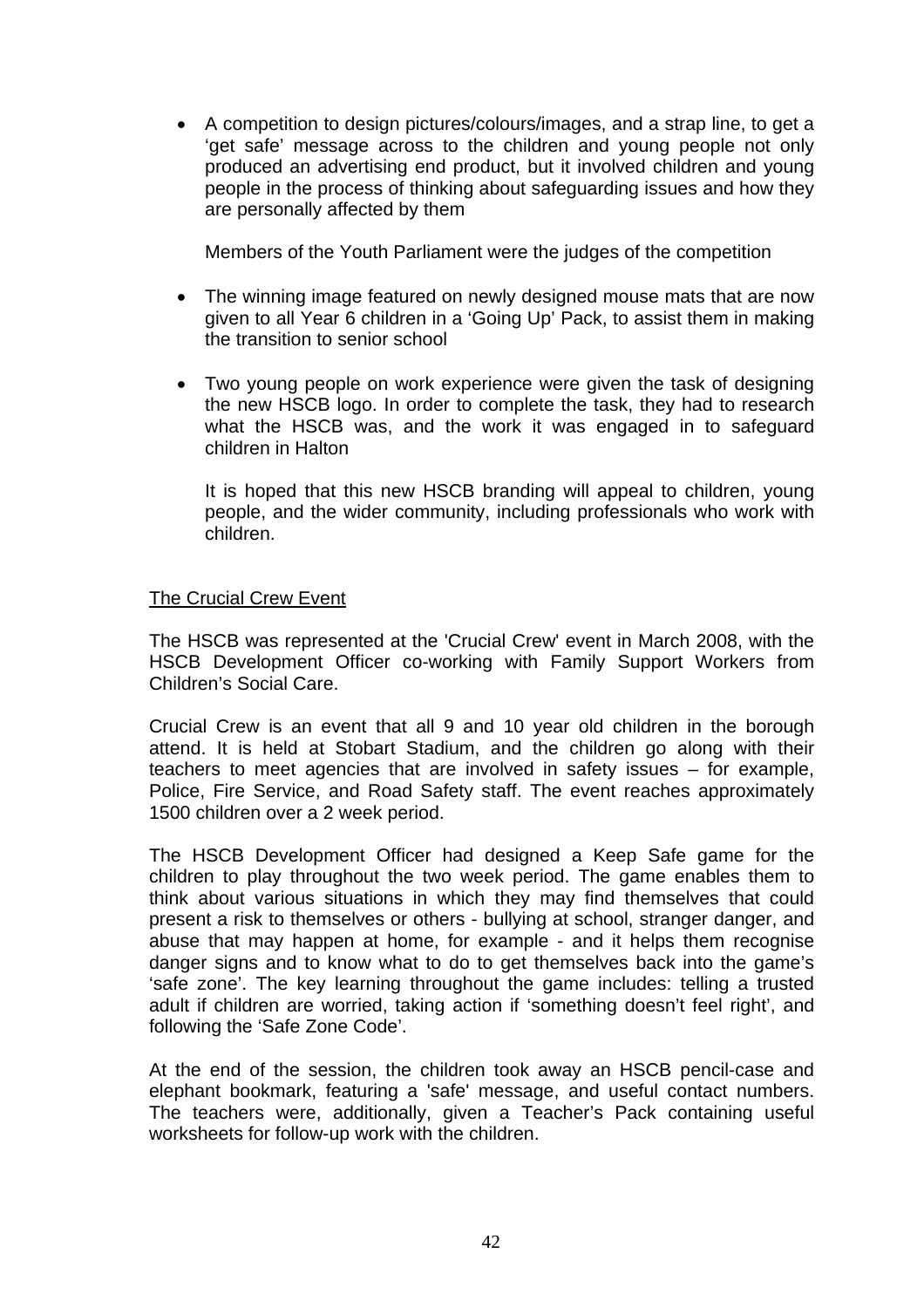The children appeared to engage with, and very much enjoy, the game. The feedback from their teachers was positive, and they felt that the game complemented and reinforced the work undertaken in schools relating to PHSE.

Because the HSCB team were only assigned time to cover half the schools that attended Crucial Crew this year, they will be visiting the remaining schools at the end of the 2008 Summer Term to engage Year 5 pupils in the game. A selection of follow-up worksheets for teachers to use with the children will also be provided.

#### 'Keeping Myself Safe' resource

The HSCB has purchased the computer learning resource 'Keeping Myself Safe', and this has been piloted in selected schools and family support settings during the year. This software shows cartoon images of children in a variety of unsafe situations, ranging from danger in the chat room, inappropriate touching by a known adult, and stranger danger.

The programme aims to give children the skills and knowledge to recognise danger signs, and to think about strategies to keep themselves safe.

#### The HSCB website

The website was launched in October 2007, and is already proving a useful tool for children and young people to access relevant information about safeguarding issues.

The site provides information about the work of the HSCB, and has a children and young people's section where regularly updated information is posted, alongside contact details for them to contact the Board's staff team.

#### Direct engagement by the HSCB Chair

Audrey Williamson has met with various groups of young people in Halton during the past year. This has included the Youth Parliament, and the Young Carer Group and the Be Healthy Group at the HITS project in Runcorn.

The purpose of these visits has been to explain the work of the HSCB, and to listen to groups of young people about their own concerns and ideas regarding staying safe. Audrey has been particularly keen to build on the working relationships with these young people, so that their voice is more effectively represented, heard, and acted on as the Board continues to develop its safeguarding work.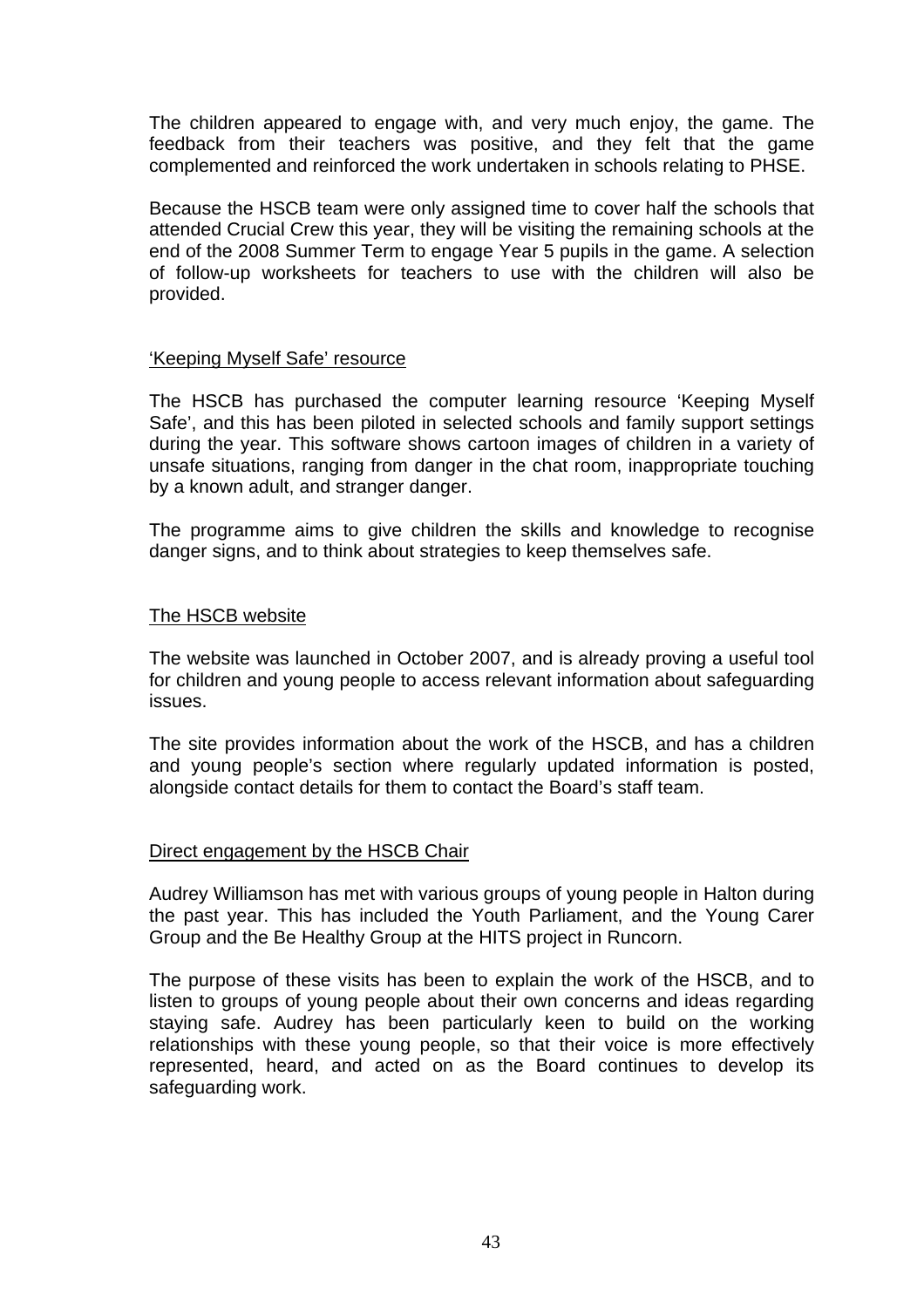### **7.2 PARENTS AND THE WIDER COMMUNITY**

The HSCB has been very concerned to increase wider community awareness and engagement in the safeguarding agenda, and has developed a new Training and Development Programme to achieve this. The main aims have been to ensure that individuals have a basic awareness and knowledge of what to do if they are worried that a child is being abused, and to encourage them to feel part of - and have a sense of shared responsibility in developing - a 'safer community' for children.

The HSCB's Training and Development Programme is engaging with the community in Halton on two levels:

- Level 1 parents, carers, children and young people, and the general public
- Level  $2$  people who come into contact with children in their working environment, and who will not be involved in formal children or family assessments (e.g. CAF). This includes people such as Leaders in children's activity groups, or youth clubs

#### **Level 1**

In raising community awareness at this Level, the HSCB has been reinforcing the message across the borough that *safeguarding children is everybody's business*.

The initiatives at this Level that have focused directly on children and young people have been dealt with above. The information that now follows relates specifically to the work with parents, carers, and the general public.

Activities over the past year have been wide-ranging and ambitious:

#### The Safe Parenting Handbook

10,000 Handbooks have been distributed to a wide cross-section of parents/carers throughout Halton, including to new parents via their Midwives.

The Handbook is relevant for parents with children of all ages, and is produced in an easy to follow format, offering ideas and information about what can often be a confusing maze of issues. Topics include helpful tips and contact details for relevant local and national agencies.

It is hoped that this resource will improve children's safety in Halton by giving parents clear, consistent messages, as well as guidance and information, on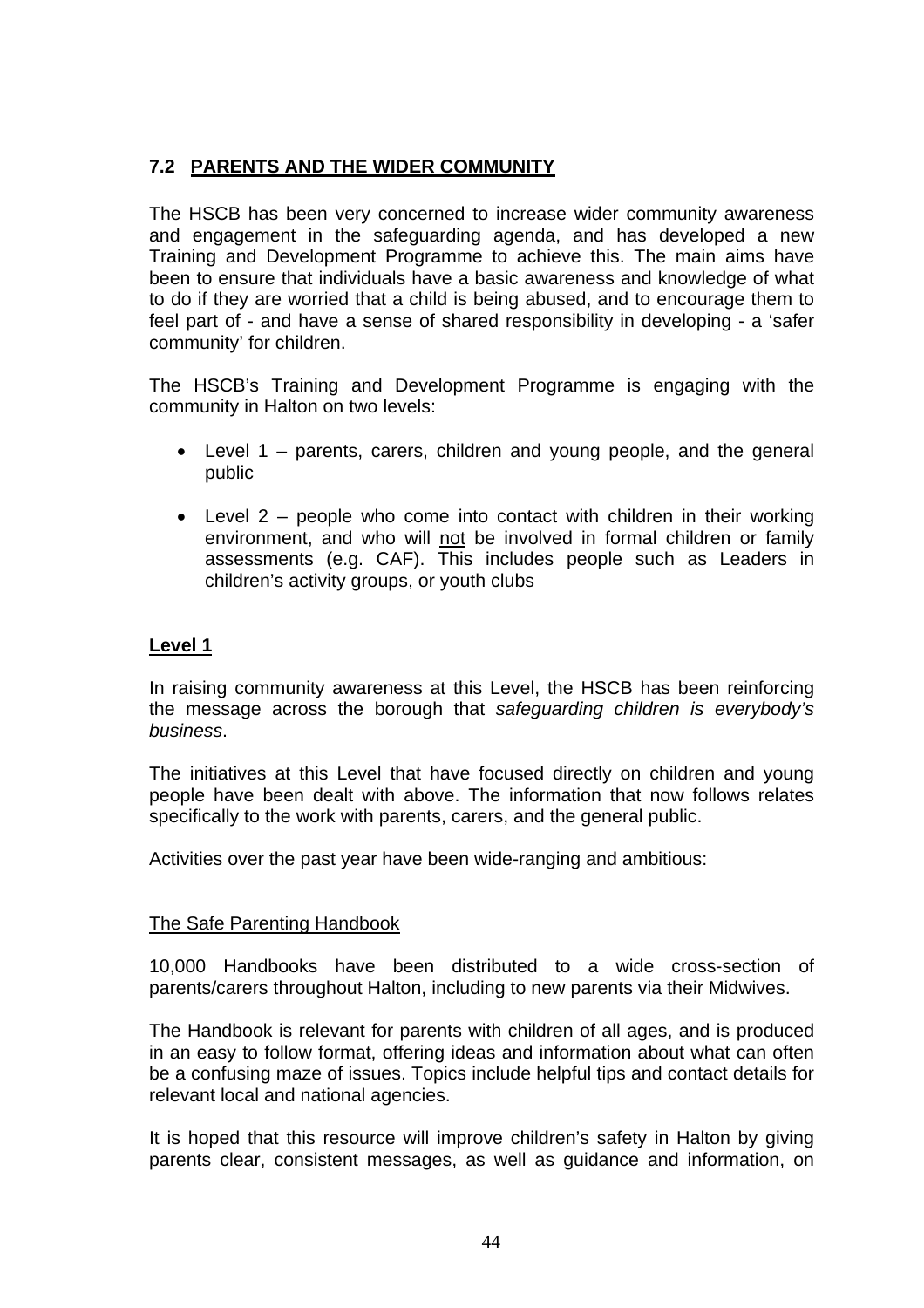how best they can safeguard their children in the knowledge that professionals and services are available to support them.

### The HSCB Website

As stated above, the website was launched in October 2007, and aims to provide useful information to reinforce the message that safeguarding children is everybody's business.

The website provides information about the work of HSCB, explaining what it aims to achieve in safeguarding our children and young people.

#### Other publicity

Posters have been designed to advertise the work of the HSCB and its website. They have been, and will continue to be, distributed to various community settings, such as Children's Centres, library's, and GP surgeries

### Safeguarding training for local parents in the Community

A 12 week accredited Safeguarding course has been developed for local parents in Widnes. The course is aimed at giving them a comprehensive, basic knowledge and understanding of safeguarding children issues, and includes information on the Levels of Need, the Common Assessment Framework, Children in Need and Child Protection Procedures, the National Assessment Framework, and the key messages from 'Working Together'.

A pilot was delivered in Widnes from September 2007 through to December 2007, and was accredited to Level 2 adult learning level, with those parents who opted to submit portfolios having them verified by external moderators. Of a core group of nine parents who completed the course, four handed in portfolios. Three of these passed the course, and gained Level 2 adult learning accreditation (equivalent to NVQ). All nine commented that they had very much enjoyed the training, with some indicating an interest in pursuing further learning.

The evaluation of the feedback from the training revealed a common view that the course had helped parents understand the processes of social work intervention with families, and how child protection procedures are implemented. There was also good evidence that negative stereotypes about social workers and Children's Services had been successfully challenged. Parents had commented that the course had not only helped them think about how professionals make judgements, but had also helped them identify services that could be helpful to them.

It is hoped that, with such pockets of local parents in the community having a comprehensive understanding of these issues, the potential will be developed for them to communicate these safeguarding messages to other parents in the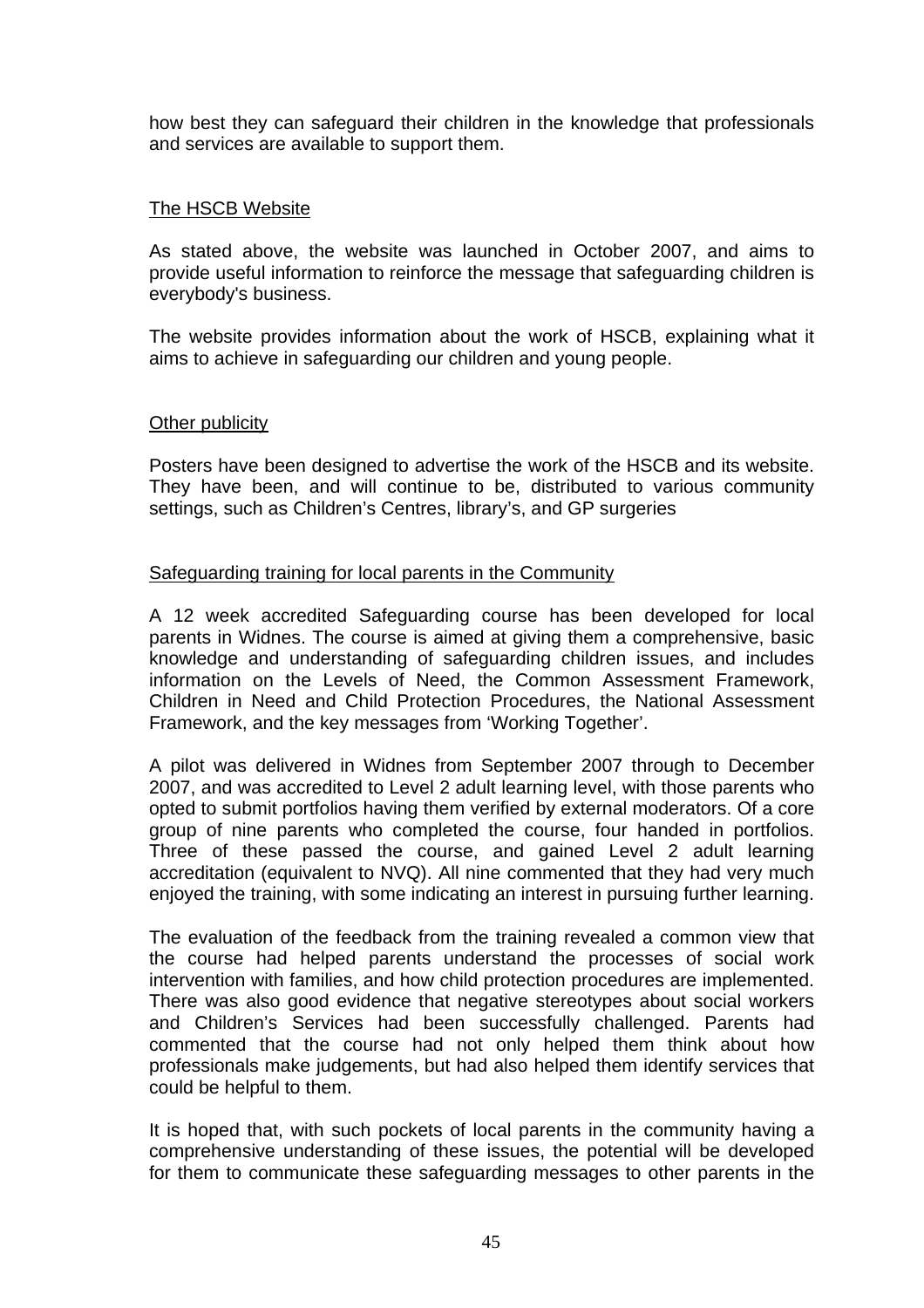area. It is also hoped that such courses will help to enhance the relationships between parents in the community and professionals involved in safeguarding children. To achieve this, a rolling programme of further training is being planned across the borough by the HSCB, through a partnership with Adult Learning and Halton's Children's Centres.

#### Direct engagement by the HSCB chair

The Chair and Manager of the HSCB have met with members from Halton Parents & Carers Forum, which has been an encouraging development. They will be maintaining ongoing communication with this group.

### The Gypsy/Traveller community in Halton

Links with this community have been established during the year, and the HSCB is now represented on the Gypsy and Traveler forum in the borough. Relatively under-developed literacy skills within this community are acknowledged, and so a specific focus of the Board's work will be designing and producing a Safe Parenting DVD, that contains information from the Safe Parenting Handbook.

#### Private Fostering

A Private Fostering Publicity Plan was drawn up by the Training Sub-group, and has aimed to raise awareness within the local community of private fostering obligations on the part of relevant carers and parents. The Plan includes arrangements for targeting relevant families through raising the knowledge and skills of key professionals in Education, Health, Social Care and Early Years Services, and it is being supported by a programme of training and briefings throughout the borough.

### **Level 2**

Engagement with the community at this level is aimed at those people who come into contact with children in their working environment, but who will not be involved in formal children or family assessments, for example through the use of the Common Assessment Framework (CAF). Such individuals will include Housing workers, Leisure and Sports staff, Librarians, and staff and volunteers who run community-based activity groups and clubs, including Faith groups.

A key priority has been to ensure that these individuals have the knowledge and skills to take appropriate action to safeguard children where there are concerns about their welfare, and to be familiar with local arrangements, services, and sources of support to children and young people and their families.

Initiatives that have been developed during the year have included: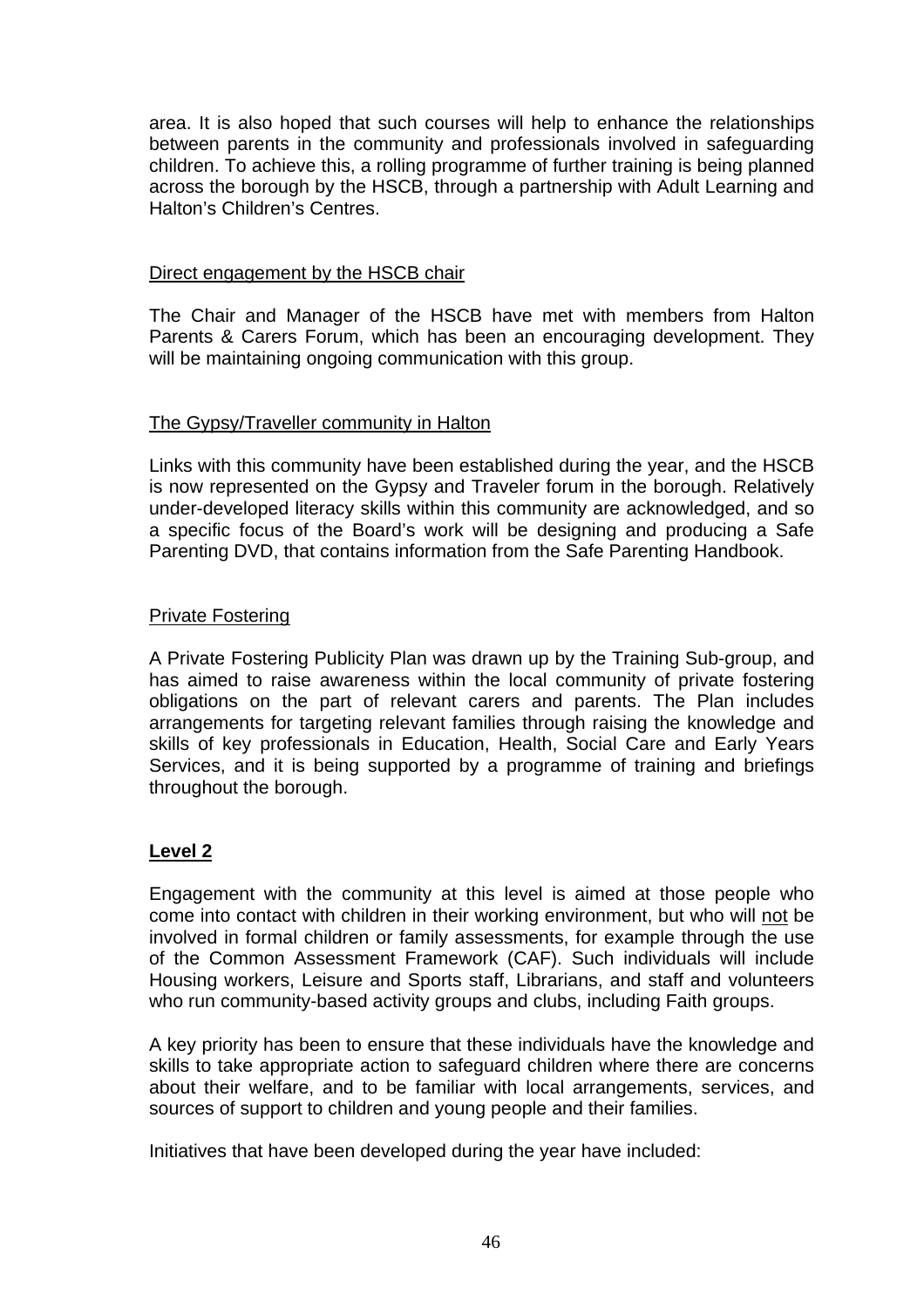### Community Safeguarding Children Policy Pack

This information pack has been developed by the HSCB and distributed to community groups and clubs across the borough, with advice to group leaders on how to develop effective safeguarding policies and practice.

#### Training on developing Safeguarding Children Policies and Procedure

Formal training has supplemented the distribution of the above information pack.

#### Developing a positive working relationship with the Third Sector

The HSCB staff team has sought pro-actively to engage community groups in its work, and have supported the representation of the Third/Voluntary Sector in participating on the main Board.

#### Child protection training - recognising abuse and making a referral

This training has been targeted at individuals who do not directly work with children and families, but who may come into contact with them in the course of their work. Participants have included Housing Officers, Librarians, Sports and Leisure staff, Housing Association debt collectors, Community Transport coordinators and drivers, and Community Centre workers.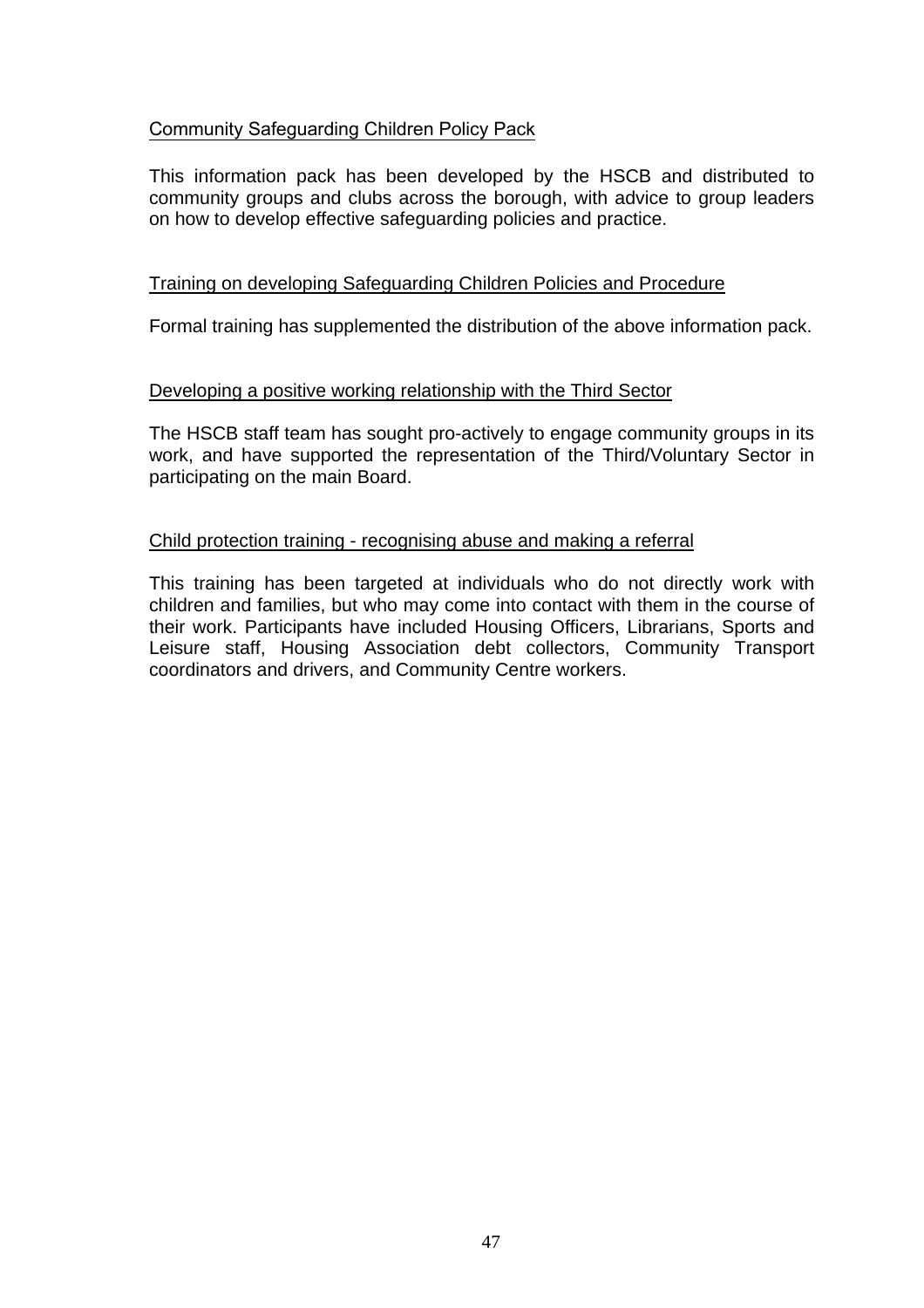# *SECTION 8*

### **REPORTS FROM PARTNER AGENCIES – ACHIEVEMENTS AND CHALLENGES**

This Section contains additional reports from some of the HSCB's partner agencies on their safeguarding work during the year.

### **8.1 HALTON BOROUGH COUNCIL – CHILDREN & YOUNG PEOPLES' SERVICES**

### **Levels of Need in Halton**

In 2007, Children's Social Care Specialist Services led a group of partner agencies that established the concept of 'Levels of Need'. The outcome of this work has been the development of a framework that all agencies can use to help identify the needs of children and young people. The framework is referred to as 'Halton's Toolkit for Identifying Levels of Need'.

The initiation of this work was very timely for several reasons. The *Every Child Matters: Change for Children* agenda, requires all agencies to not only work together to improve outcomes for children, but to identify their needs earlier, and, where appropriate, provide co-ordinated multi-agency intervention. Unless there is an agreed understanding of how we respond to the range of needs, we will not succeed in meeting the needs of the most vulnerable children, and, therefore, in 'narrowing the gap'.

A number of local areas have established their own approaches to the application of the Levels of Need model, variously calling it 'the Continuum of Need', 'Child Concern', 'Levels of Vulnerability', or 'Thresholds for Intervention'. However, all of them have attempted to conceptualise the needs of children at four distinct levels, with a pathway between 'additional' needs - managed within the Common Assessment Framework (CAF) - and 'more complex' needs that require statutory intervention.

In this way, confusion that had existed in some agencies, regarding the thresholds that govern interventions to meet children's additional and complex needs, is being clarified and resolved.

The Alliance Board and the HSCB have endorsed the 'Levels of Need' framework, and this has been welcomed across partner agencies, including schools, as it has already begun to provoke discussion and debate about how to provide a graduated response to meeting the needs of children and young people across the four levels. Ultimately, the aim of the Levels of Need framework is to lead to the earlier identification of children and young people's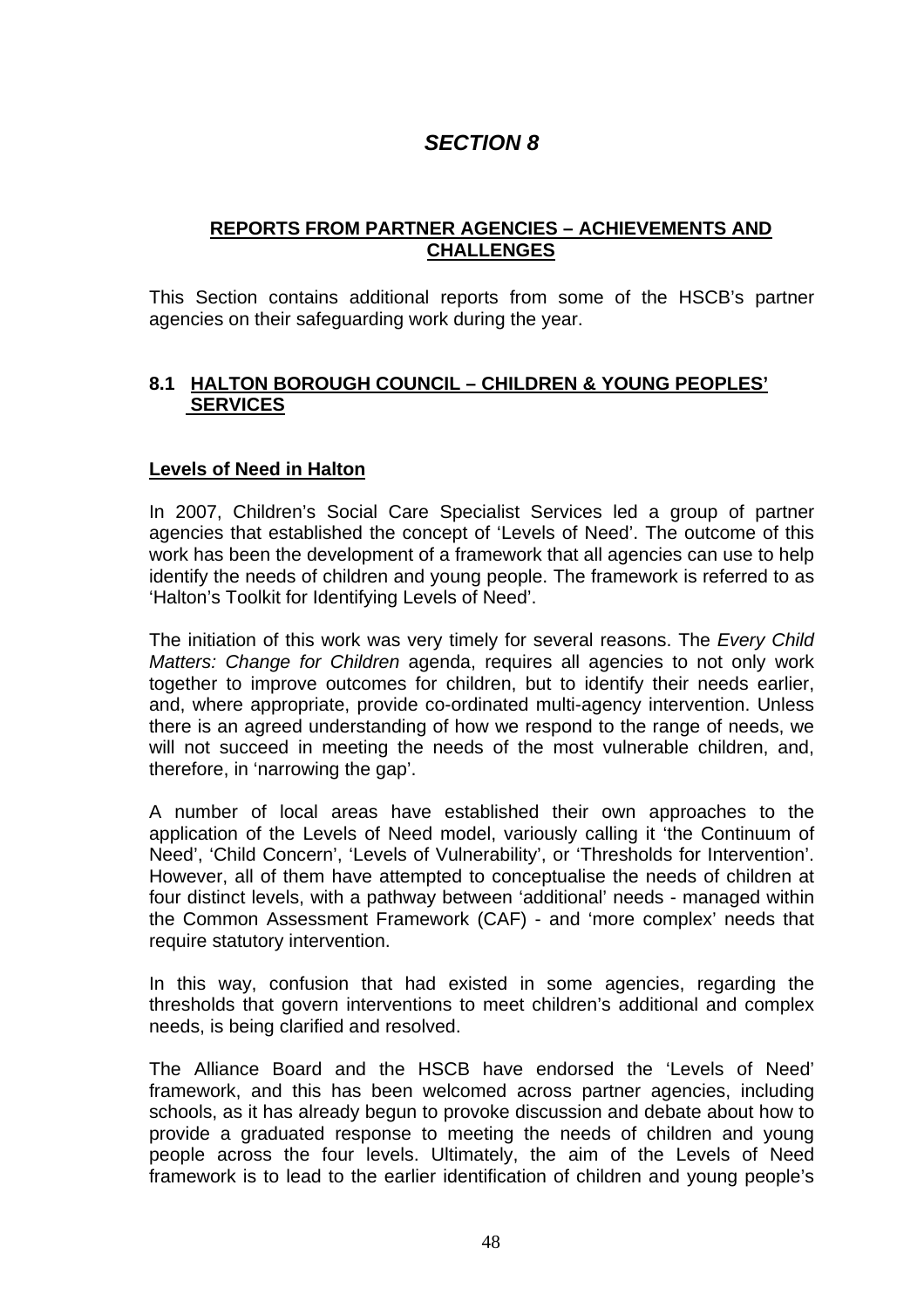needs, so that they are safeguarded, and their overall welfare is more effectively promoted.

### **Children's Social Care- challenges**

During the past year, there have been a greater number of incidents of serious harm to, and deaths of, children and young people than would normally be expected. These events have come at a time when the HSCB has been developing its scrutiny functions through new the Child Death and Near Miss review processes.

This increase in the scrutiny of practice is welcomed as there are always valuable lessons to be learnt from these tragic events, and our capacity to safeguard children is consequently enhanced. It is also a challenge for practitioners and managers to not allow their practice and decision making to become skewed by events. This is, and has always been, the challenge of protecting children and young people from serious harm.

### **The Fostering Service**

The safety and welfare of any child in foster care is of paramount importance. Safer care covers:

- providing suitable foster carers, including checks undertaken on new and existing carers
- appropriate matching of children to carers
- health and safety in the foster home
- protecting children from abuse and neglect
- promoting children's health, development, and educational achievement
- promoting Safer Care training for foster carers
- providing a high standard of support to foster carers

The National Minimum Standards for Fostering Services regarding Safer Caring requires a written policy for each foster home to be drawn up, in consultation with the carer and everyone else in the household. These Safer Care Policies are explained clearly and appropriately to the child/children in placement.

Over the past year, the Fostering Service has ensured that all foster homes have strategies in place to meet the following objectives:

- to keep children in the foster home safe from abuse by adults
- to keep children in the foster home safe from abuse by other children in the household
- to keep members of the foster family safe from false allegations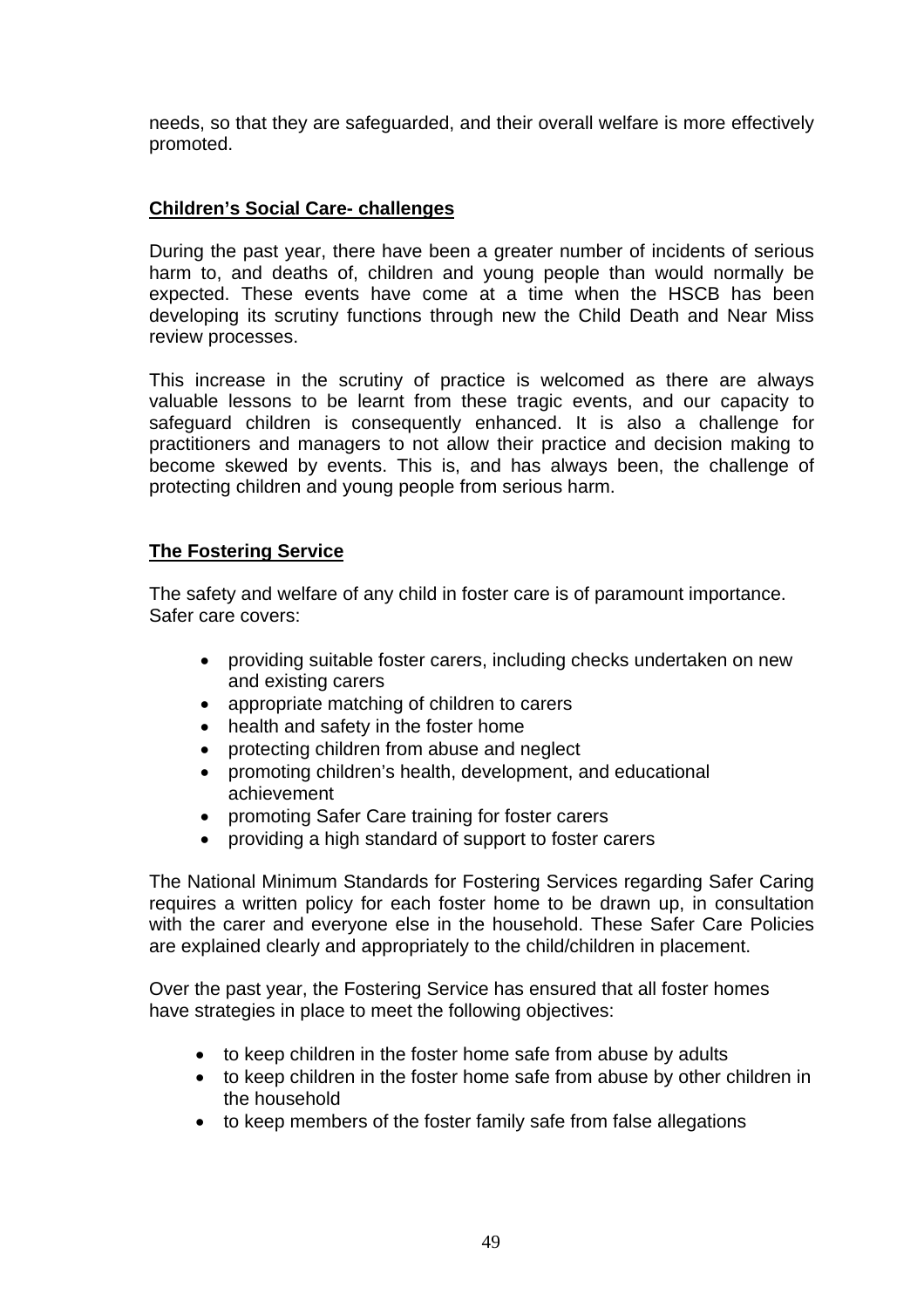### **Education Services – safer recruitment**

Making safeguarding, and the promotion of children's welfare, an integral part of Human Resources management in organisations that work with children is an essential part of creating safer environments.

In January 2007, both the HSCB Safeguarding Development Officer and the Safeguarding in Education Development Officer completed the National College of School Leadership 'Train the Trainers' course, to equip them to deliver Safer Recruitment Workshops in schools and other children's settings. A partnership was then developed, which included the Employee Services Manager and Governor Support Service. All partners committed themselves to supporting the delivery of Safer Recruitment Training, and the development of safer recruitment practice.

The priority group to receive training was initially those head teachers and nominated school governors who had not already completed training on-line. The aim was to become compliant with Sir Michael Bichard's recommendation that at least one person involved in each interview panel, to appoint staff to work in schools, be trained in Safer Recruitment. A target date of the end of September 2007 was set to ensure that all schools had at least one person trained.

Workshops were offered on a variety of dates and times, including twilight sessions, and delivered throughout the summer and autumn terms of 2007. 43 participants attended and passed the course. The partnership achieved its target - in fact, the vast majority of schools had both the head teacher and their nominated governor trained.

The workshop training has now been extended to community groups. The first cohort received training in February 08, and, this time, included a CYPAN Manager, Community Centres Manager, Voluntary Sector Recruitment Officer, and a number of Alternative Education Providers. Everybody who has taken part has passed the course and completed an action plan for their setting. Evaluations have been extremely positive.

Ongoing training will be required on a regular basis, due to resignations and the need for a broader roll-out. In April 2008, selected elements of the training will also be delivered to school administrative staff - who have a role to play in recruitment and in maintaining schools' single central record of staff - in order to enhance their understanding of the issues.

Alongside this continued delivery of training, the partnership is working to develop improved practice across all children's settings.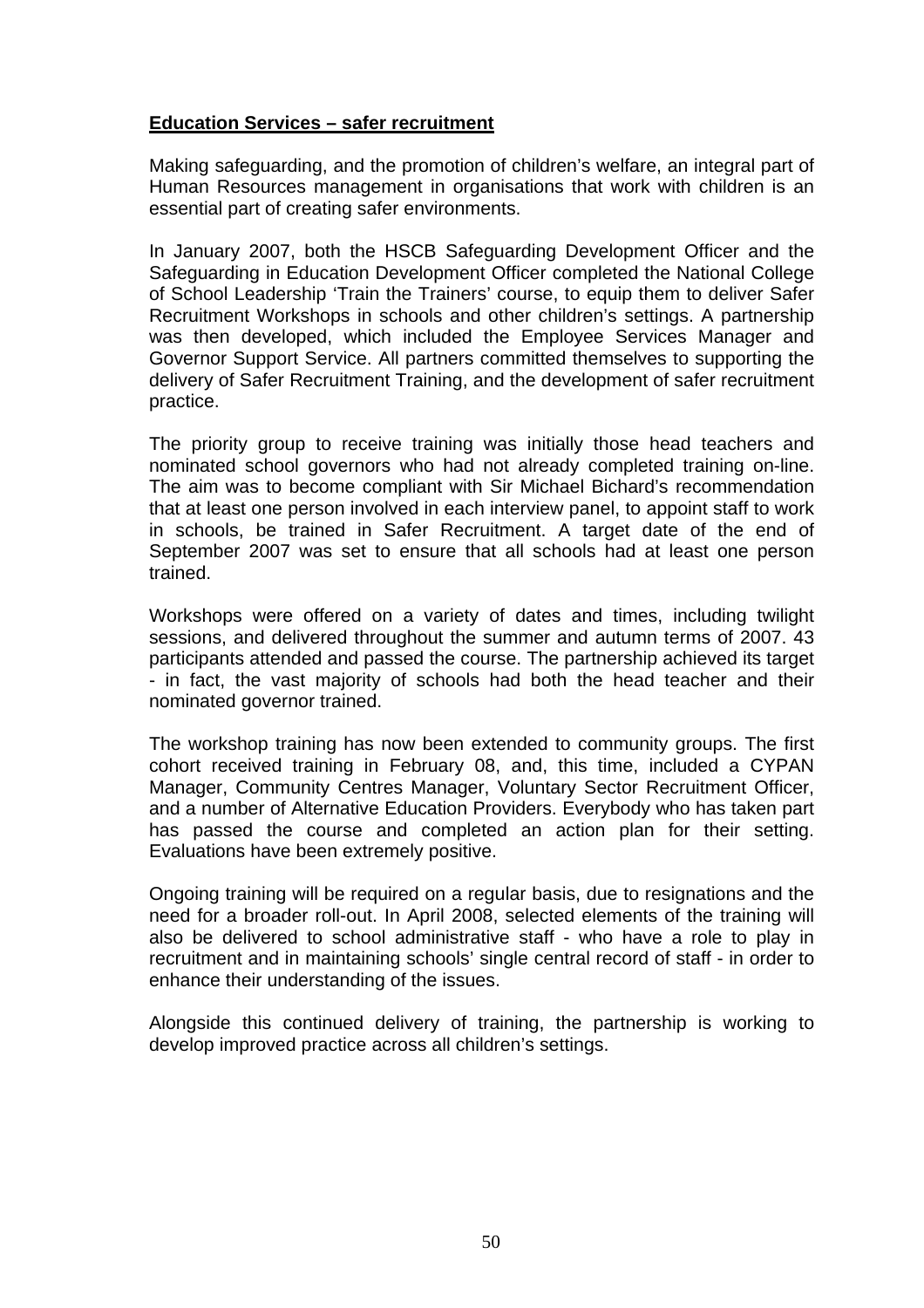### **8.2 HALTON AND ST HELENS PCT**

### **Community Midwifery Services**

The award winning Halton midwifery service provides the full remit of pregnancy and childbirth care to the women and families of Halton.

As soon as pregnancy is confirmed, every woman is sent an invitation to an 'earlybird' session, which is their first point of contact with a midwife (6-8 weeks pregnant). The purpose of this session is to give early information re:

- choice in childbirth settings
- advice on diet, exercise, and infant feeding options
- stopping smoking and alcohol
- reduction in the use of illicit drugs

This all contributes to the health and wellbeing of the foetus/baby.

Women are signposted to the other support services that we offer around:

- a healthy pregnancy antenatal yoga
- aquanatal
- parenting education
- stop smoking support
- breast feeding support.

We also provide specialist support in the form of a specialist midwife to:

- women who suffer domestic abuse
- teenage mothers
- drug and alcohol dependent women

And we have recently secured joint funding, with the local authority, to appoint an innovative joint midwife/health visitor post to support infant nutrition.

The support provided by the midwifery service extends into the post-natal period (up to 28days post birth), and women are signposted to the various services available in children's centres, health centres, and voluntary providers.

### **Pre School Services**

Halton Health Visiting Service, in partnership with the local community midwifery service, community paediatrician, and local GPs have continued to deliver the Care of Next Infant ( CONI ) Programme to local families. This is a programme of informed professional support, offered to parents who have previously experienced - or been affected by - cot death.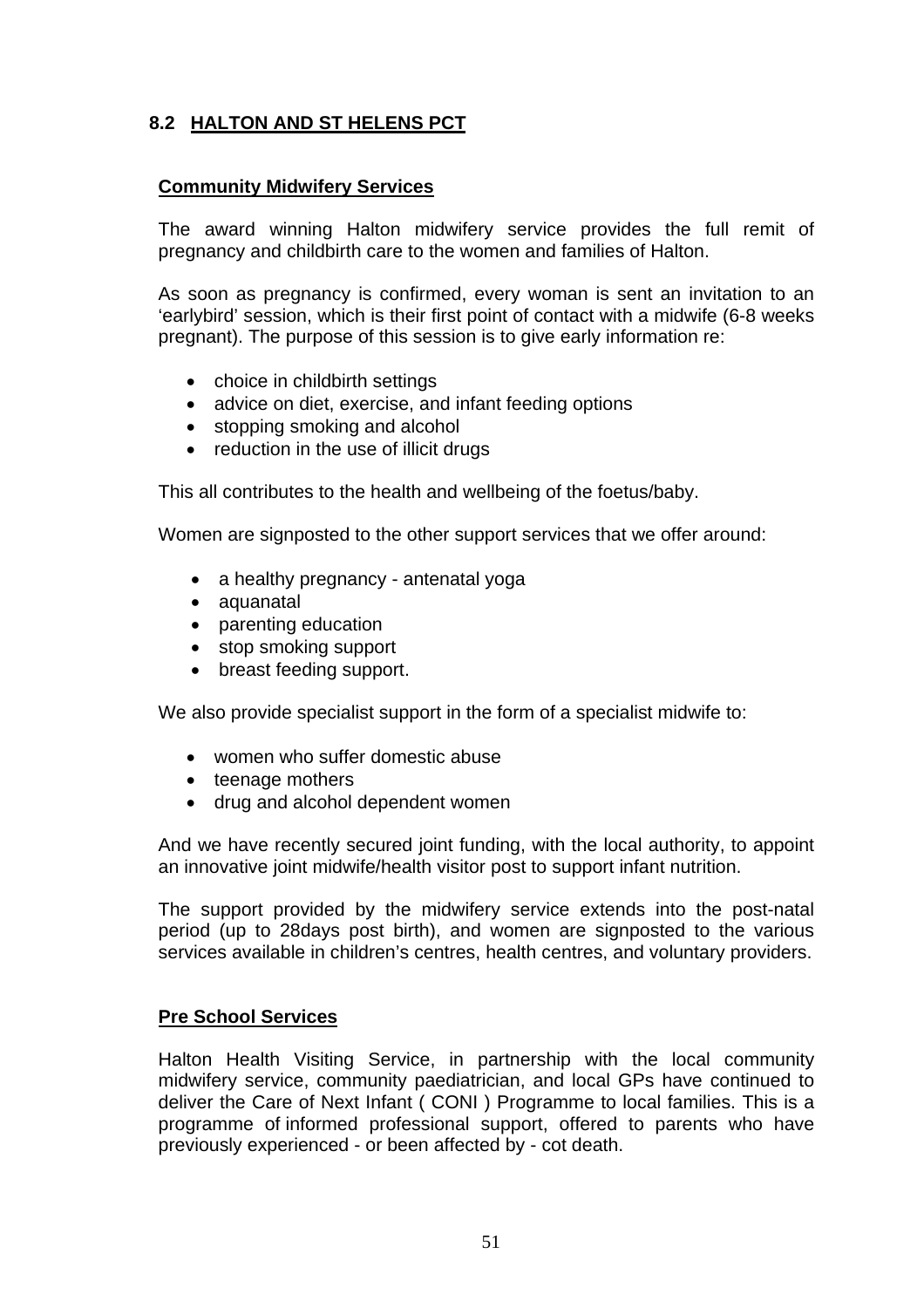A variety of support measures are available and these are selected by parents in discussion with the local CONI scheme co-ordinator:

- weekly home visits by the health visitor
- Apnoea monitors
- weighing and weight charts
- room temperature
- symptom diaries
- open access to community paediatrician

#### 'Helping to keep your baby safe and healthy'

Information regarding reducing the risk of cot death, shaken baby syndrome, and accident prevention is given to parents/ carers at key points through their infants' early months and years.

Health Visitors identify, through Family Health Needs Assessments, those families who may require additional support and can, therefore, respond appropriately.

#### Infant resuscitation teaching

Halton Health Visiting service has successfully trained a number of staff as infant recuscitation teachers, through a "train the trainer " programme. A number of families have already seen the benefit from this development, having received instruction on infant basic life-support. As the programme develops, we hope to deliver a rolling programme of classes across the borough.

#### Promoting an understanding of infant behaviour

Halton Health Visiting Service has, over the past 12 months, supported 12 members of our team to attend " Brazelton" training, a technique designed to assess the emotional and behavioural characteristics, and individuality, of newborns. This assessment allows us to help parents recognise the unique characteristics and capacities of their newborn infant, and promotes positive attachment and communication between infant and parent/ carer.

#### Immunisation against vaccine preventable diseases

The PCT has appointed a full-time Immunisation Co-ordinator who will work across the Trust. Objectives include identifying the key factors that affect uptake of childhood immunisations, and the development of strategies to improve access to, and uptake of, immunisations.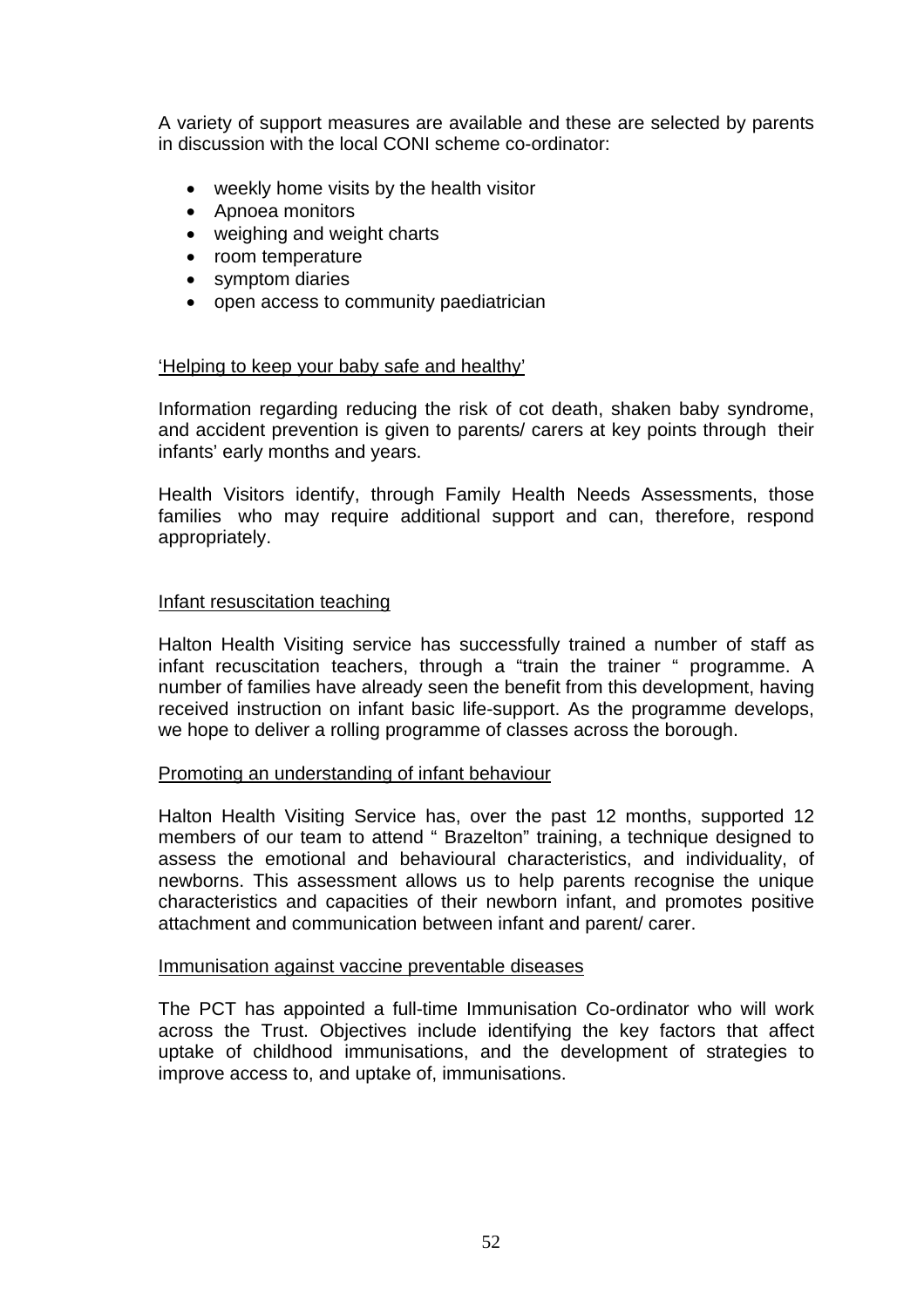### **School Services**

The PCT has ensured that all School Health Nurses are PSHE CPD certificated, to ensure effective partnership working when delivering Sexual Relationship Education to young people. This also ensures that young people receive quality and appropriate information/ support at any point that they choose to access the service. This is particularly effective at Health events in schools, as well as on an individual basis, and is supporting the development of Teenage Health access sessions.

The PCT Primary Mental Health Workers have developed and delivered SCAMP (Short Child and Adolescent Mental health Programme) and SCAMP-Plus training, which ensures that the developed pathways allow all children and young people to access appropriate assessment at the point of need. The School health nurses provide mental health assessments and interventions to enhance emotional and psychological wellbeing.

### **Safeguarding**

The PCT has continued to ensure that there has been 100% attendance, and provision of health reports from health staff, at all Initial and Review Child Protection Conferences. Consequently, PCT staff have contributed to the development and implementation of 100% of Child Protection Plans.

In addition, the PCT has, along with other agencies, signed a formal agreement with the Halton Domestic Abuse Forum/Safer Halton Partnership in respect of the MARAC (Multi-Agency Risk Assessment Conference). MARAC began in Halton in April 2007, a process aimed at preventing and/or reducing the number of high risk domestic abuse cases. PCT staff are asked to provide information about victims to the Designated Nurse, Child protection, or Named Midwife, Child Protection – this information is then shared at the MARAC with the intention of devising a plan that will afford the victims of abuse a higher level of protection. MARAC has discussed and enhanced the protection of around 80 – 100 victims of domestic abuse since it began in April 2007.

### **Conclusion**

This report demonstrates the PCT's achievements in, and commitment to, safeguarding and promoting the welfare of all children and young people in Halton and supporting their parents or carers. This is all under-pinned by a commitment to the Every Child Matters 'Stay Safe' and 'Be Healthy' outcomes.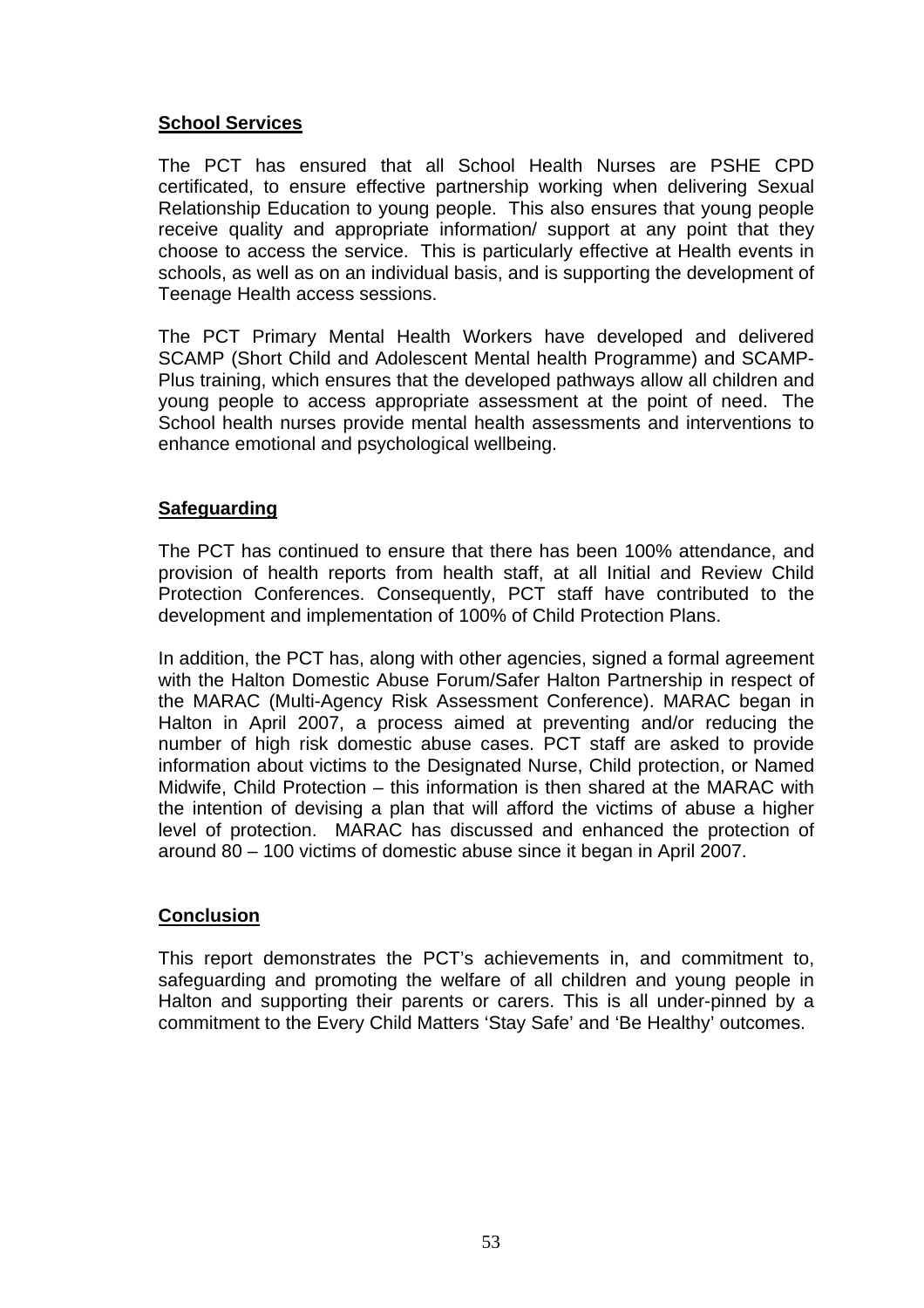### **8.3 CHESHIRE POLICE**

#### Northern Area Public Protection Unit

Cheshire Police is committed to promoting the welfare and well-being of children, and protecting them from harm.

Cheshire Police continues to operate three BCU based Public Protection Units (PPU), supported by a Strategic PPU. The Northern PPU operates from Runcorn and Warrington, aligned to the respective local authorities, and it has direct responsibility for the following areas of policing that directly relate to safeguarding children:

- child abuse investigation
- domestic abuse
- sex offenders management
- children missing from home.

The resources within the PPU team that is based at Halton has been strengthened, in order to manage the increase in referrals and other demands. The Northern area PPU has also developed and increased the resources dedicated to managing sex offenders who present a risk to children. This is recognised as a growing area of policing, and Cheshire Police have committed increased resources to support this increasing demand.

The officers at Halton PPU have investigated a wide range of incidents and offences during the past year, working effectively with our partner agencies.

The Northern area PPU has a referral unit located at Warrington, serving both Halton and Warrington. Excellent links and processes have been developed between the unit and Local Authority Children's Services. The number of '40a' referrals dealt with by this unit increased by 12% in 2007. This has created a significant challenge to ensure that the referrals are processed, researched, and allocated in a timely manner.

The Northern area PPU has continued to support training relating to protecting children. Officers from the PPB have provided training to a wide range of professionals and agencies.

### Strategic Public Protection Unit

Cheshire Constabulary has a Strategic Public Protection Unit (SPPU), which looks after policies and procedures relating to child abuse, domestic abuse, vulnerable adult abuse, missing persons and registered sex offenders. The Unit works closely with the area Public Protection Units, and partner agencies, at a strategic level.

In 2007, the Constabulary was the subject of a review by Her Majesty's Inspector of Constabulary. The Force was examined in four key areas: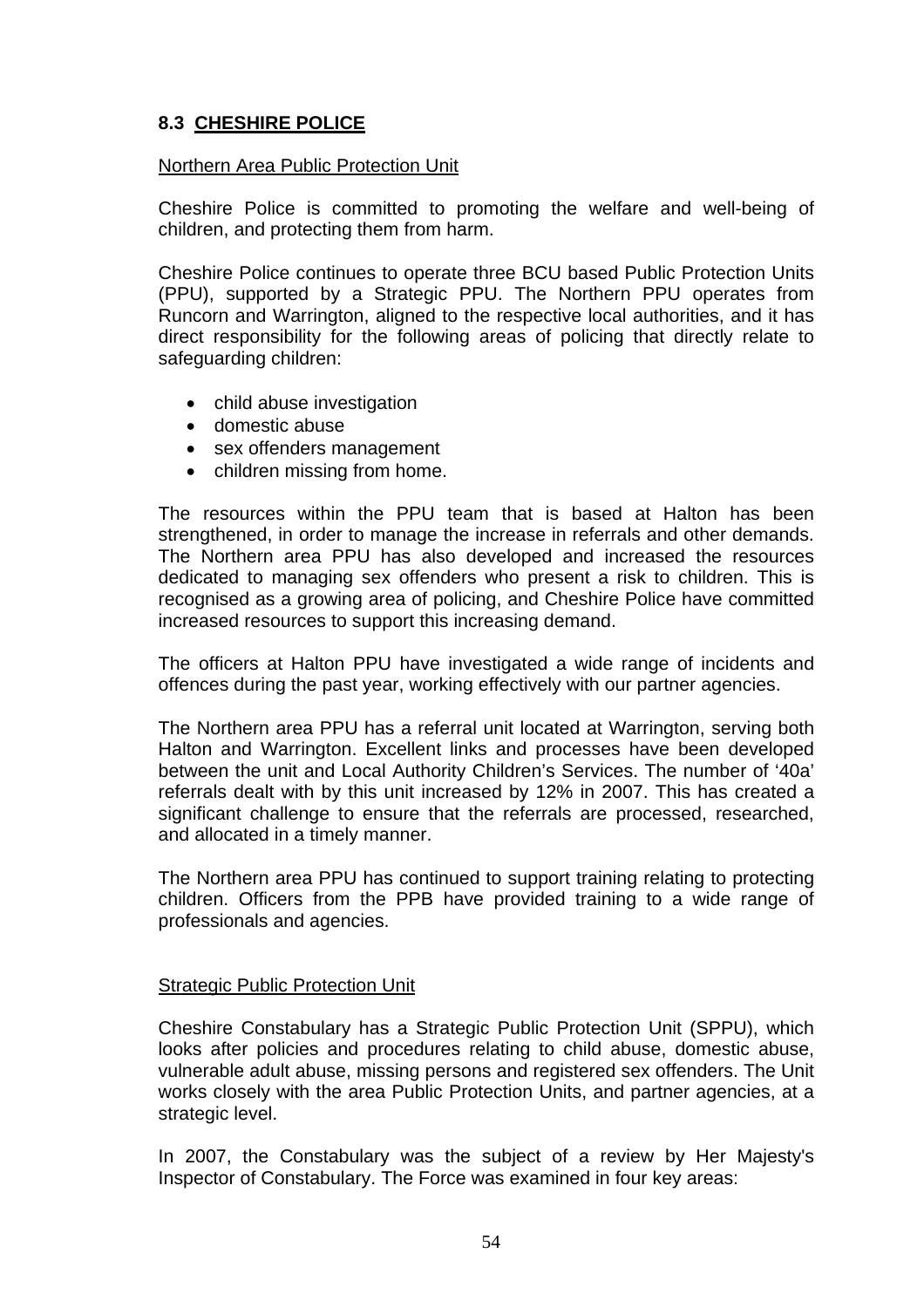- child abuse
- domestic abuse
- sex offenders
- missing persons

The review examined the *strengths*, *areas for improvement* and *work in progress* in relation to each key area. In relation to child abuse, the force was found to deliver *'an acceptable level of service, which meets national threshold standards...'.*

The Cheshire Constabulary is working with a number of partners to create a Sexual Assault Referral Centre (SARC). It is intended that, once established, this centre will provide an holistic service to victims of serious sexual assault. The centre will provide all services. whether the matter has been reported to the police or not. These services will include forensic examination, and medical and counseling services, and will join up with the voluntary sector to provide support through the court process where applicable.

Cheshire Constabulary has been driving forward the implementation of MARAC (Multi-Agency Risk Assessment Conferences) throughout the force area.

All those agencies that have direct involvement/responsibility for victim's/children's care and safety are represented on a MARAC. The MARACs provide a forum for sharing information and taking actions that, it is hoped, will reduce future harm to high-risk victims and their children. Individual agency membership is set at manager level, so that effective decisions can be taken, and to ensure that the necessary, dedicated local resources are made available to provide the support etc. that is required for the safety of the victims/children involved.

In April 2007 the first MARAC was held in Halton, and, between then and January 2008, a total of 109 cases have been discussed. A recent review by Community Action Against Domestic Abuse (CAADA), who are responsible, on behalf of the Home Office, for overseeing the implementation of MARACs throughout the country, identified excellent working relations between all agencies involved in the operating of MARACs within the Cheshire Constabulary area.

### **8.4 CHESHIRE PROBATION**

Cheshire Probation Area supervises offenders with the aim of reducing reoffending and protecting the public. As part of their main responsibility to supervise offenders in the community, Offender Managers are in contact with, or supervising, a number of offenders who have been identified as presenting a risk, or potential risk, to children.

Offender Managers also supervise offenders who are parents/carers of children. By working with these people to change their behaviour and improve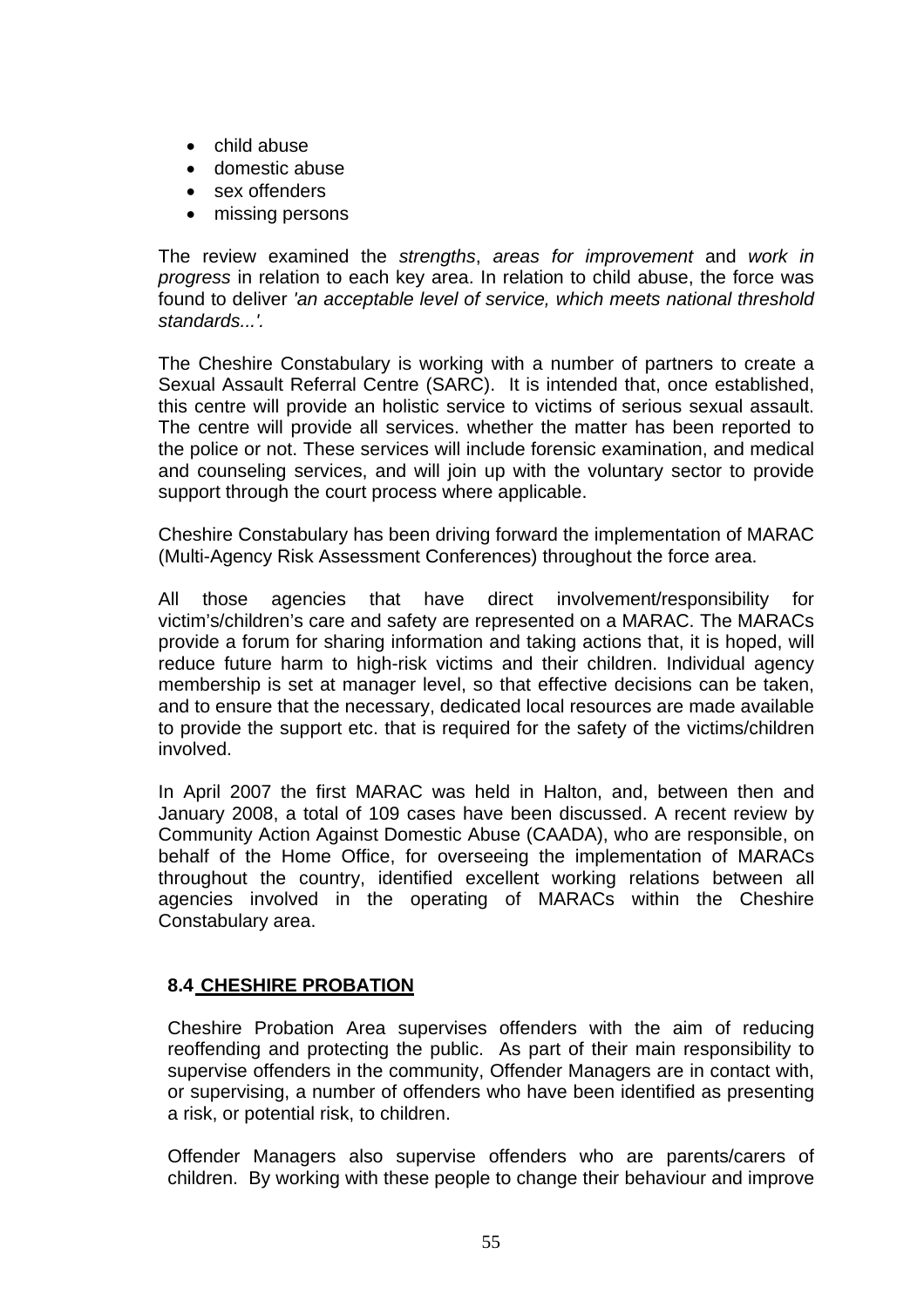their lifestyles, Offender Managers safeguard and promote the welfare of children.

Cheshire Probation Area is committed to the principles set out in the Government's inter agency guidance, Working Together to Safeguard Children (2006). The Area understands its contribution to safeguarding and promoting the welfare of children, in practice, to be in the:

- Management of adult offenders in ways that will reduce the risk of harm they may present to children through skilful assessment, the delivery of well targeted and quality interventions, and risk management planning
- Delivery of services to adult offenders, who may be parents or carers, that address the factors that influenced their reasons to offend, for example, poor thinking skills, poor moral reasoning, and drug/alcohol dependence (relating to the two domains in the Assessment Framework of parenting capacity and family and environmental factors)
- Recognition of factors which pose a risk to children's safety and welfare, and the implementation of agency procedures to protect children from harm (through appropriate information sharing and collaborative multi agency risk management planning - for example, Multi Agency Public Protection Arrangements (MAPPA), contributions to Child Protection Procedures, and through Domestic Violence forums)
- Seconding staff to work in youth offending teams
- Providing a service to child victims of serious sexual or violent offences
- Providing a service to the women victims of male perpetrators of domestic abuse participating in accredited domestic violence programmes. In practice, this will mean having regard to the needs of any dependent children of the family.

### **8.5 CAFCASS**

CAFCASS is a national organisation that champions the interests of children involved in family legal proceedings, and advises the family courts in England on what it considers to be in the best interests of individual children.

A number of important milestones have been achieved during the past year:

• National Standards

The new standards have now been implemented. They set out what service users, partner agencies and practitioners in the family justice system can expect from CAFCASS. All CAFCASS staff have received training on the new standards.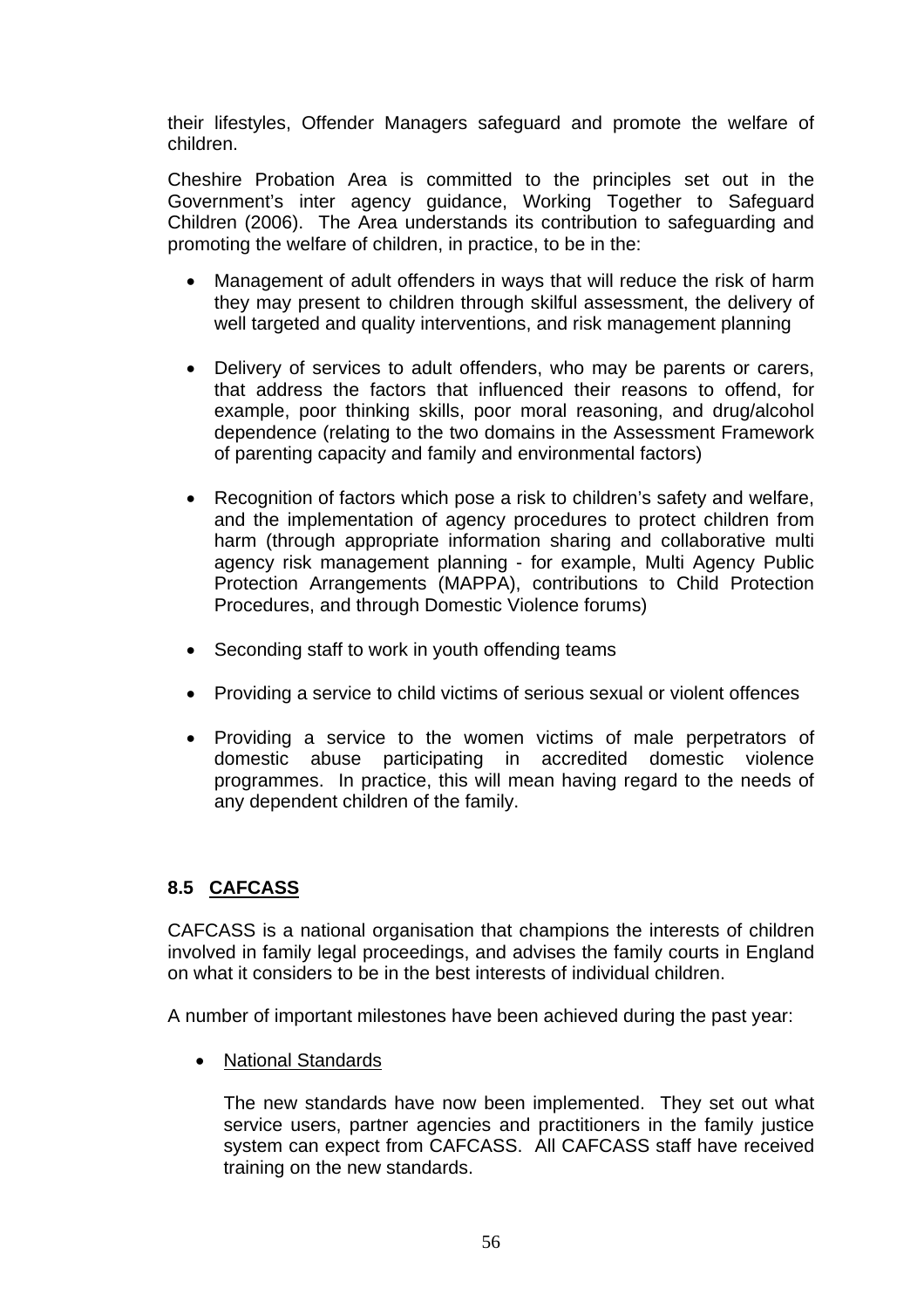### • Safeguarding Framework

The new framework was implemented from 1 April 2007. It lays out all the guidance and procedures relating to our duty to safeguard and promote the welfare of children.

### • Domestic Abuse

 We have rolled out a programme of training on cases involving domestic abuse for all our operational staff, and we have revised our domestic violence toolkit. In addition, we have provided a 2-day course on communicating with children, delivered by Barnardos.

### • Quality Assurance

In 2006/7 we put in place a quality assurance system, within an overall Performance Framework. It is a systematic approach to identifying and responding to the needs of service users, to enable us to provide a consistent service that is based upon continuous improvement. As part of this system, we have recently introduced HearNow, an Internet facility for obtaining feedback from children, young people, and their families.

### • Young People's Board

In August 2006 we developed a Young People's Board, that consisted of 10 young people who had experienced parental separation and family breakdown, including those who had experience of local authority care. This Board has influenced our approaches to service provision as well as recruitment.

• 'My Needs, Wishes and Feelings'

This a resource pack to help a young person to share their feelings directly with the court, if they wish to do so. Included is an impact statement that aims to support and enable young people to share their story when they have been exposed to any incidence of direct, or indirect, abuse. We have also begun to introduce the use of an internet approach called 'In My Shoes', to help obtain information from children and young people about their needs, wishes, and feelings.

• Reorganisation

CAFCASS began a major restructuring programme, changing from a Regional basis to smaller areas, in order to facilitate improvement in practice and service delivery. Halton has now become part of the designated CAFCASS 'Cheshire and Merseyside' service area.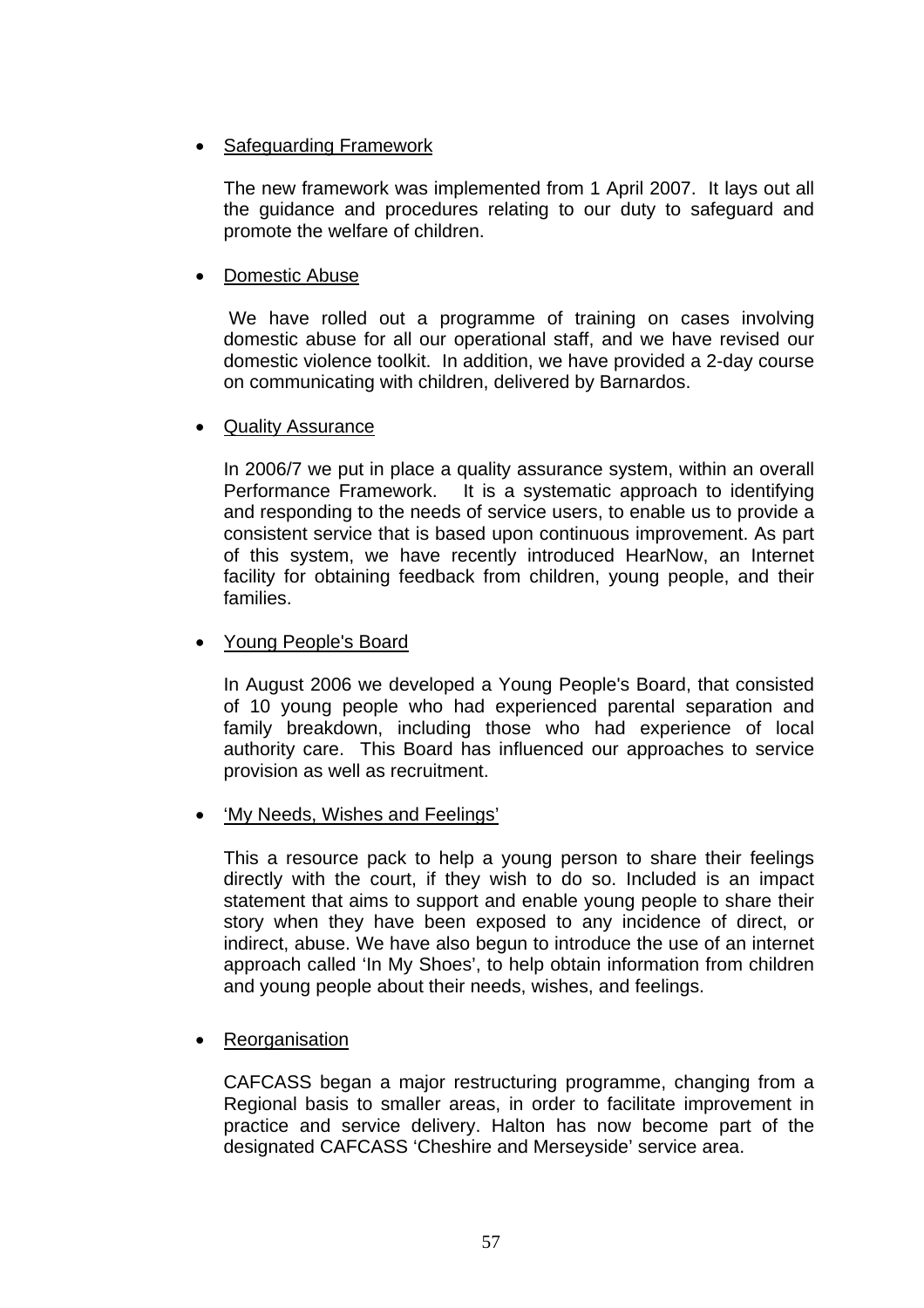### **8.6 THE 5 BOROUGHS PARTNERSHIP NHS TRUST**

This annual report relates to the period from  $1<sup>st</sup>$  April 2007 until 31 March 2008, and represents the fourth year of a 5-year plan. Designations of posts have been changed to reflect the Trust's new responsibilities under Section 11 of the Children Act 2004 to **safeguard** and **promote the welfare of children**.

#### Staffing responsibilities

The Safeguarding Children Unit team consists of a Named Nurse Safeguarding Children, a Senior Nurse Safeguarding Children, and a full-time Safeguarding Administrator's post (job share). The unit has also secured a full-time Administrator secondment for a period of 6 months, to create the data-bases required in the Unit.

The roles of the Safeguarding Children Leads in each borough continue to be developed, with the Lead in Halton having 3½ hrs of ring-fenced time each week. This activity is monitored and reported to the Strategic Safeguarding Forum and HOS by the Named Nurse, Safeguarding Children.

The Children's Champions roles are being developed at team/ward level; staff taking on this role have 1½ hrs ring-fenced time per week. Where there is no Children's Champion allocated to the role at team level, the manager has been required to take on the role from January 2008.

Both Leads and Champions are required to undertake specific training in order to undertake their responsibilities. The Named Nurse, Safeguarding Children works closely with the Named Doctor, Safeguarding Children.

### Key achievements during 2007-2008

The Trust has met, or is on target to meet, most of its specific challenges that were detailed in its 2006/7 annual report:

*i) To deliver the single agency safeguarding training required across the Trust in compliance with Working Together to Safeguard Children –2006 and ECC Training Plan* 

A successful business case has enabled the development of a bespoke elearning package and specific training for care coordinators, that will allow the Trust to deliver the Safeguarding Children Training as detailed in the Training Strategy. The e-learning package includes validation and a dynamic training needs analysis that, when implemented, will ensure compliance with NHS litigation Standards at Level 3.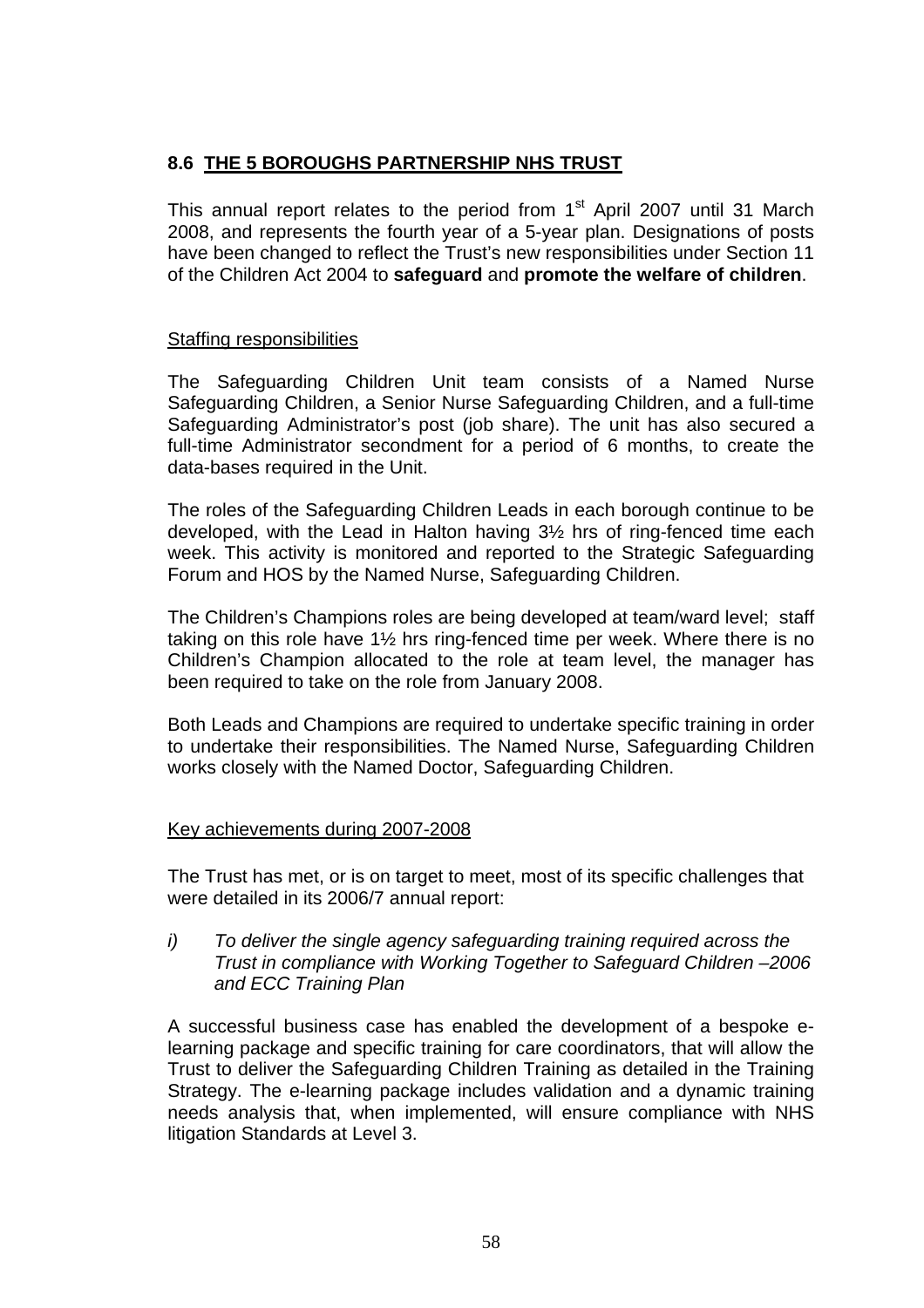The training for care co-ordinators is a bespoke training package that will be co- delivered by an ex-LSCB trainer. This training will involve service users and be subject to rigorous audit.

### *ii) To deliver the Safeguarding Children Action Plan*

The Safeguarding Children Action Plan has reduced in size from 96 pages to 22 pages, with most actions achievable before September 2008. The action plan objectives reflect recommendations from internal and external inquiries, and the requirements of national guidance and the Standards For Better Health.

*iii*) The development of a robust sub-structure in the form of Safeguarding *Children leads in each area who are representative of all disciplines along with a Children's Champion in each team* 

The sub-structure continues to develop with in-patient Leads and Champions having a very positive impact, with measurable risk reduction. Children's Champions in Occupational Health and Human Resources have continued to impact on safeguarding children practices, with the implementation of a domestic abuse policy for staff, and safer recruitment procedures.

*iv) To ensure that the Trust's safeguarding responsibilities are integral to it's core business, in order that our duty of care in terms of safeguarding children is adequately discharged* 

All policies, procedures and processes are impact-assessed for evidence that the Trust is fulfilling its Duty of Care. The Safeguarding Unit has implemented a Gold Star Award Scheme for exemplary Safeguarding Children work by individual staff or teams, due to the increasing number of examples of best practice evident.

An audit into compliance with Section 11 Statutory guidance has been completed, and most of the requirements have been achieved. Those that are not will be achievable by September 2008.

### *v) The need for a Domestic Abuse strategy and Domestic Abuse policy for staff that includes the MARAC process*

IT systems, planned for implementation March 2008, contain victim risk assessment as part of risk assessment and management. The Trust has a Domestic Abuse Policy for staff and service users. The staff policy has been identified by St Helens LSCB as an example of best practice for all agencies to implement. A launch of the Strategy and Policies is planned for March 2008, using drama and other media to raise awareness.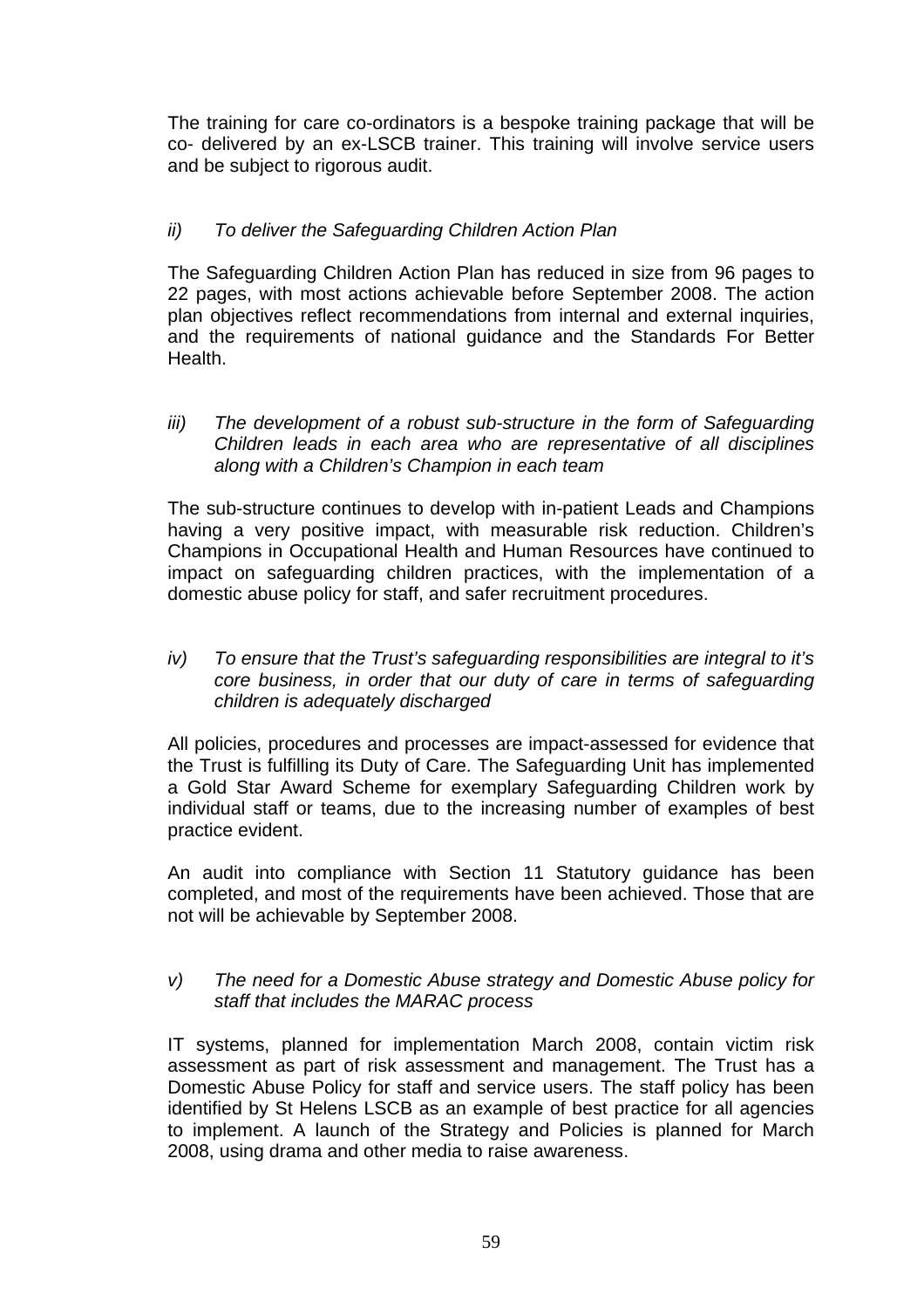### Other achievements during 2007-2008

- The Safeguarding Children Policy has been updated as required, as the Trust implements the Children Act 2004 that encompasses **safeguarding** and **promoting the welfare of children.** All Staff will undertake an on-line tutorial in its use. This process will be audited, with all staff completing the tutorial by the end of March 2008.
- A Safeguarding Children introduction booklet has been developed, which will support new staff
- The Named Nurse, Safeguarding Children chaired a task and finish group to produce a procedure to be followed when consideration is being given to the admission of a minor to an adult ward. This procedure has been ratified, and a training programme will support the implementation of the policy.
- A child-visiting policy is now ratified, and a training programme will support the implementation of this policy.
- The Trust has rolled-out the use of the Safeguarding Communication Form across all disciplines, underpinned by a training programme. A successful audit of the process has identified increased awareness of the need to safeguard and promote the welfare of children. This is ensuring that more effective safeguards are in place at 'vulnerable child' and 'child in need' level and, with the help of a Tier 2 level sharing agreement, information is now shared appropriately with PCT Safeguarding Units.
- Significant amounts of training continue to be delivered.
- The Named Nurse, Safeguarding Children has continued to observe an increase in the number of requests for consultations from staff across the 5 Boroughs, as awareness has been raised through training. Activity overall in the child protection office has increased.
- The Safeguarding Children unit has dealt with 1224 cases since it was formed in December 2003.
- The Trust has managed the increased demands on it, in terms of membership of the five LSCBs and their Sub groups, with most of these groups having membership from the Trust.
- The Trust has managed the increase in cases being scrutinised by LSCBs, as part of their statutory responsibility.
- With the help of service users and their children, a leaflet has been developed for service users who have caring responsibility for a child.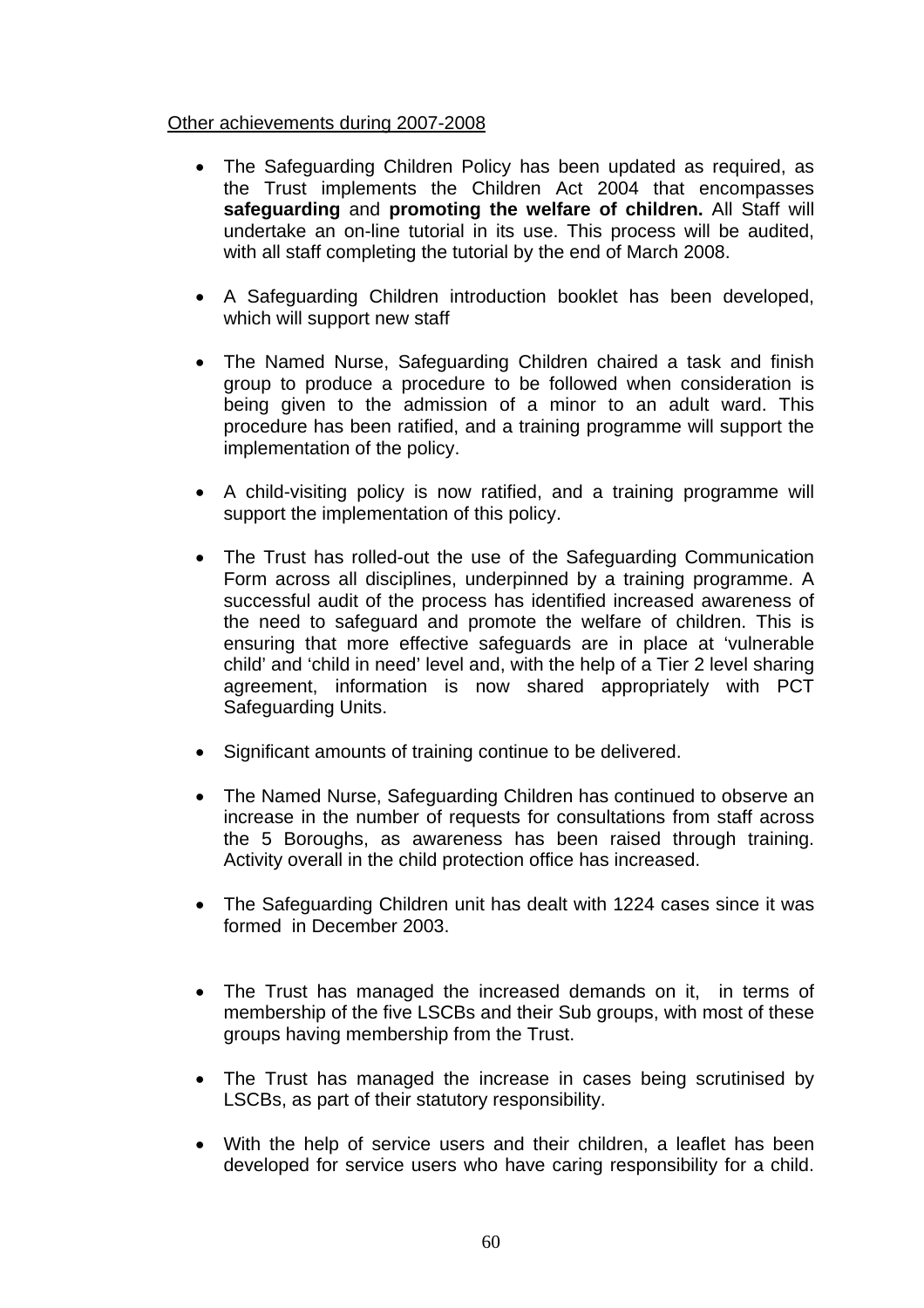This is the focus of the work the Safeguarding Children Unit is undertaking around reducing the stigma of mental health, and meeting the needs of young carers, by the use of a road show across the Trust.

• Each workplace has a flowchart in place, identifying who to contact if there are concerns that a child is being abused. This is accompanied by the escalation process for staff to follow if they are not happy with the response from Children's Social Care.

#### Risk management

Risk reduction action plans continue to be implemented and worked on around the areas of:

- Lord Laming's recommendations being implemented within IT systems
- Children admitted to adult wards

#### Policy and guideline development and review

All Trust policies are now impact-assessed by the Named Nurse/ Doctor for Safeguarding Children.

#### Specific Challenges for the year ahead

- To ensure that all teams have completed a self-assessment tool for clinicians, and to deliver the action plans identified from the application of the self-assessment tool for clinicians. Safeguarding Children Leads and Champions are to facilitate completion of the self-assessment tool for clinicians, and delivery of the action plans identified from the application of the tool
- The development and implementation of a Management supervision policy, which has an Appendix to the policy in terms of safeguarding children supervision.
- To ensure that data is collected electronically from consultations that would enable the Trust to have accurate figures regarding needs and activity
- To reduce the stigma suffered by our service users related to mental health
- To consider and meet the needs of young carers
- To carry out an audit of the work of all Safeguarding Children Leads and Champions.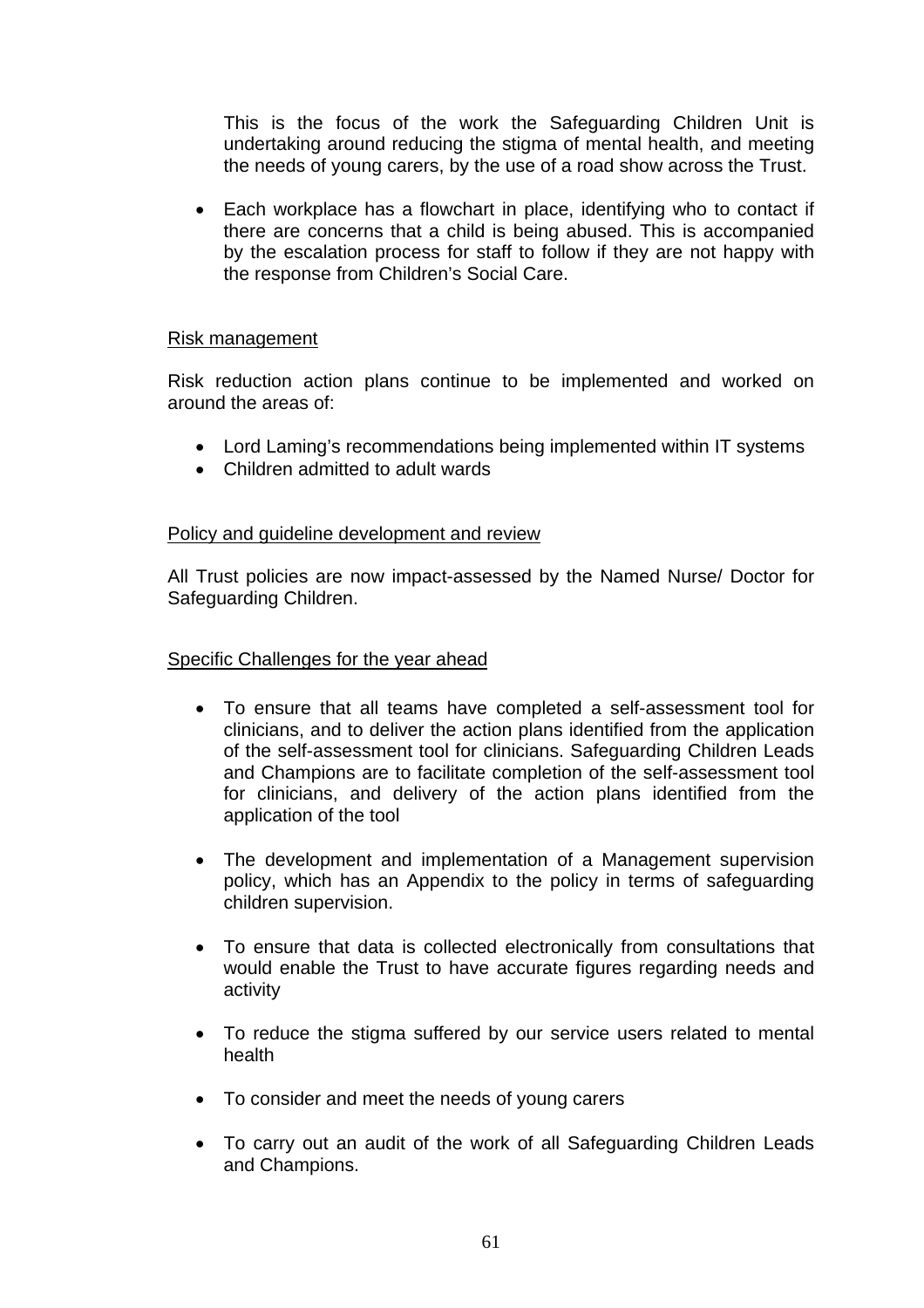#### In conclusion

This has been a challenging year for the Safeguarding Unit, as activity has reached unprecedented high levels due to an overall increase in awareness across the Trust. This has been largely due to the training activity, and the introduction of the Safeguarding Children Communication form.

Safeguarding children now runs like a golden thread throughout all Trust activity, and staff across the Trust need to be congratulated for this as they have been expected to expand their role to not only **safeguarding children,** but also to **considering the welfare of children**, as part of their function. This they have achieved.

### **8.7 ST HELENS & KNOWSLEY HOSPITALS NHS TRUST**

This report is designed to show how the Trust is making progress towards achieving the following responsibilities and duties:

- Protecting children by following national child protection guidelines within its own activities, and in its dealings with other organisations
- Co-operating with other health and social care organisations, to ensure patients' individual needs are properly met and managed across the organisational boundaries
- Ensuring staff are fit to work with the vulnerable population

### **Protecting children by following national child protection guidelines within its own activities and in its dealings with other organisations**

Being able to discharge the safeguarding function of the board is not only dependent on a safe workforce, but also requires robust policies and procedures that are based on national and local guidelines. The following procedures, policies and protocols have been developed within the Trust:

### Child Protection Procedures (Recognition, Referral & Response)

These procedures underwent further review in November 2007 against the safeguarding procedure template, designed in collaboration with the St Helens Safeguarding Children Board's Policies and Procedures Sub-group.

### 'What to do if you're worried…' Flow Charts

Flow charts have been designed to provide quick and simple guidance to staff who may be worried about the possibility of: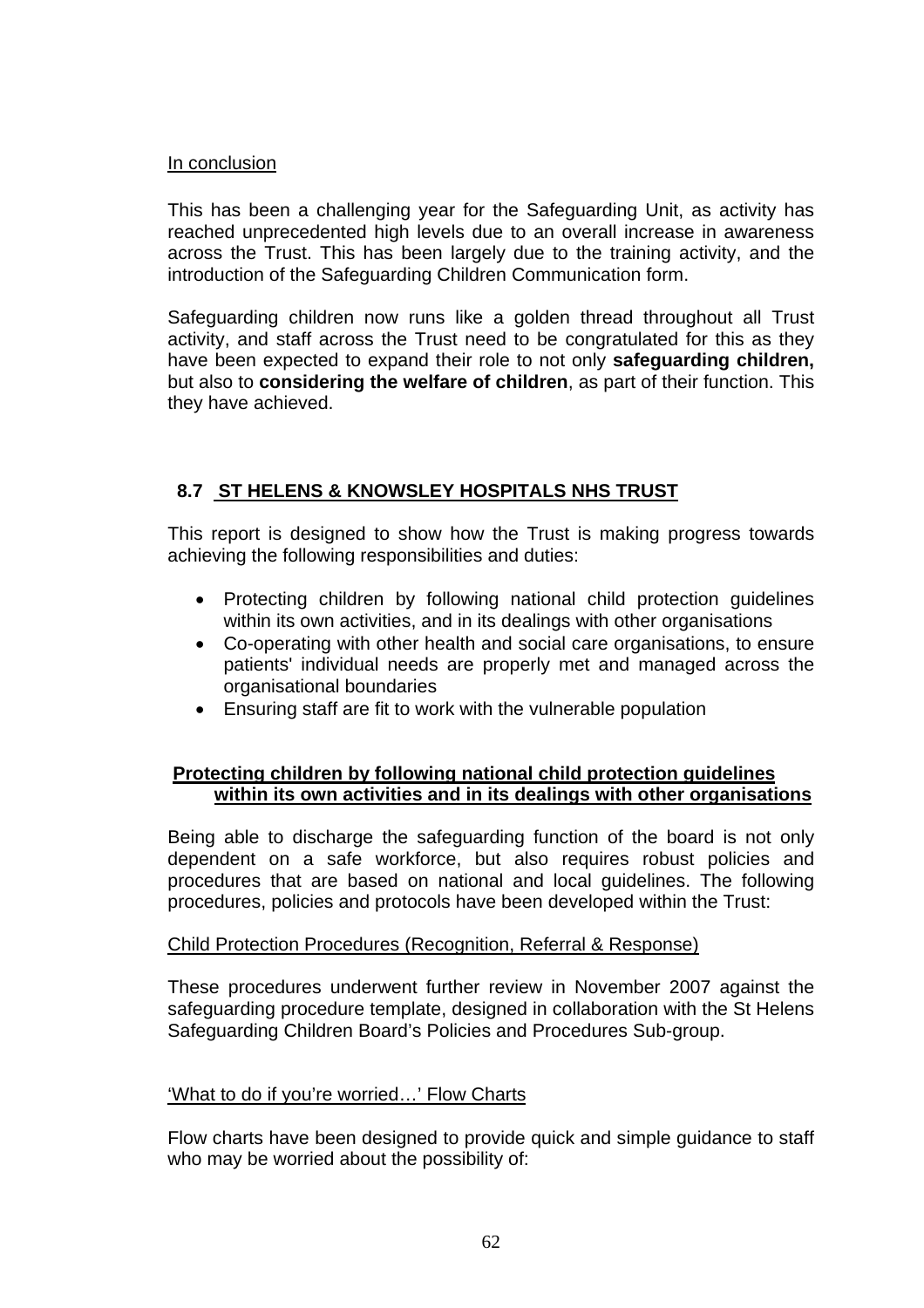- child abuse
- domestic abuse
- adult patients' attendance that gives rise to safeguarding concerns.

These have been reviewed in November 2006, to include changes in contact details for the police and social care.

#### Sudden Unexpected Death in Infancy

This protocol will be recommended for use in the A&E and Paediatric departments. It has been reviewed and localised with reference to the Trust guidelines for Securing a Crime Scene, and incorporates the contact details of nominated Trust staff and our community colleagues.

#### The Management in Hospital of Known or Suspected Individuals Who May Pose a Risk to Children and Adults

This protocol has been designed to assist the Healthcare Worker in their assessment and management of identified individuals who present a risk, or potential risk, to children or adults within the hospital environment.

#### Policy for Dealing with Allegation of Abuse to Children and Young People by a Member of Staff

This policy has been designed in collaboration with colleagues in Halton & St Helens PCT to provide some direction to managers when dealing with such allegations of abuse, and takes into account statutory obligations that are included in 'Working Together to Safeguard Children 2006', and the Children Acts 1989 and 2004.

### Paediatric Outpatient DNA policy

This policy should contribute to reducing the number of paediatric DNA's, as it will allow consultants to safely discharge their responsibilities for arranging follow-up appointments for those cases not seen as essential or urgent.

### Serious Case Reviews

Clear guidance has been agreed with CYPS in St Helens outlining how cases that meet the requirement of 'Working Together' guidance should be communicated to the Director of Nursing, Midwifery and Facilities. This guidance has been utilised successfully in 4 formal Management Reviews of cases over the past 12 months, ensuring that the Trust has met the relevant deadlines.

#### Self Harm Pathway

This pathway has been designed following collaboration with the 5 Borough partnership CAMHS teams to provide a standardised approach to the clinical management of children and young people who self harm. It takes into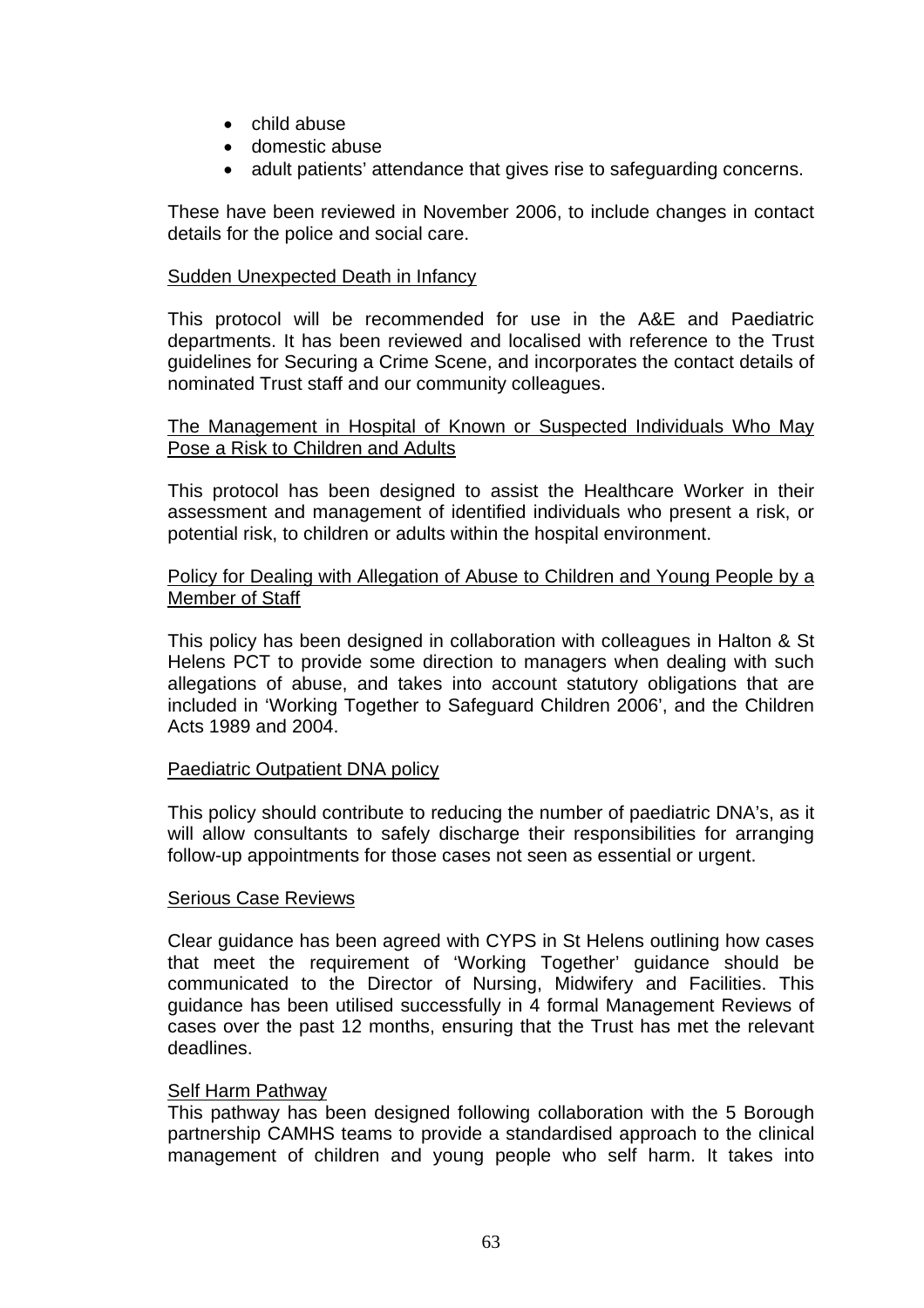account recommendations in NICE Guidelines for Self Harm (2005) and NSF Children & Young People (2004).

### **Co-operating with other health and social care organisations to ensure patient's individual needs are properly met and managed across the organisational boundaries**

#### Common Assessment Framework

Key staff in A&E, paediatric and maternity departments have attended the CAF training workshops. CAF awareness is also delivered as part of the Trust HCC Level 3 Training.

#### Ante-Natal Care Pathway

A training delivery programme is currently in place within the maternity services to ensure midwives are aware of their responsibilities in relation to this important document.

#### Child and Adolescent Mental Health Service

In an effort to ensure that the mental health needs are met of those children and young people accessing services at the Trust, Halton & St. Helens PCT commissioned two CAMHS Paediatric Liaison Specialist Posts. These posts will support the development of pathways of care, to ensure the promotion of emotional well-being of all children and young people in contact with the Trust.

### **Ensure staff are fit to work with the vulnerable population**

Training has been offered and delivered to Trust staff against the three recommended levels identified by the Health Care Commission:

• **HCC Level 1** – The Acute Trust's Induction & annual mandatory safeguarding training for all staff, whether or not they work with children

• **HCC Level 2** – The Trust's half-day Safeguarding Basic Awareness training for all staff in regular contact with children (repeated every 3 years)

• **HCC Level 3** – The Trust's full-day Safeguarding and Promoting the Welfare of Children training, aimed specifically at Trust staff who regularly work with the child in need or child protection procedures /agenda in a multi-agency setting

The following table indicates the current position on the numbers of staff who have received training at Level 1: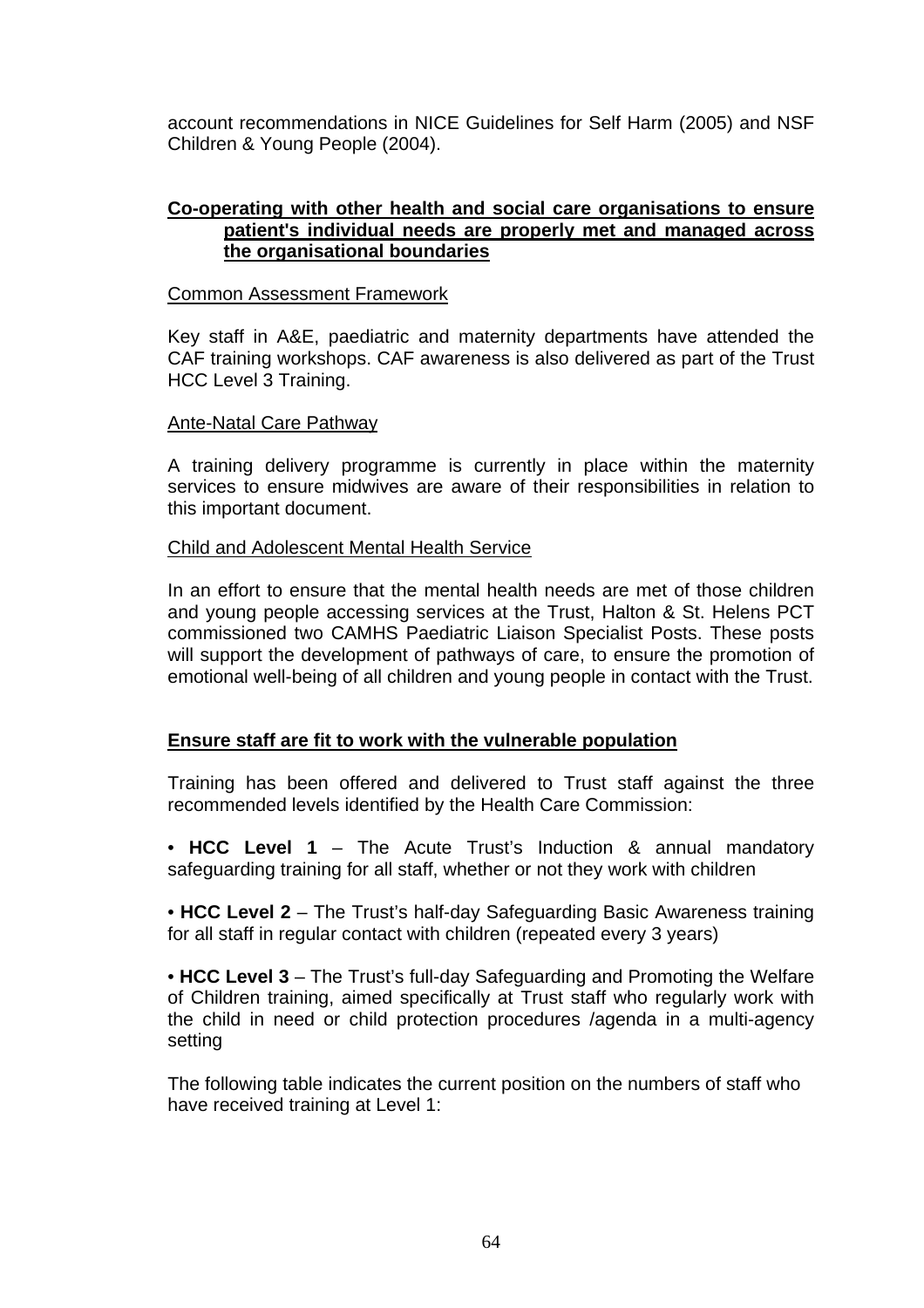| <b>Staff group</b>  | Sept - Dec 07 |
|---------------------|---------------|
| Clinical            | 1202          |
| <b>Non Clinical</b> | 472           |
| Other               | 33            |
|                     |               |
| Total @             | 1717          |
| Level 1             |               |

The following table indicates the current position on the numbers of staff who have received training at level 2:

| <b>Dept</b>        | <b>Total</b> | <b>Staff</b>   |
|--------------------|--------------|----------------|
|                    | <b>Staff</b> | <b>Trained</b> |
|                    |              | <b>Dec 07</b>  |
| Accident & Emergen | 161          | 158 (98%)      |
| Paediatrics        | 109          | 100%           |
| <b>OPD</b>         | 43           | 100%           |
| Obstetrics & Gynae | 206          | 197 (96%)      |
| Creche             | 34           | 100%           |
| Anaesthetics &     | 66           | 55 (83.3%)     |
| Surgeons           |              |                |
| <b>Total</b>       | 619          | 596 (96%)      |

### **8.8 NORTH CHESHIRE HOSPITALS NHS TRUST**

North Cheshire Hospitals NHS Trust has been active in identifying Safeguarding issues, using the 'Safeguarding Concerns Forms' and appropriately referring on to universal services. As the hospital has patients attending from different localities, one referral form and process has been developed across both hospital sites to link into Halton CAF process and the Warrington Family Support model.

The development of the Pre-CAF Referral Tool, and training to implement the CAF and Pre-CAF, has resulted in a reduction in the number of inappropriate referrals to Halton Borough Council's Direct Link Services. This has been developed with the local CAF teams, and delivered in-house by our hospital Family Support model multi-agency trainers, with the support of Halton and Warrington CAF co-ordinators.

The hospital has bench-marked against Section 11 of the Children Act 2004, and has established the foundations on which to fulfil its legal responsibilities to safeguard children and promote their welfare.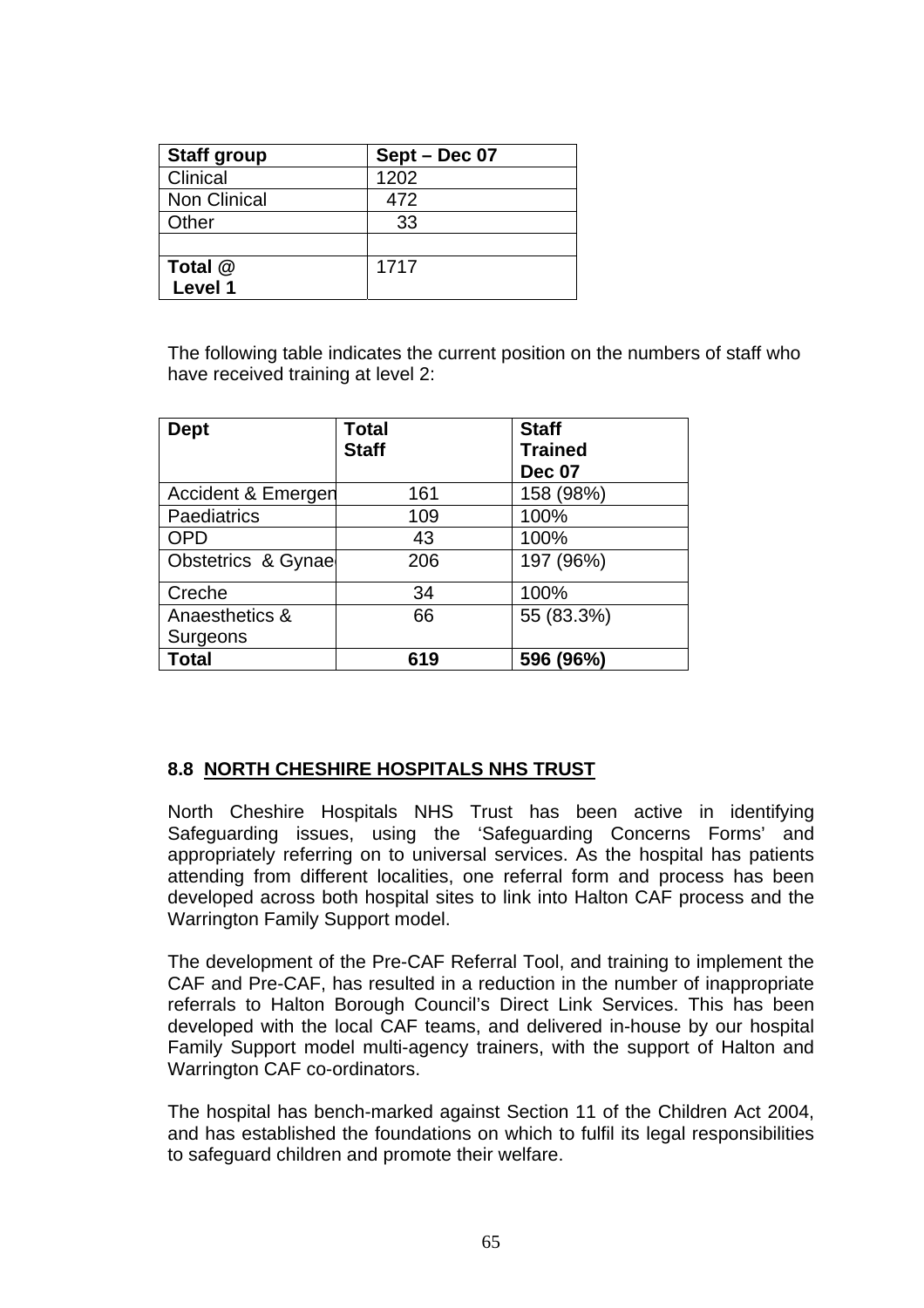### **Training**

Much has been achieved regarding the development of professional practice around safeguarding issues:

- 1083 staff have attended in-house training sessions induction, basic awareness, or updates
- All new doctors have also had induction training, and all junior doctors attended basic awareness sessions or updates
- Specific training has been aimed at line managers, Modern Matrons, Senior Nurses, and Human Resource officers. A training event was delivered for managers, hosted by the Strategic Health Authority in conjunction with the PCT and the 5 Boroughs Partnership
- In order to link into the MARAC, 111 nursing staff and managers, as well as 13 medical staff, have accessed in-house training in handling disclosures of domestic abuse and completing risk assessments

### Communication on safeguarding issues

- Pocket advice information on NCH processes has been provided to staff at all in-house training sessions
- A Safeguarding Children Notice-board has been established on the main corridor of the hospital. This has been used to highlight local and national campaigns in relation to safeguarding children – for example, Domestic Abuse (spring), JAR information (July- September), 'Talk don't Walk' (child run-away issues - December – January period), and Teenage issues (February to date).

### **8.9 HALTON DRUG & ALCOHOL ACTION TEAM**

One of the key strategic priorities for the Drug & Alcohol Action Team has been to work closely with the HSCB, and the Children & Young People's Directorate, in improving the outcomes for children and young people whose parents are in drug treatment.

Activity over the year has mainly centred on ensuring that staff in drug and alcohol services have undertaken the necessary child protection training, and that effective links with Children's Social Care continue to develop.

### Halton Domestic Abuse Forum

Multi Agency Risk Assessment Conferences have continued to run in Halton.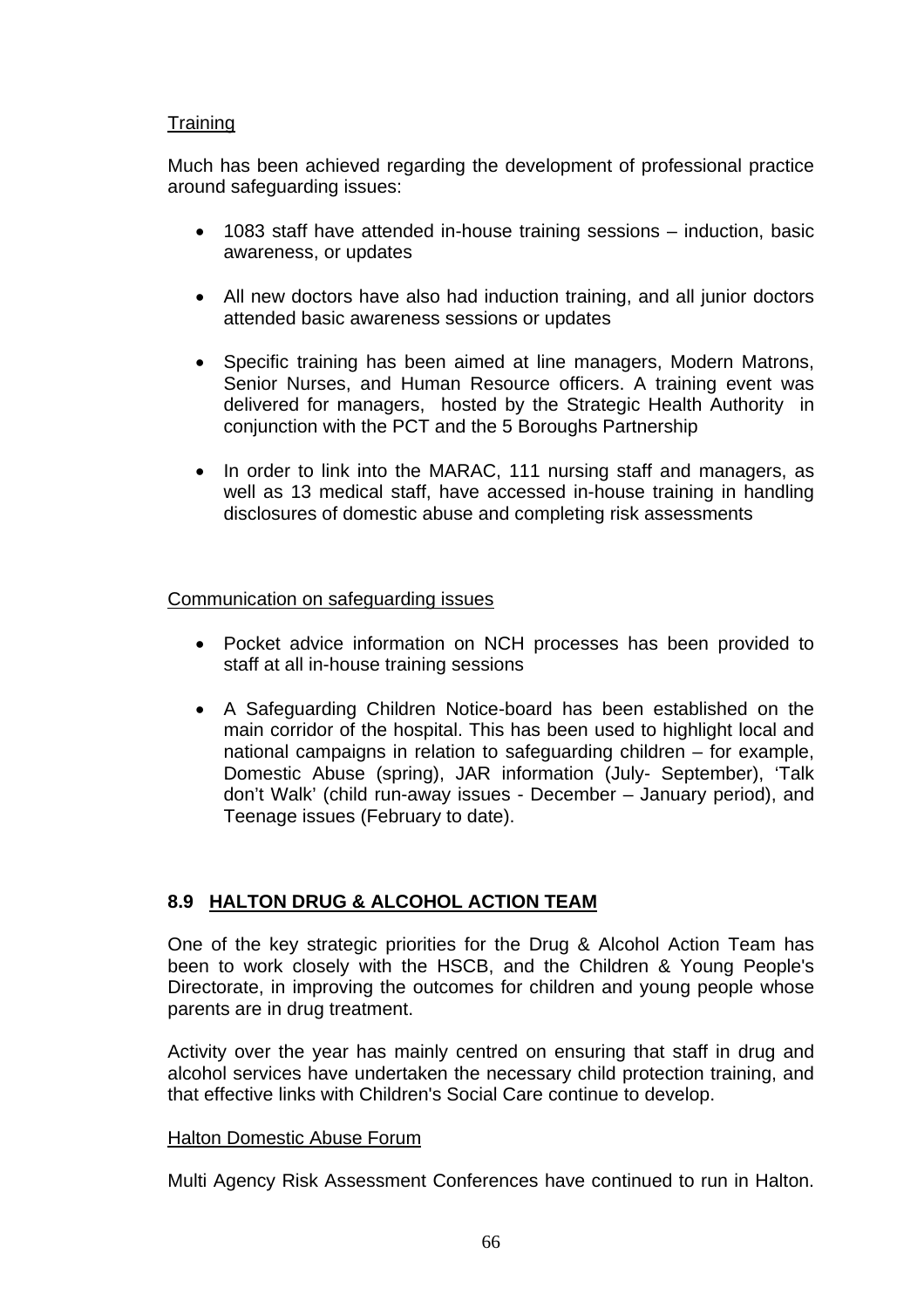To date, over 60 adult victims and 80 children have been considerec. The action plans put in place by the MARAC have meant that only 3 of these cases have been subject to a second review, demonstrating significant decreases in risk to both the parents and children involved.

A counselling service was also commissioned during the year for children who have witnessed domestic abuse, with over 60 young people taking up this service.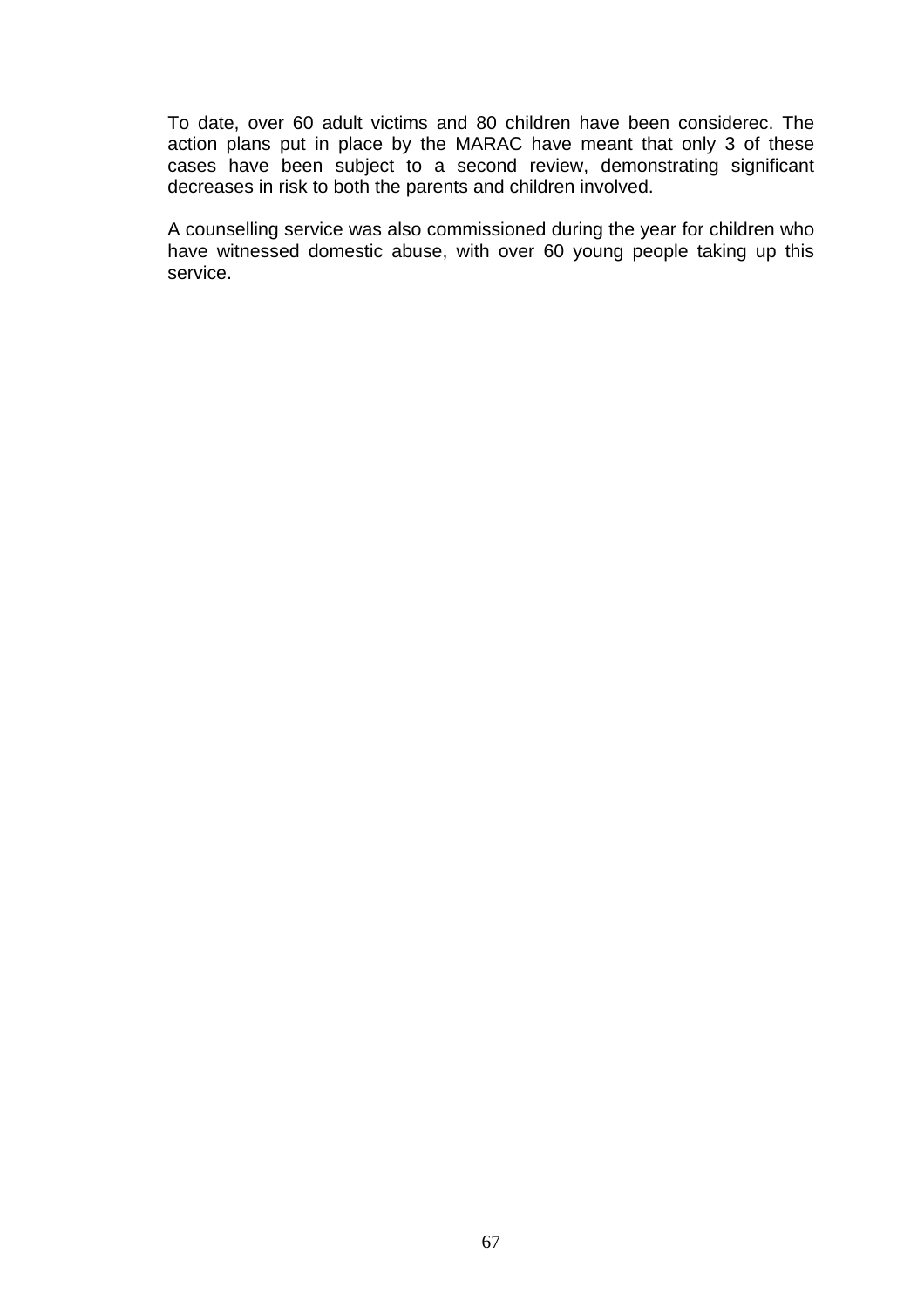# *SECTION 9*

# **PERFORMANCE INFORMATION**

### **9.1 Staying safe – the priority aims**

As noted earlier in this Annual Report, 5 key aims have been agreed by the HSCB within the 'Staying Safe' outcome of Halton's Children and Young People's Plan. These are for children and young people to:

- be safe from maltreatment, neglect, violence and sexual exploitation
- be safe from accidental death and injury
- be safe from bullying and discrimination
- be safe from crime and anti-social behaviour in and out of school
- have security and stability, and be cared for

It is the responsibility of all partner agencies in Halton to consider how their work with children and young people can most effectively contribute to achieving these outcomes. It is also essential, though, for them to be able to measure the effectiveness of their work, and this requires agencies to be clear about 'performance indicators'.

### **9.2 Performance indicators**

A key tool for the monitoring and evaluation of the effectiveness of safeguarding practice throughout the borough has been the development of local multi-agency performance indicators. In particular, this allows the HSCB to monitor strategic outcomes associated with its aims and priorities, and those of the Children and Young People's Plan.

The HSCB has agreed a Performance Monitoring Framework that is assisting it to monitor and evaluate the effectiveness of what is done by the Local Authority and Board partners, individually and collectively, to safeguard and promote the welfare of children. The Framework is also advising them on ways to improve.

The HSCB's performance indicators relate to the above 5 aims as follows: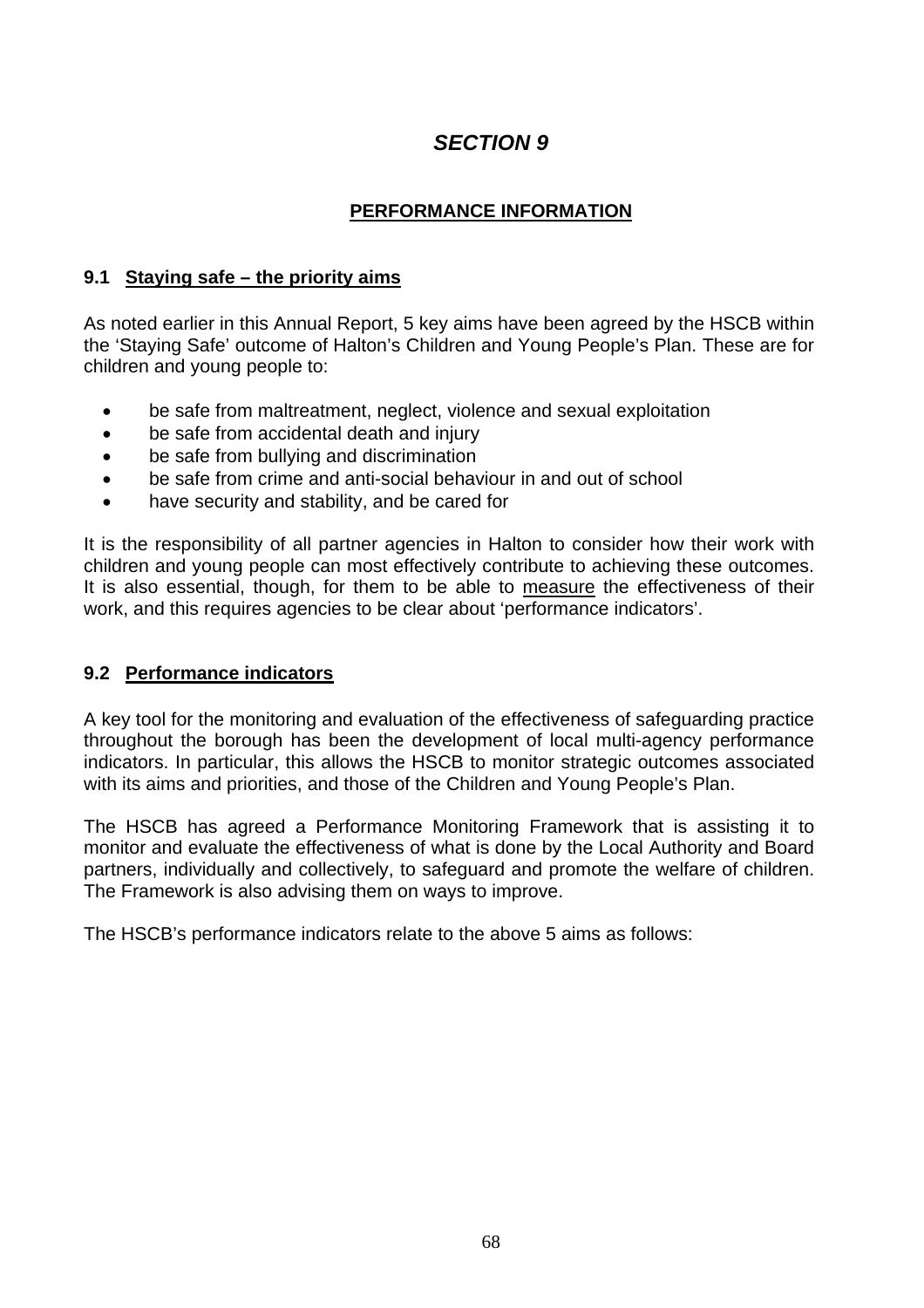| All children and young people are safe from maltreatment, neglect, violence and sexual exploitation                                                                                        |                                                                                                                                            |                                                                                     |  |
|--------------------------------------------------------------------------------------------------------------------------------------------------------------------------------------------|--------------------------------------------------------------------------------------------------------------------------------------------|-------------------------------------------------------------------------------------|--|
| Aim                                                                                                                                                                                        | <b>Measure</b>                                                                                                                             | Data provider                                                                       |  |
| Increase the number of children and families<br>accessing domestic abuse support services                                                                                                  | No of children discussed at MARAC                                                                                                          | Domestic Abuse Forum                                                                |  |
| CAFs lead to a decrease in later referrals for<br>$\bullet$<br><b>Neglect</b>                                                                                                              | % of children with CAFs who were referred<br>at a later date for neglect                                                                   | Alliance Board/MIC                                                                  |  |
| Increase the number of Private Fostering<br>$\bullet$<br>arrangements assessed and monitored                                                                                               | Ratio of private fostering arrangements to<br>0-16 population                                                                              | <b>MIC</b>                                                                          |  |
| % of young people reported missing from home<br>accessing Missing From Home Project                                                                                                        | % of those missing from home who<br>accessed services                                                                                      | <b>Missing From Home</b><br>Project/Lorraine Crane,<br><b>Commissioning Manager</b> |  |
| Increase C&YP safety by monitoring<br>$\bullet$<br>allegations against adults working with children<br>(as laid out in Working Together)                                                   | Number of allegations against adults<br>working with children, which result in a<br>Strategy meeting as a % of all allegations<br>received | <b>MIC/LADO Database</b>                                                            |  |
| Monitor numbers of young people reported<br>missing from home                                                                                                                              | Number of those missing from home                                                                                                          | Police                                                                              |  |
| Allegations made against adults working with<br>$\bullet$<br>children (links with Local Authority Designated<br>Officer)                                                                   | Number of allegations (excluding those<br>that were NFA before strategy meeting)                                                           | <b>Conference and Reviewing</b><br>Unit                                             |  |
| Increase Children 'actively' participating in CP<br>$\bullet$<br>process impacting on the effective<br>implementation of their CP Plan to enable the<br>Child Protection Plan to be ended. | PN 1-6 (active) as a % of all children<br>eligible to participate in CP process                                                            | Conference and Reviewing<br>Unit                                                    |  |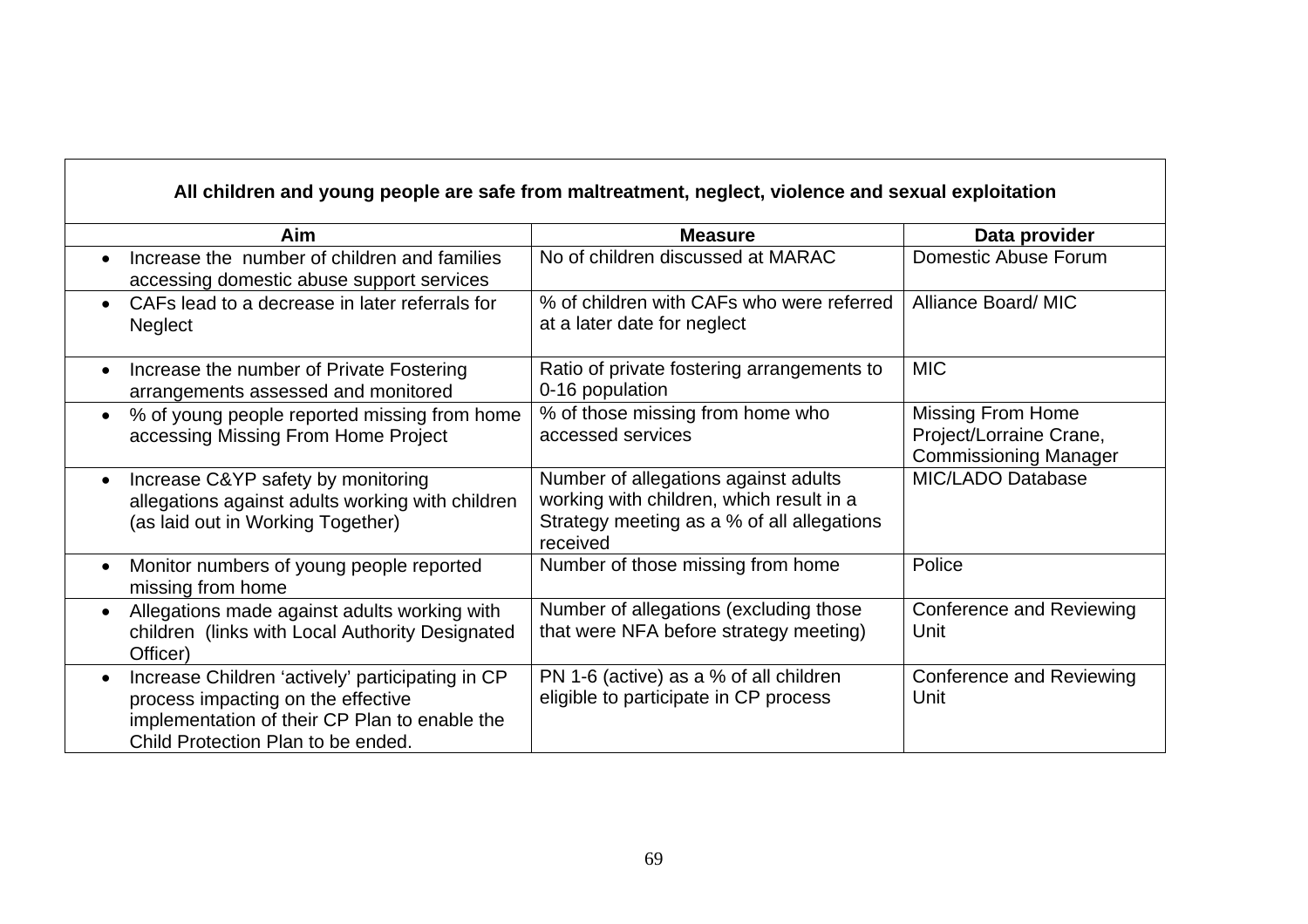| Increase Parents ' actively' participating in CP<br>process thus impacting on the effective<br>implementation of the CP Plan to enable the<br>Plan to be ended.                                                 | % of all Parents eligible to participate in<br>CP process                                                                                    | <b>Conference and Reviewing</b><br>Unit      |
|-----------------------------------------------------------------------------------------------------------------------------------------------------------------------------------------------------------------|----------------------------------------------------------------------------------------------------------------------------------------------|----------------------------------------------|
| Increase the number of Children deregistered<br>$\bullet$<br>from CPR successfully accessing lower level<br>support services to maintain improvements in<br>factors that lead to initial Child Protection Plan. | % of children de-registered who are<br>successfully accessing lower level support<br>services                                                | <b>Conference and Reviewing</b><br>Unit /MIC |
| Children registered on CPR with domestic<br>violence as a parental factor not re-referred to<br>Social care within 12 months of the Plan ending                                                                 | Of children de-registered with domestic<br>violence the % who were not re-referred to<br>Social Care within 12 months of de-<br>registration | <b>MIC</b>                                   |
| % of parents finding CP Conference/Review<br>$\bullet$<br>process helpful in tackling the factors that led to<br>initial Child Protection Plan.                                                                 | Of the feedback forms received, the %<br>who found the process helpful                                                                       | <b>Conference and Reviewing</b><br>Unit      |
| % of referrals to Social Care with neglect as the<br>$\bullet$<br>primary factor                                                                                                                                | Number of referrals to Social Care with<br>neglect as the primary factor divided by all<br>referrals                                         | <b>MIC</b>                                   |
| % of Child in Need cases closed following<br>$\bullet$<br>referral to lower level support services                                                                                                              | Number of Child in Need cases closed<br>following referral to lower level support<br>services as a percentage of all Sec 17<br>cases         | <b>MIC</b>                                   |
| Numbers of under 18 year olds placed in adult<br>$\bullet$<br>mental health settings                                                                                                                            | Number of 18 year olds placed in adult<br>mental health settings                                                                             | <b>PCT</b>                                   |
| Numbers of young people as perpetrators of<br>crime on other young people                                                                                                                                       | Numbers of young people as perpetrators<br>of crime on other young people                                                                    | <b>Community Safety/Police</b>               |
| Numbers of young people as perpetrators of<br>$\bullet$<br>crime against adults                                                                                                                                 | Numbers of young people as perpetrators<br>of crime against adults                                                                           | <b>Community Safety/Police</b>               |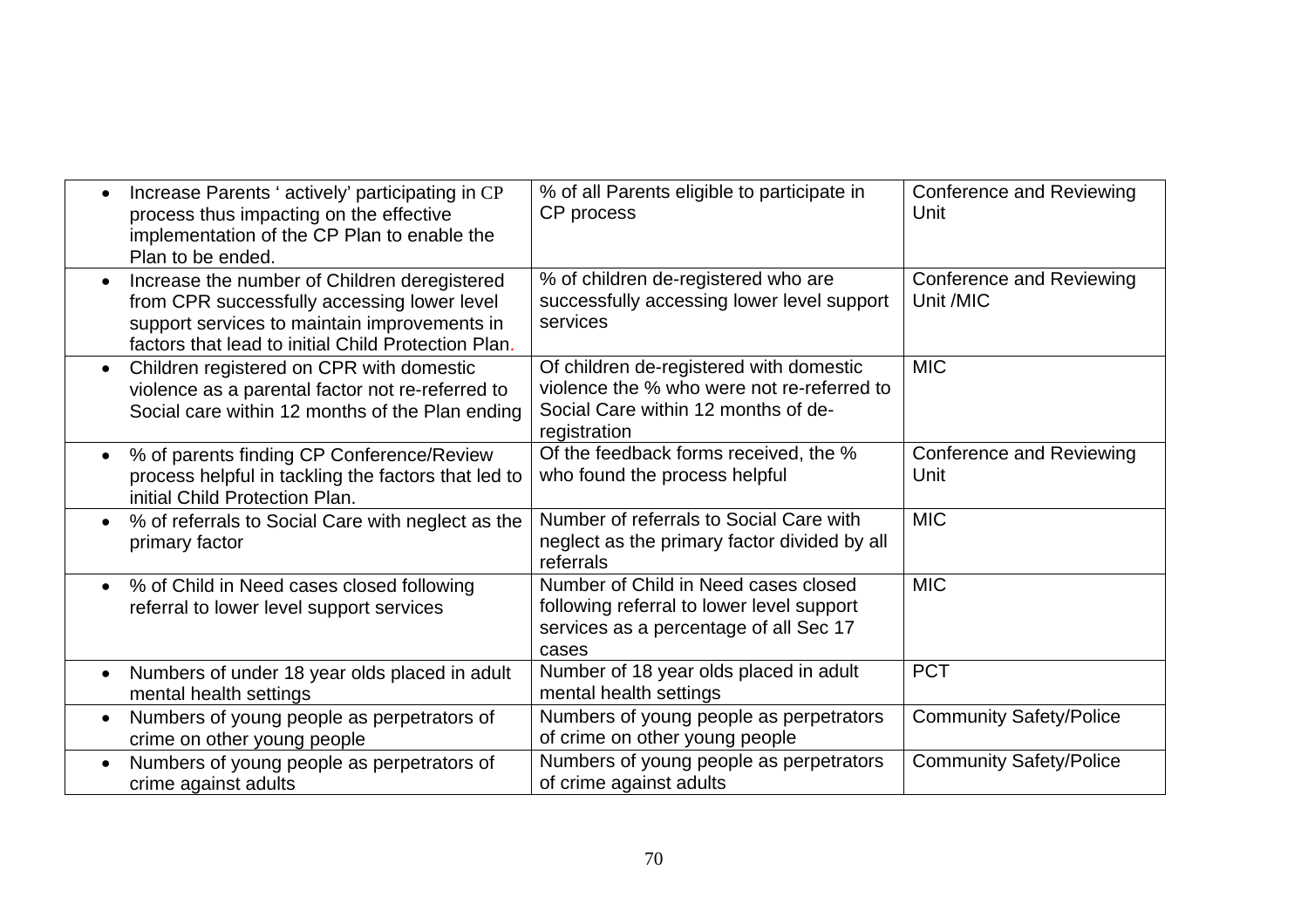| Numbers of adults as perpetrators of crime on<br>young people            | Numbers of adults as perpetrators of crime   Community Safety/Police<br>on young people |                                |
|--------------------------------------------------------------------------|-----------------------------------------------------------------------------------------|--------------------------------|
| Numbers of sexual offences against young<br>people by adults             | Numbers of sexual offences against young<br>people by adults                            | <b>Community Safety/Police</b> |
| Numbers of sexual offences against young<br>people by other young people | Numbers of sexual offences against young<br>people by other young people                | <b>Community Safety/Police</b> |
| Numbers of young people as victims of anti-<br>social behaviour          | Numbers of young people as victims of<br>anti-social behaviour                          | <b>Community Safety/Police</b> |
| Numbers of young people who are perpetrators<br>of anti-social behaviour | Numbers of young people who are<br>perpetrators of anti-social behaviour                | <b>Community Safety/Police</b> |

| All children and young people are safe from accidental death and injury                                                             |                                                                                                                                                                                                                                                                                  |                                   |
|-------------------------------------------------------------------------------------------------------------------------------------|----------------------------------------------------------------------------------------------------------------------------------------------------------------------------------------------------------------------------------------------------------------------------------|-----------------------------------|
| <b>Aim</b>                                                                                                                          | <b>Measure</b>                                                                                                                                                                                                                                                                   | Data provider                     |
| Reduction in the number of children and young<br>people under the age of 16 killed or seriously<br>injured by 2010 (Annual Measure) | Halton 06/07 (2005) - 14.7 CKS Is<br>$\bullet$<br>Halton 2007/08 Target - N/A - new<br>indicator<br>Halton 2007/08 (2006) Actual -<br>$\bullet$<br>10.3CKSIs<br>Halton's Targets - 2008/09 (2007) -<br>$\bullet$<br>12CKSIs, 2009/10 (2008) -<br>12CKSIs, 2010/11(2009) - 11CKSI | <b>Environment-Transportation</b> |
| Reduction in the number of children and young<br>people under the age of 16 admitted to hospital                                    | Health data                                                                                                                                                                                                                                                                      | Halton & St Helens PCT            |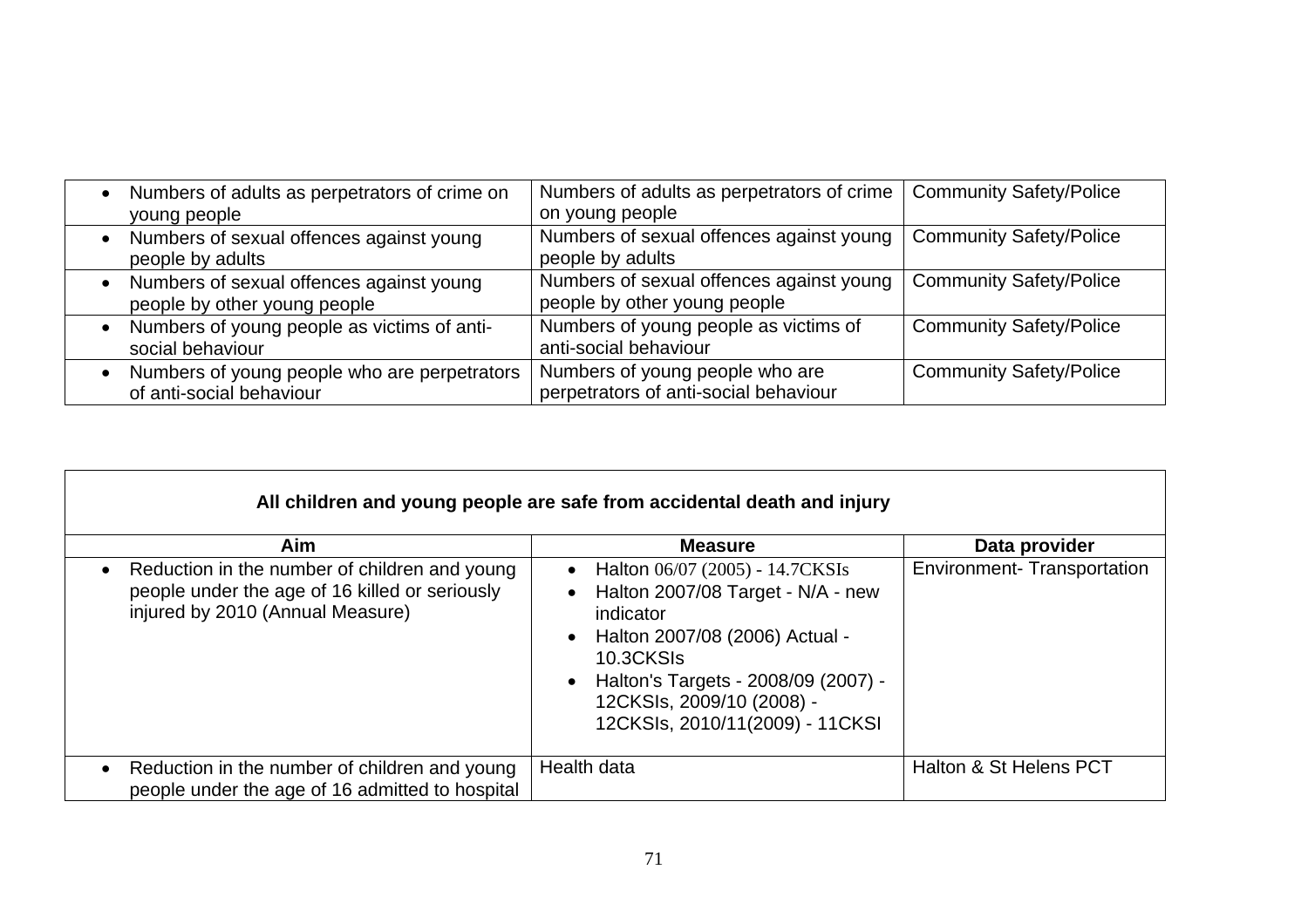| tor<br>ההח<br>Measure<br>n n<br>.<br>11 1 1 1 <i>a</i> 1<br>ы<br>нc<br>.<br>. |
|-------------------------------------------------------------------------------|
|-------------------------------------------------------------------------------|

┑

| Children and young people are safe from bullying and discrimination                                       |                                                                                                                                 |                                          |
|-----------------------------------------------------------------------------------------------------------|---------------------------------------------------------------------------------------------------------------------------------|------------------------------------------|
| Aim                                                                                                       | <b>Measure</b>                                                                                                                  | Data provider                            |
| Increase the number of organisations adopting<br>an anti-bullying charter mark, or equivalent, to<br>100% | Number of organisations with an anti-<br>bullying charter mark, or equivalent, as a<br>percentage of all eligible organisations | <b>HBC Divisional Manager-</b><br>Access |
| More children feel safe from bullying and<br>$\bullet$<br>discrimination within schools                   | <b>Annual Tell Us Survey</b>                                                                                                    | <b>HBC Divisional Manager-</b><br>Access |

ा

| Children and young people are safe from crime and anti-social behaviour in and out of school |  |
|----------------------------------------------------------------------------------------------|--|
|----------------------------------------------------------------------------------------------|--|

| Aim                                                                                                                 | <b>Measure</b>                                                                                                                                                                                | Data provider                   |  |
|---------------------------------------------------------------------------------------------------------------------|-----------------------------------------------------------------------------------------------------------------------------------------------------------------------------------------------|---------------------------------|--|
| Increase in numbers of children victims of<br>crime being offered support by 2009                                   | Numbers of children victims of crime being<br>offered support as a percentage of all<br>numbers of children victims of crime                                                                  | <b>Community Safety Manager</b> |  |
| All children who are perpetrators of anti-social<br>behaviour receiving coordinated multi-agency<br>support by 2009 | Numbers of children who are perpetrators<br>of anti-social behaviour being offered<br>support as a percentage of all numbers of<br>Children who are perpetrators of anti-<br>social behaviour | <b>Community Safety Manager</b> |  |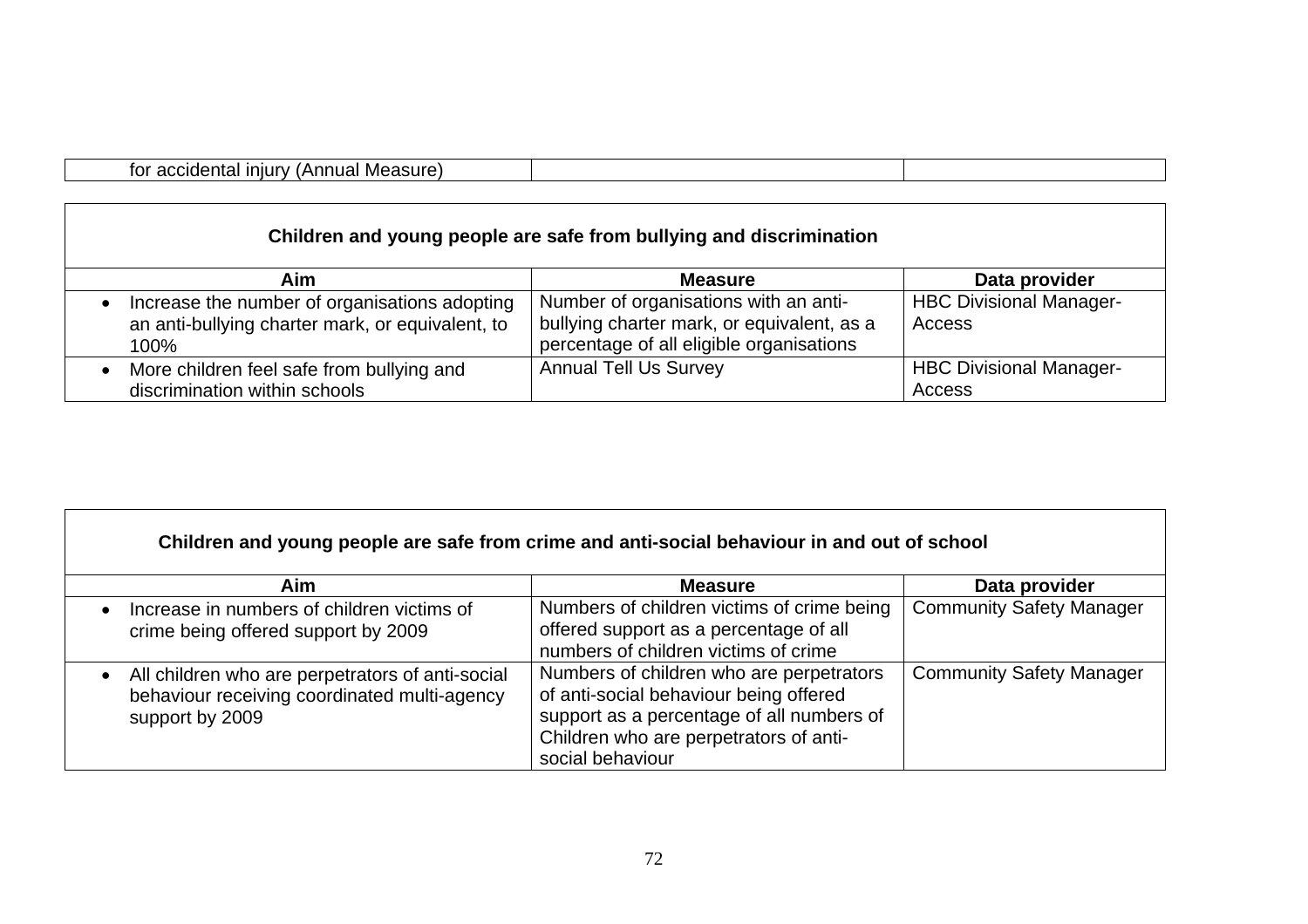| All Children and Young People have security and stability and are cared for                                                                                                                                                          |                                                                                         |                                          |
|--------------------------------------------------------------------------------------------------------------------------------------------------------------------------------------------------------------------------------------|-----------------------------------------------------------------------------------------|------------------------------------------|
| Aim                                                                                                                                                                                                                                  | <b>Measure</b>                                                                          | Data provider                            |
| Improved placement choice for looked after<br>children, so they have more security, stability,<br>and a better experience of care                                                                                                    | Numbers of foster carers as a ratio of the<br>CiC population at the end of each quarter | <b>Adoption and Fostering</b><br>Service |
| Children with disabilities will have improved<br>security, stability, and care within their home<br>environment (cohort: those in Halton Special<br>Schools, HI and VI units as a proxy for children<br>with disabilities in Halton) | Ratio of children with disabilities accessing<br>CIN/CPR/CiC to the proxy cohort        | <b>MIC</b>                               |
| BME children have security, stability, and care<br>within their home environment through<br>appropriate access to services (cohort: BME<br>population of Halton schools)                                                             | Ratio of BME children accessing<br>CIN/CPR/CiC to the BME cohort                        | <b>MIC</b>                               |
| Traveller children having access to Education<br>(as means by which they can access<br>Safeguarding)                                                                                                                                 | Number of Traveller Children in Halton<br>schools                                       | <b>MIC</b>                               |
| Reduce the numbers of young people abusing<br>alcohol in Halton                                                                                                                                                                      | Medium to heavy alcohol use from Tell Us<br>Survey (annual)                             | Ofsted                                   |

 $\overline{\phantom{0}}$ 

 $\blacksquare$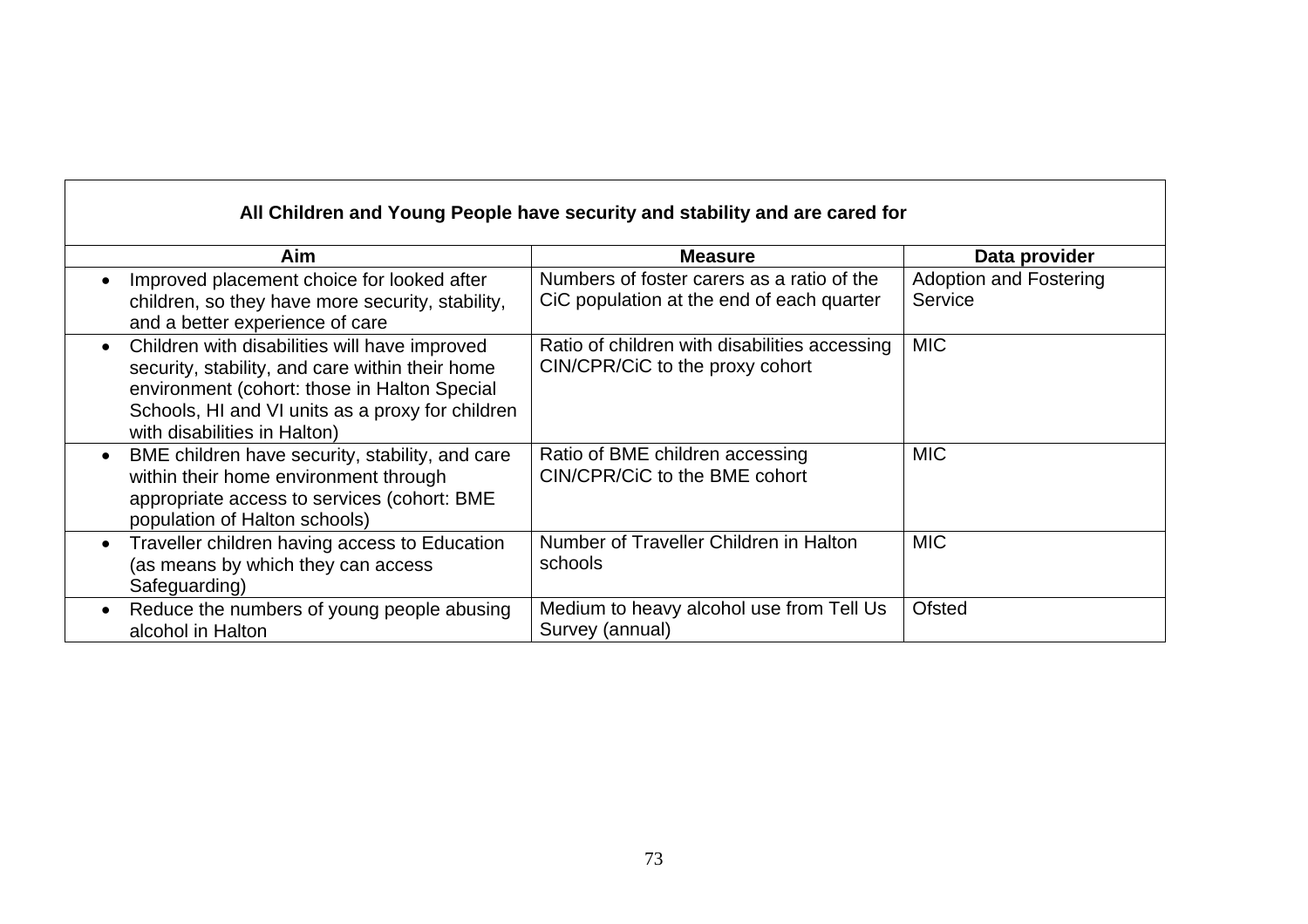## **9.3 Key aims for 2008-2009 – reporting to the HSCB**

Certain of the above indicators within the Stay Safe Outcome have been highlighted as key aims, to be a specific focus for the Board during the coming year. Reporting requirements have been allocated to relevant managers, and these arrangements are as follows:

| <b>STAY SAFE</b><br><b>OUTCOME</b>                    | <b>KEY AREA OF ACTIVITY</b>                                                                                 | <b>REPORT</b><br><b>TO HSCB</b> | <b>REPORT TO</b><br><b>HSCB</b><br><b>EXECUTIVE</b><br><b>BOARD</b> |
|-------------------------------------------------------|-------------------------------------------------------------------------------------------------------------|---------------------------------|---------------------------------------------------------------------|
| Safe from<br>maltreatment,<br>neglect, violence and   | Domestic<br>abuse<br>impact<br>on<br>$-$<br>children                                                        | 24.11.08                        | 14.4.08 and<br>1.7.08                                               |
| sexual exploitation                                   | Levels of Need - responsibility for<br>Level 3b                                                             | 15.9.08                         | 1.7.08 and<br>January 2009                                          |
|                                                       | Children missing from home                                                                                  | 24.11.08                        | 14.4.08                                                             |
|                                                       | Private<br>Children<br>living<br>in.<br>Fostering arrangements                                              | 24.11.08                        |                                                                     |
|                                                       | Multi Agency Public Protection<br>Arrangements (MAPPA)                                                      | 2.12.08                         |                                                                     |
| Safe from accidental<br>death and injury              | Wider safety issues for children in<br>Halton                                                               | 15.9.08 and<br>March 2009       |                                                                     |
| bullying<br><b>Safe</b><br>from<br>and discrimination | <b>Anti-Bullying Strategy</b>                                                                               | 24.11.08                        | 1.7.08                                                              |
| Have security,<br>stability and are<br>cared for      | Looked after children $-$ including<br>availability of<br>suitable<br>foster<br>carers and placement choice | 10.6.08                         | 2.12.08                                                             |
|                                                       | Alcohol harm reduction                                                                                      | 24.11.08                        | 14.4.08                                                             |
| Safe from crime and<br>anti-social behaviour          | Monitoring of impact of service<br>provision                                                                | 24.11.08                        | 14.4.08                                                             |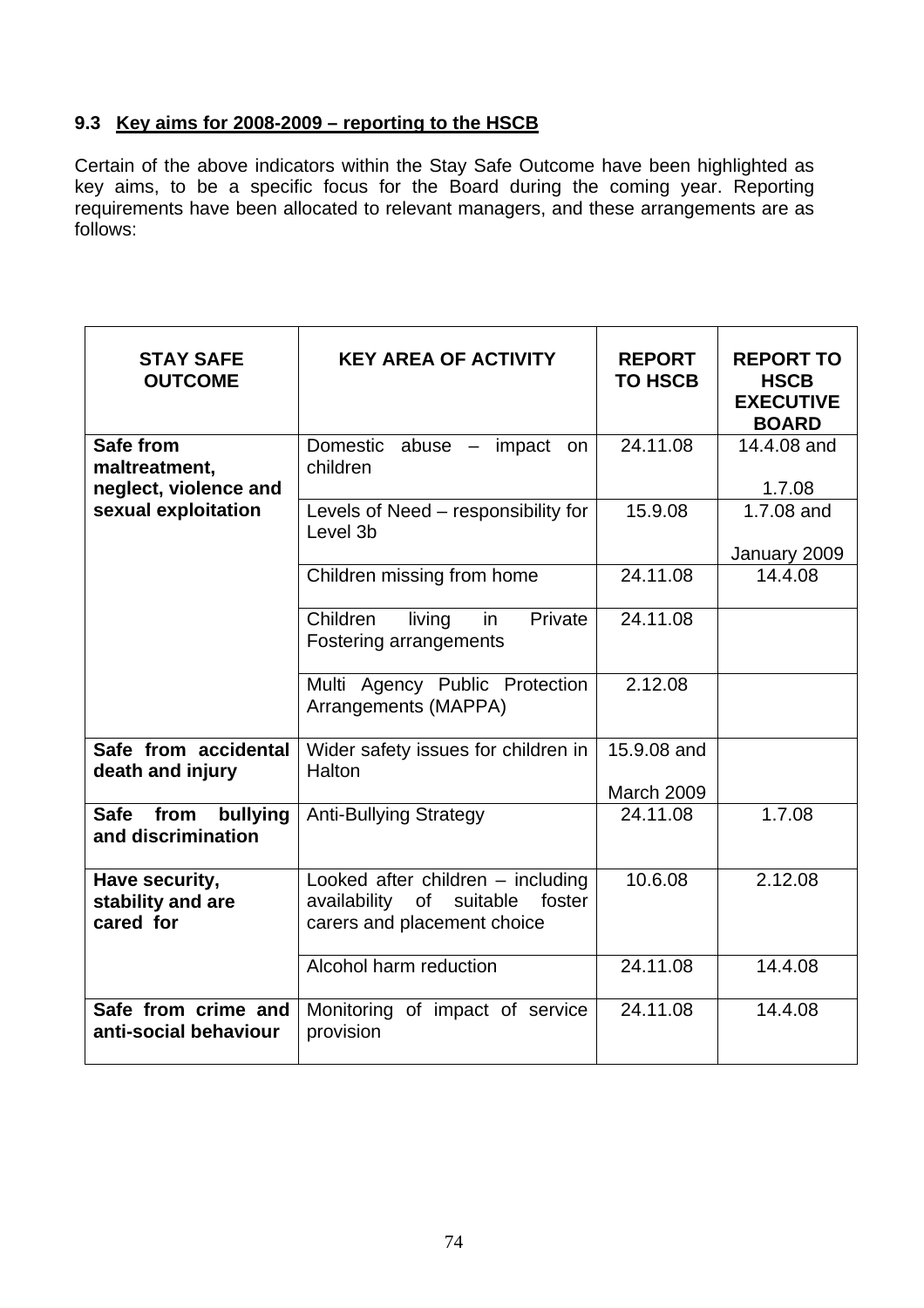## **9.4 Child Protection activity**

Investigations of suspicions that a child may be suffering, or is likely to suffer, significant harm are governed by Section 47 of the Children Act 1989, and are lead by Children and Young People's Services with the police and other partner agencies.

The HSCB monitors the outcomes of these investigations, and also considers other information to inform the ongoing review of policy and procedures in the borough. Each quarter, the managers in the CYPD Safeguarding Unit report to the HSCB, providing key data on levels of child protection activity and an analysis of significant issues and trends. This information includes:

- the number of children who are on the Child Protection Register and the subject of a child protection plan, and data on de-registrations
- data on child protection conferences held, and whether the Safeguarding Unit is meeting the required timescales
- the participation of children, young people and parents/carers in conferences
- the participation by professionals in conferences
- an analysis of risk factors that are prevalent

Data for the 12 months to December 2007 provides a picture of the levels of activity in the borough:

#### Number of child protection conferences

Between January 2007 and the end of December 2007 49 Initial conferences and 111 Review conferences were held. All these conferences were held within the required timescales, and the minutes were distributed within timescale in all cases.

#### Numbers of children subject of a Child Protection Plan

The number of children subject of a Child Protection Plan each month averaged 75 throughout the year, from 35 families. These figures are almost exactly the same as the previous year.

All the children on the register have had an allocated social worker from CYPD.

#### Categories of Concern Leading to a Child Protection Plan

When children are made subject of a Child Protection Plan, the cause of harm is recorded according to 'Working Together' classifications. The following table indicates the average categorisation of the children on the register over the 12 months January – December 2007: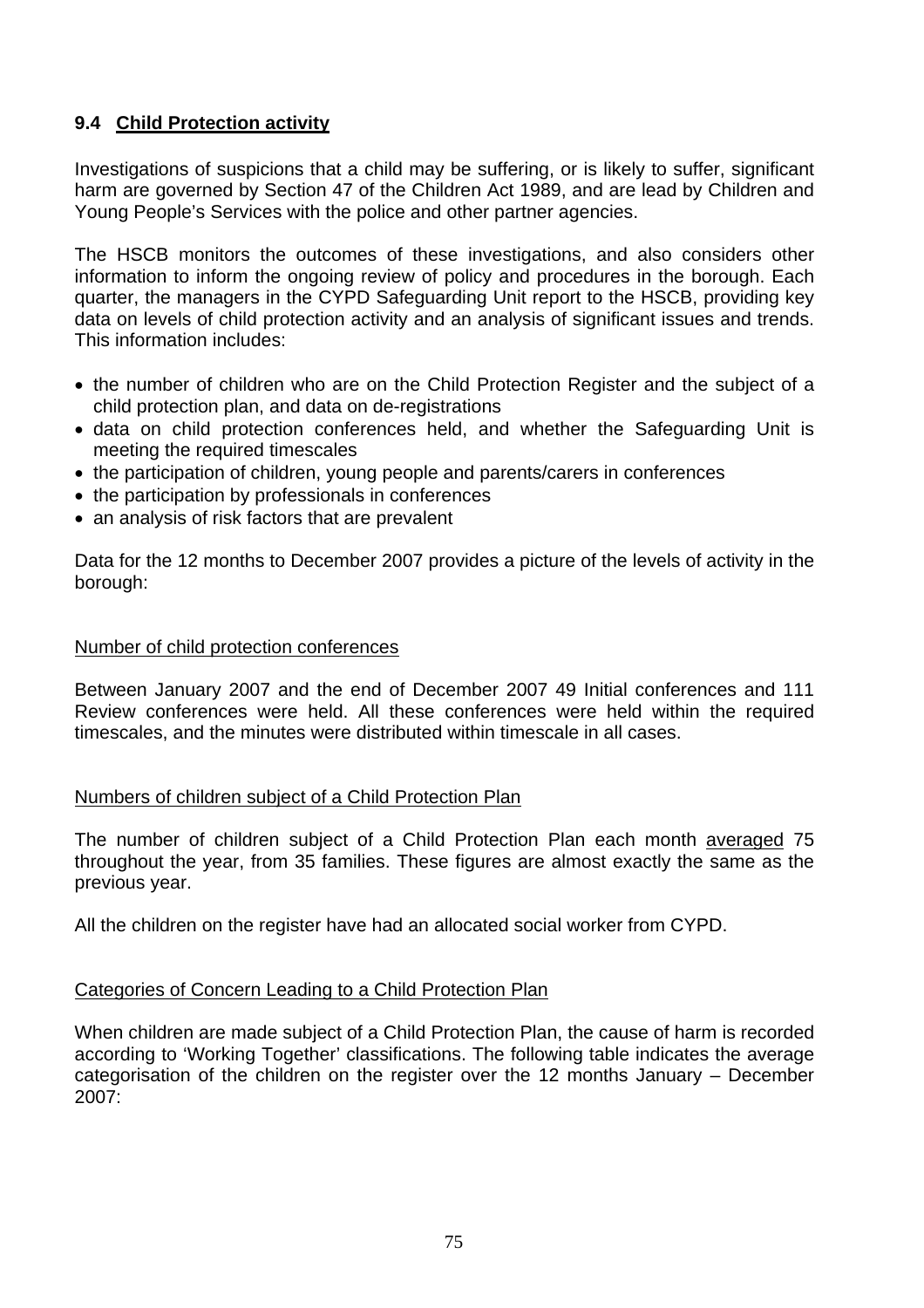| <b>Registration category</b> | <b>Percentage of registered</b><br>children |
|------------------------------|---------------------------------------------|
| <b>Neglect</b>               | 53%                                         |
| <b>Physical Harm</b>         | <b>25%</b>                                  |
| <b>Emotional Harm</b>        | 10%                                         |
| Sexual Harm                  | 11%                                         |

#### Risk factors

Each quarterly report identifies current risk factors that are highlighted from the conferences. These have included the mis-use within the family of drugs and alcohol, mental health issues, domestic abuse, and the presence of an adult who has been identified as a risk/potential risk to children.

The table below indicates the parental risk factors present at Initial Conferences for the first 3 quarters of the year:

| Quarter                 | $1st$ April – $30th$ | $1st$ July – $30th$ | $1st$ October – 31 <sup>st</sup> |
|-------------------------|----------------------|---------------------|----------------------------------|
|                         | <b>June 2007</b>     | September 2007      | December 2007                    |
| <b>Drugs</b>            | 5                    | 2                   |                                  |
| <b>Alcohol</b>          | 5                    | 4                   | 3                                |
| <b>Mental Health</b>    |                      | 3                   | 3                                |
| <b>Domestic Abuse</b>   | 10                   | 4                   | 3                                |
| <b>Adult Identified</b> | 5                    |                     |                                  |
| as posing a risk        |                      |                     |                                  |
| or potential risk       |                      |                     |                                  |
| to children             |                      |                     |                                  |

#### Participation in conferences

The participation of parents, carers, and children and young people, themselves, in child protection conference processes has long been encouraged and supported by the HSCB, and has also been the subject of regular reports to the main Board. For children, this participation is facilitated imaginatively, as it is recognised that they can convey their views in a variety of ways, and not simply by attending a meeting. Figures on how many eligible children have participated in the conference process in a meaningful way have been rising encouragingly over the year, from 33% and 55% in the first two quarters to a full 100% in each of the last two quarters.

Initiatives to enhance children's participation have included:

• The Conference request form is being amended to ask Social Workers how the views of children aged 4 years and over have been sought and by whom. There is a prompt on this form for Social Workers to discuss how a child's views will be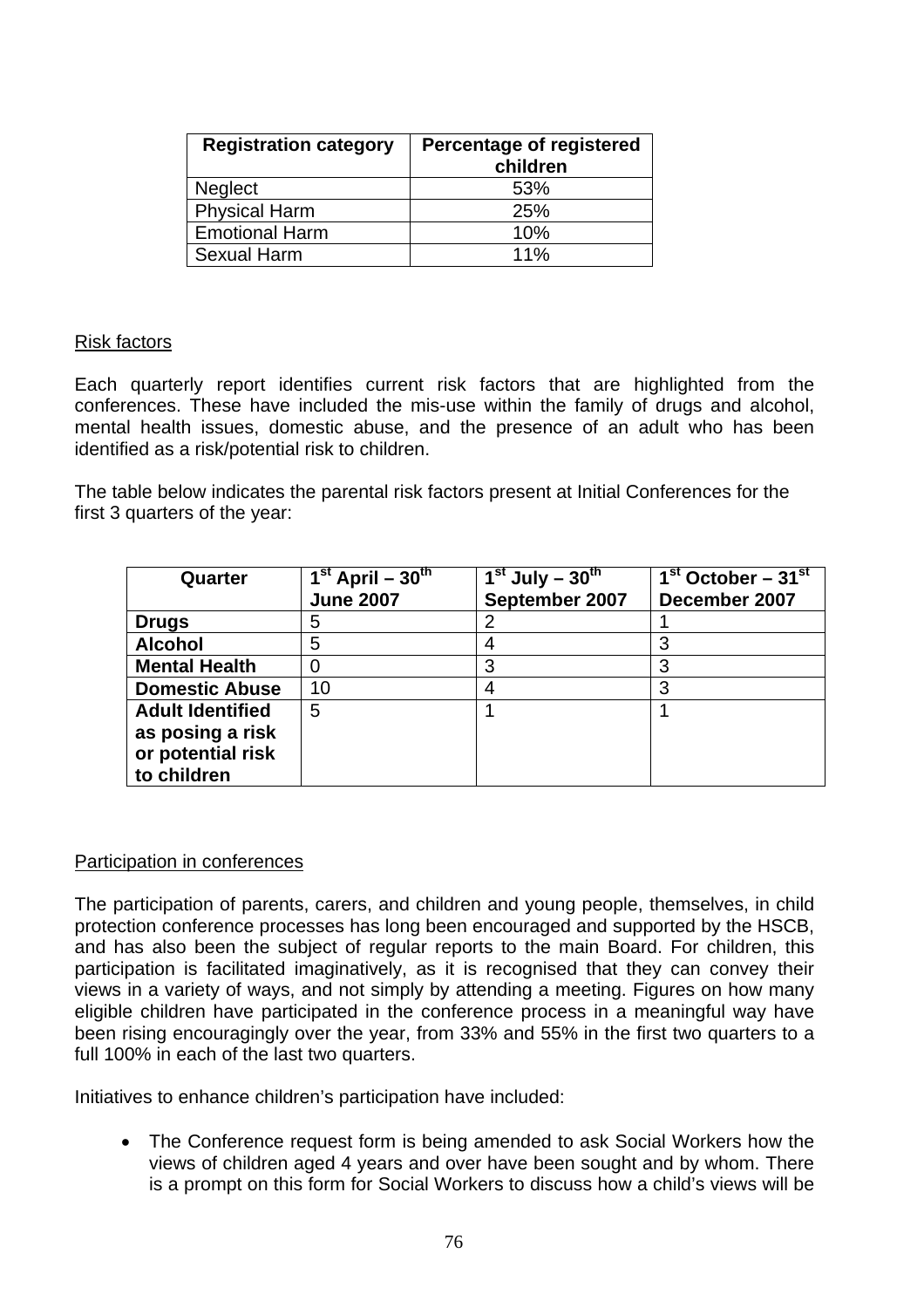sought. Children can be linked to an advocate from the Barnardo's Children's Rights Service if required

- The Independent Conference Manager continues to write to children who have attended Conference, using child friendly presentation and language, to outline the concerns, decision, and recommendations made
- New leaflets for children and young people have been developed that explain the process of, the reasons for, and the possible outcomes of Child Protection Section 47 Investigations and Child Protection Conferences
- New feedback questionnaires for children and young people have been designed to gain their views in relation to the Child Protection Conference process. The resultant feedback is assisting the Conference and Reviewing Unit in considering what else can be done to enable children and young people to contribute to the Child Protection Process, and if anything further is required to ensure their views are considered.

## **9.5 Managing allegations against adults**

The HSCB has responsibility for ensuring that there are effective Inter-Agency Procedures in place for dealing with allegations against people who work with, or on behalf of, children, and for monitoring and evaluating the effectiveness of those Procedures.

Halton's procedures were implemented in April 2007, as required by law, and are published on the HSCB website.

#### The LADO

Each local authority area in the country has been required to appoint a Local Authority Designated Officer (LADO) to manage and oversee arrangements for the investigation of allegations of abuse against adults. These investigations relate to any agency operating in the area, and, here in Halton, the HSCB has appointed the Senior Conference & Reviewing Manager in CYPS to undertake this function.

#### Reporting the Board

The HSCB has arrangements in place for the regular review of the procedures, and for the monitoring of compliance with them, and this is achieved through the provision of quarterly reports by the LADO to the Board.

A secure electronic database enables the recording, monitoring, and reviewing of all allegations and outcomes in the borough, and it is this data that is collated and reported to the Board.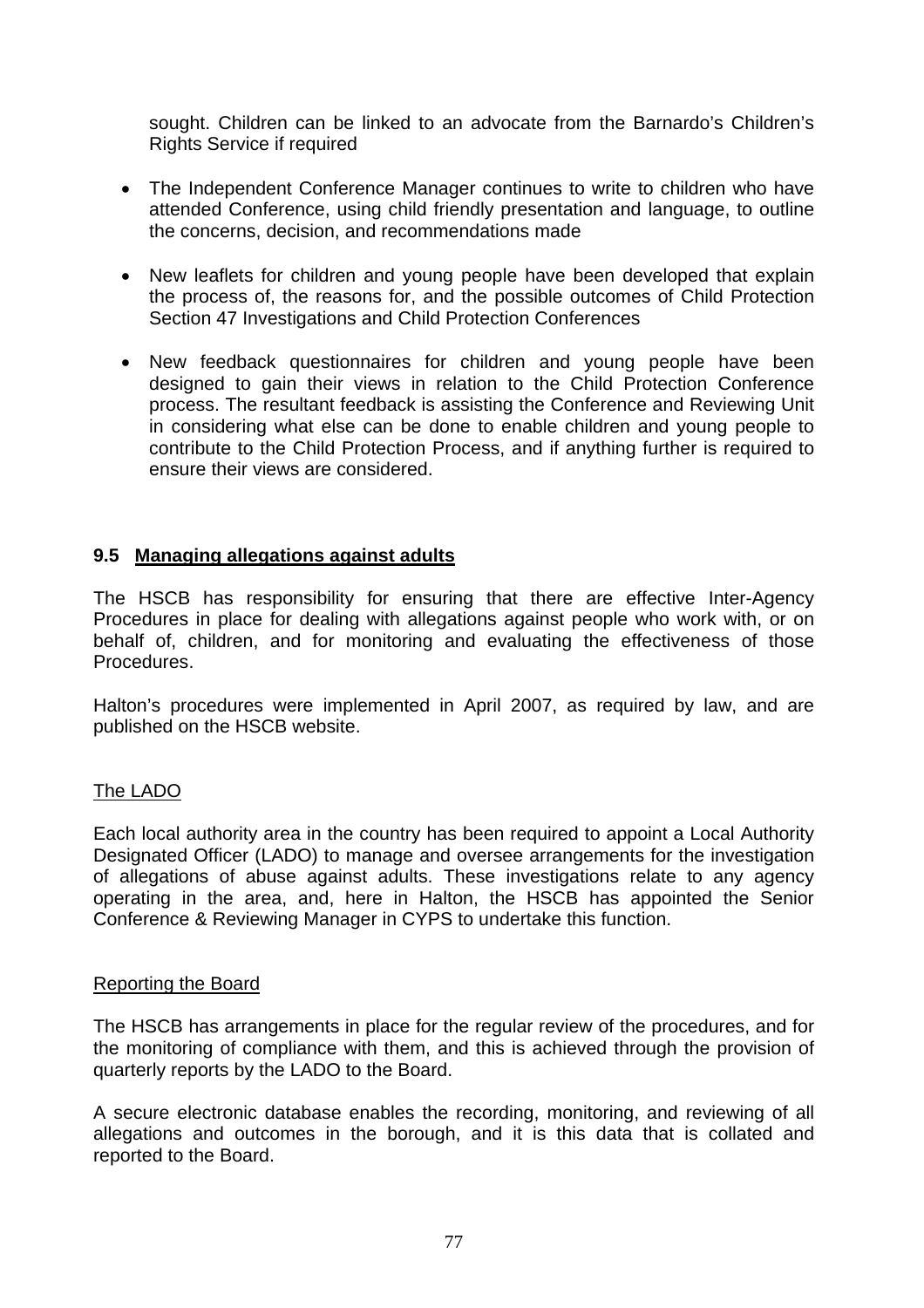### Roles and responsibilities of agencies in Halton

In order to discharge the duties of the Board, each member organisation in the borough has identified a named Senior Officer (and a named deputy) to ensure that any allegations within their agency are managed in accordance with the procedures and statutory guidance. Specifically, their responsibilities include:

- ensuring that their organisation operates procedures for dealing with allegations that are in line with HSCB Procedures
- resolving any inter-agency issues that may arise
- liaising with the HSCB

The HSCB has issued guidance on the role and responsibilities of named Senior Officers, and they all have access to advice and guidance on matters relating to handling allegations via the LADO and the Conference & Reviewing Unit.

All commissioned services have a requirement in their contract to identify a named Senior Officer and a Senior Manager with responsibilities for the management of allegations. This is reviewed and monitored at Contract Review Meetings.

#### Work programme for 2008/2009 regarding the management of allegations

The work plan for the forthcoming year includes the provision of briefings and formal training to organisations in Halton, regarding the management of allegation procedures. The target audience will be:

- Health Colleagues
- The Third Sector Forum
- Human Resources (HBC)
- All Senior Managers (including commissioned services)
- Independent Schools
- Independent Fostering Agencies
- Independent Residential Providers
- Head Teachers
- Chair of Governors
- **Colleges**

Additional initiatives will include:

- The production and distribution of leaflets for agencies, individuals and families concerning the management of allegations
- Ensuring that there are robust links to the Council's Whistle Blowing Policy/Employee Investigations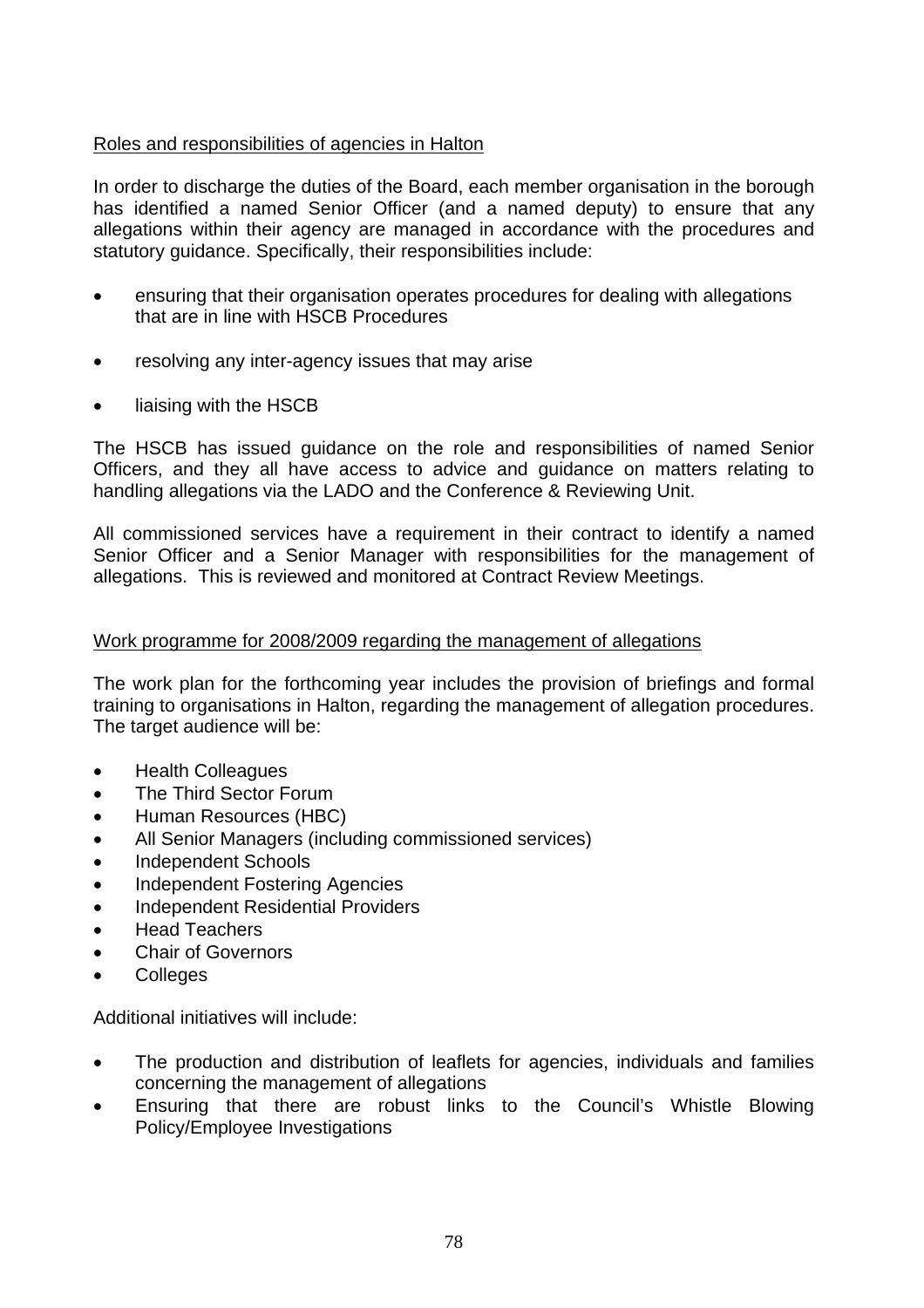• Ensuring that robust links are made with Adult Protection issues, when allegations are made concerning an adult who may be working with a vulnerable adult and/or children

#### Allegations activity

A total of 40 allegations have been dealt with by the LADO over the past year.

As at 31 March 2008, only one of these remained an ongoing case. Of the other 39, the vast majority – 31cases - were resolved within 1 month, while 8 were resolved within 3 months.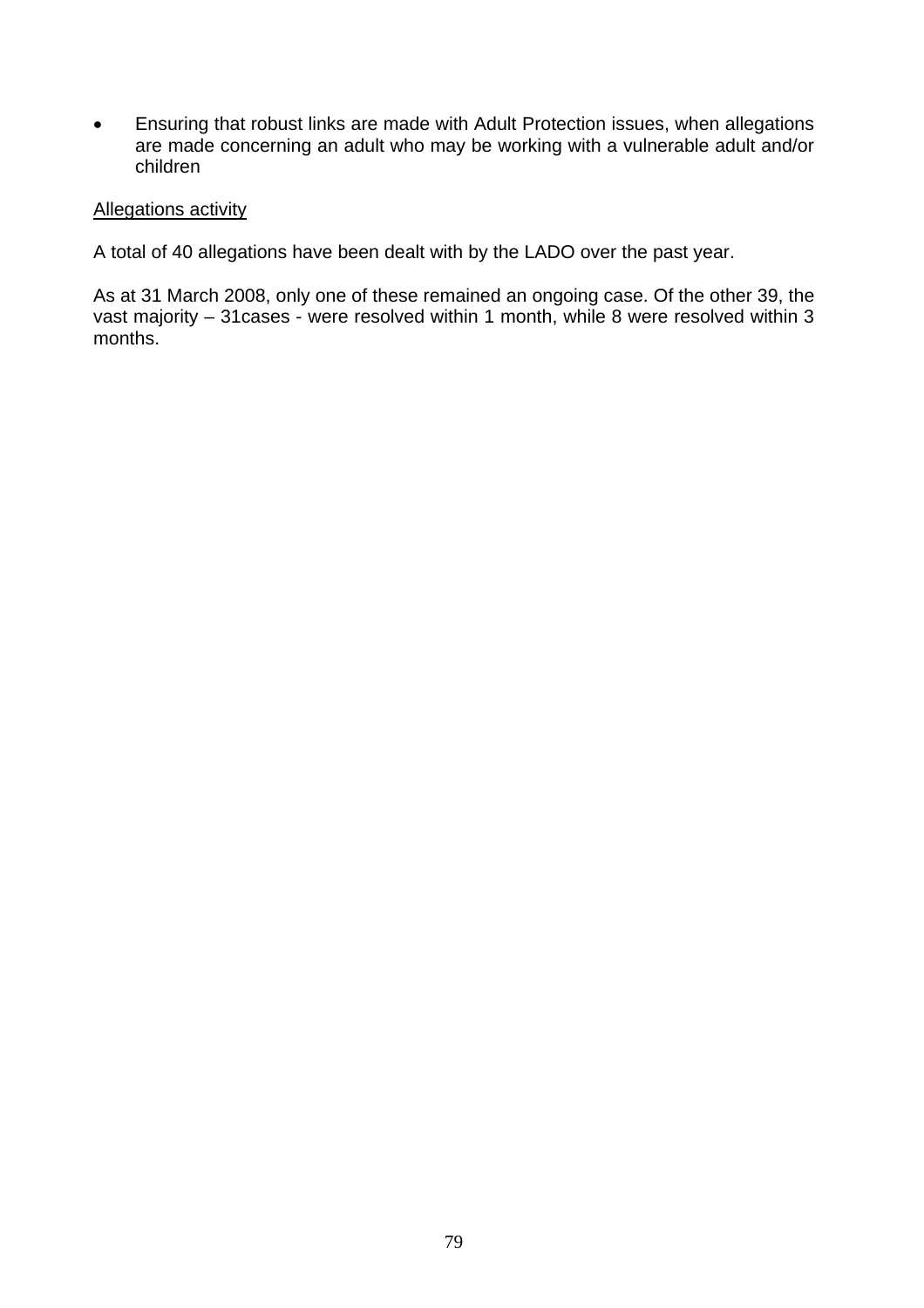# *SECTION 10*

#### **BUDGET 2007-2008**

The budget details for 2007-2008 are outlined below. The chair of the HSCB would like to formally record her thanks and appreciation to those agencies that have contributed to the costs. She further acknowledges that other agencies have made contributions in kind – for example in the time their staff have devoted to HSCB business, and in contributing to training delivery – and for this she has been extremely grateful.

There has been a planned under-spend over the last year, and expenditure for 2008/09 is fully committed.

#### **INCOME**

#### (i) Contributions from partner agencies

|                                                                                     | <b>EXPENDITURE</b> |                                      |
|-------------------------------------------------------------------------------------|--------------------|--------------------------------------|
| <b>Total income</b>                                                                 |                    | 245,458                              |
| (ii) Other income<br>Training income<br>Balance b/f from 2006-2007                  |                    | 1,035<br>97,092                      |
| Connexions<br><b>Cheshire Probation Service</b><br><b>CAFCASS NW</b>                |                    | 10,000<br>3,000<br>231               |
| <b>HBC</b><br><b>HPCT</b><br>5 Boroughs Partnership<br><b>Cheshire Constabulary</b> |                    | 42,550<br>42,550<br>25,000<br>24,000 |

| 170,210 |
|---------|
| 2,250   |
| 10,551  |
| 46,179  |
| 111,270 |
|         |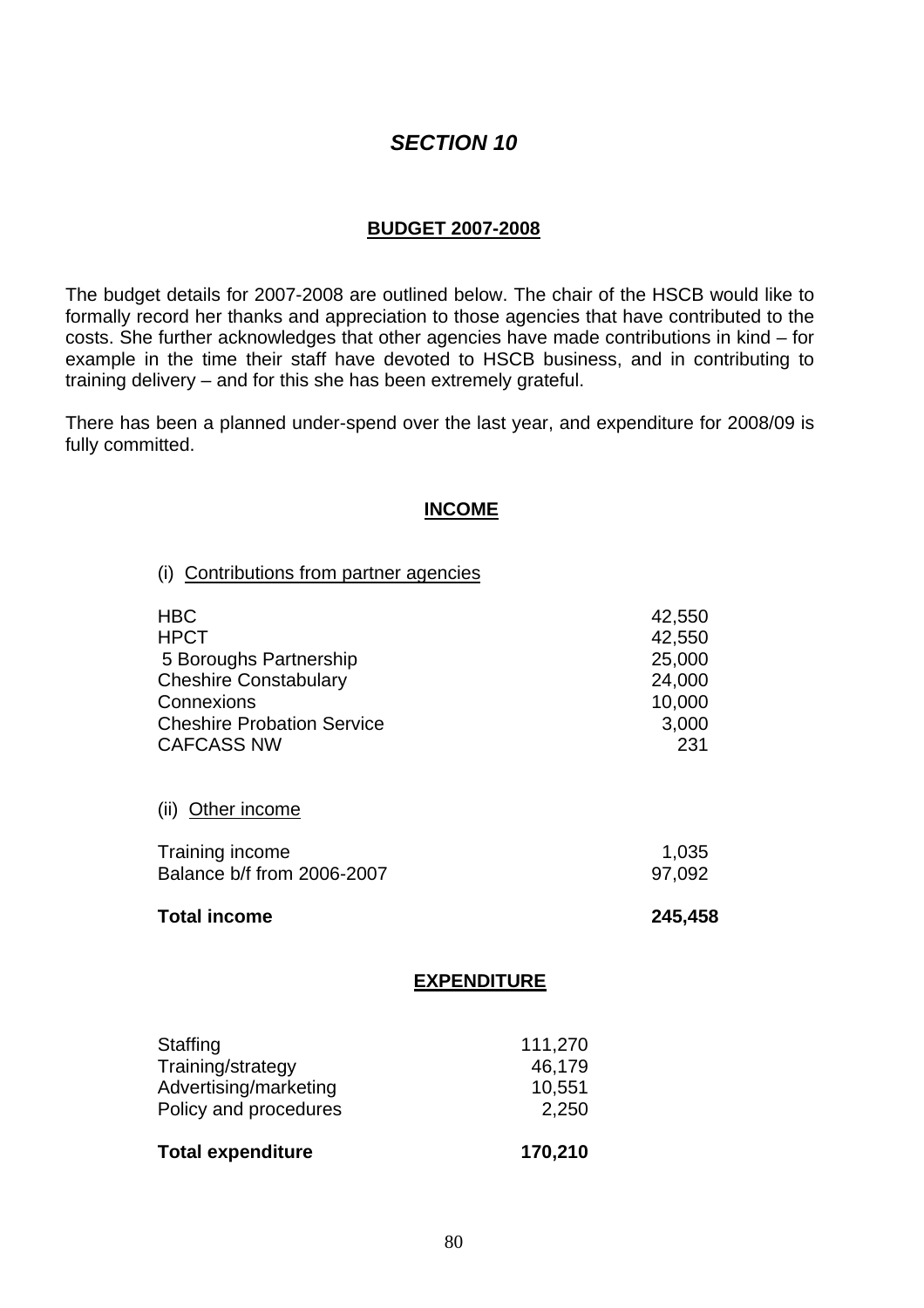# *SECTION 11*

## **BUSINESS PLAN AND KEY OBJECTIVES FOR 2008-2009**

The HSCB's outcome-focused Business Plan and Key Objectives for 2008-2009 have been agreed by the Board.

## **11.1 Business Plan**

The HSCB met for a Development Day in January 2008, and the discussion focused on the HSCB's role in ensuring that the outcomes that it had previously agreed in its Business Plan are being delivered and monitored effectively. These priority outcomes are for children and young people to:

- be safe from maltreatment, neglect, violence and sexual exploitation
- be safe from accidental death and injury
- be safe from bullying and discrimination
- be safe from crime and anti-social behaviour in and outside of school
- have security, stability and be cared for
- live healthy lifestyles, specifically related to alcohol harm reduction

#### Safe from maltreatment, neglect, violence and sexual exploitation

The HSCB will continue to hold the strategic lead in Halton for overseeing the achievement of this priority, and will continue to receive quarterly Reports in relation to child protection work in the borough. In addition, it will monitor/oversee how effectively the following outcomes are being achieved:

- Children to be safer in their homes by addressing issue of domestic abuse
- Reduction in the number of children reported as experiencing neglect
- More vulnerable children and families being supported at Level of Need 3b, so that concerns do not escalate to Level 4 (child protection)
- Reduction in the numbers of children who go missing from home
- Children living in Private Fostering arrangements are effectively monitored and supported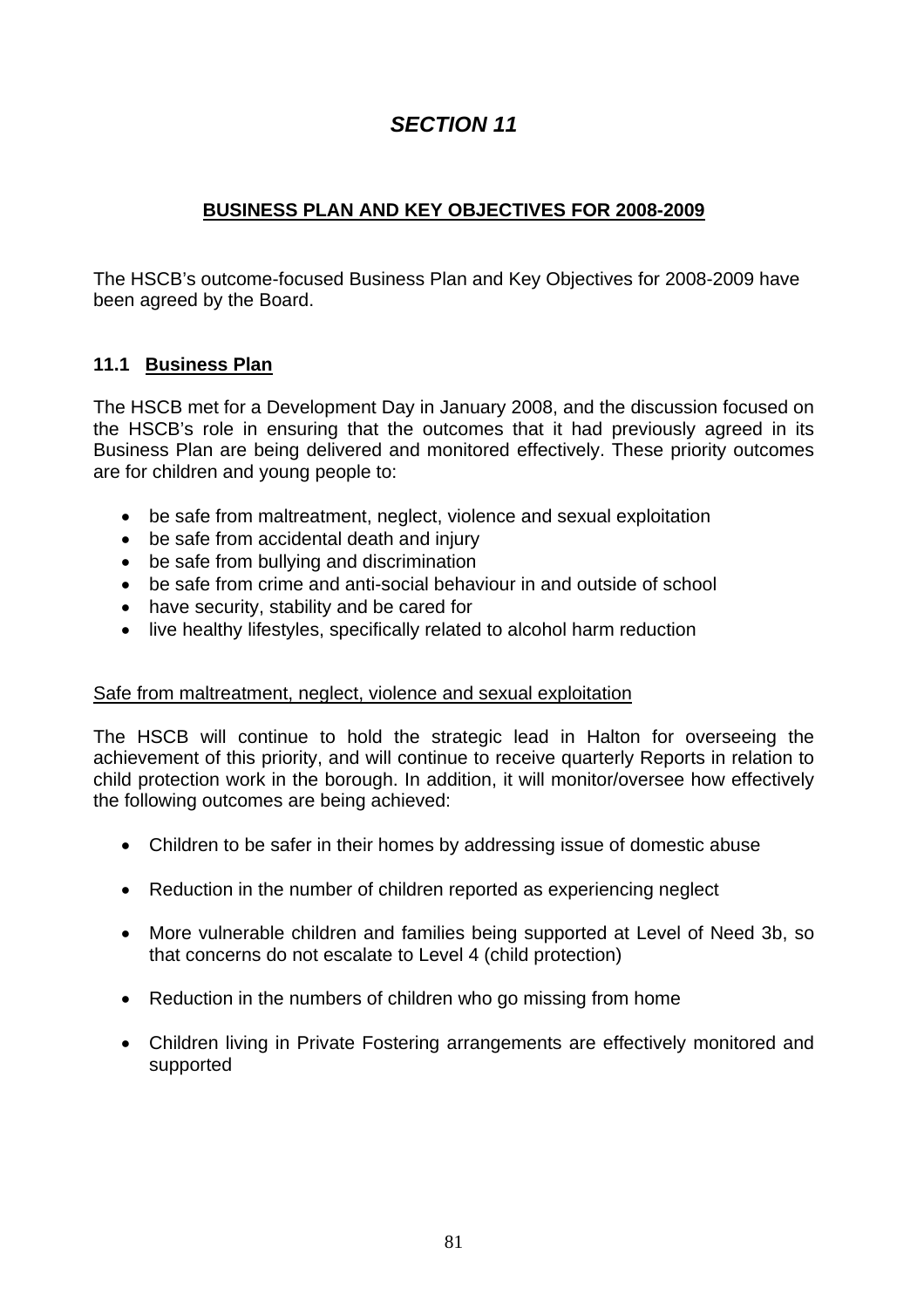#### Safe from accidental death and injury

Having established its Child Death Review Panel, the HSCB will continue to review all child deaths with a view to identifying any lessons to be learnt with the overall aim of reducing them.

In addition, though not a statutory requirement, the HSCB will review "near misses" involving children and young people. This will continue to provide invaluable learning so that future child deaths and serious injury can be prevented.

#### Safe from bullying and discrimination

The HSCB, via its Executive Board, will take the strategic lead in the borough in relation to its anti- bullying strategy, and priority will be given to developing appropriate guidance, to be used in schools and across all groups working with children.

#### Safe from crime and anti social behaviour in and out of school

While the responsibility for this sits with the Specialist and Targeted Task Group of the Alliance Board, the HSCB will monitor strategies that aim to reduce anti-social behaviour involving children and young people.

#### Have security, stability and are cared for

Again, the Alliance Board has the lead on this, via its Specialist and Targeted Task Group. The HSCB will monitor the extent to which outcomes are being achieved, particularly in relation to looked after children, focusing on their having more security and stability of care, and the availability of suitable foster carers and placement choice.

#### Alcohol Harm Reduction in Children and Young People

Alcohol harm reduction in relation to children and young people in Halton is a significant priority, and while the Halton Safer Halton Partnership holds the strategic lead, the HSCB will monitor progress.

The HSCB will also carry out its role as the "Responsible Authority" for matters relating to the protection of children from harm under the Licensing Act 2003.

#### **11.2 Key Objectives**

As the consolidation and development of the HSCB's Business Plan has continued, the Key Objectives have also been reviewed and updated. All these Key Objectives for the forthcoming year are detailed below, as delegated to the Executive Board and the relevant Sub-groups. They highlight the continued breadth and scope of the HSCB's ongoing ambitions for the children and young people of Halton.

Embraced within the Key Objectives are three broad priority areas that the HSCB have agreed will have a particular focus over the next year. These are: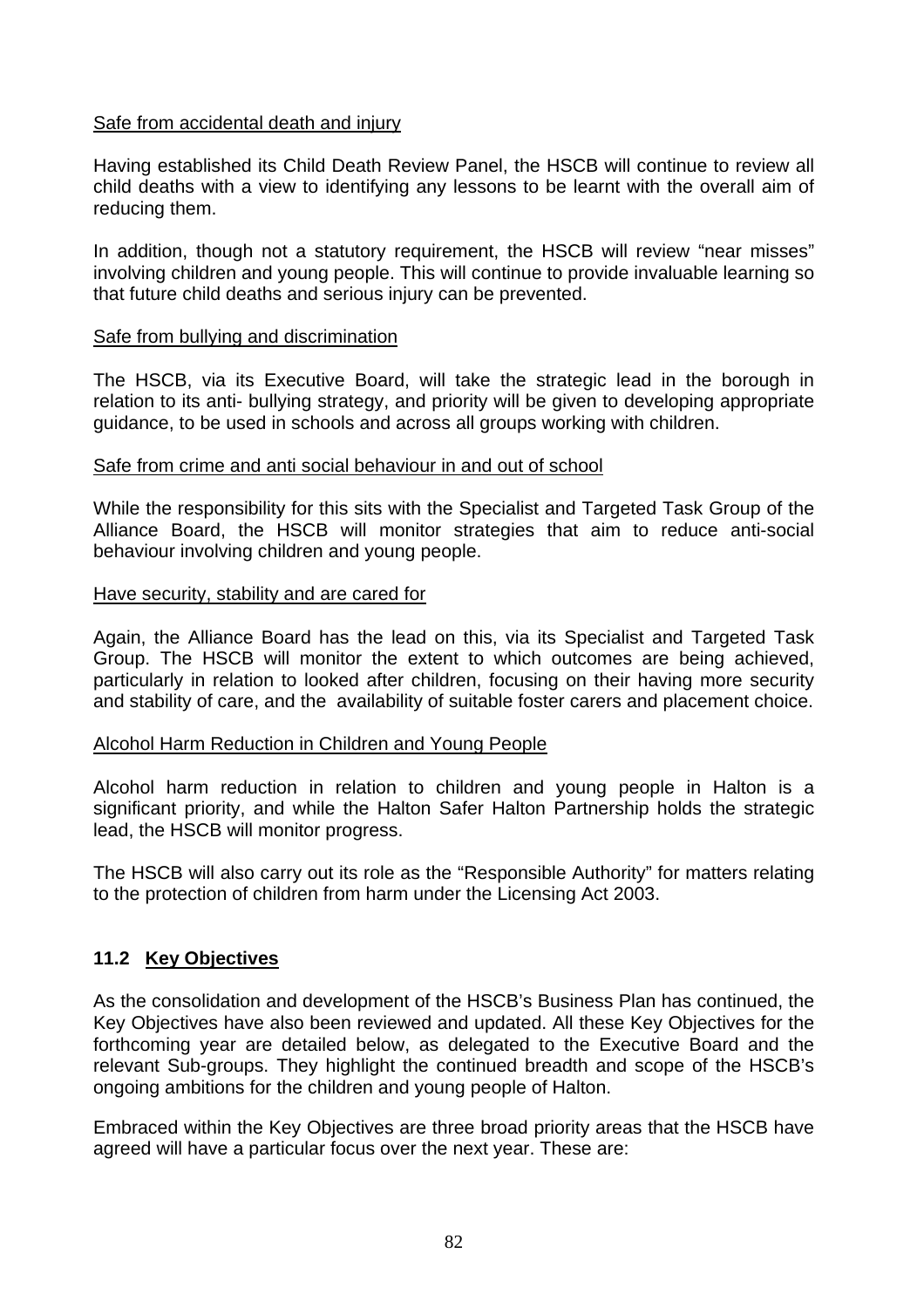- Safer recruitment
- Performance monitoring
- Issues and factors that impact on parenting capacity this includes issues such as alcohol and substance misuse, parental mental health, and domestic abuse, and also reflects the HSCB's decision to take responsibility for monitoring the safeguarding activities regarding families identified as having a Level of Need at category 3b

## **KEY OBJECTIVES FOR THE EXECUTIVE BOARD**

|                | <b>Objectives</b>                                        | <b>Timescale</b> |
|----------------|----------------------------------------------------------|------------------|
|                | To monitor the implementation of the HSCB Anti           | March 2009       |
|                | <b>Bullying Strategy</b>                                 |                  |
| $\overline{2}$ | To monitor the implementation of the Missing from        | March 2009       |
|                | <b>Home Project</b>                                      |                  |
| 3              | To monitor Alcohol Harm Reduction Programme in           | March 2009       |
|                | relation to children and young people                    |                  |
| 4              | To monitor the impact of safe from crime and anti social | March 2009       |
|                | behaviour service provision on the lives of children and |                  |
|                | young people                                             |                  |

## **KEY OBJECTIVES FOR THE POLICY & PROCEDURES SUB-GROUP**

|   | <b>Objectives</b>                                                                                                                                                                   | <b>Timescale</b>  |
|---|-------------------------------------------------------------------------------------------------------------------------------------------------------------------------------------|-------------------|
|   | To develop Practice Guidance and Appendices to the<br>HSCB Procedures to Safeguard and Promote the<br>Welfare of Children where required                                            | March 2009        |
| 2 | To undertake consultations on National Guidance or<br>Strategy on behalf of HSCB Main Board where required                                                                          | March 2009        |
| 3 | To review other agencies/organisations Child Protection<br>Procedures to ensure that they are compliant with HSCB<br>Procedures to Safeguard and Promote the Welfare of<br>children | March 2009        |
| 4 | All HSCB member agencies to ensure that child<br>protection policies are held by organisations and<br>agencies commissioned to deliver services on their<br>behalf to children      | <b>March 2009</b> |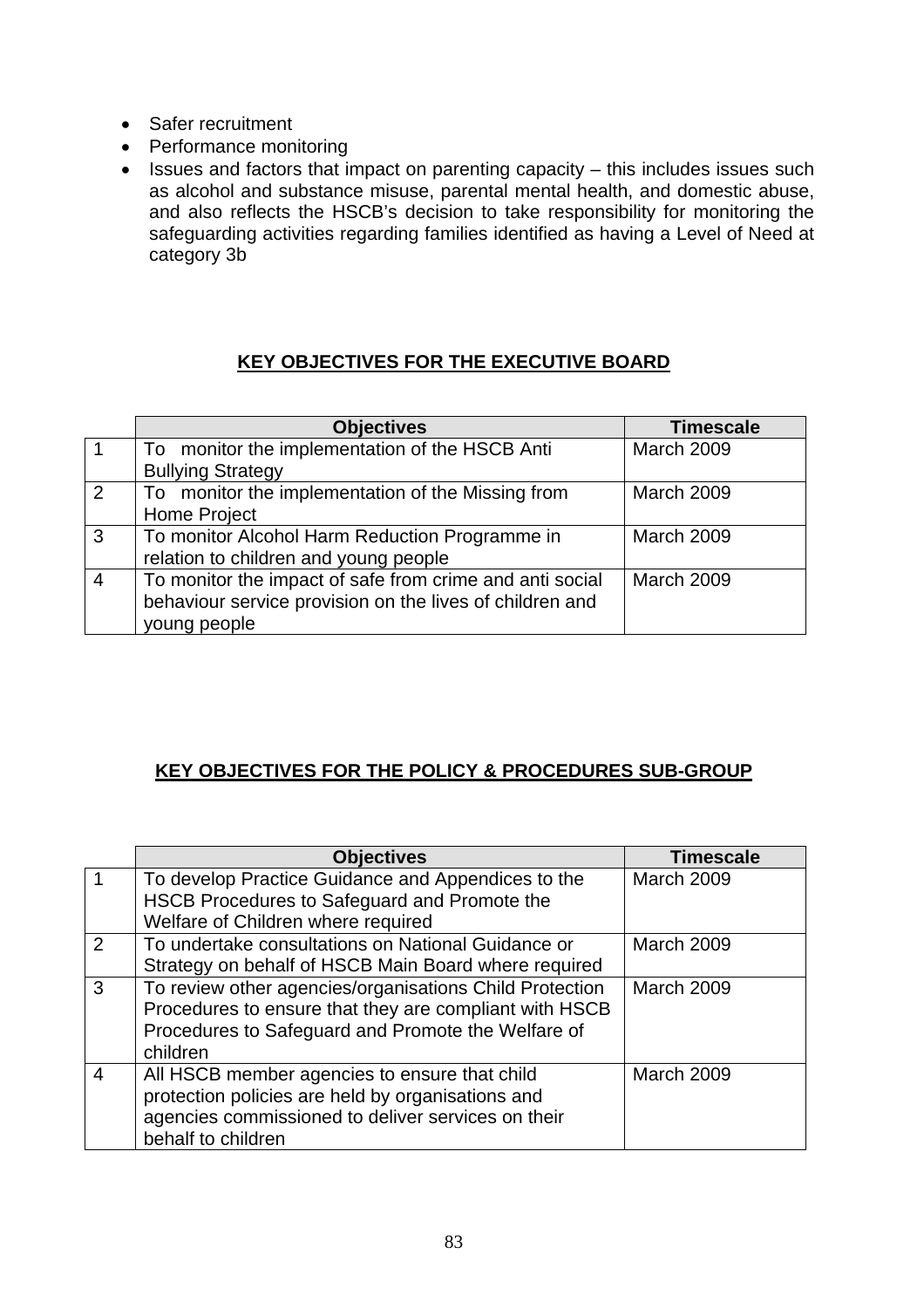## **KEY OBJECTIVES FOR THE CHILD DEATH OVERVIEW AND NEAR MISS REVIEW PANEL**

|                | <b>Objectives</b>                                      | <b>Timescale</b>  |
|----------------|--------------------------------------------------------|-------------------|
| $\vert$ 1      | To monitor and review Child Deaths and Near Misses     | <b>March 2009</b> |
|                | and report on a quarterly basis to HSCB                |                   |
| $\overline{2}$ | The Halton Child Death Overview Panel to collaborate   | <b>March 2009</b> |
|                | with neighbouring authorities in sharing learning from |                   |
|                | <b>Child Death Reviews.</b>                            |                   |
| $\overline{3}$ | To participate in the North West                       | <b>March 2009</b> |
|                | Authorities/GONW/CEMACH Collaboration re: Learning     |                   |
|                | from Child Death Overview Panels                       |                   |

## **KEY OBJECTIVES FOR THE SCRUTINY & PERFORMANCE SUB-GROUP**

|                | <b>Objectives</b>                                      | <b>Timescale</b>         |
|----------------|--------------------------------------------------------|--------------------------|
|                | To monitor the HSCB's Performance Management           | <b>Via Quarterly</b>     |
|                | Framework                                              | <b>Monitoring Report</b> |
| 2              | To receive quarterly Reports re: Local Authority       | <b>Via Quarterly</b>     |
|                | Designated Officer (LADO) function                     | <b>Monitoring Report</b> |
| 3              | To Review LSCB Members Agencies' compliance with       | <b>Via Quarterly</b>     |
|                | Section 11 Children Act 2004 Duty to make              | <b>Monitoring Report</b> |
|                | arrangements to ensure that in discharging their       |                          |
|                | functions to safeguard and promote the welfare of      |                          |
|                | children                                               |                          |
| $\overline{4}$ | To evaluate multi-agency working by performing joint   | March 2009               |
|                | audits of case files                                   |                          |
| 5              | To monitor performance in relation to child protection | <b>Via Quarterly</b>     |
|                | activity including CPCC attendance, quoracy and        | <b>Monitoring Report</b> |
|                | child/parent/carer participation in the process and to |                          |
|                | report on a quarterly basis to HSCB                    |                          |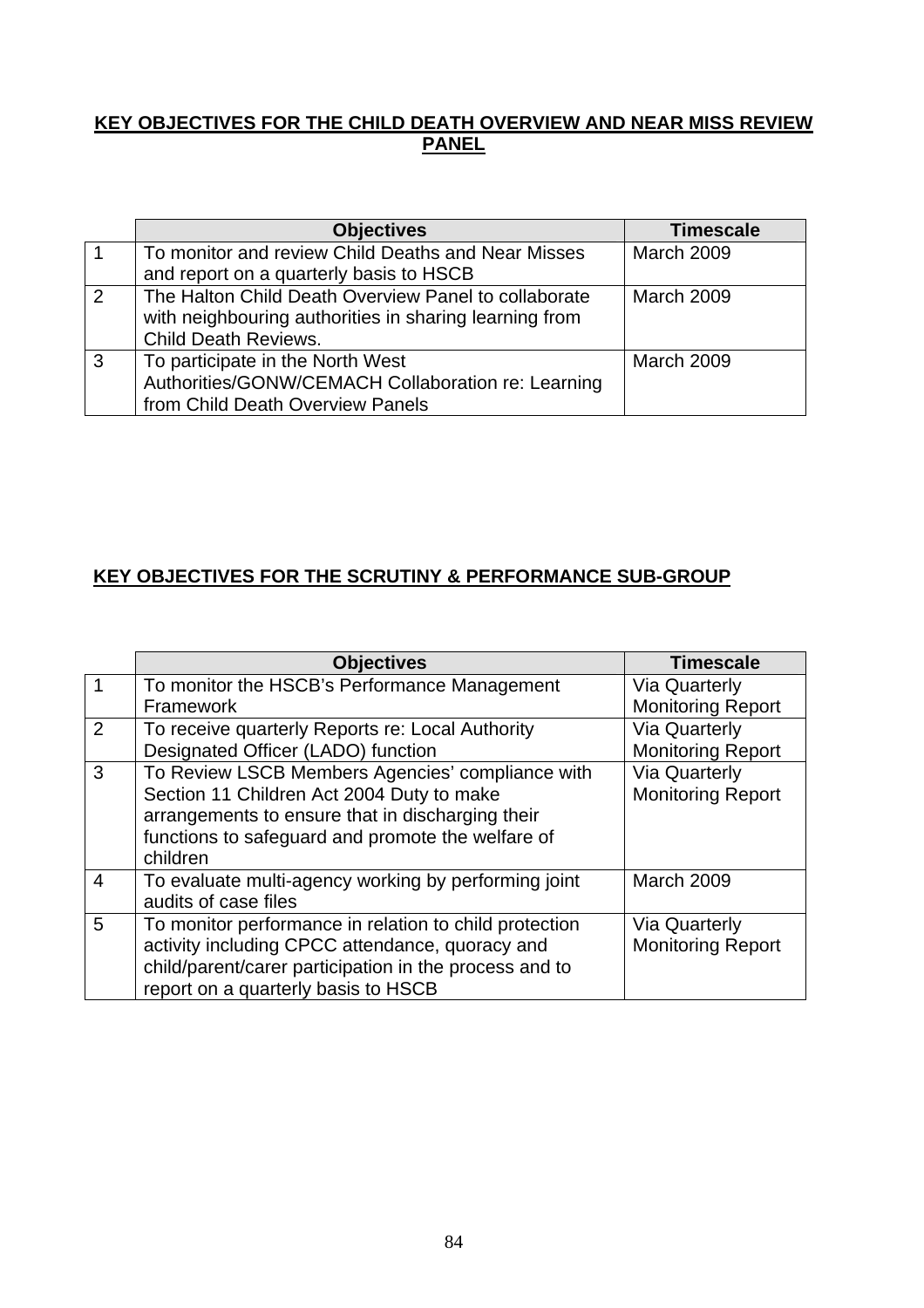## **KEY OBJECTIVES FOR THE TRAINING SUB-GROUP**

|                | <b>Objectives</b>                                                                          | <b>Timescale</b>               |
|----------------|--------------------------------------------------------------------------------------------|--------------------------------|
|                | To continue to raise awareness about Private Fostering                                     | March 2009                     |
| 2              | To regularly review content HSCB Training Plan                                             | <b>Via Quarterly</b><br>Report |
| 3              | To roll accredited Training Programme for parents re:<br>Safeguarding via Children Centres | November 2008                  |
| $\overline{4}$ | To develop training in relation to Communicating with<br><b>Children with Disabilities</b> | November 2008                  |
| 5              | To continue to roll out the Virtual College Child<br>Protection Training Package.          | March 2009                     |
| 6              | To review the content of the "Safe Parenting" Handbook                                     | October 2008                   |
|                | Each HSCB member agency to produce an agency<br>safeguarding training plan.                | March 2009                     |
| 8              | To promote the inter-agency training evaluation tool                                       | September 2007                 |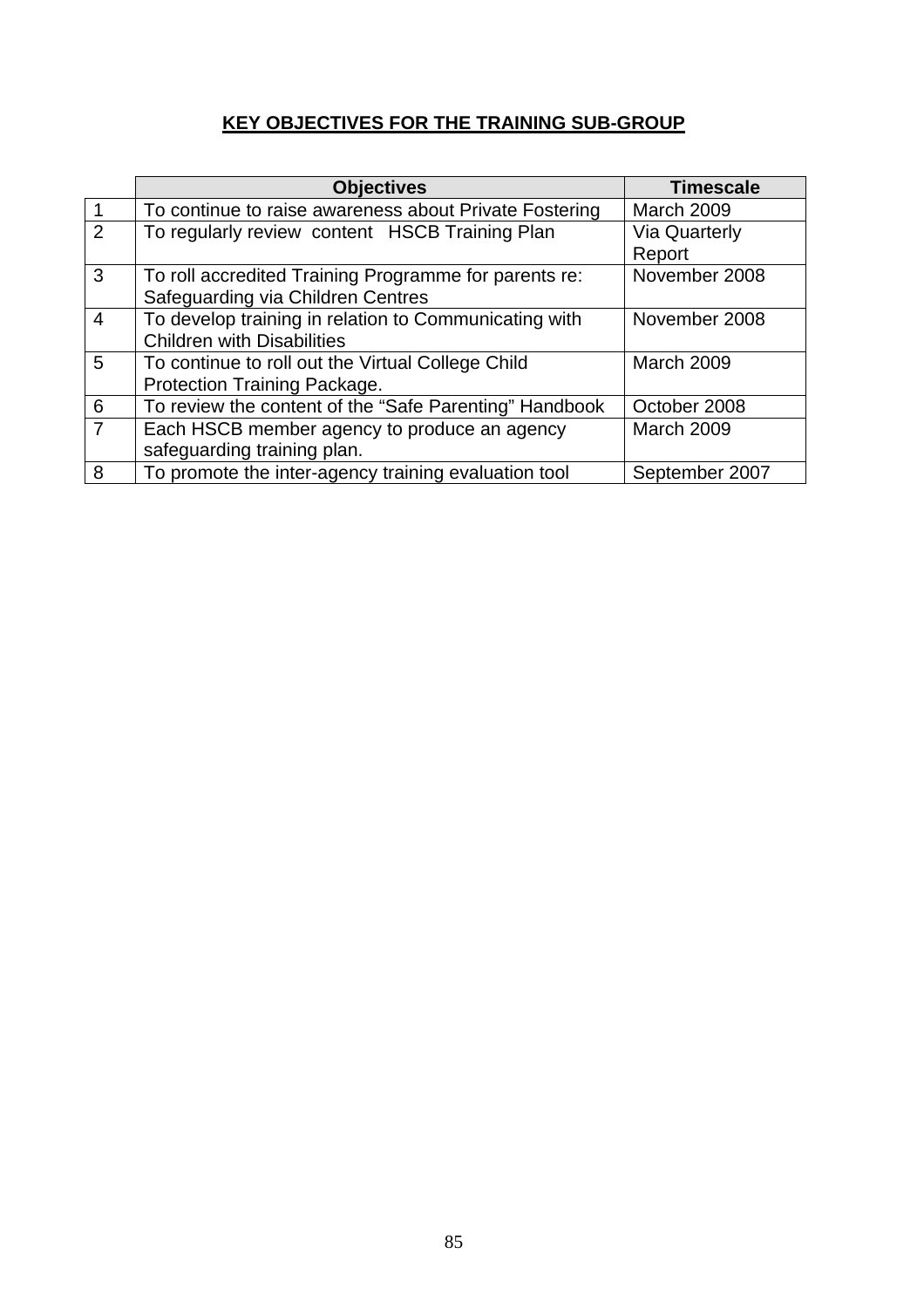# **Appendix 1**

# **MEMBERSHIP (as at 31 March 2008)**

# **HALTON SAFEGUARDING CHILDREN BOARD**

| A Williamson        | - Operational Director, HBC Health & Community (Chair)                    |
|---------------------|---------------------------------------------------------------------------|
| A Towey             | - HSCB Manager                                                            |
| G Meehan            | - Strategic Director, HBC Children & Young People                         |
| P Boyce             | - Operational Director (Specialist Services), HBC Children & Young People |
| R Gill              | - Group Solicitor, Halton Legal Services                                  |
| C Dickson           | - Headteacher, Halton Lodge Primary School                                |
| H Mullaney          | - Headteacher, The Heath Specialist Technology College                    |
| D Edwards           | - Dep. Director of Public Health, Halton & St Helens PCT                  |
| S Hinchliffe        | - Executive Lead for Child Protection, Whiston Hospital                   |
| N Wild              | - Consultant Paediatrician, Warrington General Hospital                   |
| J McDonald          | - Director of Child & Family Health - Halton & St. Helens PCT             |
| <b>B</b> Gyawali    | - Designated Doctor Child Protection, Halton & St. Helens PCT             |
| C Whelan            | - Child Protection Manager, Halton & St. Helens PCT                       |
| J Kelly             | - Director of Adult Services, 5 Boroughs Partnership                      |
| P Moore             | - Detective Chief Inspector, Strategic PPU, Cheshire Police               |
| <b>G</b> Finchett   | - Superintendent, Cheshire Police                                         |
| <b>K Cawley</b>     | - Magistrate                                                              |
| J Davidson          | - Assistant Chief Probation Officer, Cheshire Probation Service           |
| G Jones             | - Head of Service, Youth Offending Team                                   |
| S Eastwood          | - Co-ordinator, Halton Drug Action Team and Safer Halton Partnership      |
| J Raymond-Walters   | - Service Manager, CAFCASS                                                |
| D Sproson           | - Area Manager, Connexions                                                |
| Y Jama              | - Children's Services Manager, NSPCC                                      |
| S Taylor            | - Safeguarding Development Officer, HBC                                   |
| P St. Aubyn         | - Senior Independent Conference & Reviewing Manager                       |
| N Moorhouse         | - Divisional Manager (Children in Need), HBC Children & Young People      |
| K Holbourn          | - Director of Nursing & Governance, NCH Acute Trust                       |
| J Potter            | - Divisional Manager (Access), HBC Children & Young People                |
| D Standen           | - Parent rep                                                              |
| S Cerro-Hughes      | - Third Sector Forum Representative                                       |
| <b>Mike Andrews</b> | - Community Safety Manager                                                |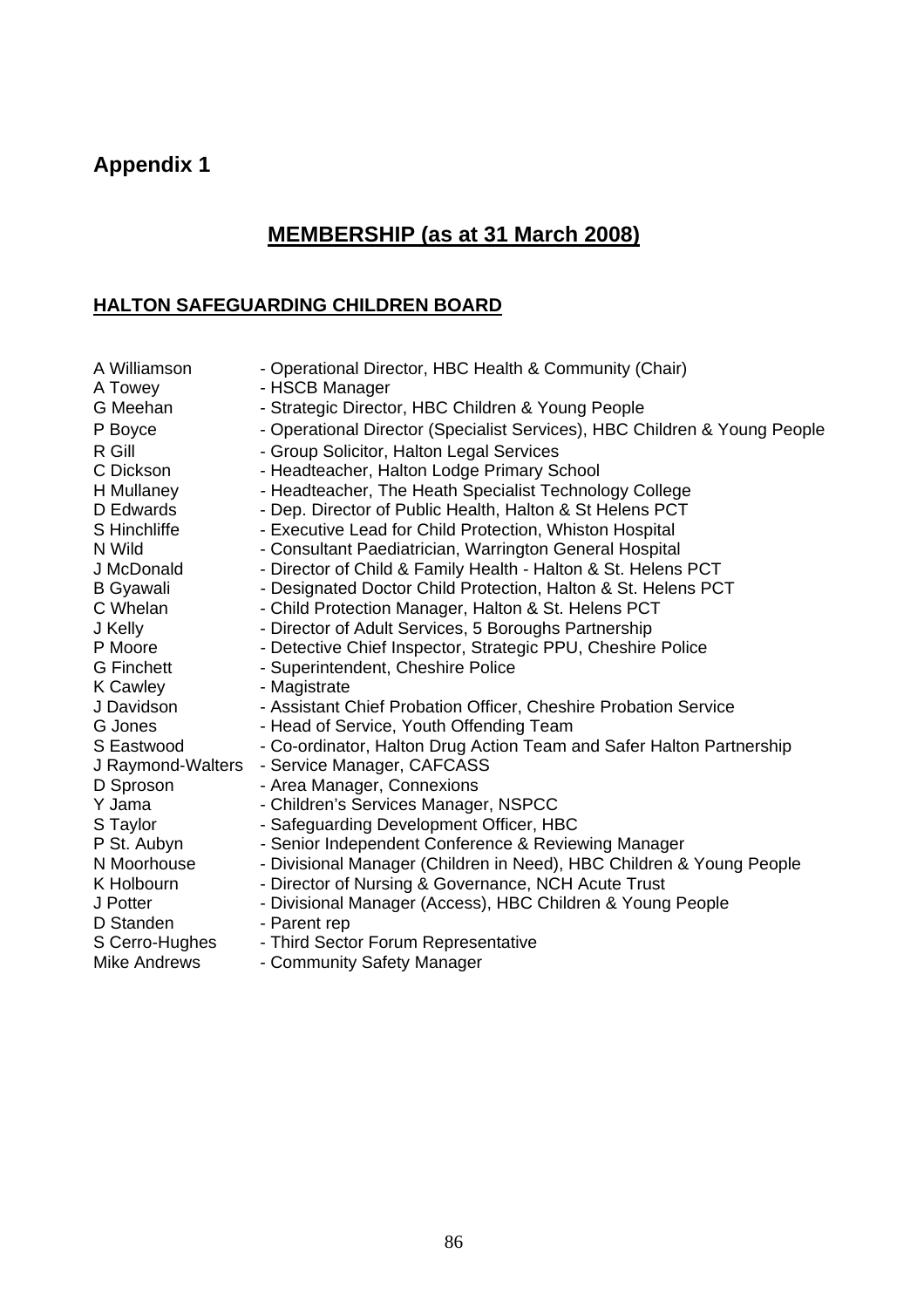## **HSCB EXECUTIVE BOARD**

| Paul Boyce           | - Chair and Operational Director, Specialist Services - CYPD              |
|----------------------|---------------------------------------------------------------------------|
| Ann Towey            | - Halton Safeguarding Children Board Manager                              |
| Nigel Moorhouse      | - Divisional Manager (Children in Need) - CYPD                            |
|                      | (Chair of Policy & Procedures Sub-group)                                  |
| Janet McDonald       | Director of Child & Family Health - Halton & St. Helens PCT               |
| Jonathan Potter      | - Divisional Manager (Access) - CYPD                                      |
|                      | (Chair of Training Sub-group)                                             |
| <b>Gary Finchett</b> | - Acting Assistant Chief Constable - Cheshire Police                      |
| Lorraine Crane       | - Commissioning Manager - CYPD                                            |
| Dympna Edwards       | - Dep. Director of Public Health - Halton & St Helens PCT (Chair of Child |
|                      | Death & Near Miss Review Panel)                                           |
|                      |                                                                           |

## **HSCB SUB-GROUPS**

## Policy and Procedures Sub-group

| - Child Protection Manager, Halton & St. Helens PCT<br>Charlie Whelan<br>- Independent Conference & Reviewing Manager<br>Paula St. Aubyn<br><b>Sharon Sandell</b><br>- Policy Officer - CYPD<br>- Multi Agency Trainer - CYPD<br>Steve Withington<br>- Principal Manager, Child Care Team 1 - CYPD<br><b>Loraine Peers</b><br>- Inspector - Cheshire Police<br>Nigel Wenham<br>- Inspector - Cheshire Police<br><b>Mark Tasker</b><br>- HSCB Manager<br>Ann Towey<br><b>Sally Clarke</b><br>- Domestic Violence Co-ordinator - Halton BC<br><b>Julie Clarke</b><br>- Team Manager, Brooker Centre - 5 Boroughs Partnership |  |
|----------------------------------------------------------------------------------------------------------------------------------------------------------------------------------------------------------------------------------------------------------------------------------------------------------------------------------------------------------------------------------------------------------------------------------------------------------------------------------------------------------------------------------------------------------------------------------------------------------------------------|--|
|----------------------------------------------------------------------------------------------------------------------------------------------------------------------------------------------------------------------------------------------------------------------------------------------------------------------------------------------------------------------------------------------------------------------------------------------------------------------------------------------------------------------------------------------------------------------------------------------------------------------------|--|

## Child Death and Near Miss Review Panel

| Dympna Edwards                                                                          | - Chair & Deputy Director of Public Health - Halton & St Helens PCT                                                                                                                 |
|-----------------------------------------------------------------------------------------|-------------------------------------------------------------------------------------------------------------------------------------------------------------------------------------|
| Paul Boyce                                                                              | - Operational Director, Specialist Services - CYPD                                                                                                                                  |
| Ann Towey                                                                               | - HSCB Manager                                                                                                                                                                      |
| <b>Hilary Fenton</b>                                                                    | - Director of Children's & Psychological Services - 5 Boroughs Partnership                                                                                                          |
| <b>Martin Cleworth</b><br>Carol Hill<br>Suprio<br>Bhattacharyya<br><b>Sharon Taylor</b> | - Detective Chief Inspector - Cheshire Police<br>- Independent Conference Manager - CYPD<br>- Lead Consultant Paediatrician Halton PCT<br>- Safeguarding Development Officer - CYPD |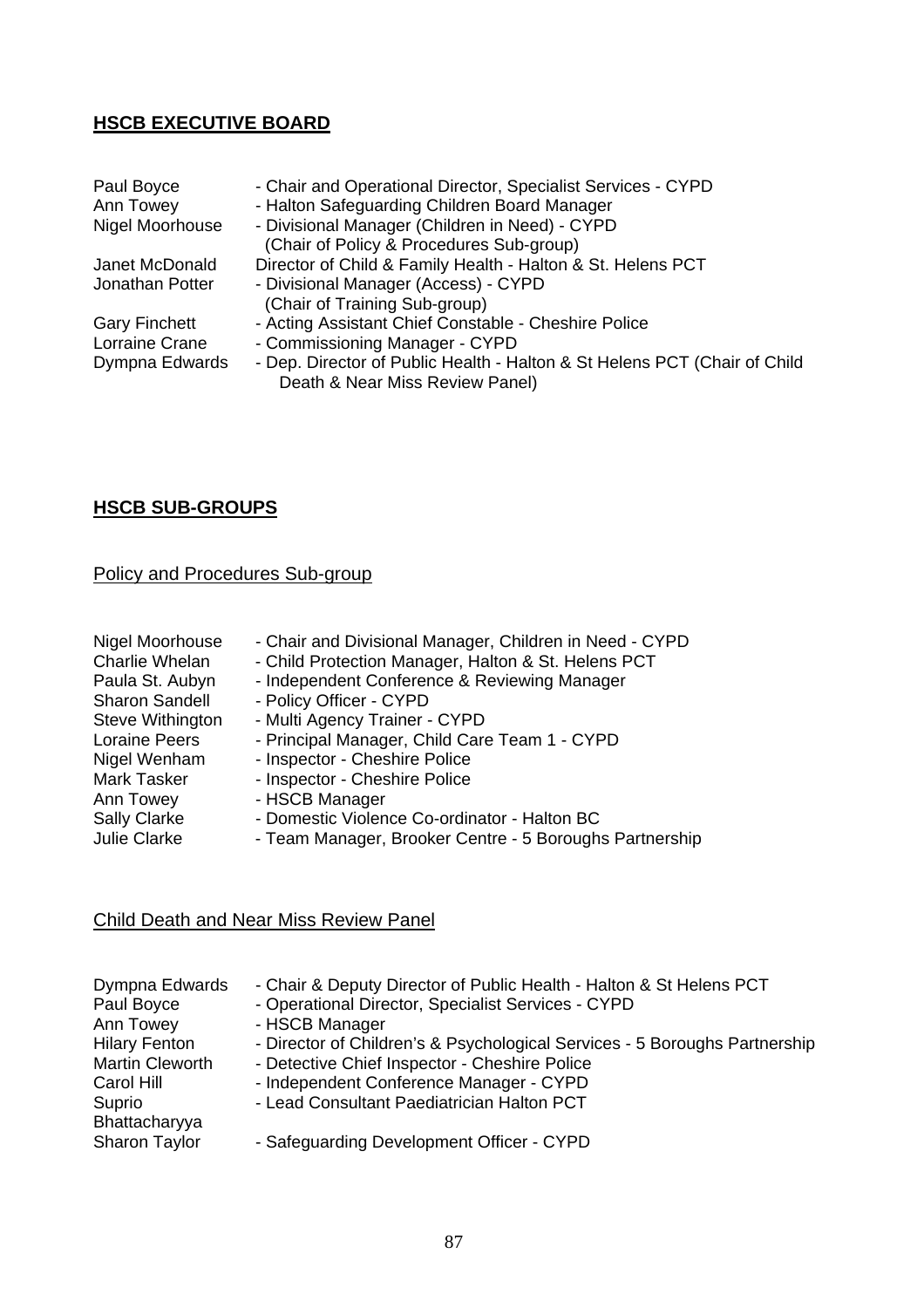# Scrutiny & Performance Sub-group

| Paul Boyce      | - Chair and Operational Director, Specialist Services - CYPD |
|-----------------|--------------------------------------------------------------|
| Ann Towey       | - HSCB Manager                                               |
| Bina Gyawali    | - Community Paediatrician, Halton & St Helens PCT            |
| Paula St Aubyn  | - Senior Independent Conference & Review Manager - CYDP      |
| Nigel Wenham    | - Inspector - Cheshire Police                                |
| Julie Raymond-  | - Service Manager - CAFCASS                                  |
| <b>Walters</b>  |                                                              |
| Jonathan Potter | - Divisional Manager, Access - CYPD                          |

# Training Sub-group

| Jonathan Potter          | - Chair and Divisional Manager, Access - CYPD          |
|--------------------------|--------------------------------------------------------|
| Sian Kavanagh            | - ARCH Initiatives                                     |
| <b>Marie Fairbrother</b> | - Nurse Specialist, Child Protection - Halton PCT      |
| Steve Withington         | - Multi Agency Trainer - CYPD                          |
| Sharon Taylor            | - Safeguarding Development Officer - CYPD              |
| <b>Martyn Platts</b>     | - Publicity Officer, Halton BC                         |
| <b>Sally Clarke</b>      | - Domestic Violence Co-ordinator - CYPD                |
| <b>Brian Hulley</b>      | - Training Manager - Cheshire Police                   |
| <b>Christine Johnson</b> | - Safeguarding in Education Development Officer - CYPD |
| Andrea Farrell           | - Connexions                                           |
| Gaynor Dickson           | - Headteacher, Halton Lodge Primary School             |
| Ann Towey                | - HSCB Manager                                         |
| Belinda Yen              | - Integration Training Officer- HBC Early Years        |
|                          |                                                        |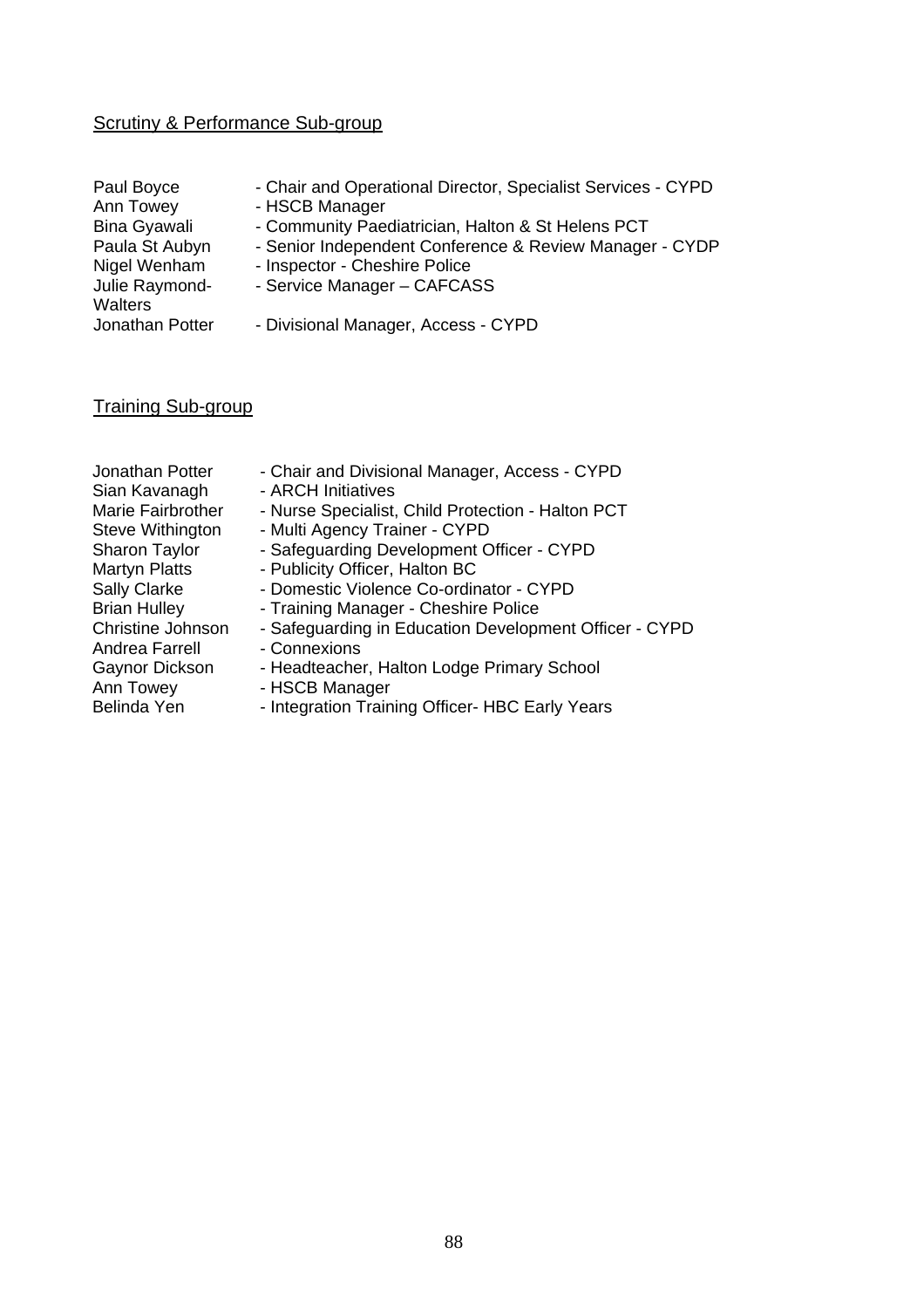# **Appendix 2**

# **HALTON SAFEGUARDING CHILDREN'S BOARD**

# **TERMS OF REFERENCE**

## **1. Overall Vision**

*''A community committed to realising high aspirations, where all children, young people and families are valued and respected and where inclusion and diversity are promoted'.* 

We have a particular responsibility to ensure that the well being of our children and young people is safeguarded. In order to do this agencies are committed to support families in bringing up children. To achieve this, in Halton we will:

- Develop a clear analysis of need across the borough
- Listen to and involve all in planning and improving services
- **Provide high quality services that are responsive to need, inclusive and** accessible to all
- Ensure that all children and young people receive their entitlement of services

## **2. Safeguarding Vision**

*"All children and young people in Halton will grow up and thrive in safe environments, communities, homes and families. Where children are harmed or at risk of harm, all agencies will actively co-operate to promote their welfare".* 

#### **3. Cohort**

Those children who reside in Halton aged 0-19 yrs who have **complex needs & compromised parenting; and who require a multi-agency response.** 

Focus - Interpersonal harm rather than environmental or population impact.

#### **4. Overall Aims**

Safeguarding and promoting the welfare of children requires effective co-ordination in every local area. For this reason, the Children Act 2004 requires each Local Authority to establish a Local Safeguarding Children Board (LSCB).

The LSCB is the key statutory mechanism for agreeing how the relevant organisations in each local area will co-operate to safeguard and promote the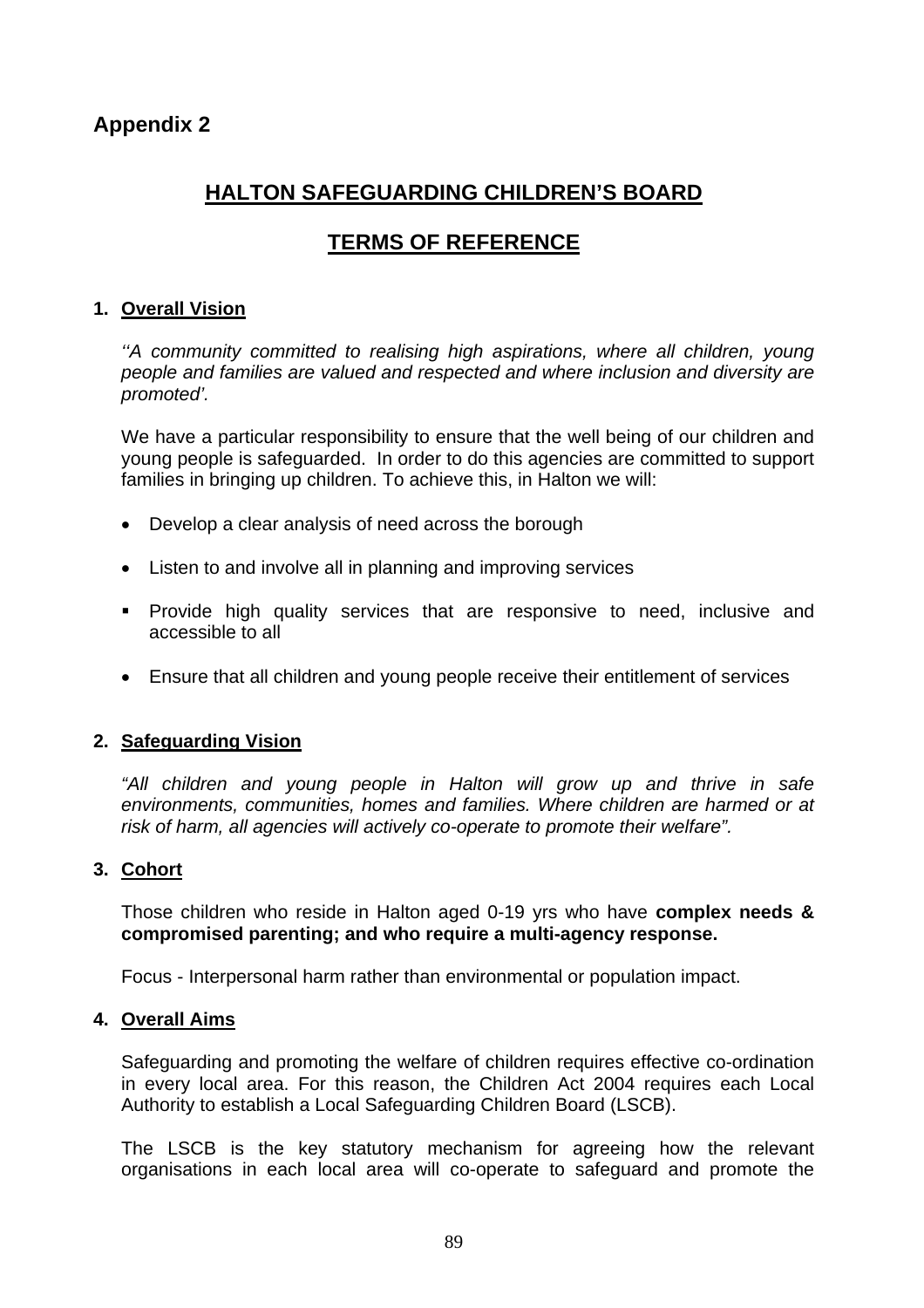welfare of children in that locality, and for ensuring the effectiveness of what they do. As part of the Halton Children & Young People's Strategic Planning arrangements and the Halton Children & Young Peoples Plan, the Halton SCB has responsibility to ensure coherence and co-ordination between plans and service delivery to children and young people in order to fulfil the duty upon all agencies and providers to safeguard and promote children's welfare (CA 2004) and to help them to achieve the 5 outcomes defined in the Children Act 2004:

- Be healthy
- **Stay safe**
- Enjoy and achieve
- Make a positive contribution
- Achieve economic well-being.



## **5. Core Objectives**

The central objectives of a Local Safeguarding Children Board established under section 13 of the Children Act 2004 are:-

- to co-ordinate what is done by each person or body represented on the Board for the purposes of safeguarding and promoting the welfare of children in the area of the authority by which it is established;
- to ensure the effectiveness of what is done by each such person or body for those purposes

## **6. Definitions**

#### **Safeguarding and promoting the welfare of children**

*The process of protecting children from abuse or neglect, preventing impairment of their health and development, and ensuring they are growing up in circumstances*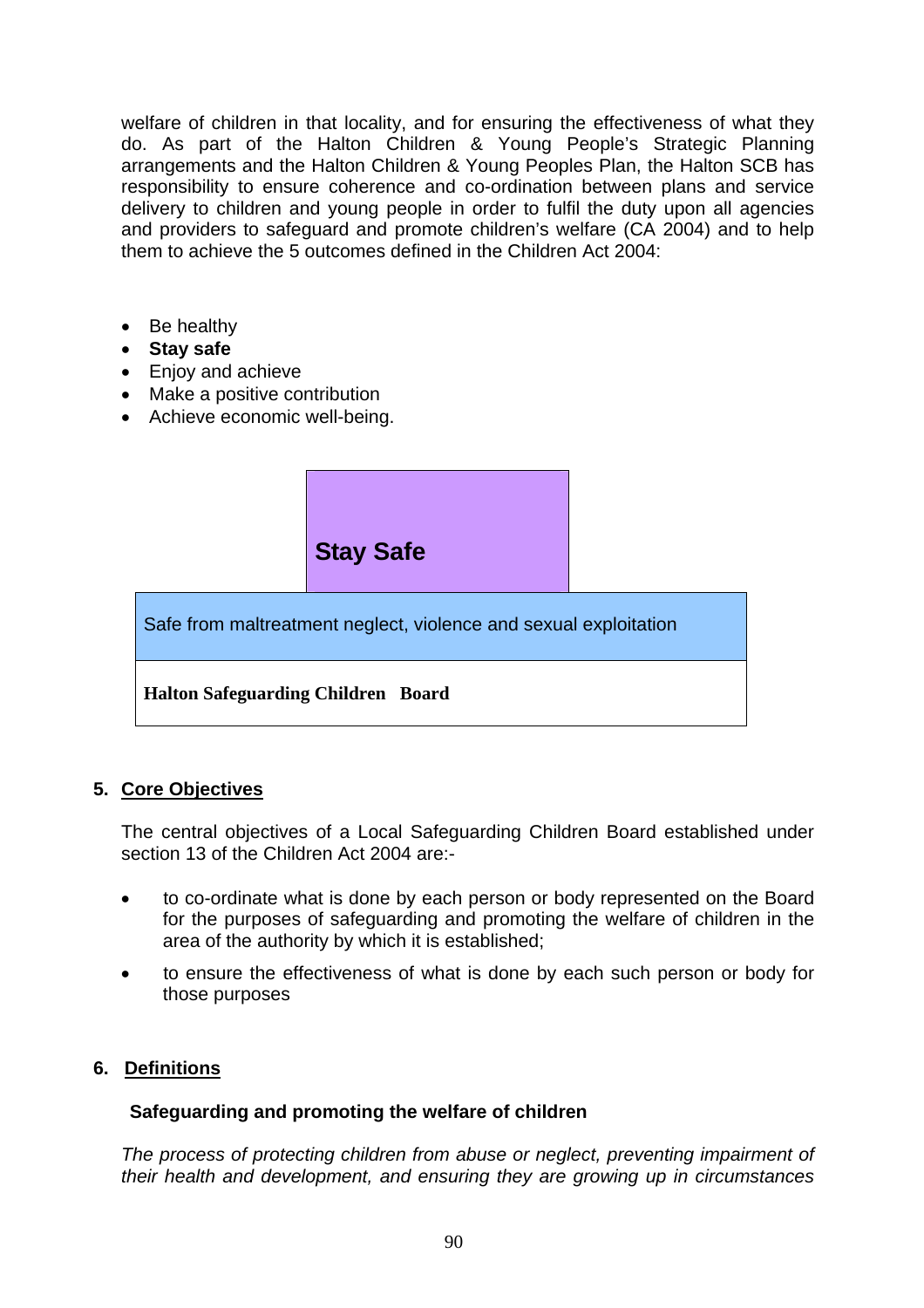*consistent with the provision of safe and effective care which is undertaken so as to enable children to have optimum life chances and enter adulthood successfully.* 

## **7. Roles and Responsibilities**

The LSCB is the key statutory mechanism for agreeing how the relevant organisations in each local area will co-operate to safeguard and promote the welfare of children in that locality, and for ensuring the effectiveness of what they do.

The work of LSCBs is part of the wider context of children's trust arrangements that aim to improve the overall wellbeing (i.e. the five Every Child Matters outcomes) of all children in the local area.

Whilst the work of LSCBs contributes to the wider goals of improving the wellbeing of all children, it has a particular focus on aspects of the 'staying safe' outcome.

The LSCB's work to ensure the effectiveness of work to safeguard and promote the welfare of children by member organisations will be a peer review process based on self evaluation, performance indicators, and joint audit. Its aim ist o promote high standards of safeguarding work and to foster a culture of continuous improvement. It will also identify and act on identified weaknesses in services and to avoid unnecessary duplication of work the LSCB should ensure that its monitoring role complements and contributes to the work of both the children's trust and the inspectorates.

Where it is found that a Board partner is not performing effectively in safeguarding and promoting the welfare of children, and the LSCB is not convinced that any plabnned action to improve performance will be adequate, the LSCB chair or a member or employee designated by the chair should explain these concerns to those individuals and organisations that need to be aware of the failing and may be able to take action. For example, to the most senior individual(s) in the partner organisation, to the relevant inspectorate, and, if necessary, to the relevant Government Department.

The roles and responsibilities of the board in light of the above are to:

- To undertake strategic planning of services relevant to the children's safeguarding agenda.
- To hold all partner agencies to account for their safeguarding practice
- To ensure services are co-ordinated.
- To consider national objectives and Government targets.
- To gather, update and report information regarding unmet need in order to inform the Joint Commissioning Strategy for Children and Young People in Halton.
- To monitor and contribute to the work of the Mini-Children's Trust Partnership boards, which fall within the remit of the task group, including receiving reports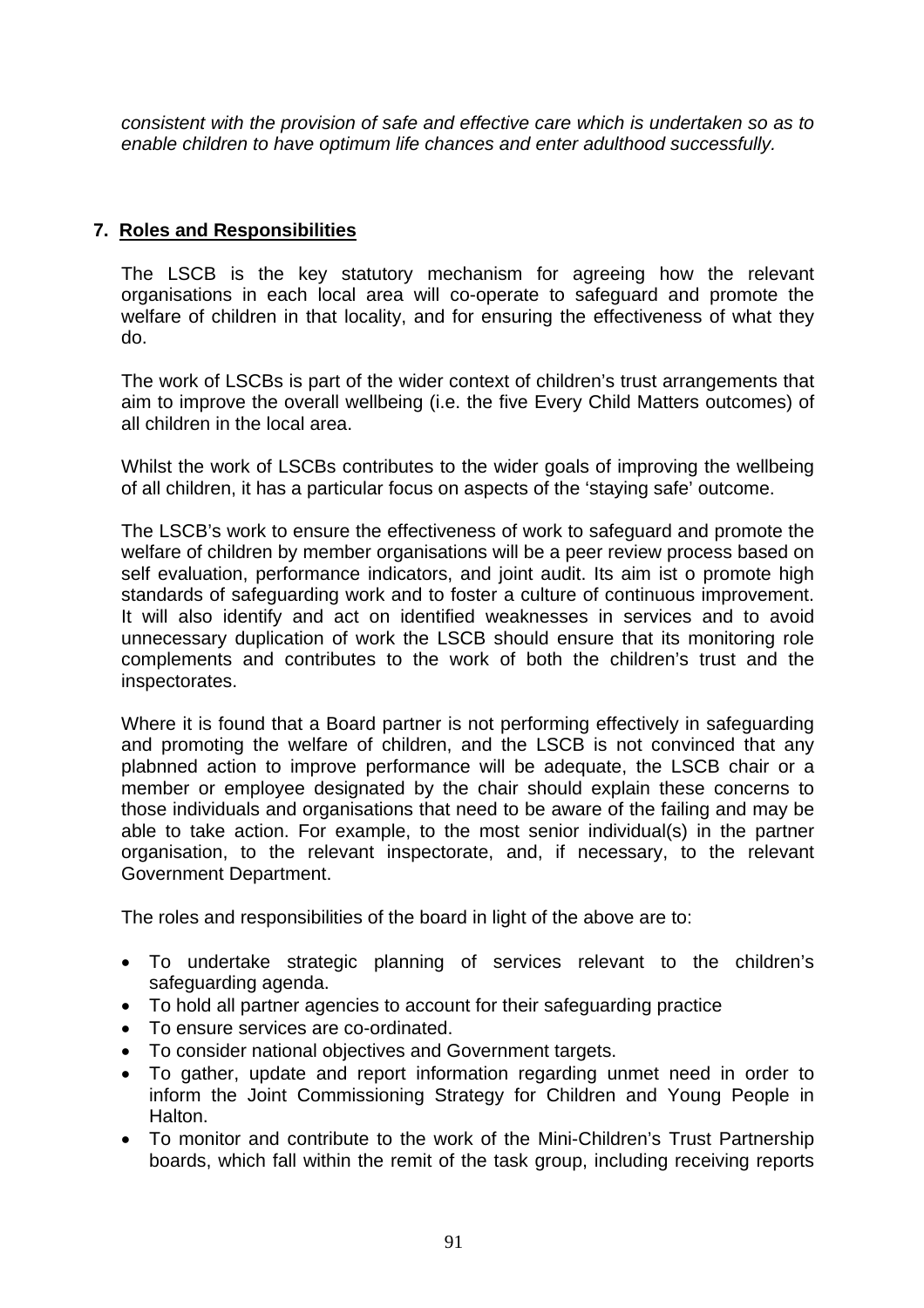on the progress against strategies and the management of associated pooled budgets.

- To participate with other groups within the children and young people's strategic planning structure to ensure the needs and views of children and young people and their families are taken into account in the planning process.
- To make regular reports to the Alliance Board, which will include performance information.
- To produce an Annual Business Plan, with clear indication of tasks, leads, timescales and performance measures incorporating the 5 outcomes

## **8. Key areas of activity**

The scope of LSCB role includes safeguarding and promoting the welfare of children in 3 broad areas of activity:

- **a) Identify and prevent** maltreatment, or impairment of health or development, and ensure children are growing up in circumstances consistent with safe and effective care. For example:
	- mechanisms to identify abuse and neglect wherever they may occur;
	- work to increase understanding of safeguarding children issues in the professional and wider community, promoting the message that safeguarding is everybody's responsibility
	- work to ensure that organisations working, or in contact with children, operate recruitment and HR practices that take account of the need to safeguard and promote the welfare of children;
	- monitoring the effectiveness of organisations' implementation of their duties under section 11 of the Children Act 2004;
	- ensuring children know who they can contact when they have concerns about their own or others' safety and welfare;
	- ensuring that adults (including those who are harming children) know who they can contact if they have a concern about a child or young person.
- **b) Proactive work** that aims to target particular groups.

For example:

• developing / evaluating thresholds and procedures for work with children and families where a child has been identifies as 'in need' under the Children Act 1989, but where the child is not suffering or at risk of suffering significant harm.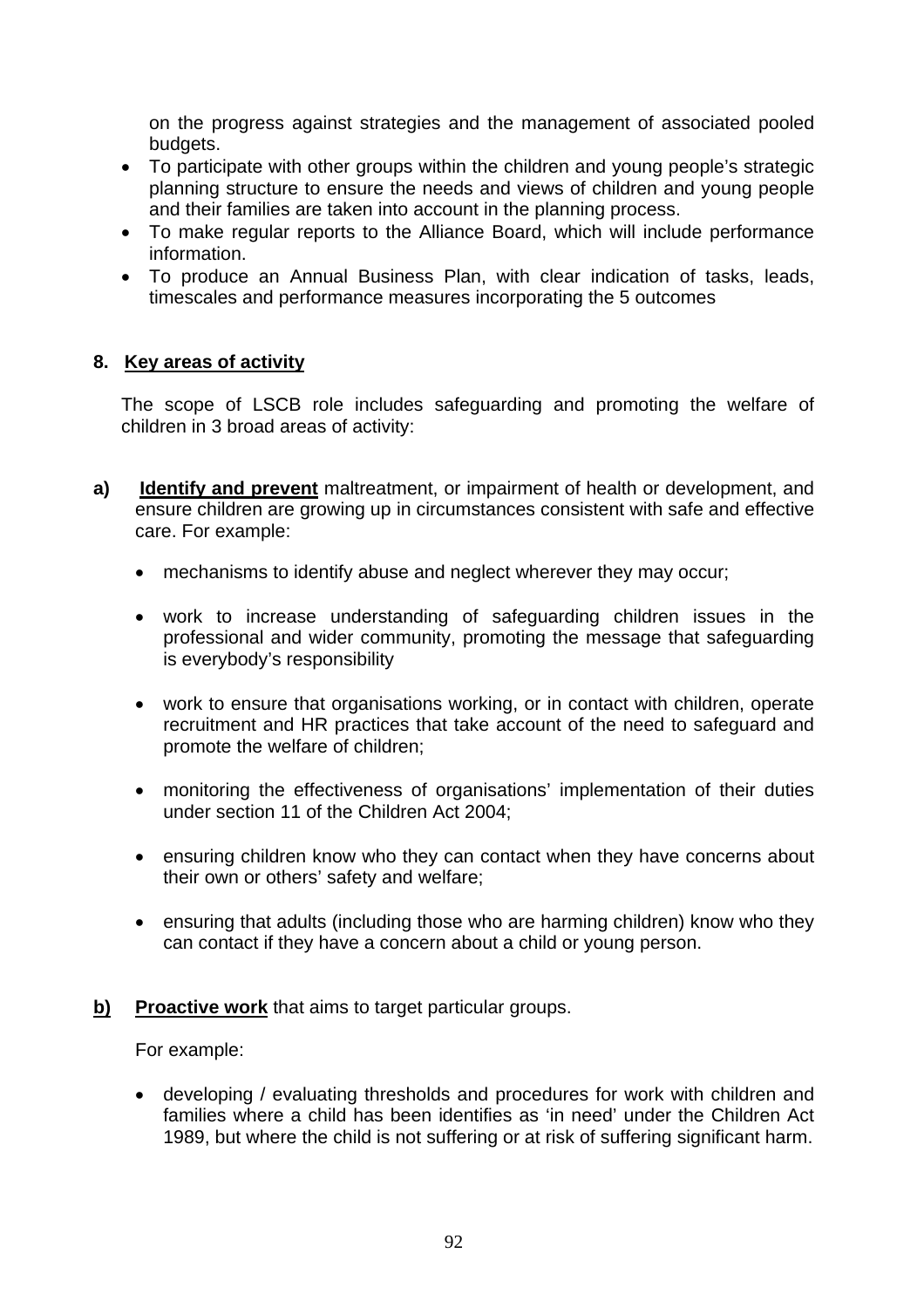- work to safeguard and promote the welfare of groups of children who are potentially more vulnerable than the general population, for example children living away from home, children who have run away from home, children in custody or disabled children.
- **c) Responsive work** to protect children who are suffering, or at risk of suffering harm, including children abused and neglected within families, including those harmed:
	- in the context of domestic Violence
	- as a consequence of the impact of substance misuse;
	- children abused outside families by adults known to them;
	- children abused and neglected by professional carers, within institutional settings, or anywhere else where children are cared for away from home;
	- children abused by strangers:
	- children abused by other young people;
	- young perpetrators of abuse;
	- children abused through prostitution.

Whilst the LSCB has a role in co-ordinating and ensuring the effectiveness of local individuals' and organisations' work to safeguard and promote the welfare of children it is not accountable for their operational work. Each Board partner retains their own existing lines of accountability for safeguarding and promoting the welfare of children by their services. The LSCB does not have a power to direct other organisations.

## **9. Other Functions:**

#### **a) Policies and procedures function**

Developing policies and procedures for safeguarding and promoting the welfare of children in the area of the authority, including policies and procedures in relation to:

The action to be taken where there are concerns about a child's safety or welfare, including thresholds for intervention. This includes concerns under both s17 and s47 of the Children Act 1989. It may mean for example:

• setting out thresholds for referrals to children's social care of children who may be in need, and processes for robust multi-agency assessment of children in need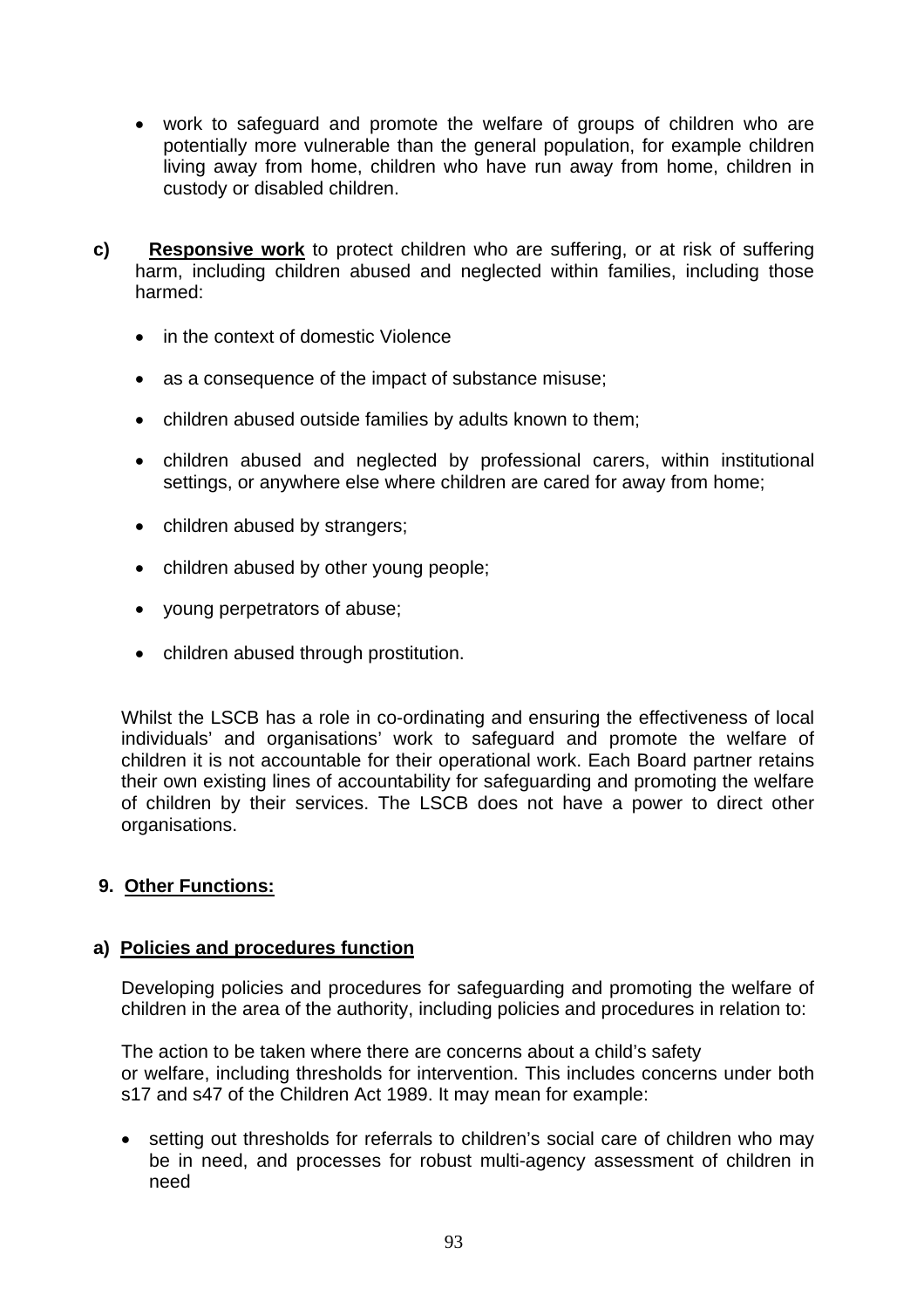- agreeing inter-agency procedures for s47 enquiries and developing local protocols on key issues of concern such as children abused through prostitution; children living with domestic violence, substance abuse, or parental mental illness; female genital mutilation; forced marriage; children missing from school; children who may have been trafficked, and safeguarding looked after children who are away from home.
- setting out how s47 enquiries and associated police investigations should be conducted, and in particular, in what circumstances joint enquiries are necessary and/or appropriate.

Clear thresholds and processes and a common understanding of them across the local partners may help to reduce the number of inappropriate referrals and to prove the effectiveness of joint work, leading to a more efficient use of resources.

#### **Training of persons who work with children or in services affecting the safety and welfare of children**

It is the responsibility of the LSCB to ensure that single agency and multi-agency training on safeguarding and promoting welfare is provided in order to meet local needs. This covers both the training provided by single agencies to their own staff, and multi-agency training where staff from more than one agency train together.

#### **Recruitment and supervision of persons who work with children**

For example by establishing effective policies and procedures, based on national guidance, for checking the suitability of people applying for work with children and ensuring that the children's workforce is properly supervised, with any concerns acted on appropriately.

#### **Investigation of allegations concerning persons working with children**

By establishing effective polices and procedures based on national guidance, to ensure at allegations are dealt with properly and quickly.

#### **Safety and welfare of children who are privately fostered**

By ensuring the co-ordination and effective implementation of measures designed to strengthen private fostering notification arrangements. The LSCB may also want to consider how they raise awareness in the community of the requirements and issues around private fostering.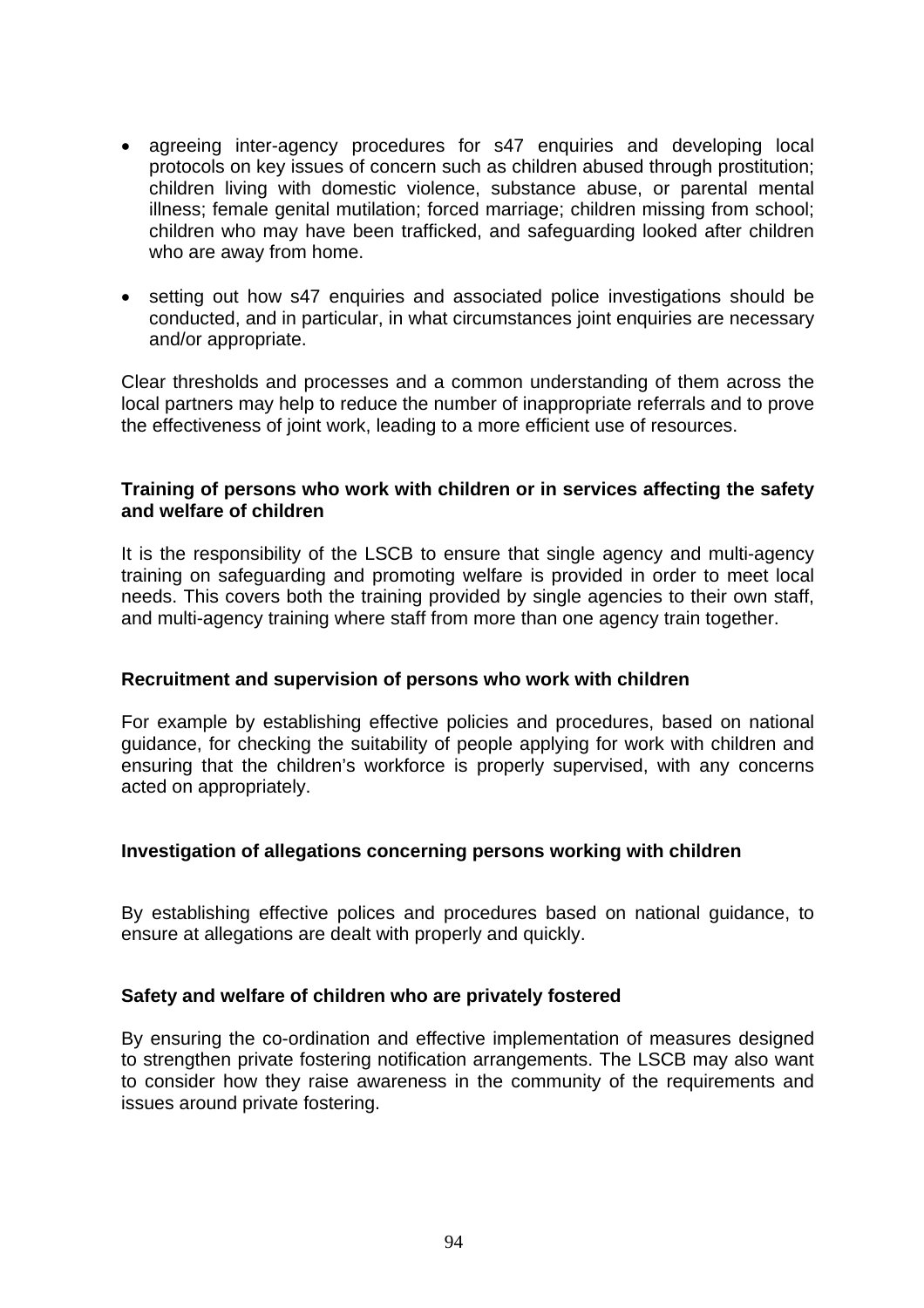### **Co-operation with neighbouring children's services authorities (i.e. Local Authorities) and their Board partners**

By establishing procedures to safeguard and promote the welfare of children who move between Local Authority areas. This might include harmonising procedures, where appropriate, to bring coherence to liaison with an organisation (such as a police force) which spans more than one LSCB area. This could be relevant to geographically mobile families such as asylum seeking children; traveller children; children in migrant families; and children of families in temporary accommodation

## **Other policies and procedures**

- i) The HSCB should consider the need for other local protocols including:
	- quick and straightforward means of resolving professional differences of view in a specific case, for example, on whether a child protection conference should be convened;
	- attendance at child protection conferences, including quora;
	- involving children and family members in child protection conferences, the role of advocates, criteria for excluding parents in exceptional circumstances;
	- a decision-making process for the need for a child protection plan based upon the views of the agencies present at the child protection conference;
	- and handling complaints from families about the functioning of child protection conferences.

#### **b). Communicating and raising awareness function**

Communicating to persons and bodies in the area of the authority the need to safeguard and promote the welfare of children, raising their awareness of how this can best be done, and encouraging them to do so.

For example, by contributing to a public campaign to raise awareness in the wider community, including faith and minority communities, and among statutory and independent agencies, including employers, about how everybody can contribute to safeguarding and promoting the welfare of children. By listening to and consulting children and young people and ensuring that their views and opinions are taken into account in planning and delivering safeguarding and promoting welfare services.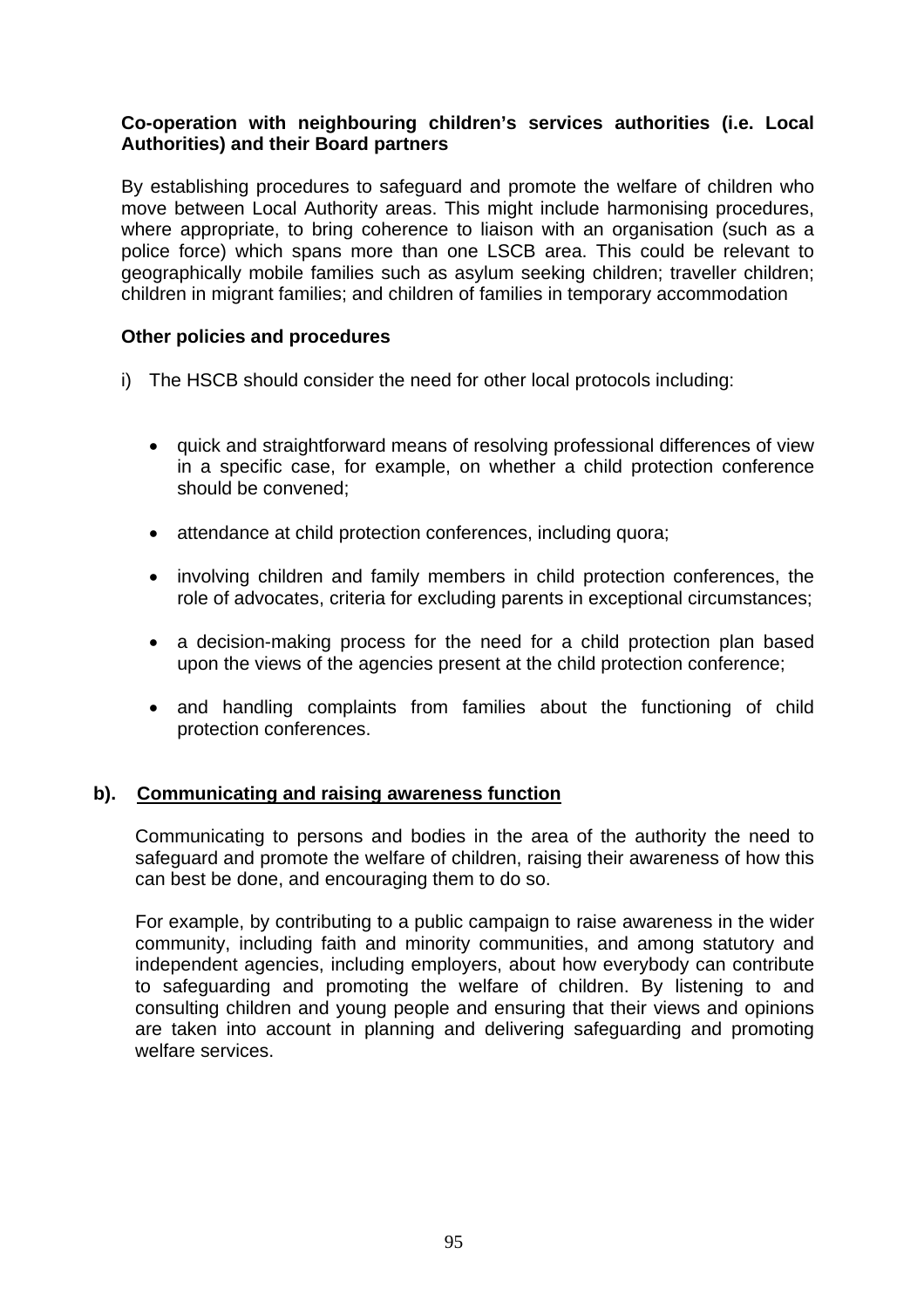#### **c). Monitoring and evaluation function**

Monitor and evaluate the effectiveness of what is done by the Local Authority and board partners individually collectively to safeguard and promote the welfare of children and advise them on ways to improve

The HSCB has a key role in achieving high standards in safeguarding and promoting welfare, not just through co-ordinating but by evaluation and continuous improvement.

For example, by asking individual organisations to self evaluate under an agreed framework of benchmarks or indicators and then sharing results with the It might also in involve leading multi-agency arrangements to contribute to self evaluation reports.

To evaluate multi-agency working they could perform joint audits of case files, looking at the involvement of the different agencies, and identifying the quality of practice and lessons to be learned in terms of both multi-agency and multidisciplinary practice.

The LSCB should have a particular focus on ensuring that those key people and organisations that have a duty under section 11 of the Children Act 2004 or section 175 or 157 of the Education Act 2002 are fulfilling their statutory obligations about safeguarding and promoting the welfare of children.

The function also includes advising the Local Authority and Board partners on ways to improve. The HSCB might do this by making recommendations (such as the organisations to develop new procedures, by spreading best practice, by bringing together expertise in different bodies, or by supporting capacity building and training. Where there are concerns about the work of partners and these cannot be addressed locally, the HSCB should raise these concerns with others.

#### **d). Function of participating in planning and commissioning**

Participating in the local planning and commissioning of children's services to ensure that they take safeguarding and promoting the welfare of children into account.

For example, by contributing to the Children and Young People's plan, and ensuring in discussion with the children's trust partnership that all planning and commissioning of services for children within the Local Authority area take account of the need to safeguard and promote children's welfare.

Where it is agreed locally that the HSCB is the 'responsible authority' matters relating to the protection of children from harm' under the Licensing Act 003, it must be notified of all licence variations and new applications for the sale and supply of alcohol and public entertainment.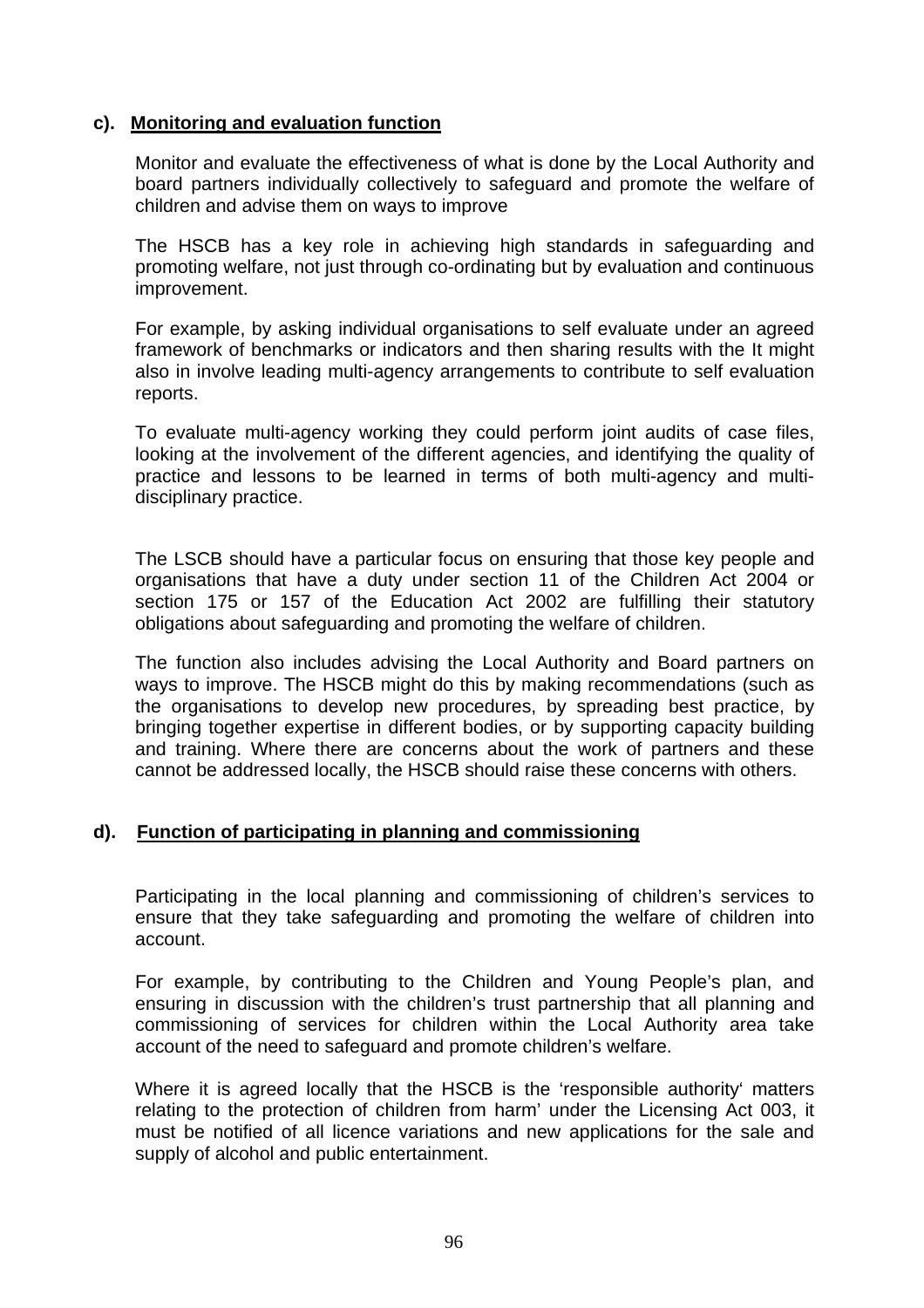#### **e). Function in relation to Child Deaths and Near Miss Reviews**

Collecting and analysing information about the deaths and near misses of all children their area with a view to identifying:

- i) any matters of concern affecting the safety and welfare of children in the area of the authority including any case giving rise to the need for a serious case review;
- ii) any general public health or safety concerns arising from the overview analysis of child deaths and near misses
- iii) Putting in place procedures for ensuring that there is a co-ordinated response by the authority, their Board partners and other relevant persons to an unexpected death of a child.
- iv) Undertaking reviews of cases where a child has died or has been seriously harmed where abuse or neglect is known or suspected and advising on lessons that can be learned

#### **10. Agency Membership**

Chair – Independent Children's Social Care Education Police Probation Youth Offending Team Halton Primary Care Trust St Helens & Knowsley Hospital Trust 5 Boroughs Partnership Trust North Cheshire Hospital Trust **Connexions** CAFCASS Schools **Colleges** Third Sector Legal representative Safer Halton Partnership representative Courts representative **NSPCC** Community Safety

There will be an agreed deputy representative from each organisation, who will be kept informed about developments and can attend meetings in place of the main representative where necessary.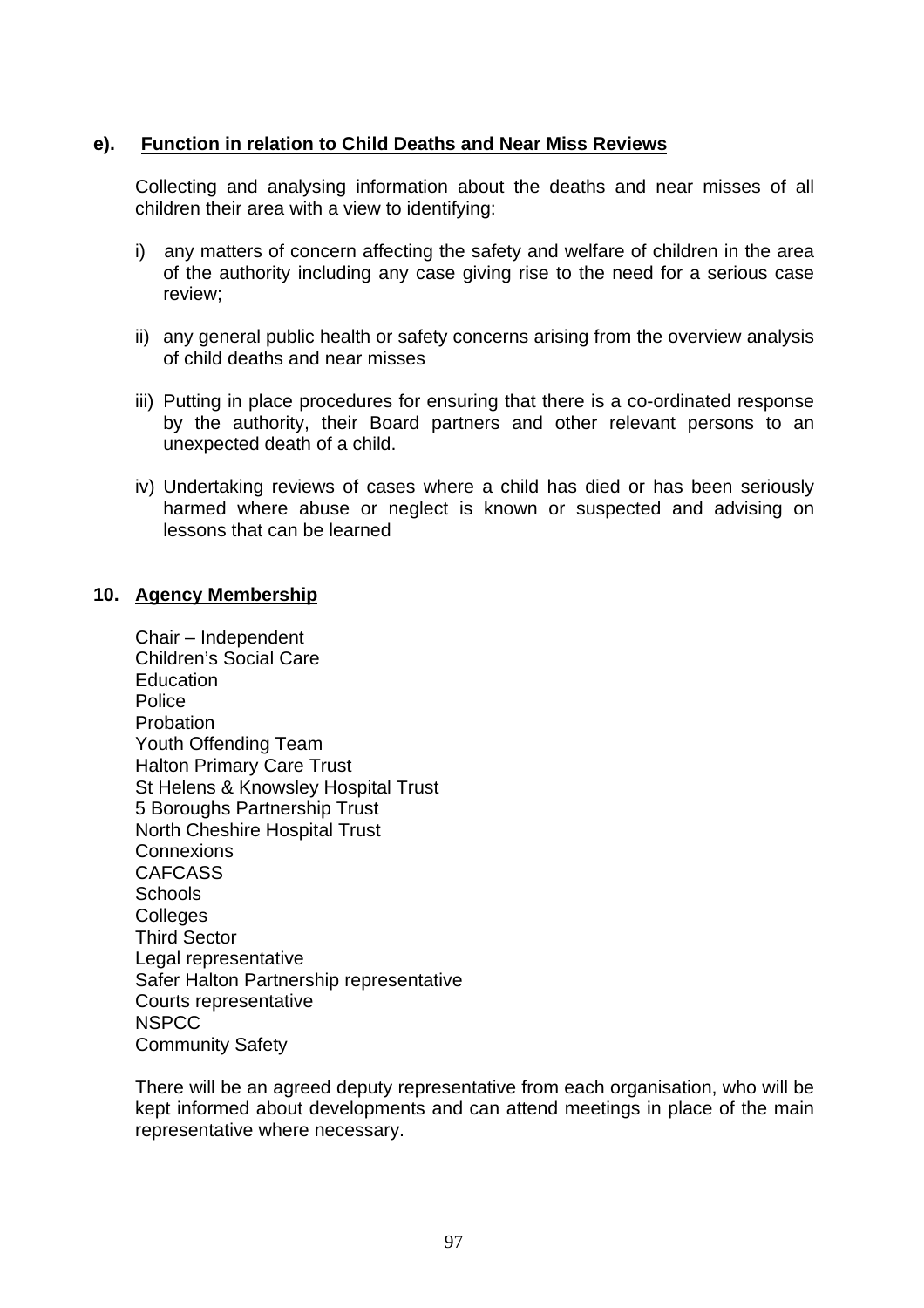Members can be co-opted to the task group on a time-limited, task-centred basis. Any temporary or permanent changes in the membership or structure of the task group to be agreed by the Children & Young Peoples Alliance Board.

## **11. Governance Principles**

#### ¾ **Focusing on the organisation's purpose and on outcomes for citizens and service users**

The Alliance and Halton Safeguarding Children Board Business Plans, associated Strategies and the Halton Performance Management Framework will fulfil this requirement.

All significant safeguarding service developments, strategies and plans will be ratified by the Halton Safeguarding Children Board and will be reported to the Children and Young People's Alliance Board. The outcomes to be achieved for children and families will be the foundation of all agreed service developments, strategies and plans.

#### ¾ **Performing effectively in clearly defined functions and roles**

In Halton the Director of Children's Services has the lead role in establishing and maintaining inter-agency governance arrangements; the Lead Member for Children's Services has responsibility for ensuring that sound governance arrangements and a clear framework of accountability are in place, and has a leadership role in engaging local communities within the local authority and across partner agencies. The Halton Children and Young People Alliance Board is responsible for monitoring compliance with governance arrangements and offering strategic leadership and direction to drive through change.

In respect of Safeguarding, the Halton Safeguarding Children's Board will be chaired by an Independent Operational Director who will have lead responsibility for ensuring that a clear framework of accountability for agencies is in place and that there are clear reporting arrangements for ensuring compliance with agency responsibilities.

If agencies are perceived as failing in their duty to deliver services appropriately, or not evidencing their co-operation to improve the well-being of children and young people, the chair of the Halton Safeguarding Children Board will seek to agree appropriate levels of practice and engagement with the agency. If the situation is not resolved at this stage or no improvement is forthcoming, the issue will then be referred to the Chair of the Alliance Board, who will refer the matter to the Chief Executive of the agency concerned.

Examples of situations where agencies will be seen as failing in their duties include:

- Consistent non-attendance at meetings.
- Evidence that the agency is practicing outside of agreed processes.
- Spending outside of agreed boundaries.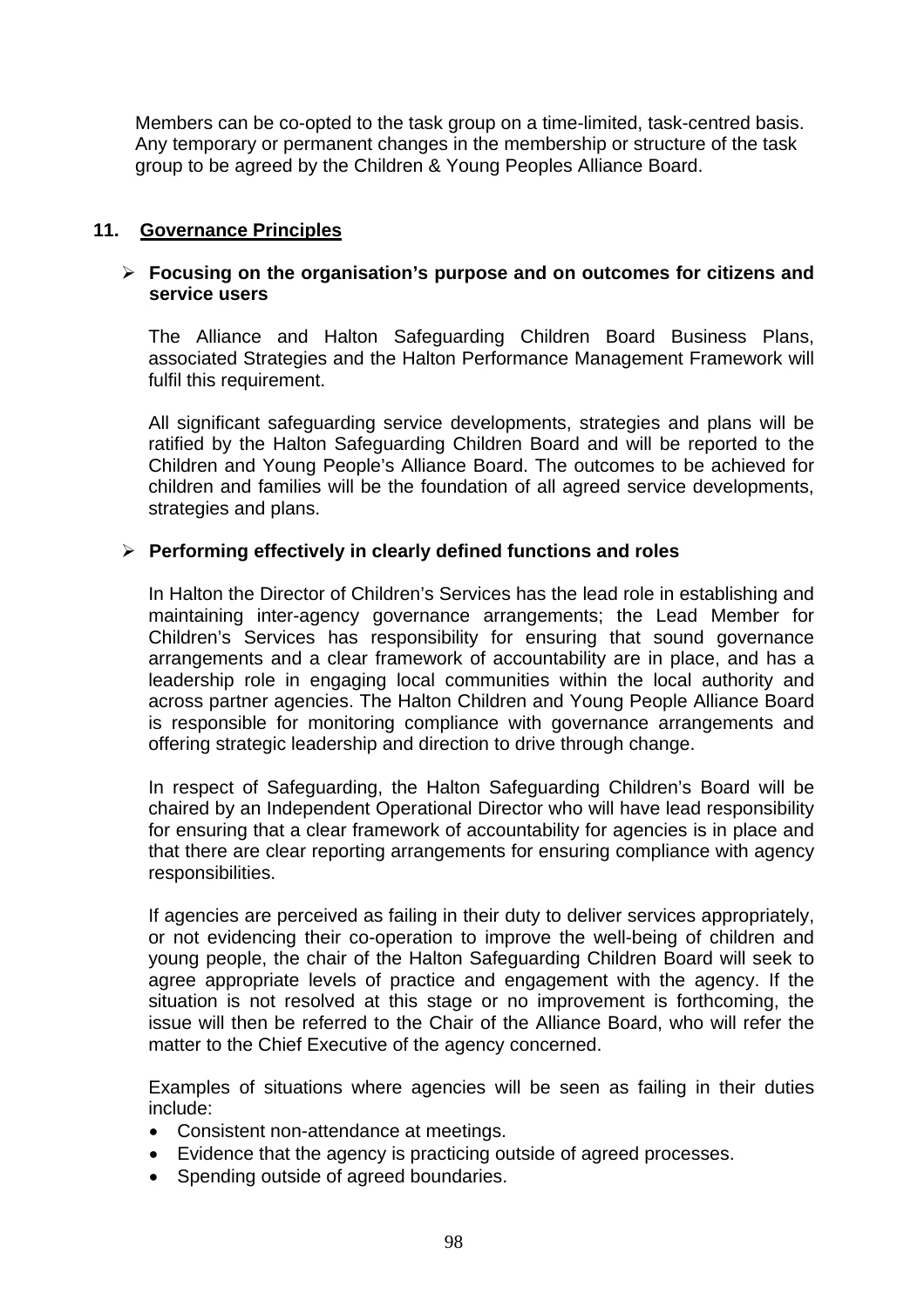- Strategies being developed outside of agreed processes (e.g. not being taken to LSCB for agreement)
- Failure to contribute to the arrangements for improving well-being and safeguarding arrangements by the provision of resources.

## ¾ **Promoting values for the whole organisation and demonstrating the values of good governance through behaviour**

 Members of the Halton Safeguarding Children Board have collective responsibility and accountability for its decisions. Members should strive to make decisions that further the aims of the Board in safeguarding and promoting the welfare of children in Halton rather than the interests of their own agency.

Members of the Halton Safeguarding Children Board are expected to work in partnership in line with the *Nolan principles* for the conduct of people in public life:

- Selflessness
- Integrity
- Objectivity
- Accountability
- Openness
- Honesty
- Leadership

#### ¾ **Taking informed, transparent decisions and managing risk**

 The Halton Safeguarding Children Board will be the forum within which decisions in respect of safeguarding are taken. These decisions will be recorded and the minutes available for professional scrutiny. The Board will be supported by professional officers and will receive regular performance management and professional information which will indicate whether any of the Boards strategies, policies or performance areas are at risk.

#### ¾ **Developing the capacity and capability of the governing body to be effective**

Agencies will be represented on the Halton Safeguarding Children Board by a senior manager with the necessary skills, knowledge and experience to undertake the functions of a Board member. The Halton Safeguarding Children Board Business Plan will be developed jointly by agency Board members and will be reviewed annually at a Board business planning day which will evaluate the performance of individual agency Board members and the Board as a whole. The dynamic nature of children's services assures a regular turnover in persons undertaking Board membership functions.

#### ¾ **Engaging stakeholders and making accountability real**

The Halton Safeguarding Children Board is the forum within which agencies are engaged with the safeguarding process. The new integrated inspection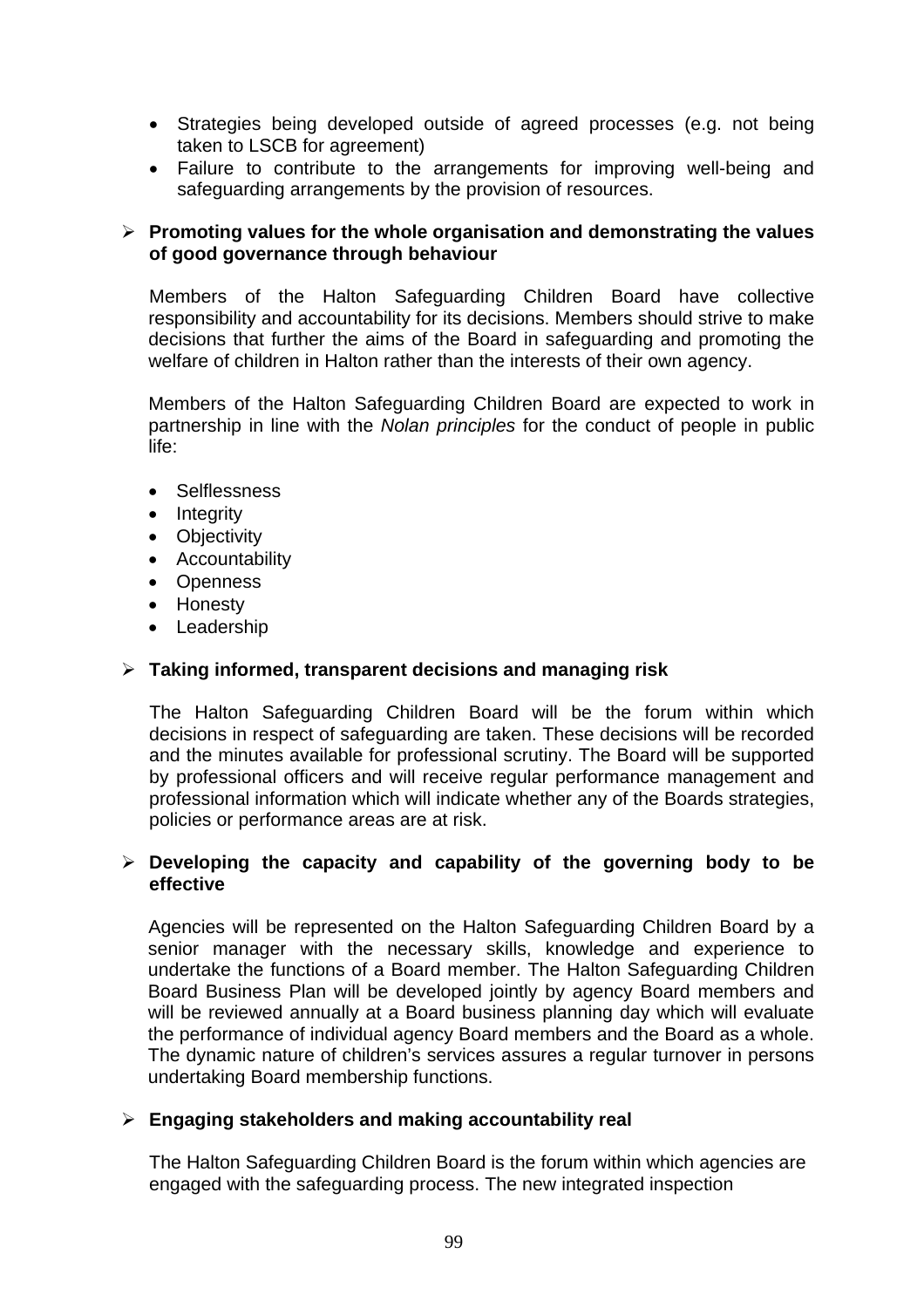framework, led by Ofsted, will inspect how Children's Services work together and the development and outcomes delivered by Children's Trust arrangements in each area and will be significant in assessing the engagement of all stakeholders.

In addition forums have been established for parents, children and young people and institutional stakeholders. These forums will receive information on key issues and consultations and will contribute views on the planning, implementation and development of services.

The range of public information leaflets on safeguarding processes also increase the accountability of agency members to the public in the execution of their professional responsibilities.

#### **12. Reporting requirements**

The Children and Young Peoples Directorate Quality and Data Division receive information from all partner agencies which is then incorporated into the Children and Young Peoples database. The database can be interrogated to provide a wide range of information on individual children which assists in the early multi agency assessment of need and provides comprehensive performance information on child in need issues which is reported to the Halton Safeguarding Children Board and the Children and Young People's Alliance Board on a quarterly basis.

#### **13. The Halton Performance Management Framework**

To measure how well the outcomes for children and young people in Halton are being achieved, all partners have adopted a unified Performance Management Framework.

The Framework embraces all existing performance measures for improving outcomes for children and young people in Halton. Further joint and local performance measures will be developed by the Children and Young People Alliance and by the Halton Safeguarding Children Board and joint measures for child in need services embracing safeguarding and the promotion of welfare will be included within this.

Each service provider will complete a quarterly data monitoring form which is submitted to the Children and Young People Directorate. Performance against national and local indicators will then be collated both by the Children and Young Peoples Directorate Quality and Data Division and by the Children's Services Quality Assurance Unit and will be reported to the Halton Safeguarding Children Board and the Children and Young People's Alliance Board.

Detailed quarterly performance management reports from will be prepared for the Halton Safeguarding Children Board, which detail performance against outputs and outcomes during the previous quarter and report on issues which arise from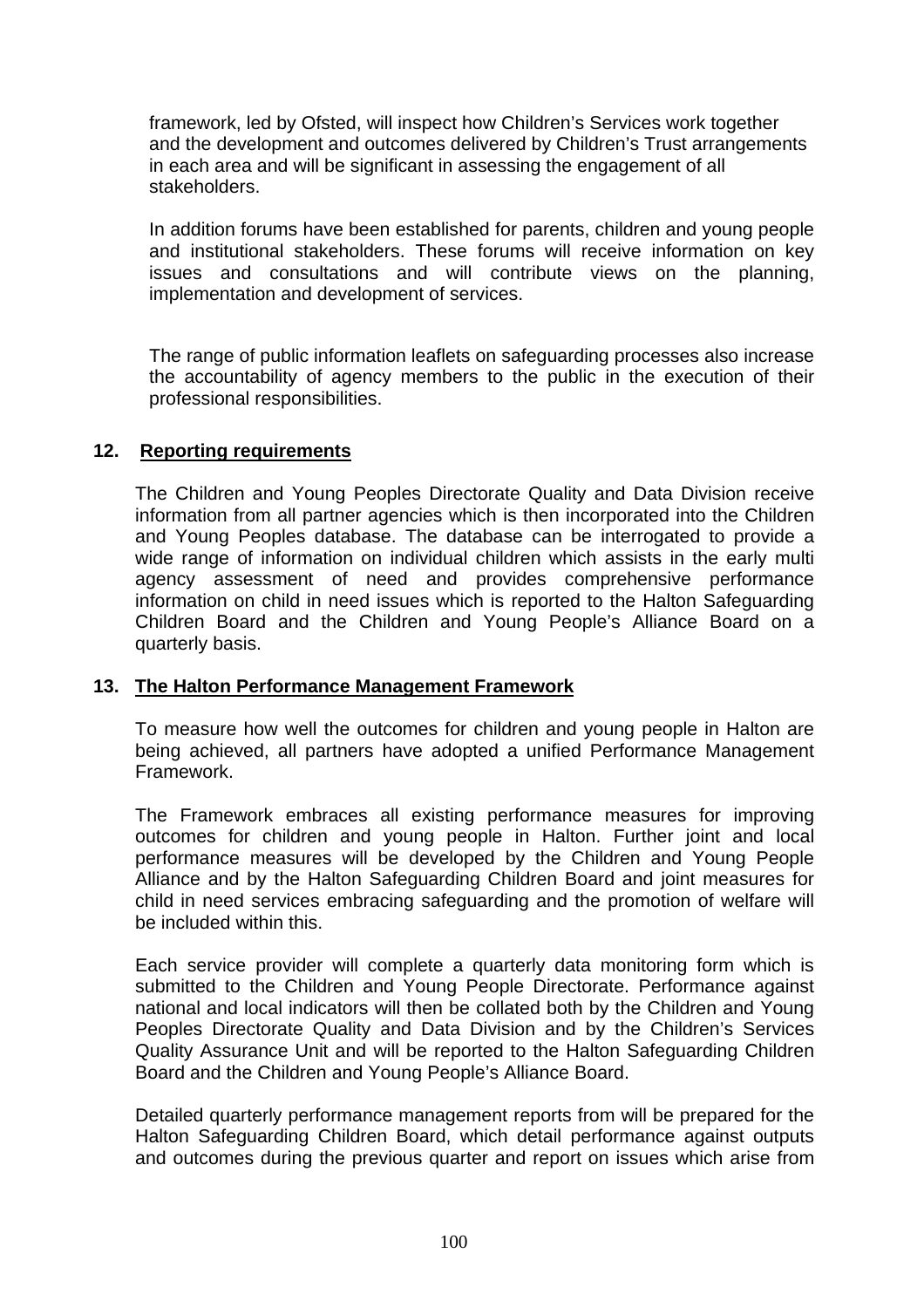this performance. In addition, a more detailed annual business performance report will be produced.

## **14. Structure**



## **15. Meetings**

#### **Frequency**

The HSCB will meet bi-monthly, and at other times as may be required.

#### **Notice/agendas**

Meeting dates to be agreed in advance. Agenda items and supporting documents to be forwarded to chair at least 10 working days before the meeting. Agendas to be circulated 7 working days before the meeting.

## **Attendance/ substitutes**

All members will endeavour to attend all meetings, or to send an agreed substitute with delegated responsibilities to participate in the decision making process. Where neither the member nor substitute member are able to attend, apologies to be sent to the Chair in advance of the meeting. All members to prepare for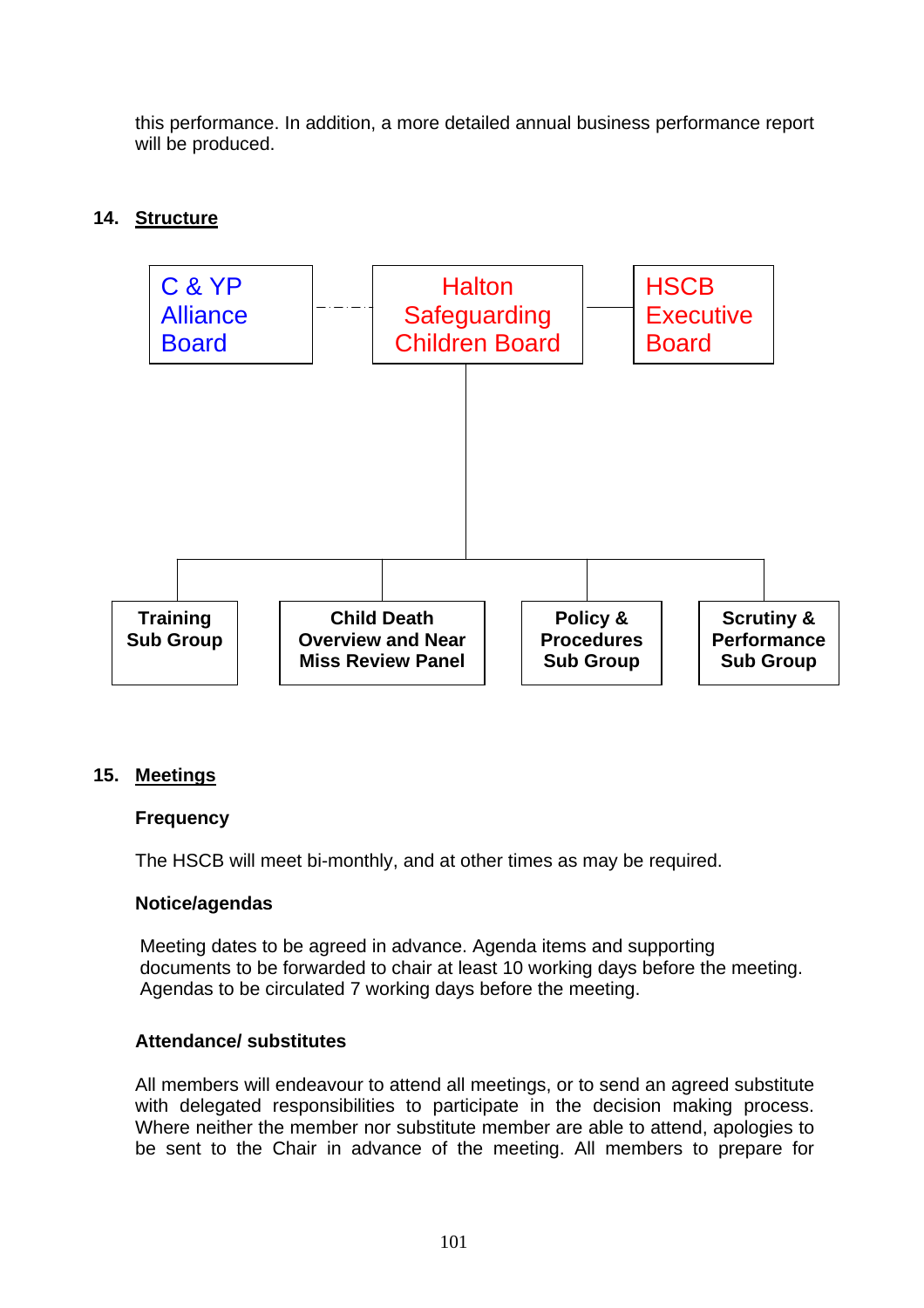meetings by reading through agenda and papers and preparing written reports as appropriate.

## **Decision making**

Decisions will be reached by consensus. If this is not possible there will be a vote. The Chair will have the casting vote in the case of a tie. The minutes of meetings will clearly record decisions made and responsibilities for undertaking agreed tasks.

## **16. Accountability**

The Chair or an agreed substitute will represent the task group on the Children's Alliance Board. The HSCB will provide quarterly written updates to the Halton Children's Alliance Board.

## **17. Conduct**

Members of the Safeguarding Board are required to conduct themselves in a proper and professional manner during meetings and carrying out the work of the group. Where any conflict of interest arises, the affected member should declare the same to the Chair of the meeting.

#### **18. Changes to Terms of Reference**

Any changes to the Terms of Reference will be agreed by the HSCB and tabled at the Halton Children's Alliance Board.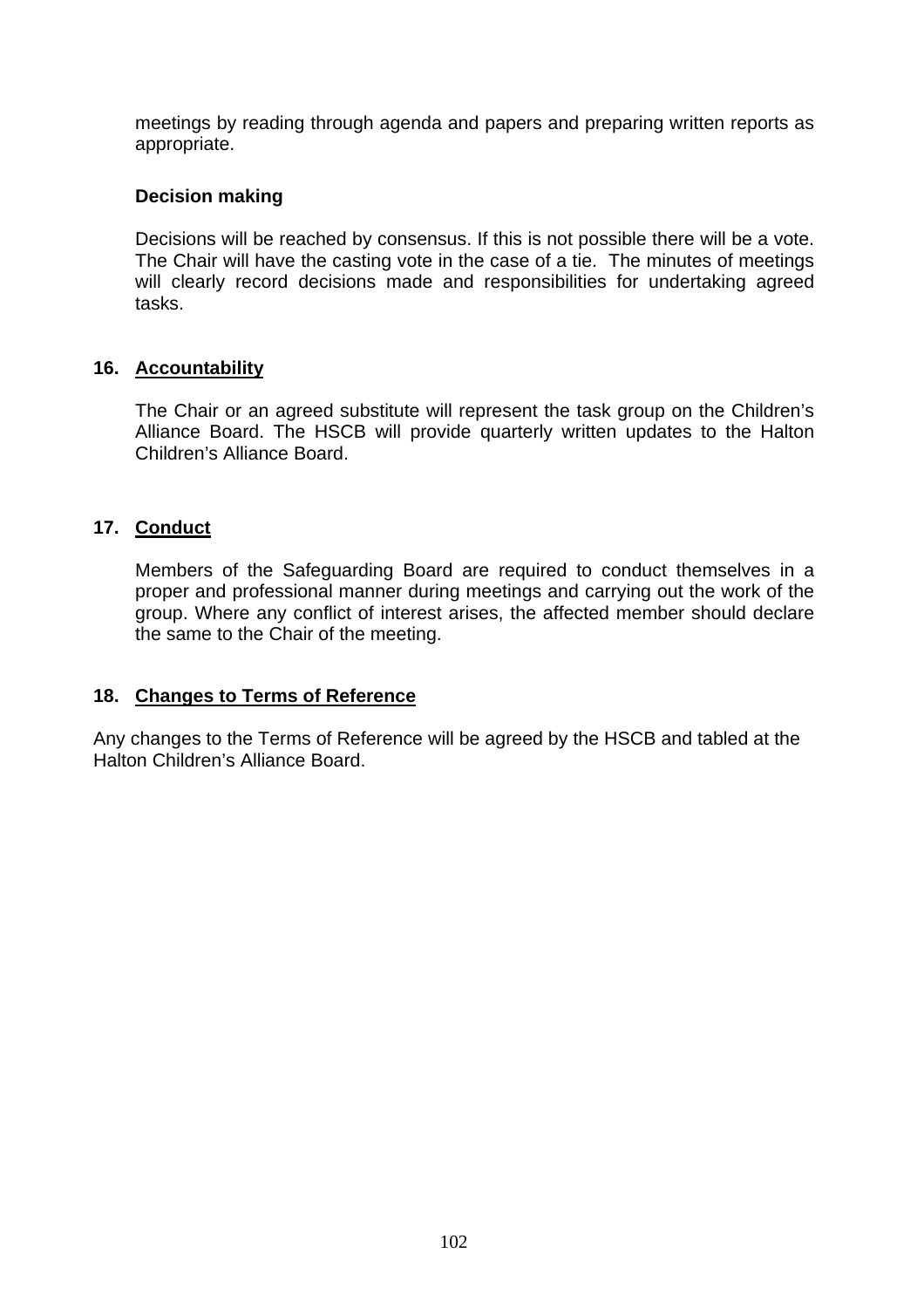## **Appendix 3**

# **HALTON SAFEGUARDING CHILDREN BOARD**

# **EXECUTIVE BOARD**

## **TERMS OF REFERENCE**

## **Core Objective**

The aim of the HSCB Executive Board is to ensure the delivery of the LSCB work plan by ensuring effective and timely decision-making. The Executive Board also fulfils the function of the Children in Need Mini Children's Trust Partnership Board.

#### **Core Membership**

The HSCB Executive Board's membership is as follows: -

- Police
- PCT
- Children and Young People's Services (HBC)
- Chairs of LSCB Sub Groups
- HBC CYPD Commissioning Manager
- HSCB Manager

The Executive Board may invite or consult other agencies and organisations as required.

The Operational Director from the Local Authority chairs the Executive Board.

#### **Frequency of Meetings**

The Executive Board to meet on a bi-monthly basis. The minutes of the Executive Board are circulated to all HSCB Members for information.

#### **Functions**

- 1. To plan the agenda for HSCB meetings
- 2. To monitor and activate the work that is undertaken by the HSCB between meetings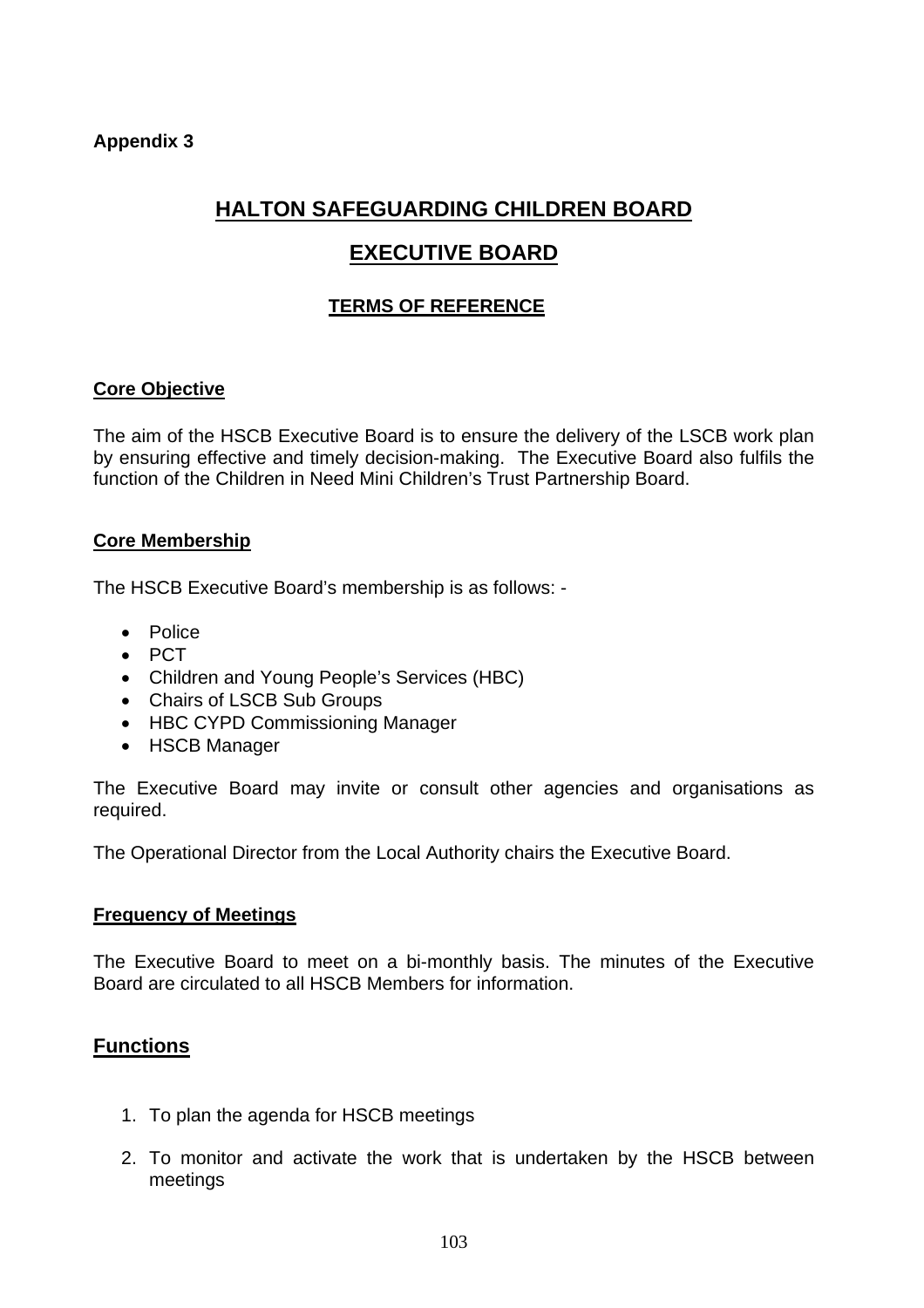- 3. To link with other strategic partnerships in relation to safeguarding children
- 4. To agree and monitor the expenditure of the HSCB Annual Budget and ensure the efficient use of HSCB resources
- 5. To Commission the HSCB Annual Report and Business Plan
- 6. To ensure the strategic direction of the HSCB by monitoring outcomes and targets agreed by the HSCB
- 7. To be commissioned to undertake work on behalf of the HSCB
- 8. To provide an update report to each HSCB Meeting
- 9. To identify national and local initiatives requiring a response from the HSCB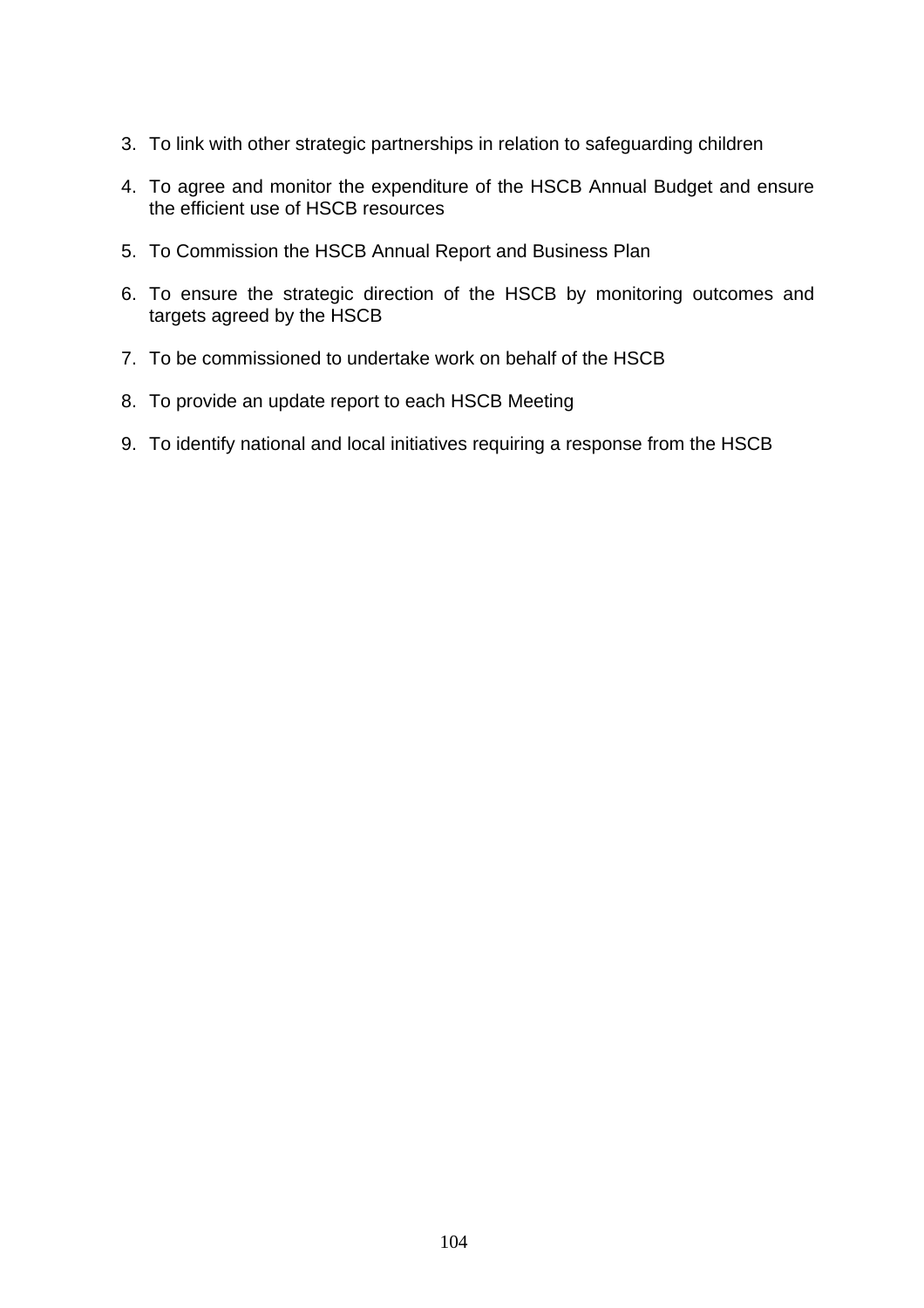# **HSCB SUB-GROUPS - TERMS OF REFERENCE**

## **POLICY AND PROCEDURES SUB-GROUP**

#### **Aim**

The Policy and Procedures Group is a sub group of the Halton Safeguarding Children's Board. The terms of reference of the group are set out below. As in all of the HSCB's activities the Policy and Procedures group will ensure that they promote equality of opportunity and meet the diverse needs of all children in their area in accord with the Core Objectives of the HSCB outlined in Section 14(1) of the Children Act 2004.

#### **Key Objectives**

- 1. To develop policies and procedures for safeguarding and promoting the welfare of all children in the area covered by the Halton Safeguarding Children Board.
- 2. To monitor and review guidance on the responsibility of all partner agencies and the actions to be taken when there are concerns about a child's safety or welfare. They should include guidance on the thresholds for intervention under Section 17 and Section 47 of the Children Act 1989.
- 3. To review, amend and update all policies and procedures on a regular basis.
- 4. To ensure that the views and needs of children are clearly promoted within all policy and guidance documents.
- 5. To offer advice and guidance to all partner agencies to help them to produce their own local protocols and ensure that these comply with the HSCB policies and procedures.
- 6. To produce and update multi-agency child protection procedures, which comply with the revised version of 'Working Together to Safeguard Children'(2006)
- 7. To develop the HSCB "Safe Recruitment and Working Practices " Procedure that can be followed by agencies who recruit staff or volunteers to work with children.
- 8. To establish and monitor procedures for safeguarding and promoting the welfare of children who move between LA areas by establishing harmonised procedures with pan Cheshire Local Authorities. (i.e. groups of children whose needs are not addressed within Pan Cheshire CP Procedures).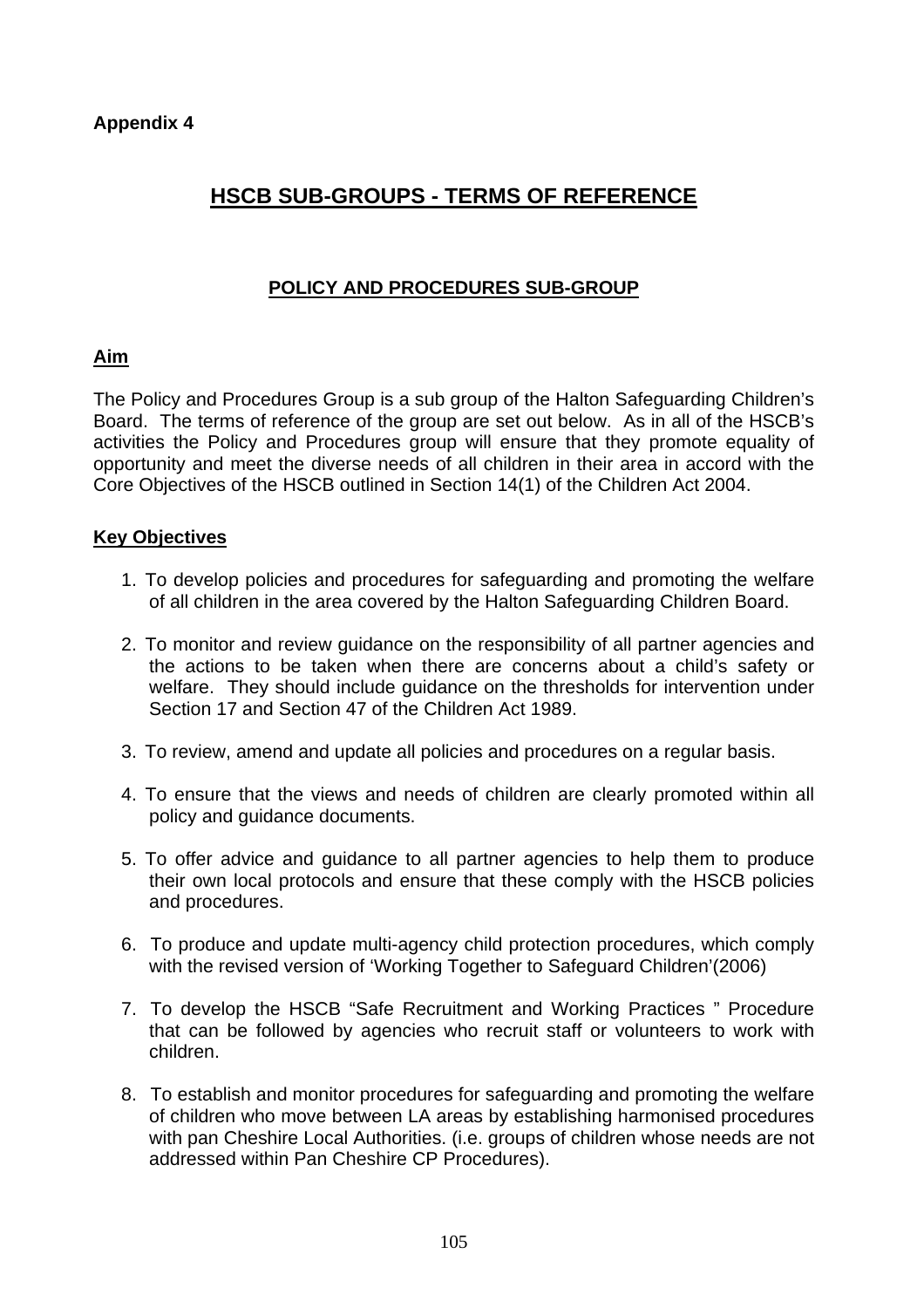## **SCRUTINY & PERFORMANCE SUB GROUP**

## **Aim**

To monitor and evaluate the effectiveness of what is done by the LA and Board partners individually and collectively to safeguard and promote the welfare of children and advise then on ways to improve

#### **Key Objectives**

- 1. Monitor and evaluate the effectiveness of what is done by the HSCB to safeguard and promote the welfare of children and advise on ways to improve practice and performance
- 2. Identify local performance indicators to assist the Board in monitoring outcomes associated with its priorities
- 3. Contribute to the development of the HSCB annual business plan and assist the HSCB in contributing to the Children and Young Peoples Plan
- 4. In order to evaluate multi-agency working, joint audits of case files will be undertaken, looking at the involvement of the different agencies, and identifying the quality of practice and lessons to be learned in terms of both multi-agency and multi-disciplinary practice. Findings and recommendations to be reported to HSCB in order to support the development of quality services. Where necessary specific task groups will be established to undertake audits
- 5. To set up a system for monitoring timescales for dealing with allegations of abuse concerning persons working with children to ensure that these incidents are dealt with properly and quickly
- 6. To implement and deliver the peer review process of self evaluation within an agreed framework of benchmarks or indicators with all results being reported to the Board
- 7. To be the link between HSCB and the local Forums that have been established for children, young people and their families in order to consult them and allow them to contribute views on the functions and working of the **HSCB**
- 8. To act on behalf of HSCB in matters relating to the protection of harm under the Licensing Act 2003. The Group to be notified through the liaison arrangements that have been established with the HBC Conference and Reviewing Unit
- 9. To raise any problematic issues or themes with HSCB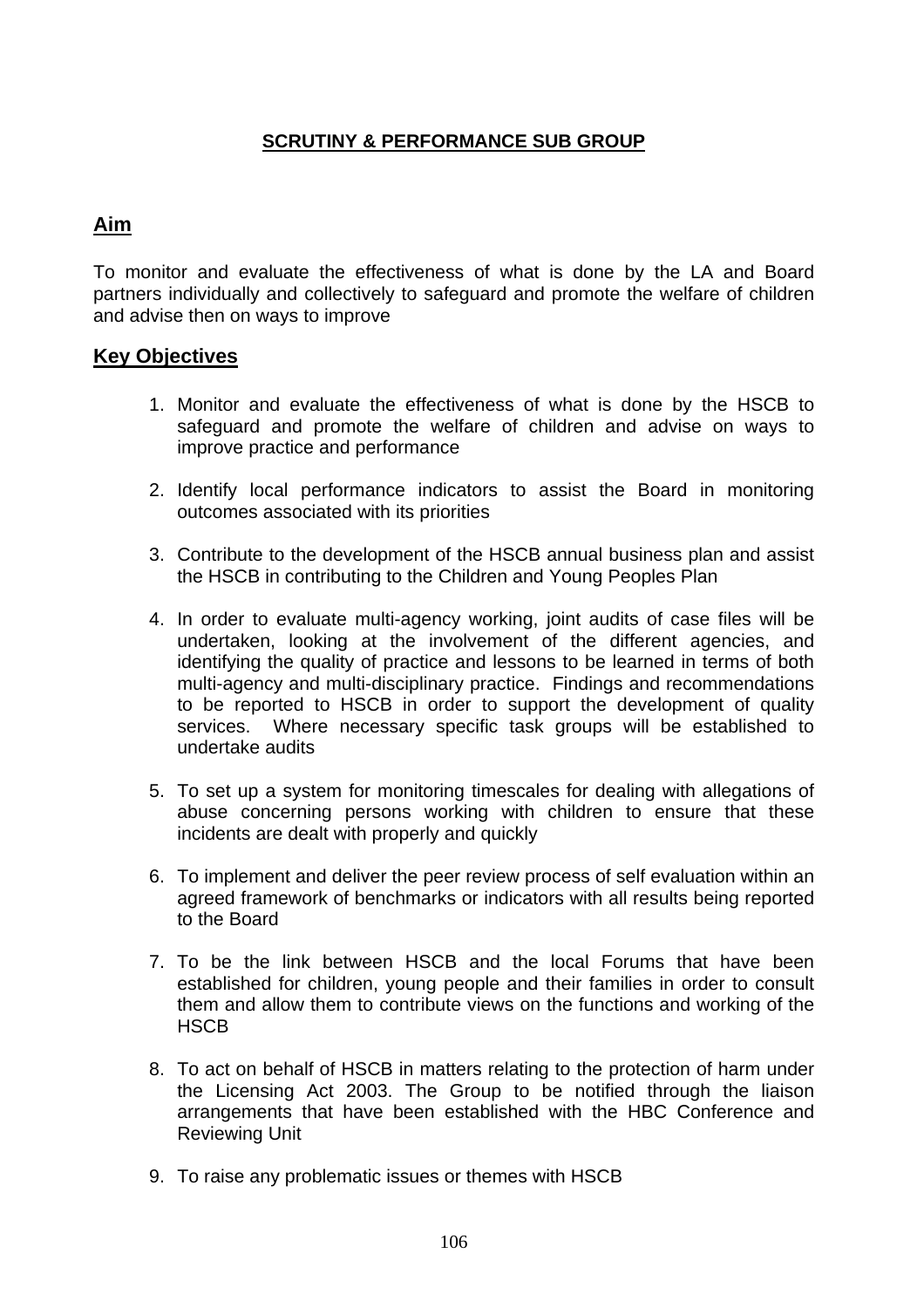## **TRAINING SUB GROUP**

## **Aim**

To contribute to the delivery of the Board's priorities by identifying and delivering relevant training

## **Key Objectives**

- 1. To identify the appropriate level and range of training that the Board should deliver or commission.
- 2. To identify additional/specialist training that Board may decide to deliver or commission in support of its overall aim and objectives.
- 3. The record, monitor and report on the volume, profile and effectiveness of the training delivered under the direction of the Board.
- 4. To advise the Board on the best means of funding and delivering training.
- 5. To consider a range of mechanisms for the delivery of training, briefing and other professional development opportunities, and to implement them as appropriate
- 6. Complete and deliver an annual training plan that also reviews the previous year.
- 7. To develop awareness raising training that is targeted at children and adults in the community and informs them about whom they can contact if they have concerns about themselves or others.
- 8. To ensure that staff who work with children and adults in variety of settings to be trained with a view to cascading this within their Centres/Units
- 9. To identify the priority areas for the training persons who work with children.
- 10. To establish link with Halton's Workforce Strategy Group in order to feed into the priority areas and in order to evaluate the quality of training to ensure that it is being targeted at appropriate staff.
- 11. To contribute to a public campaign to raise awareness in the wider community (including faith and minority communities) and among statutory and independent agencies (including employers) about how everybody can contribute to safeguarding and promoting the welfare of children. (This is to include raising awareness about the identification and notification of children who are living in private fostering arrangements).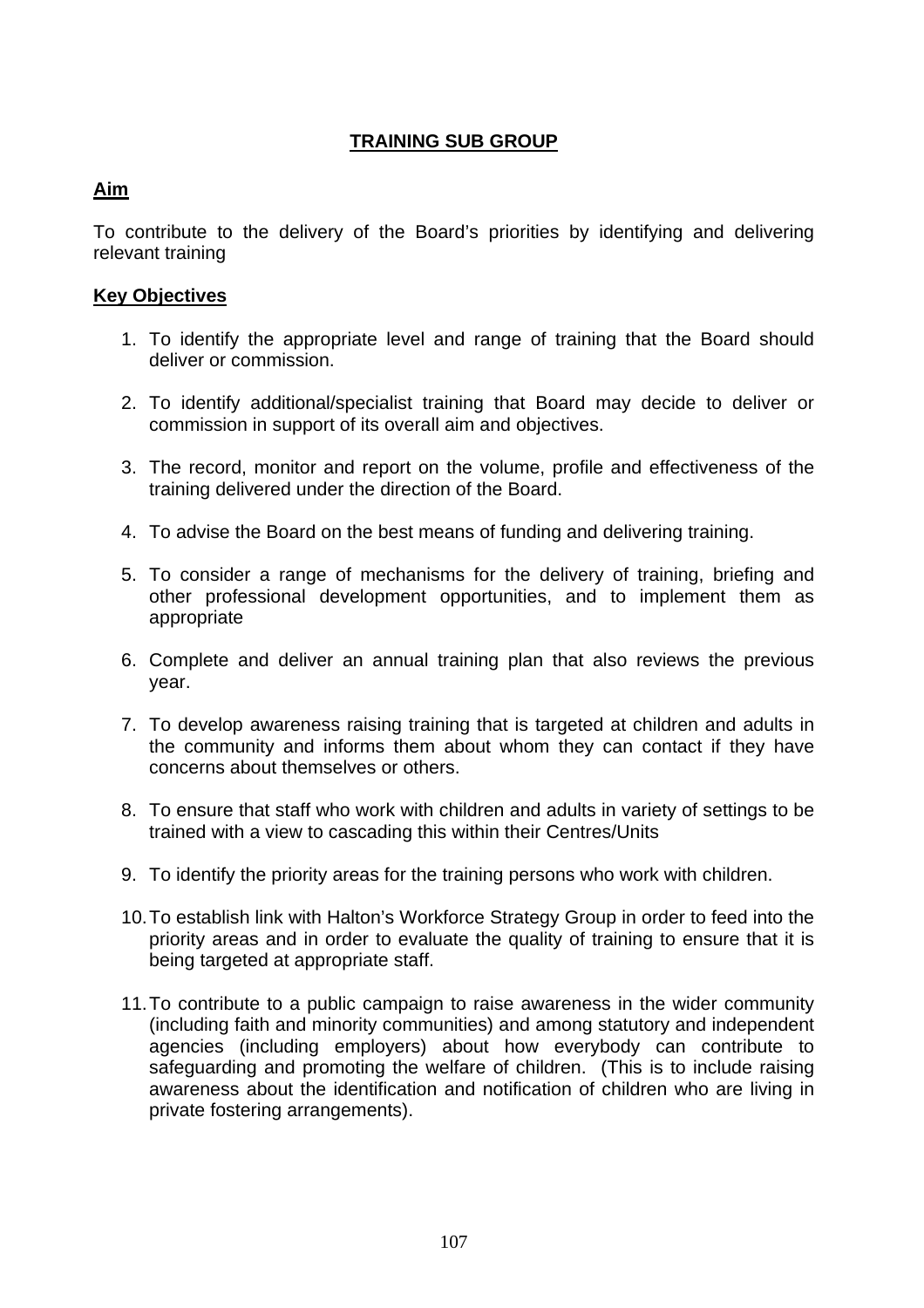## **Appendix 5**

# **HSCB TRAINING ACTIVITY**

This Appendix outlines the training that has been delivered throughout the year by the HSCB.

The chart on the following page indicates the courses that have been run during 2007- 2008, and the attendance at each one from the partner agencies.

The additional data details the evaluation of the training.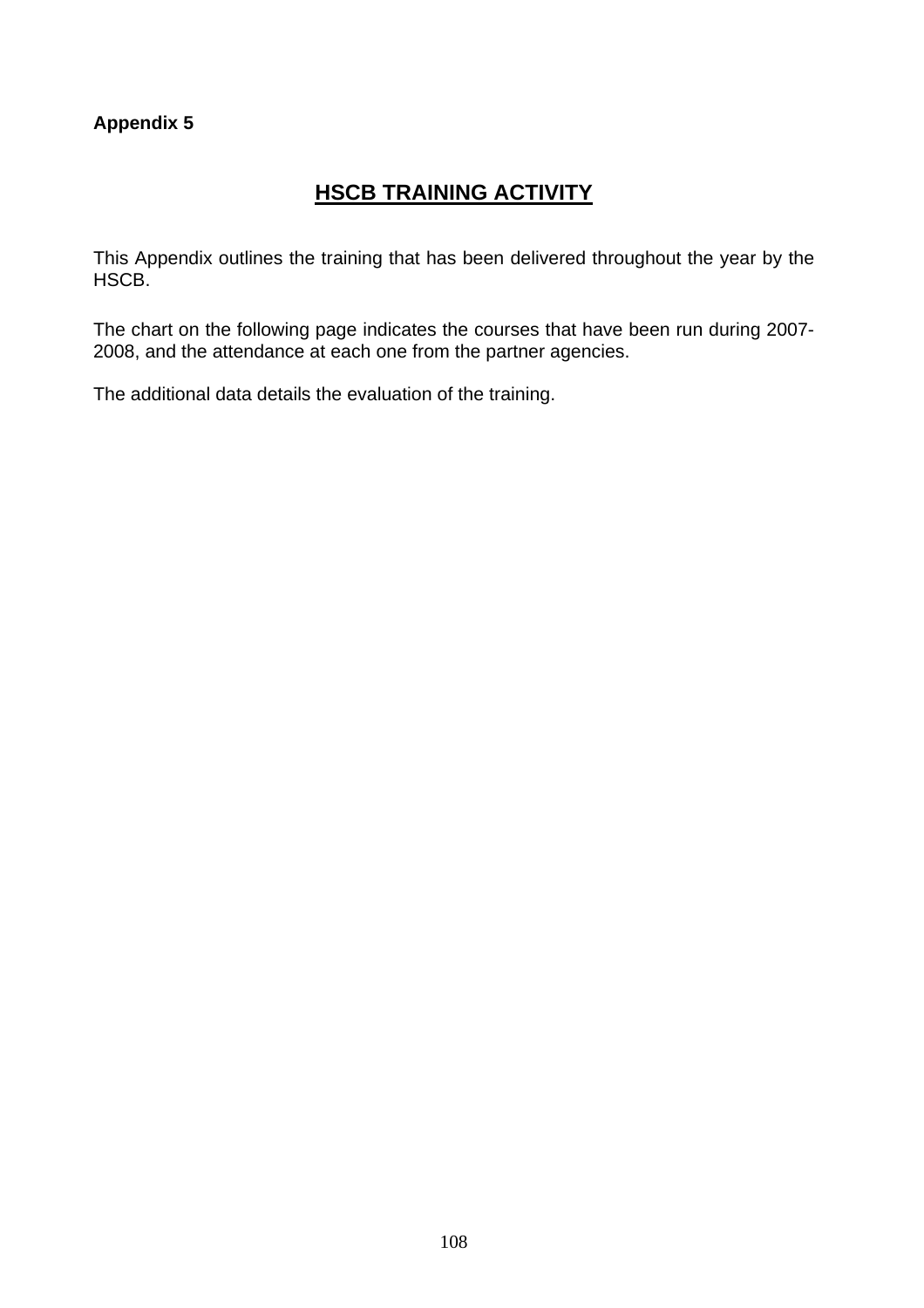| Month      | Course Type | Total           | Addaction | <b>ARCH</b>    | Barnardo's | CAFCASS      | E<br>B<br>Service<br><b>COLDIDATION</b> | Catholic Children's<br>Society | Crossroads     | Education (School) | <b>Education Department</b> | Education (Nursery) | <b>Halton Goals</b> | Halton Haven   | Health and Community | (5 Boroughs)<br>Health | Health<br>(PCT)         | (Hospital Trust)<br>Health | HITS<br>Eally Teals / | Independent Nursery | Private Residential | Kings Cross Project | HO<br>N        | Police         | Probation      | Relationships Centre | Children's Social Care | Sure Start     | <b>SHAP</b>    | id<br>∡<br>Womens<br>ζh | <b>Youth Federation</b> |
|------------|-------------|-----------------|-----------|----------------|------------|--------------|-----------------------------------------|--------------------------------|----------------|--------------------|-----------------------------|---------------------|---------------------|----------------|----------------------|------------------------|-------------------------|----------------------------|-----------------------|---------------------|---------------------|---------------------|----------------|----------------|----------------|----------------------|------------------------|----------------|----------------|-------------------------|-------------------------|
| April      | <b>CPPP</b> | 20              |           | $\overline{c}$ |            |              |                                         |                                |                |                    |                             |                     |                     |                |                      | 1                      | 3                       |                            |                       |                     |                     | $\overline{a}$      |                |                |                |                      | 9                      | $\mathbf{1}$   |                |                         | $\mathbf{1}$            |
| April FABI |             | 15              |           |                |            |              |                                         |                                |                | 4                  |                             |                     |                     |                |                      |                        |                         |                            |                       |                     |                     |                     |                | -1             |                |                      | 8                      |                |                |                         |                         |
| May        | CPPP        | 11              |           |                |            |              |                                         |                                |                | $\overline{2}$     | 1                           |                     |                     |                |                      |                        | $\mathbf 1$             |                            |                       | 1                   |                     | 1                   |                |                |                |                      | 5                      |                |                |                         |                         |
|            | JuneCPPP    | 21              |           | 1              |            |              |                                         |                                |                |                    |                             |                     |                     | $\overline{a}$ |                      |                        | 3                       |                            |                       |                     |                     | 3                   |                |                | 1              |                      | $\overline{7}$         | 1              |                |                         |                         |
|            | JuneMENH    | 14              |           | $\mathbf{1}$   |            |              |                                         |                                |                | 4                  |                             |                     |                     |                |                      |                        |                         |                            |                       |                     |                     |                     |                |                |                |                      | $\overline{7}$         |                |                |                         | $\overline{a}$          |
|            | Sept NEGL   | 15              |           | $\mathbf{1}$   |            |              | $\overline{c}$                          |                                |                | 1                  |                             |                     |                     |                |                      |                        | $\overline{c}$          |                            |                       |                     |                     |                     |                |                | 1              |                      | 4                      |                |                | $\overline{a}$          | $\overline{2}$          |
|            | Sept DOMV   | 21              |           |                |            |              | $\mathbf{1}$                            |                                | 1              |                    |                             |                     |                     |                |                      |                        | 6                       |                            |                       |                     |                     |                     | $\overline{2}$ |                | 2              |                      | $\overline{7}$         | $\overline{c}$ |                |                         |                         |
|            | Sept SUBM   | 23              |           |                |            |              |                                         |                                |                | 1                  |                             |                     |                     |                |                      |                        | 1                       |                            |                       |                     |                     |                     |                |                | $\overline{2}$ |                      | 8                      | 6              | 3              |                         | $\overline{c}$          |
|            | Sept CPPP   | $\overline{27}$ |           |                |            |              | 1                                       |                                |                | 5                  |                             |                     |                     |                | З                    | $\overline{2}$         | $\overline{c}$          |                            |                       | 4                   |                     |                     |                |                |                | $\overline{a}$       | $\overline{c}$         | $\overline{c}$ |                |                         | 3                       |
| Oct        | <b>SEXA</b> | $\overline{17}$ |           | 1              |            |              |                                         |                                |                |                    | 3                           |                     |                     |                |                      |                        |                         |                            |                       |                     |                     |                     |                |                |                |                      | 8                      | $\mathbf{3}$   |                |                         | $\mathbf{1}$            |
| Oct        | <b>SCWD</b> | 19              |           |                |            |              |                                         |                                |                |                    |                             |                     |                     |                |                      |                        |                         |                            |                       | $\overline{2}$      |                     |                     |                |                |                |                      | 13                     | $\overline{c}$ | $\mathbf{1}$   |                         |                         |
| Oct        | <b>CPPP</b> | 20              |           |                |            |              |                                         |                                | $\overline{c}$ | 4                  |                             |                     |                     |                |                      | 3                      |                         |                            |                       |                     |                     |                     |                | $\overline{2}$ |                |                      | 5                      | 1              |                |                         |                         |
| Oct        | <b>SCIN</b> | 14              |           |                |            |              |                                         |                                |                | 1                  | $\overline{2}$              |                     |                     |                |                      |                        | $\overline{c}$          |                            |                       |                     |                     |                     |                | -1             |                |                      | 5                      | $\overline{2}$ |                |                         | $\mathbf{1}$            |
| Nov        | <b>CPPP</b> | 19              | 1         |                |            |              |                                         |                                |                | 6                  |                             |                     |                     |                |                      | 3                      | $\overline{c}$          |                            |                       |                     |                     | 1                   |                |                |                |                      | $\overline{c}$         |                | 1              |                         |                         |
| Nov        | <b>FABI</b> | 15              |           |                |            |              |                                         |                                |                | $\mathbf{1}$       |                             |                     |                     |                |                      |                        | $\overline{\mathbf{r}}$ |                            |                       |                     |                     |                     |                |                |                |                      | 8                      |                |                |                         |                         |
| Nov        | <b>WWRF</b> | 55              |           | $\overline{c}$ |            |              |                                         |                                |                | 6                  |                             |                     |                     |                |                      |                        | 11                      |                            | $\overline{c}$        |                     |                     | 3                   | $\overline{2}$ | 8              |                |                      | 17                     |                |                |                         | $\overline{c}$          |
| Nov        | <b>PROF</b> | 13              |           |                |            |              |                                         |                                |                | 1                  |                             |                     |                     |                |                      |                        |                         |                            |                       |                     | 2                   |                     |                |                |                |                      | $\overline{7}$         |                |                | $\overline{c}$          |                         |
| Dec        | <b>MENH</b> | 18              |           |                |            |              |                                         |                                | 1              | 3                  | -1                          |                     |                     |                |                      | -1                     |                         | $\overline{a}$             |                       |                     | 3                   |                     |                |                |                |                      | 4                      | 1              |                | $\overline{2}$          |                         |
| Dec        | <b>DOMV</b> | 15              |           |                |            |              |                                         |                                |                | 3                  |                             |                     |                     |                |                      | 1                      | $\overline{a}$          |                            |                       |                     |                     |                     |                |                |                |                      | $\overline{2}$         | 1              | $\overline{a}$ |                         | $\overline{c}$          |
| Dec        | <b>CPPP</b> | 15              |           |                |            |              |                                         |                                |                | 1                  | 3                           |                     |                     |                |                      | $\overline{2}$         | $\overline{c}$          |                            |                       | $\overline{3}$      |                     |                     |                | $\overline{1}$ |                |                      | $\overline{c}$         | $\mathbf{1}$   |                |                         |                         |
| Dec        | <b>NEGL</b> | 20              |           |                |            |              |                                         |                                |                | 3                  | 4                           |                     |                     |                |                      | 1                      |                         |                            |                       | 1                   |                     |                     |                | 3              |                |                      | 5                      | $\mathbf{3}$   |                |                         |                         |
| Jan        | <b>CPPP</b> | 20              |           |                | 1          | $\mathbf{1}$ |                                         |                                |                | $\overline{a}$     |                             | $\mathbf{1}$        |                     |                |                      |                        | $\overline{a}$          |                            |                       | 4                   |                     |                     |                | $\overline{c}$ |                |                      | 4                      | $\overline{2}$ |                |                         |                         |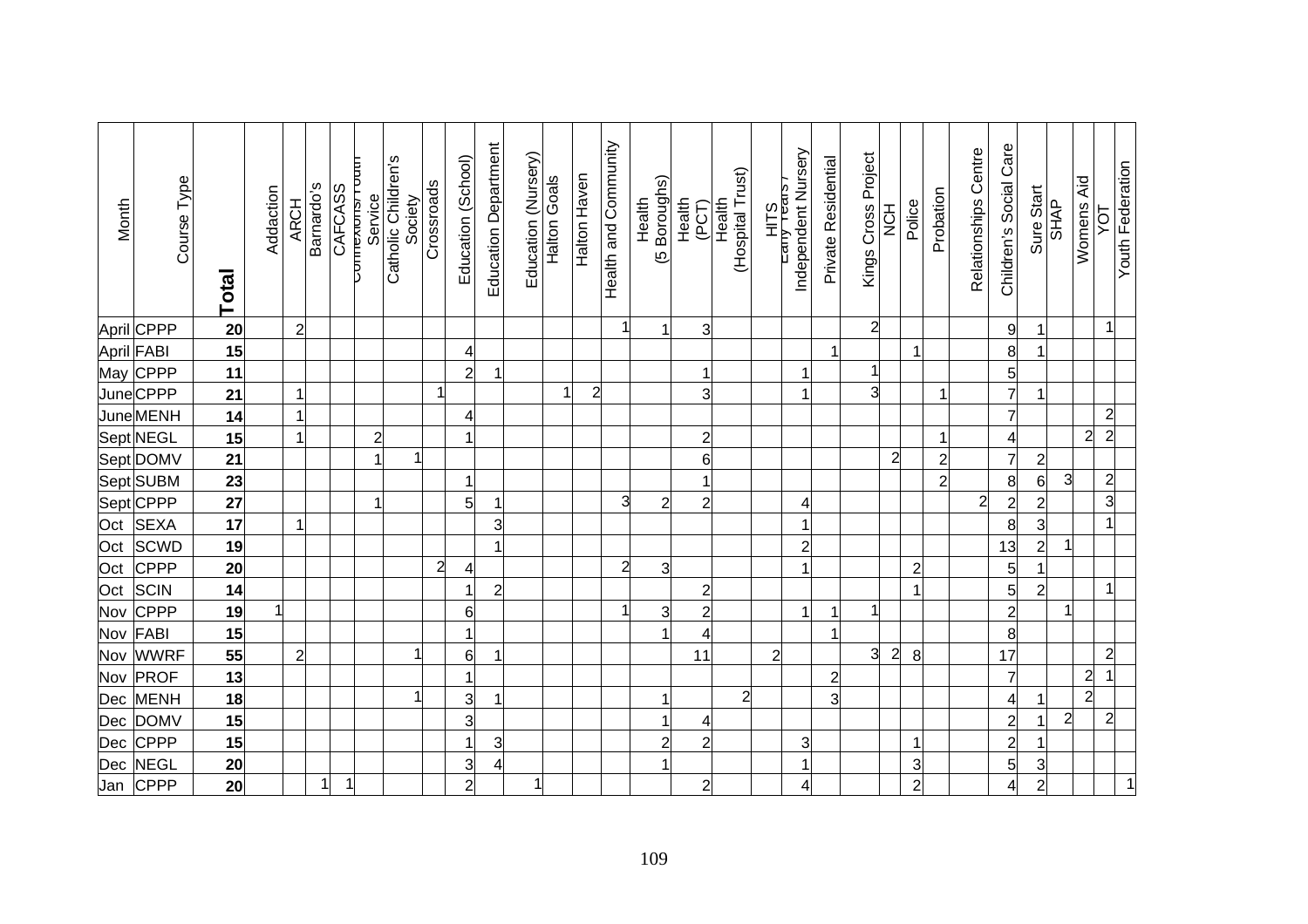| Month | Course Type | <b>Total</b> | Addaction    | <b>ARCH</b> | Barnardo's | CAFCASS      | Service<br>Connexions/Youth | Catholic Children's<br>Society | Crossroads     | Education (School) | Education Department | Education (Nursery) | Halton Goals | Halton Haven   | Health and Community | Boroughs)<br>Health<br>ஞ | Health<br>(PCT) | (Hospital Trust)<br>Health | HITS<br>ears / muepenuent | Nursery<br>ਰਾ<br>ਚ | Private Residential | Cross Project<br>Kings | H <sub>O</sub> N | Police         | Probation | Relationships Centre | Care<br>Children's Social | Sure Start | <b>SHAP</b> | Äid<br>Womens  | TOY            | Youth Federation     |
|-------|-------------|--------------|--------------|-------------|------------|--------------|-----------------------------|--------------------------------|----------------|--------------------|----------------------|---------------------|--------------|----------------|----------------------|--------------------------|-----------------|----------------------------|---------------------------|--------------------|---------------------|------------------------|------------------|----------------|-----------|----------------------|---------------------------|------------|-------------|----------------|----------------|----------------------|
| Jan   | <b>SEXA</b> | 20           | 1            |             |            | 11           |                             |                                |                | $\overline{2}$     |                      |                     |              |                |                      |                          | 1               |                            |                           |                    | 3                   |                        |                  | $\overline{2}$ |           |                      | 41                        |            |             | $\overline{2}$ |                |                      |
| Feb   | <b>MADM</b> | 13           |              |             | 1          |              |                             |                                |                | $\overline{2}$     | $\overline{c}$       |                     |              |                |                      | 1                        |                 |                            |                           |                    |                     | 1                      |                  |                | 2         |                      | $\overline{2}$            |            |             |                |                |                      |
| Feb   | <b>CPPP</b> | 17           |              |             |            |              |                             |                                | $\overline{a}$ |                    | $\overline{2}$       | 1                   |              |                |                      |                          |                 |                            |                           | 1                  |                     |                        |                  |                |           |                      | 31                        |            |             | $\overline{2}$ | $\overline{a}$ |                      |
| Feb   | <b>DOMV</b> | 19           |              |             |            |              |                             |                                |                | 5                  |                      |                     |              |                |                      | 1                        | 5               |                            |                           |                    |                     | 1                      |                  |                |           |                      | 4                         | 3          |             |                |                |                      |
| Feb   | <b>NEGL</b> | 18           |              |             |            |              |                             |                                |                | 4                  |                      |                     |              |                |                      |                          | 1               |                            |                           |                    | 3                   |                        |                  |                |           |                      | 6                         |            |             |                | $\overline{c}$ |                      |
| Feb   | <b>PROF</b> | 19           |              |             |            |              |                             |                                |                | $\overline{c}$     |                      |                     |              |                |                      |                          |                 |                            |                           |                    | 3                   |                        |                  |                |           |                      | 10                        |            |             |                |                |                      |
| Mar   | <b>CPPP</b> | 19           |              |             |            |              | 1                           |                                |                | $\overline{2}$     |                      |                     |              |                |                      |                          | 3               |                            |                           | $\overline{2}$     |                     | 1                      |                  | $\overline{2}$ |           |                      | $\overline{2}$            |            |             | 1              | $\mathbf{1}$   |                      |
| Mar   | <b>SCWD</b> | 17           |              |             | 1          |              | 1                           |                                |                | $\overline{c}$     |                      |                     |              |                |                      |                          | $\overline{2}$  |                            |                           | 4                  |                     |                        |                  |                |           |                      | 6                         |            |             |                |                |                      |
| Mar   | <b>SUBM</b> | 11           |              |             |            |              |                             |                                |                |                    |                      |                     |              |                |                      |                          |                 |                            |                           | $\overline{2}$     |                     |                        |                  |                |           |                      | 41                        |            |             |                | 1              |                      |
|       | Total       | 580          | $\mathbf{z}$ | 8           | 3          | $\mathbf{2}$ | 7                           | 3                              | 5              | 69                 | 25                   | 1                   | $\mathbf{1}$ | $\overline{2}$ | 7                    | 17                       | 59              | 2                          | 2                         | 29                 | 18                  | 13                     | 4 2 2            |                | 8         |                      | 2180                      | 45         |             | 8 11 23        |                | $\blacktriangleleft$ |

Course Code – Key: **CPPP**= Child Protection Process and Procedures, **INTAB**= Sex Offenders and the Internet, **PROF**<sup>=</sup> Professionals Who Abuse, **SCWD**= Safeguarding Children With Disabilities, **DOMV**= DomesticAbuse – Safeguarding Children, **MENH**= Mental Health – Safeguarding Children; **NEGL**= Neglect – Safeguarding Children; **SEXA**= Sexual Abuse – Safeguarding Children, **SUMB**= Substance Misuse, Safeguarding Children, **YPSH** = Young People Who Sexually Harm, **RASH**= Assessing Adults Who Pose a Risk of Sexual Harm to Children, **PRIV**= Private Fostering; **WWRF**= Working With Resistant Families

S Withington 26<sup>th</sup> March 2008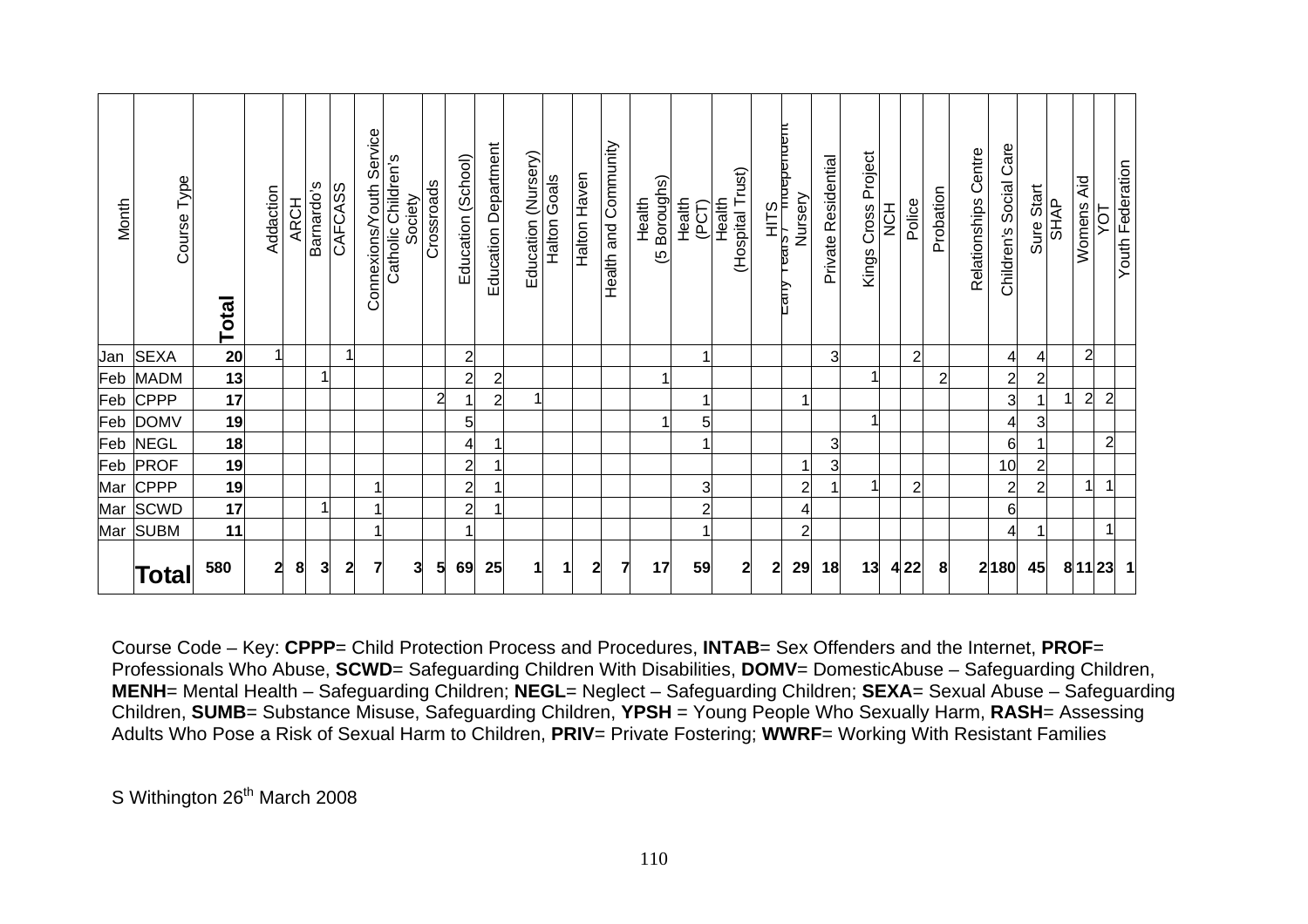The following report details the feedback on the HSCB's training, to December 2007.

# **HSCB TRAINING PROGRAMME EVALUATION**

# **Period 01.01.2007 – 31.12.2007**

## **1. Introduction**

- 1.1. This Report contains a summary of the evaluation of HSCB Training for 01.01.2007 – 31.12.2007. The information has been collated from participants' feedback sheets, which are completed at the end of each course.
- 1.2. This Report also contains information about any action taken arising from this feedback and course development issues.
- 1.3. The HSCB Levels of Need Toolkit will be in incorporated in to Training Plan for 2008 – 2009.

## **2. Evaluation of Training**

### 2.1 Child Protection: Processes and Procedures

Nine training sessions were delivered during this period with a total of 169 people attending. Participants from agencies such as Children's Social Care, Police, Health, Early Years, Education Residential Care Staff, Sure Start and Third Sector. The feedback from this training continues to be overwhelmingly positive. Examples of comments:

- Very well presented
- Good networking
- Well-paced I feel more confident
- Use of DVD was excellent

**Course Development**: The Trainer has incorporated new material in this period i.e. a DVD that has child protection scenarios in order to bring the subject more alive.

### 2.2 Safeguarding Children with Disabilities

Two sessions were delivered during this period with a total 35 people attending. Participants such as Children's Social Care, Health, Education, Early Years, Barnardos, Sure Start, Connexions and SHAP (an organisation working in area of Housing/Substance Misuse). The feedback from this training continues to be overwhelmingly positive.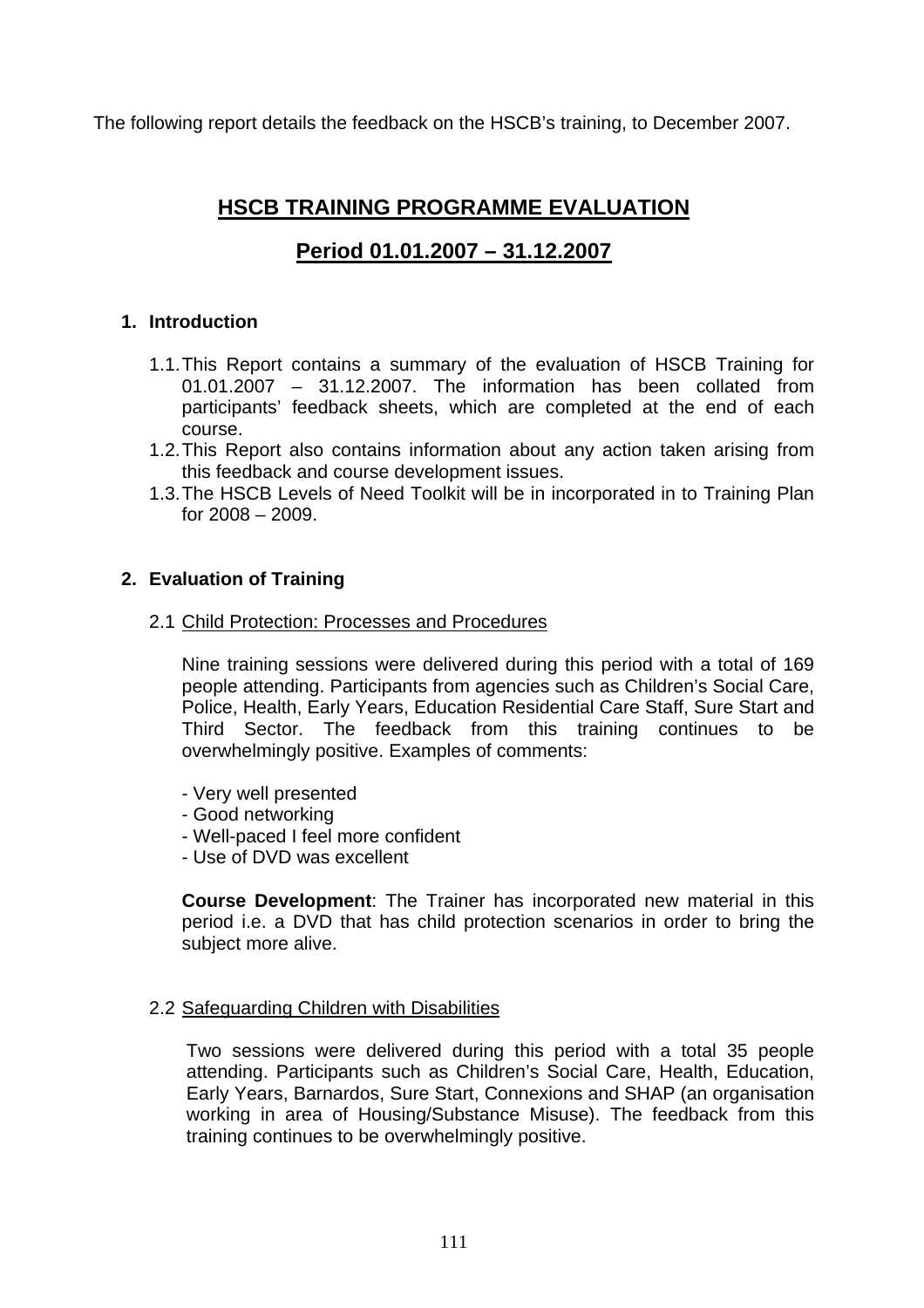### Examples of comments:

- Good course content
- All useful and informative
- Group work and discussion useful

**Course Development:** Safeguarding DVD (as above) also incorporated into this course. Trainer has also incorporated material about how society views children with disabilities.

### 2.3 Substance Misuse: Safeguarding Children

Two sessions were delivered during this period with a total of 45 people attending. Participants included Children's Social Care, Health, Education Early Years, Probation, YOT, HITS, Sure Start and SHAP. The feedback from this training continues to be overwhelmingly positive. Examples of comments:

- Could be longer
- Plenty of new information
- Enlightening/professional
- Good mix
- Knowledgeable tutors

**Course Development:** The NCB Toolkit "Adult Drug Problems-Children's Needs" is now incorporated into this training.

### 2.4 Domestic Abuse: Safeguarding Children

Three sessions were delivered during this period with a total of 56 people attending. Participants such as Children's Social Care, Health, Education Early Years, Police, Addaction, Kings Cross, NCH, Catholic Children's Society, Kings Cross, Probation, YOT, Sure Start and SHAP. The feedback from this training continues to be overwhelmingly positive. Examples of comments:

- Emotive
- I learned a lot
- Enjoyed changing themes and speakers
- Knowledgeable people
- Would have liked case scenarios in child protection section

**Response to Feedback:** Training now incorporates a case scenario.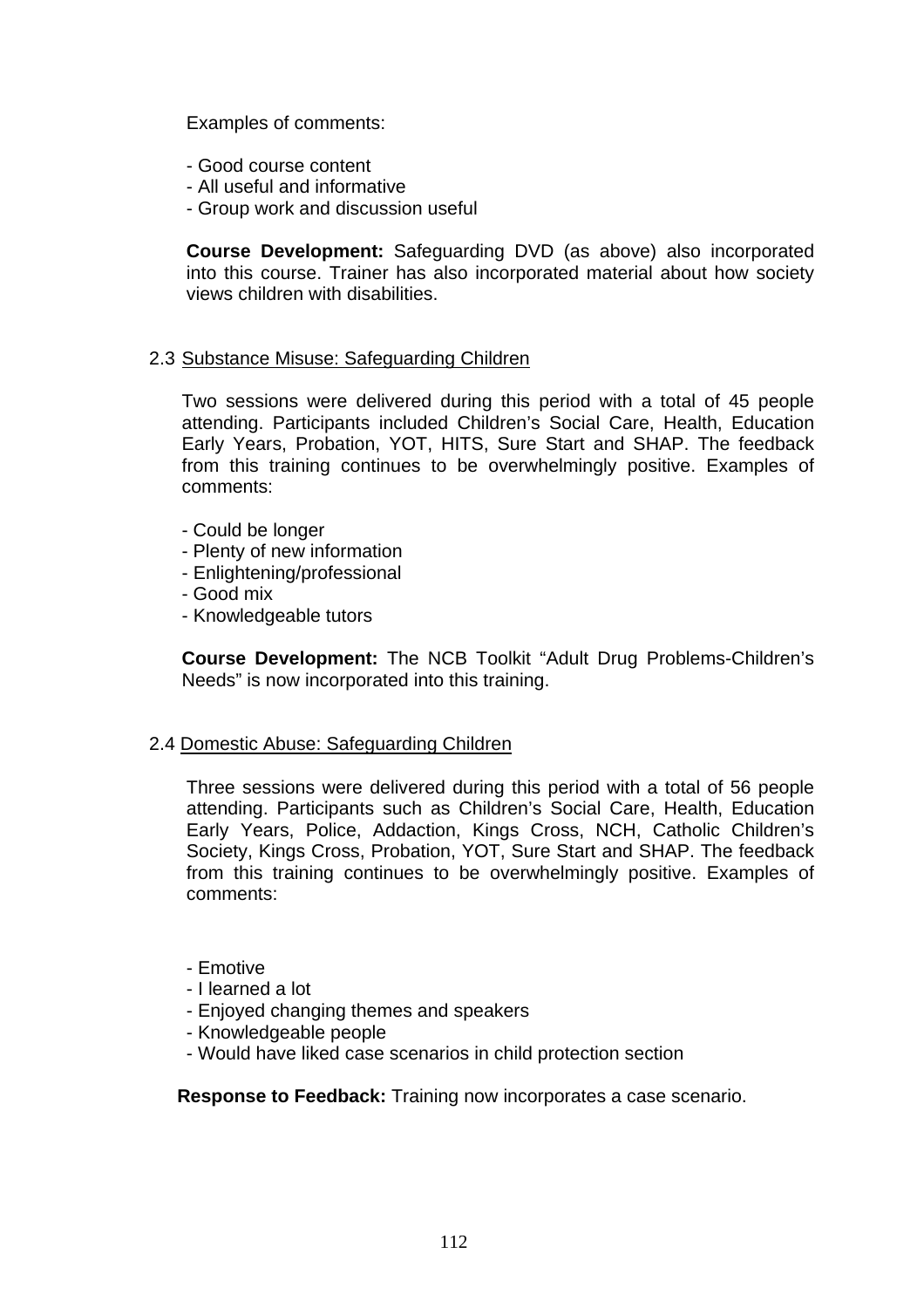#### 2.5 Mental Health: Safeguarding Children

Two sessions were delivered during this period with a total of 32 people attending. Participants such as Children's Social Care, Health, Education Women's Aid, Residential Home staff, Catholic Children's Society and Sure Start, ARCH and YOT. The feedback from this training has been mixed. Examples of comments:

- Informative
- Interesting
- DVD in the afternoon very effective
- Could have been better
- Morning session laborious and poorly presented

**Response to Feedback:** Mental Health Worker who usually presents the morning session (i.e. did not present this one) is now back from maternity leave.

### 2.6 Neglect: Safeguarding Children

Three sessions were delivered during this period attended by 48 people. Participants such as Children's Social Care, Health, Education Women's Aid, Catholic Children's Society, Sure Start, Police, ARCH, Probation, YOT, Kings Cross and Early Years. The feedback from this training continues to be overwhelmingly positive. Examples of comments:

- Up to date and valuable
- Eye-opening
- Essential
- Really factual and informative
- Give out handouts at beginning

 **Course Development:** The HSCB Neglect Protocol has already been incorporated into this training.

### 2.7 Safeguarding Children in Need

 Two sessions were delivered during this period attended by 27 people. Participants such as Children's Social Care, Health, Education, Catholic Children's Society, Sure Start, Police, ARCH, YOT, Kings Cross, Early Years and Creative Action Zone. The feedback from this training continues to be overwhelmingly positive. Examples of comments:

- Using real scenarios was useful
- Good thought provoking activities
- Well presented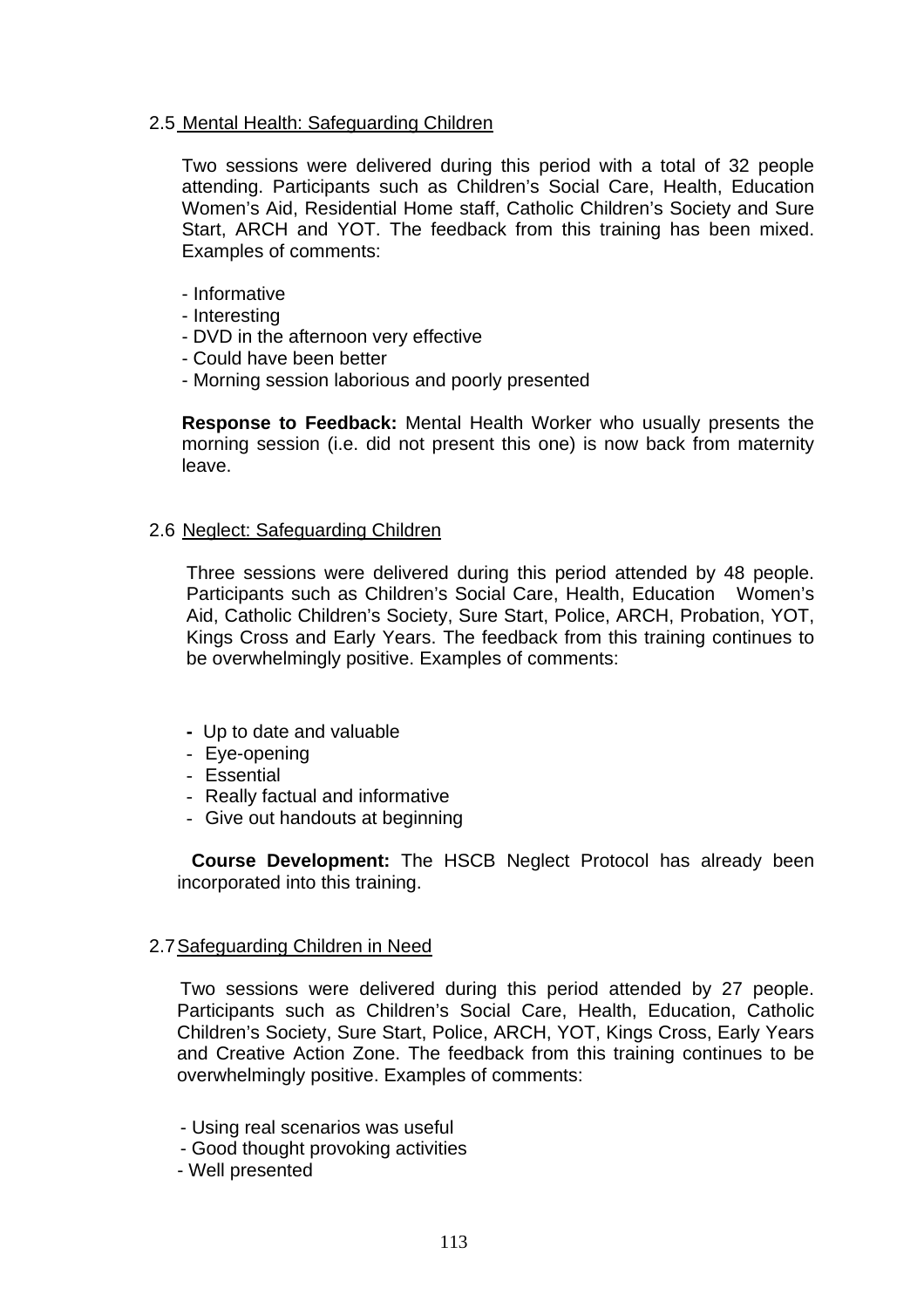### - Provoked debate

**Course Development:** The HSCB Toolkit for identifying Levels of Need is to be incorporated into this training.

## 2.8 Multi Agency Decision-Making

One session was delivered during this period attended by 14 people. Participants such as Children's Social Care, Health, Education, Police, YOT, and Early Years. The feedback from this training continues to be positive Examples of comments:

- Really good debate with loads of valuable information
- Really good creative presentation
- Interesting/stimulating discussion

**Course Development:** Trainer has enhanced the process for liaising with the child protection conference chair in order to encourage those who appear to struggle with the CPC decision-making process to attend this training. Presentation being changed to reflect new terminology re: child protection plan.

### 2.9 Professionals who Abuse

Two sessions were delivered during this period attended by 29 people. Participants such as Children's Social Care, Education, Police, Early Years, Education, HITs. Women's Aid, Surestart and Private Residential Home Staff. The feedback from this training continues to be overwhelmingly positive Examples of comments:

- Could have been longer
- Delivery interesting and inclusive
- Good video and overheads
- Video least useful
- Group activities/trainers' input most useful

**Course Development:** Local Authority Designated Officer (LADO) Procedural Guidance has been incorporated into the Training Materials.

#### 2.10 Sexual Abuse: Safeguarding Children

Two sessions were delivered during this period attended by 34 people. Participants such as Children's Social Care, Health, Education, YOT,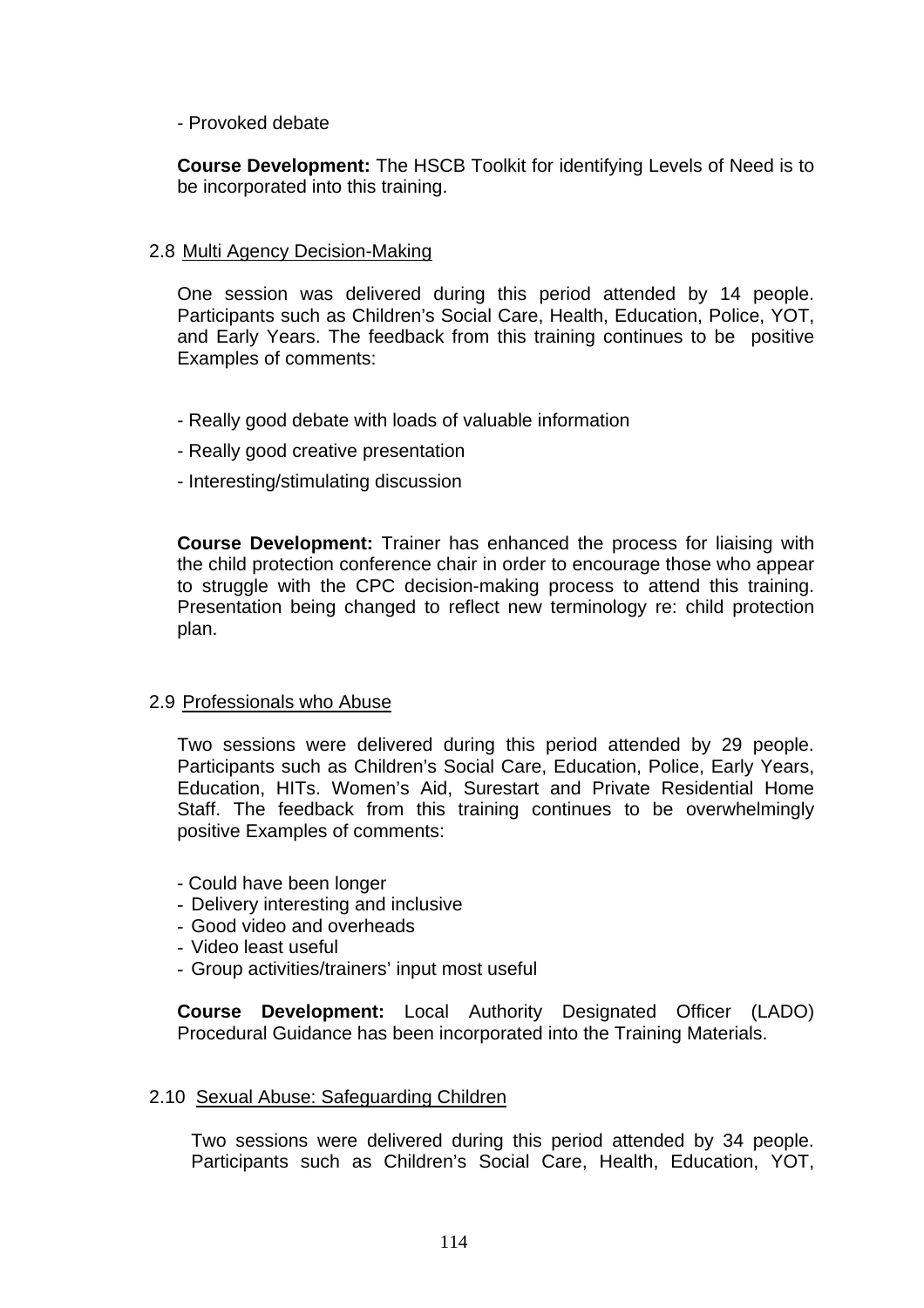ARCH, Surestart and Early Years. The feedback from this training continues to be overwhelmingly positive examples of comments:

- All excellent
- Facilitators worked extremely well to ensure that content was all understandable
- Good quality presentations
- Bit of a whistle stop tour
- Slightly rushed at the end

**Response to Feedback:** The Course to be extended to a full day in 2008/2009

#### 2.11 Fabricated and Induced Illness

One session was delivered during this period attended by 15 people. Participants such as Children's Social Care, Education, Police, Surestart and Private Residential Homes. The feedback from this training continues to be positive Examples of comments:

- Positive
- Good pace and professional delivery
- Good mixture of professional/as always I learnt a lot
- Good perspective from Health, CSC and Police

#### 2.12 Private Fostering

One session was delivered during this period and attended by 8 people. Participants from Children's Social Care and Surestart.The feedback from this training was positive. Examples of comments:

- Need to have education professionals attending
- Maybe more legal input
- Learnt a lot in a short time

**Course Development:** Raising the awareness of Private Fostering has been a priority for HSCB. Given this and the low take up of this training it was decided to postpone the further training in the year. The approach to this training was reviewed and also took on board the issues raised in the NW Private Fostering Group. As a result further training has been scheduled for 2008/09 and this has been accompanied by awareness raising re: Private Fostering.

NB. Private Fostering Leaflets are made available at all the Courses (not just private fostering) delivered by HSCB.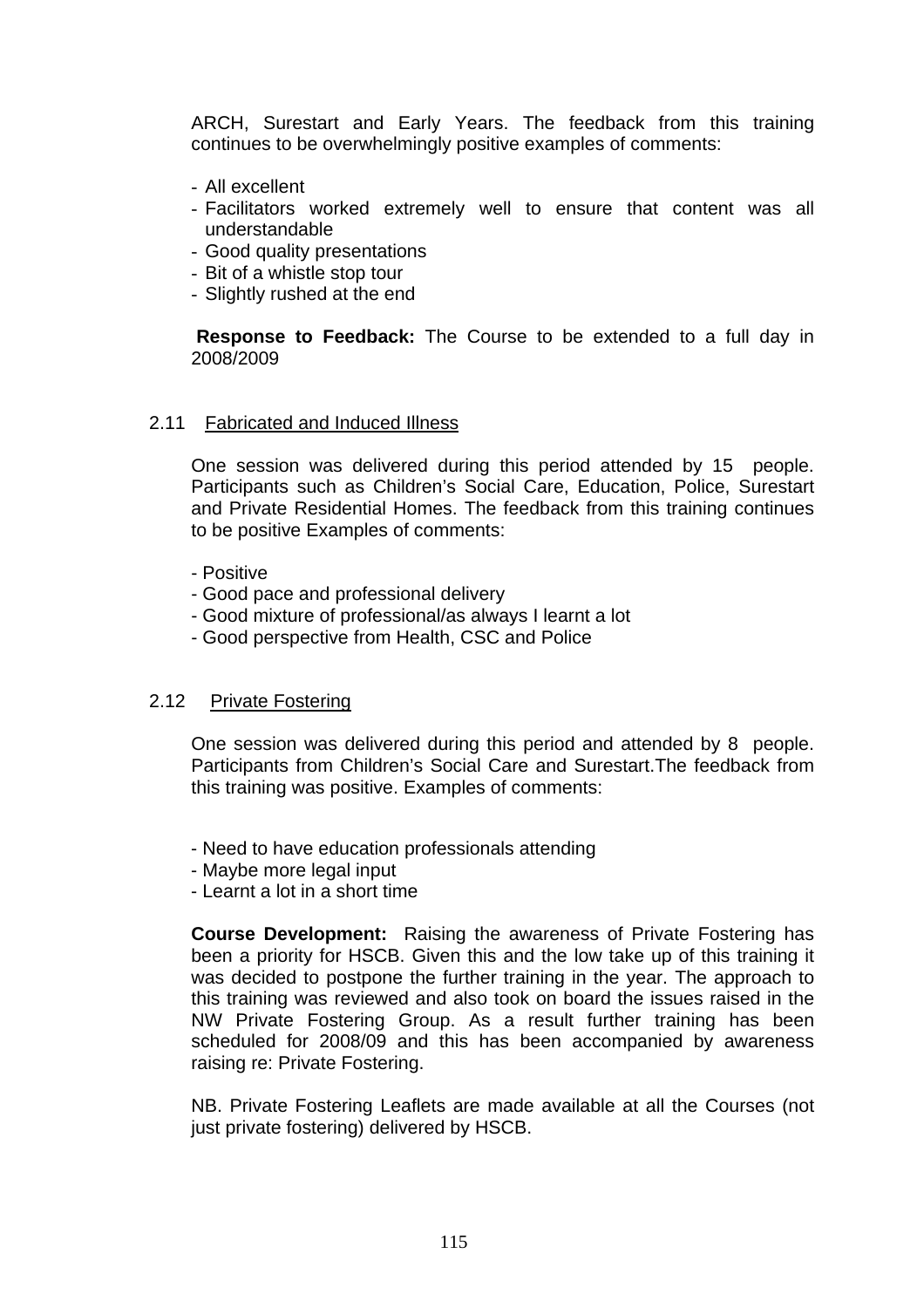## 2.13 Level 1 : Basic Child Protection Awareness for Peer Mentors-New Course

One session was delivered during this period attended by 9 young people and 2 teaching staff. Participants were young people who are peer mentors in schools. The feedback from this training was positive Examples of comments form young people:

- I learnt a lot and I believe this will help me with my role in school (young person).
- Good discussions came up to help understand more (young person).
- It was good to work with the young people and see their point of view of issues that were covered.(teaching staff)

**Course Development:** This was the first training of this kind delivered directly to young people. It was evident that the young people benefited form the information they gained for their role as peer mentors in school. It was pitched at an age-appropriate level.

#### 2.14 Level 1 Safeguarding and Protecting our Children Course for Parents(This training is accredited by Adult Learning) –New Course

This a 12 week programme and was delivered once during this Period and started with 13 local parents with 3 dropping out. Examples of comments:

- It has changed my views a lot as I know more about social care and child protection
- I have learnt so much it is hard to write it all down
- I'm a lot more observant not just with my own children but others around me
- I have learnt that not all childcare issues mean that your children will be taken and that having a CAF done is not so bad
- I think it was a good course particularly if you did want job or education prospects from it
- It is really helpful to train parents on child protection issues before certain situations get to serious levels
- Some weeks seemed a little bit rushed with a lot of portfolio work to be done however the overall outcome was fine

**Course Development:** In light of this positive evaluation it is planned to have a rolling programme of training through the year and to be delivered via Children's Centres.

2.15 Level 2 Basic Child Protection Awareness (those who come into contact with children in work but not expected to be involved in a assessments of children) New Course

Six sessions were delivered during this period attended by 90 people. Participants such as librarians, housing workers (including income